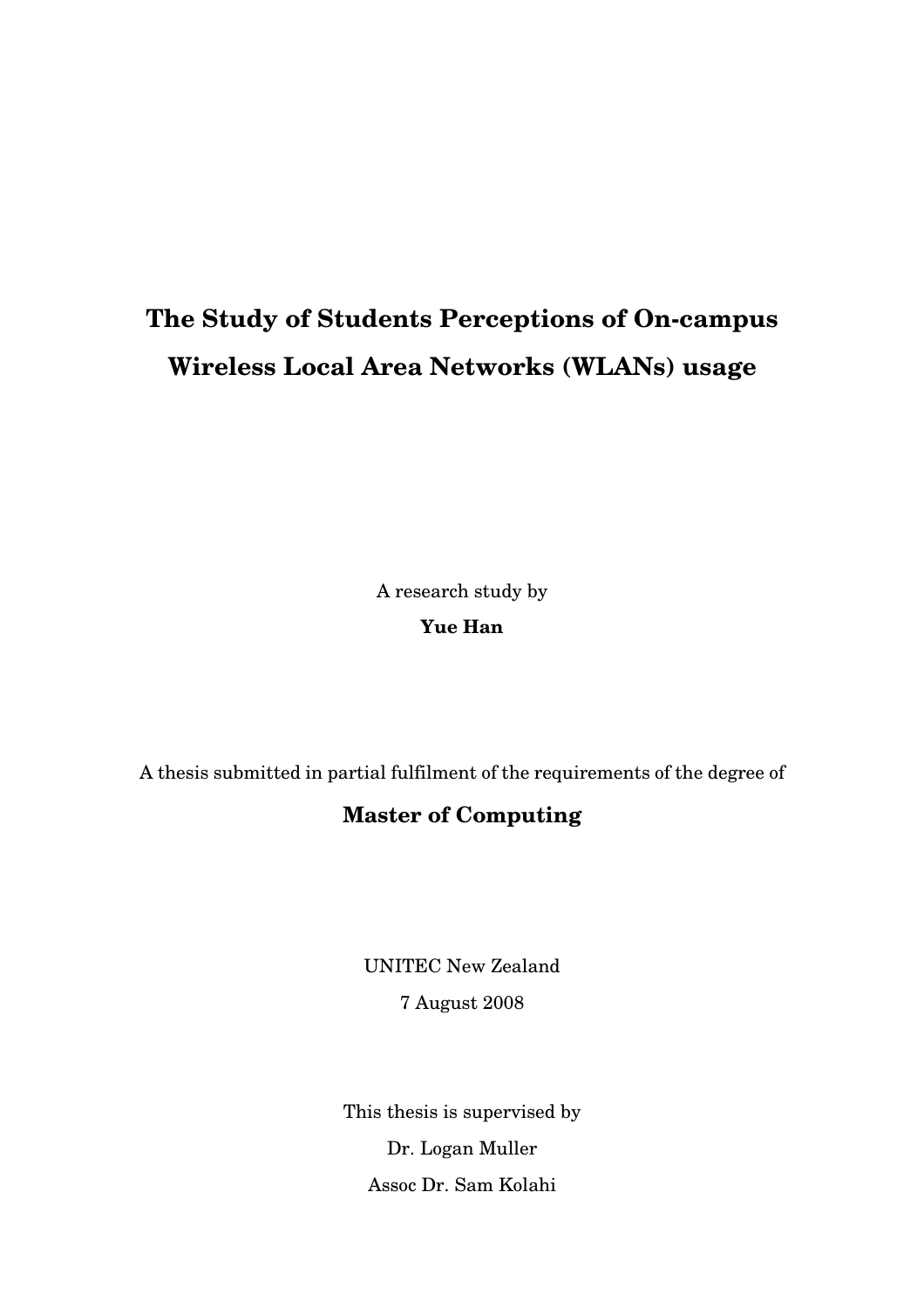### **Abstract**

Wireless Local Area Networks (WLANs) have become increasingly popular, particularly in education sectors. Understanding of the demand from students is critical for the people who want to deploy, manage and improve their WLANs at educational institutes.

The aim of this research was to identify the issues arising from the use of WLANs from the perspective of students. This study presents the results of the research on the use of on-campus WLANs from two campuses of UNITEC New Zealand. The data gathered through literature review, observations surveys and interviews with students who were currently using the WLANs at either campus, were identified and analysed. The opportunities for education sectors to improve their current wireless networks are outlined. Recommendations are given for deploying, managing and improving the wireless services in educational settings.

**Key words**: Wireless Local Area Networks (WLANs), campus wireless networks, IEEE 802.11 series, wireless services, wireless networking.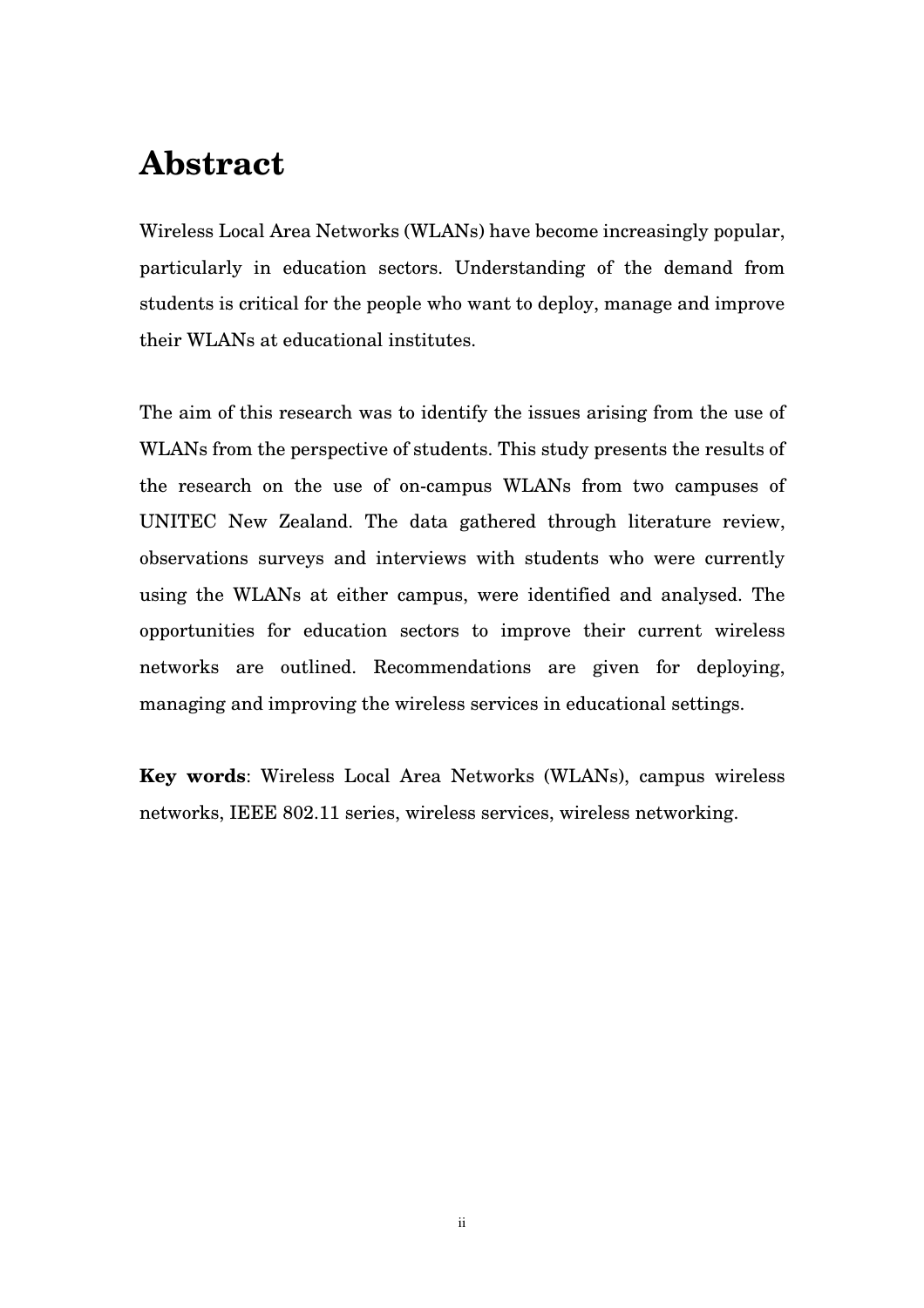## **Acknowledgement**

I would like to thank the people who gave me support and help during my research.

I would like to thank my two supervisors Dr. Logan Muller and Dr. Sam Kolahi for their help and support. Without their contribution and guidance, I would not have completed this thesis.

I would like to thank the participants of this research for the time they spent for the surveys and interviews.

I would like to thank Patricia Norton for proof reading my thesis.

In addition, I would like to thank my dear friend Fang Peng for her encouragement and helping me, during the tough times of this thesis.

Finally, I would like to thank my parents for their support and understanding during the years of my study. Thanks to both my parents, who always stood by me and loved me. I hope to do them proud.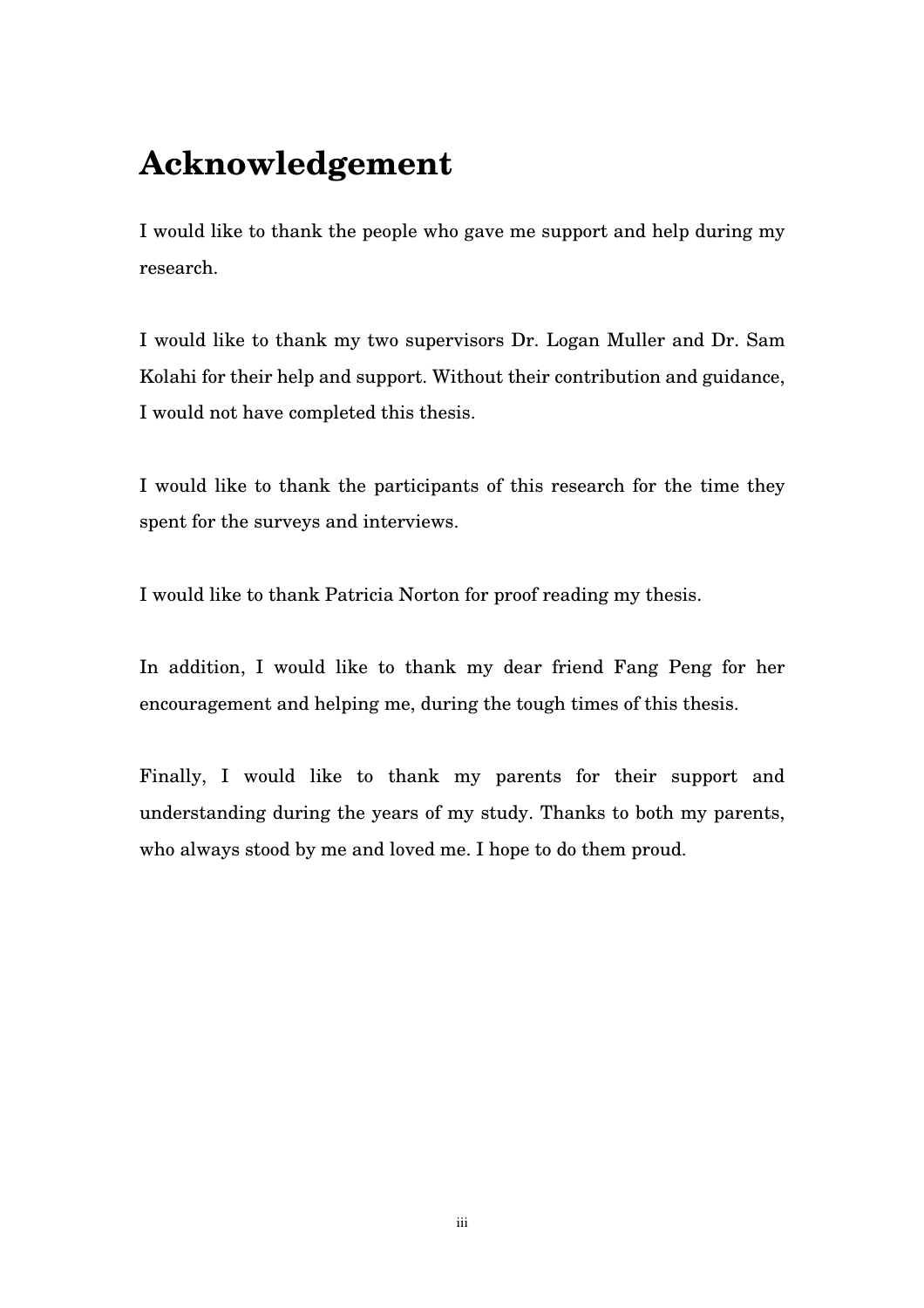# **Table of Contents**

| 1. |     |        |  |  |
|----|-----|--------|--|--|
| 2. |     |        |  |  |
|    | 2.1 |        |  |  |
|    | 2.2 |        |  |  |
|    | 2.3 |        |  |  |
| 3. |     |        |  |  |
|    | 3.1 |        |  |  |
|    | 3.2 |        |  |  |
|    | 3.3 |        |  |  |
|    |     | 3.3.1  |  |  |
|    |     | 3.3.2  |  |  |
|    | 3.4 |        |  |  |
|    |     | 3.4.1  |  |  |
|    |     | 3.4.2  |  |  |
|    |     |        |  |  |
|    |     | 3.4.4  |  |  |
|    |     | 3.4.5  |  |  |
|    | 3.5 |        |  |  |
| 4. |     |        |  |  |
|    | 4.1 |        |  |  |
|    |     | 4.1.1. |  |  |
|    | 4.2 |        |  |  |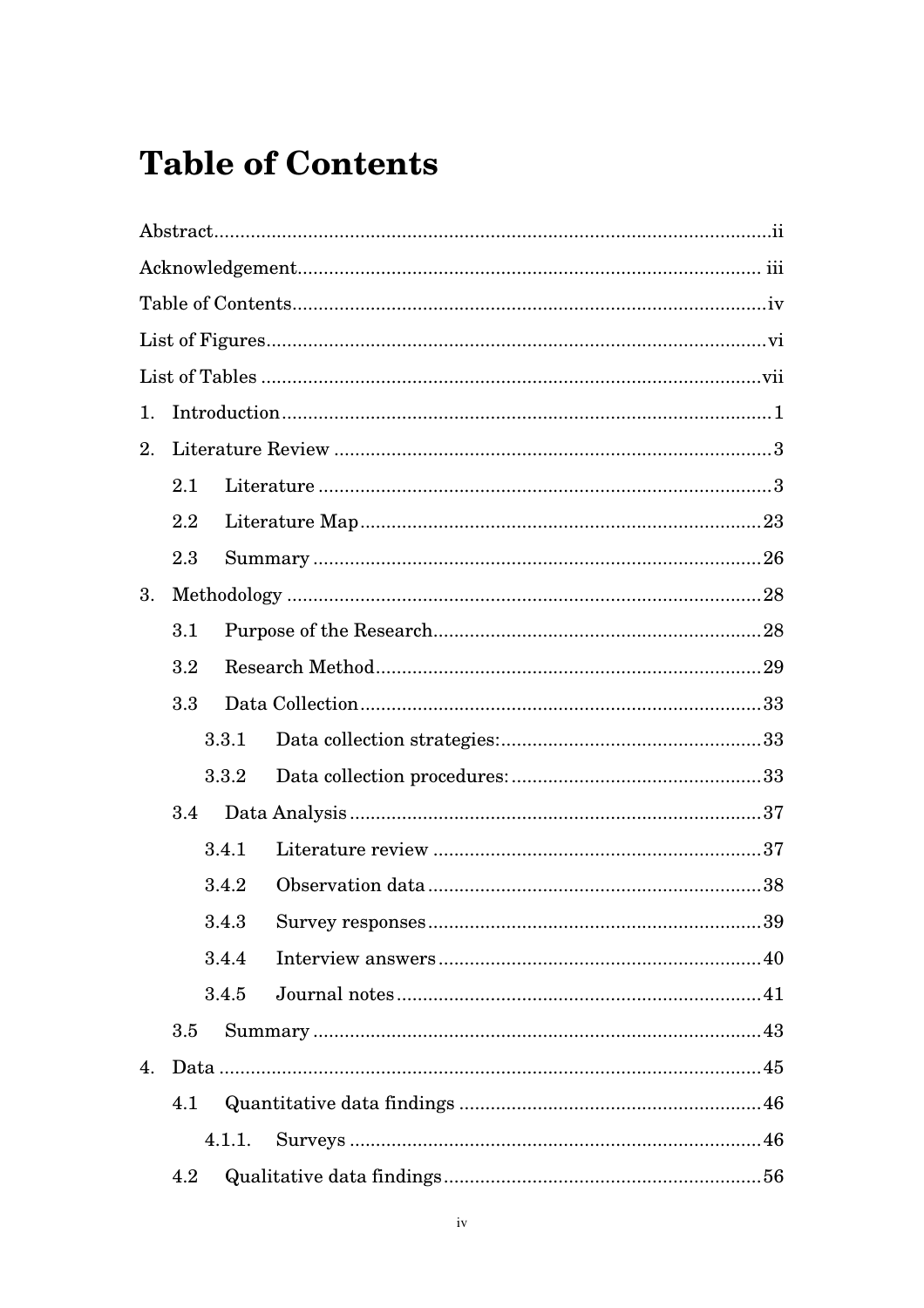|    | 4.2.1.     |                                                        |  |
|----|------------|--------------------------------------------------------|--|
|    | 4.2.2.     |                                                        |  |
|    | 4.2.3.     |                                                        |  |
|    | 4.3        |                                                        |  |
| 5. |            |                                                        |  |
|    | 5.1        |                                                        |  |
|    | 5.2        | The reasons why students use on-campus WLANs94         |  |
|    | 5.3        | The behaviours of students who use on-campus WLANs 95  |  |
|    | 5.4        | Current WLANs challenges that students perceive96      |  |
|    | 5.4.1.     |                                                        |  |
|    | 5.4.2.     | What restrictions are there on the use of the WLANs?98 |  |
|    | 5.4.3.     | What are the students' satisfactions with the WLANs?99 |  |
|    | 5.5        | Impacts on students from using on-campus WLANs  100    |  |
|    | The<br>5.6 | opportunities for educational institutions to provide  |  |
|    |            |                                                        |  |
|    | 5.6.1.     | Current advantage of the convenience of the WLANs101   |  |
|    | 5.6.2.     |                                                        |  |
|    | 5.7        |                                                        |  |
|    | 5.7.1.     | The concerns about speed and signal of the WLANs104    |  |
|    | 5.7.2.     |                                                        |  |
|    | 5.8        |                                                        |  |
| 6. |            |                                                        |  |
| 7. |            |                                                        |  |
|    |            |                                                        |  |
|    |            |                                                        |  |
|    |            |                                                        |  |
|    |            |                                                        |  |
| 8. |            |                                                        |  |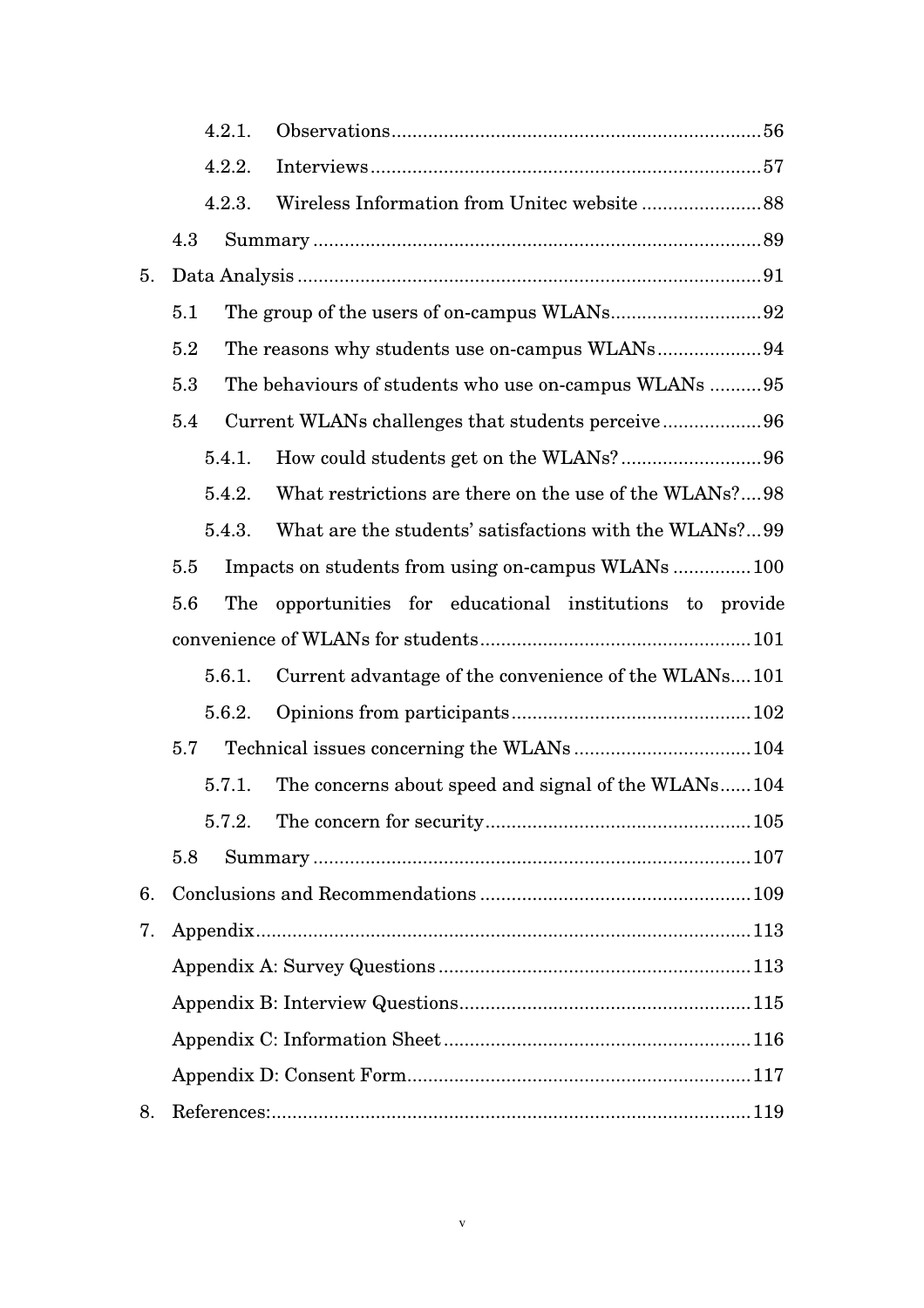# **List of Figures**

|--|--|

| Figure 4-7: Places of Internet connection before WLANs were provided |  |  |  |
|----------------------------------------------------------------------|--|--|--|
|                                                                      |  |  |  |
|                                                                      |  |  |  |
|                                                                      |  |  |  |
|                                                                      |  |  |  |
| Figure 4-11: Satisfaction with WLANs services on campus55            |  |  |  |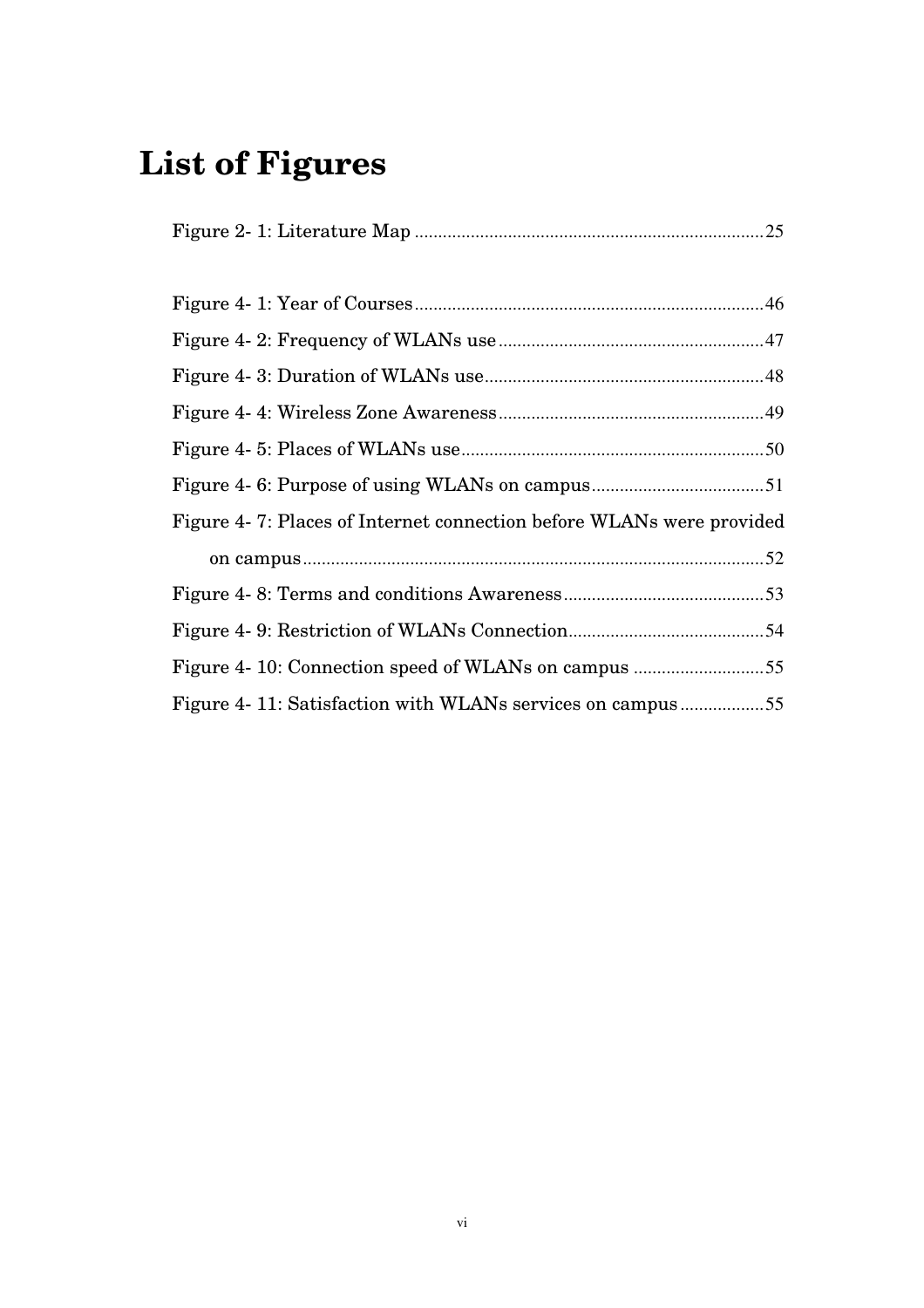# **List of Tables**

| Table 3- 1: Summary of qualitative research techniques32 |  |
|----------------------------------------------------------|--|
|                                                          |  |

| Table 4- 3: Experiences of the use of Wireless Local Area Networks |  |
|--------------------------------------------------------------------|--|
|                                                                    |  |
|                                                                    |  |

|  |  | Table 5-1: Relationship between research questions and |  |  |  |
|--|--|--------------------------------------------------------|--|--|--|
|  |  |                                                        |  |  |  |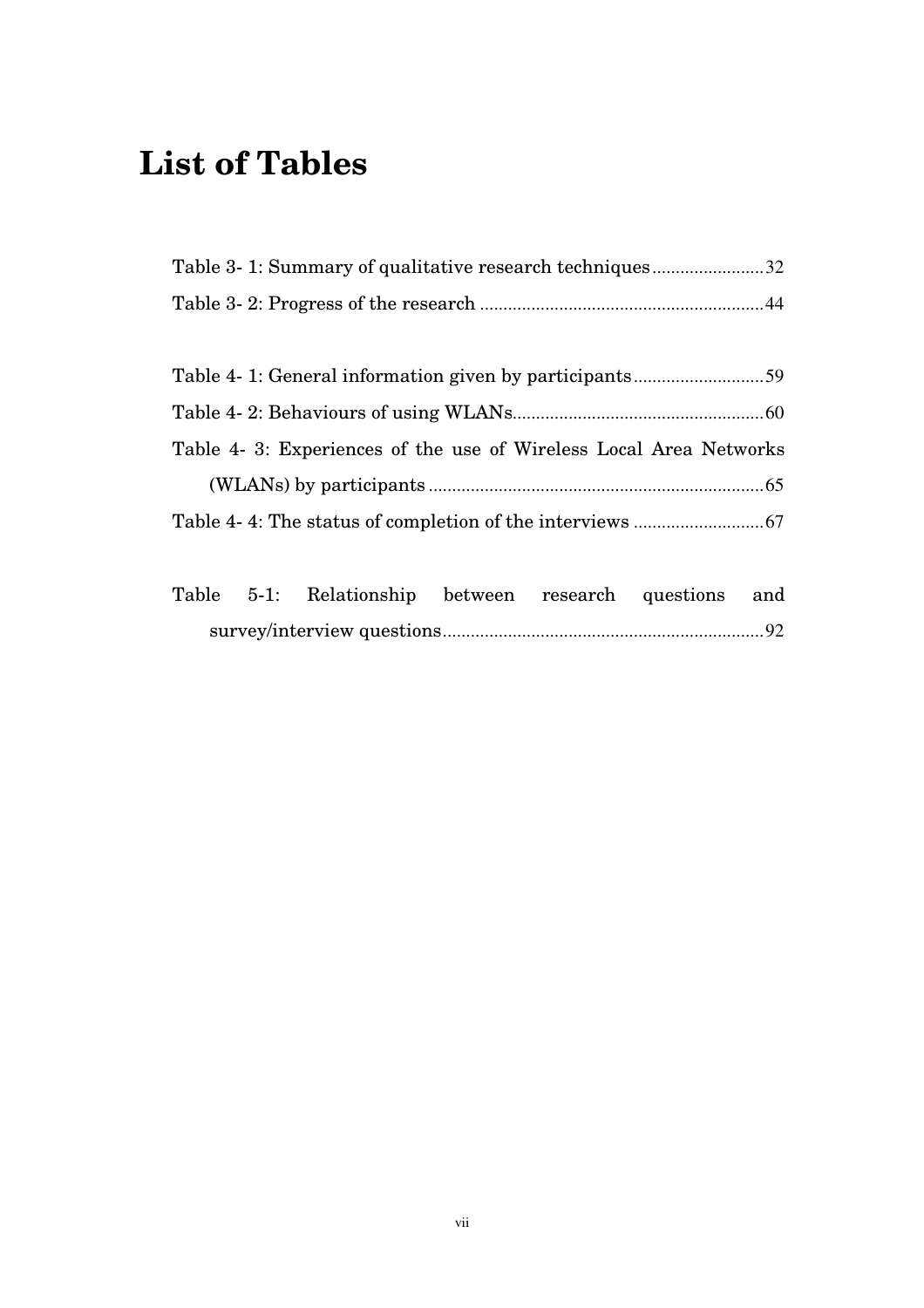### **1. Introduction**

Wireless Local Area Networks (WLANs) have rapidly become popular, particularly in educational institutions. There are many wireless technologies on the market today such as IEEE 802.11 series. Many laptops are wireless capable either in IEEE 802.11a, b or g standard. Moreover, the new standard of 802.11n has many drafts on the market recently. Wireless technology has been replacing the wired networks and gradually taking over the network market.

With Wireless networking, the cables are eliminated, the networks are more compatible, and the connections become easier. With so many benefits of the wireless network, many tertiary institutes have provided WLANs at campuses for students and faculties. The advantages of wireless networking are more obvious in tertiary institutes because of the dynamic environment. Rudsar, Joyce & Kolahi (2006) believe that the flexibility of wireless networking allows students greater access without the expense of cabling new buildings or areas like computer laboratories.

The researcher of this study is a student and also a user of WLANs at UNITEC New Zealand. This research is based on the understanding of academic literatures related to the status of the adoption of WLANs in the education sector and developed to identify the issues arising from the use of WLANs from the perspective of users, and particularly from the perspective of students. The result would be used for developing, managing and improving the wireless services in educational settings.

This research focuses on the main research question of "How has the availability of Wireless Local Area Networks (WLANs) on campus affected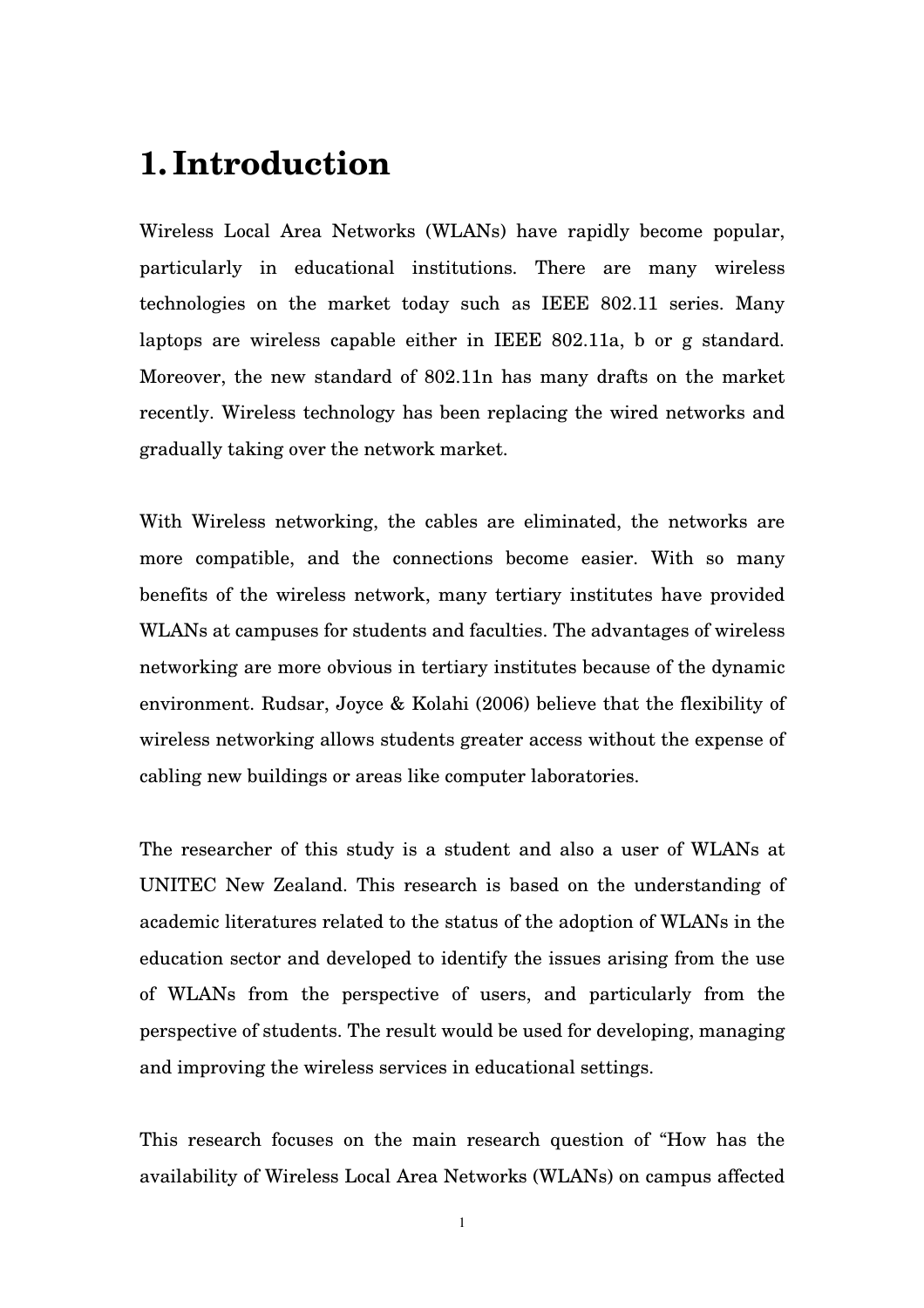students?" The following are seven sub-research questions developed to help understanding of the main research question.

- What kind of students are the users of on-campus WLANs?
- What do students use on-campus WLANs for?
- What are the behaviours of students who use on-campus WLANs?
- What are the current challenges that students perceive with WLANs?
- Are there any impacts on students from the use of on-campus WLANs?
- What opportunities are available for educational institutions to provide the convenience of WLANs for students?
- Are there any technical issues concerning WLANs relevant to educational institutions that arise from user requirements?

The research questions above are aimed to obtain answers from students from their own point of view. There is no standard answer for any of the above questions. The questions mostly require qualitative answers, for example the impacts on students from the use of on-campus WLANS. This question is also an interview question in this research. The interviewees were free to respond with their personal experience. Therefore the methodology of this research is qualitative methodology. The data were gathered for this research through literature review, observations, surveys and interviews.

The review of academic literature is presented in Chapter 2. Chapter 3 presents and discusses the details of the research methodology. In Chapter 4 and 5, the gathered data is coded and analysed. Finally, Chapter 6 sets out the conclusions.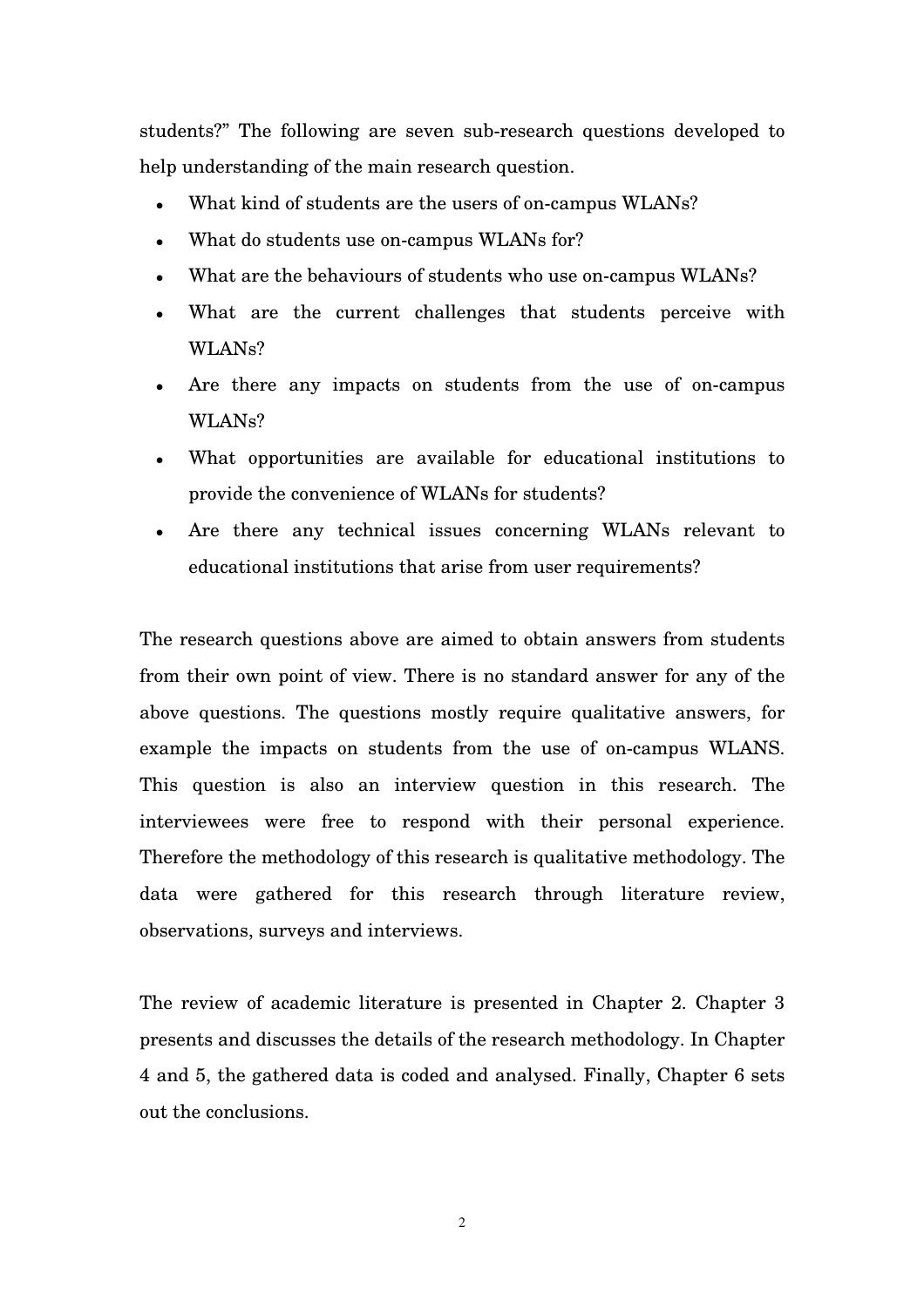### **2. Literature Review**

Wireless Local Area Networks (WLANs) are being adopted in larger number by campuses. Users could benefit from easier access and information technology (IT) departments could benefit from the reduction of physical cabling requirements. The WLANs make today's campuses more flexible by providing new features of mobility and expanding areas of support. WLANs have been reported and/or discussed in the information technology industry in journals, books, reports and news. This chapter reviews the literature on the provision of WLANs in the education sector.

#### **2.1 Literature**

In 1995, "UC Santa Cruz first to pilot wide-area wireless" (1995) reported that the University of California in Santa Cruz California had become the first university to provide a wireless network to students and faculty. The coverage of the wireless network was campus-wide and included cafeteria and parking lot, etc. Even today, many universities are not able to provide a wireless network on campus or to provide it with such wide coverage. Many universities just provide wireless networks in buildings, such as at UNITEC New Zealand.

The AirBears Project is an example of a project that defined the proliferation of WLANs in the education industry. AirBears: the WLAN Project, which was begun in the autumn of 2001, "*enables one to connect to the campus network using a laptop equipped with a wireless Ethernet card. The service is based on the IEEE standard 802.11b wireless LAN technology, which supports speeds of up to 11 Mbps*" (AirBears, 2006). The AirBears project mainly aimed to accomplish more technical goals such as "*identify*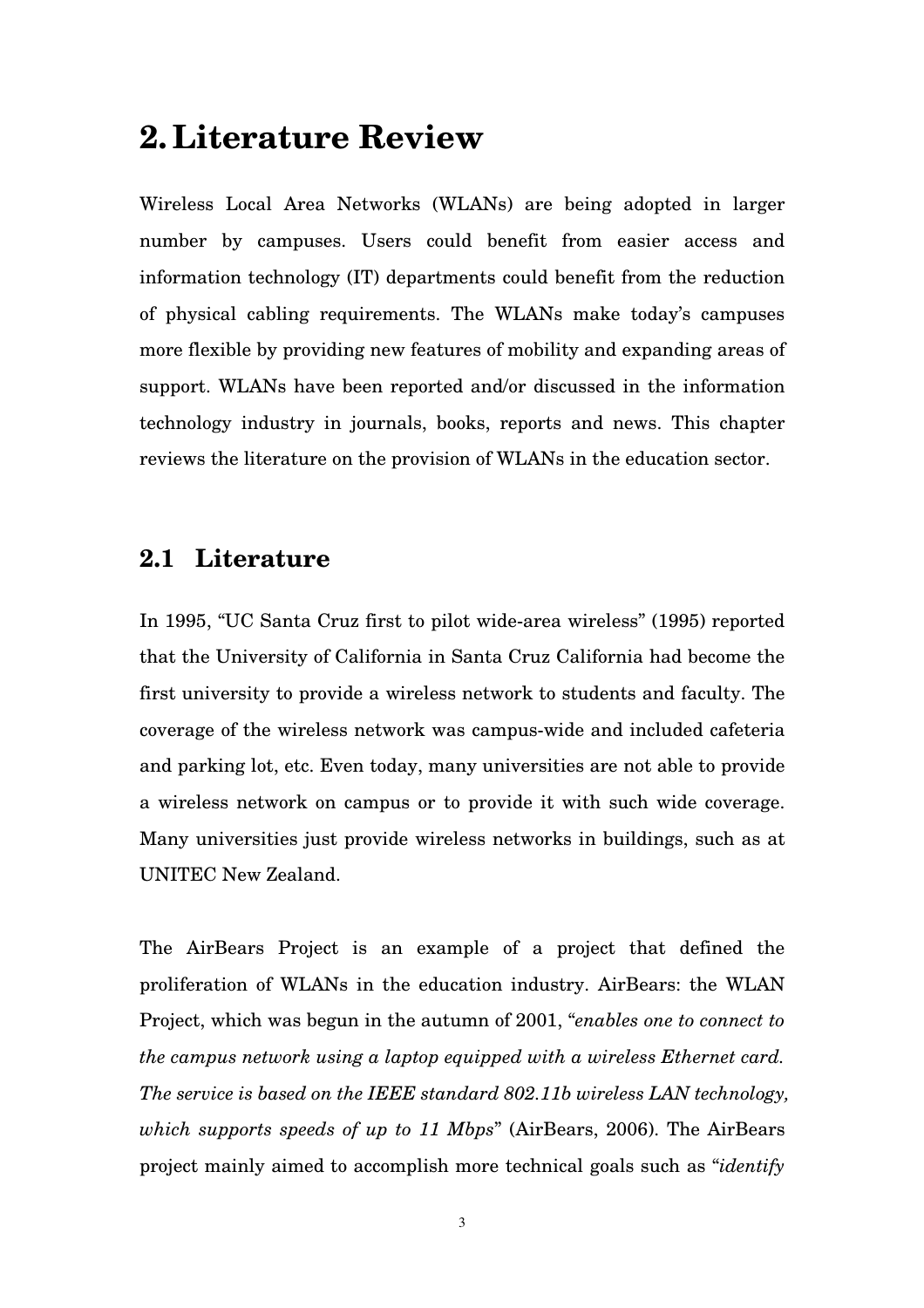*ways to minimize maintenance and installation problems and maintain reasonable security for the campus and privacy for the users*" (AirBears, 2006). The WLAN service provided by AirBears is free of charge but users may have needed to purchase a wireless network card. The AirBears project's website listed technical issues such as authentication, encryption and roaming; policy issues such as interference with other wireless equipment and user privacy and also have mentioned health and safety issues (AirBears, 2006).

There have been many projects similar to the AirBears in recent years. Many mobile network equipment vendors such as Cisco and HP are providing on-campus wireless technology to educational institutes. "*Norway's largest telecommunications provider is to deploy Europe's largest wireless local area network (LAN) campus, using Cisco's Architecture for Voice, Video and Integrated Data (AVVID) technology platform*" (*Cisco News*, 2002). This project is aimed to serve over 7,700 employees from 40 offices in the WLAN campus and to reduce operational expenses for the company.

Sharp (2001) reported that Minnesota State University (MSU) provides wireless services on MSU campuses. It was initiated by the Student Technology Committee of MSU in the spring of 1999. Information Technology Services (ITS) staff advised and encouraged the student technology committee to establish a process model. This process model was intended it "*would lead into the wireless technology age*" (Sharp, 2001). They planned to cover the core campus in three years. There were seven steps in the process model and the project would be developed by both the networking staff and the student technology committee (Sharp, 2001). According to Sharp (2001), Lucent WaveLan access points were selected but in order to save costs Apple AirPorts were also installed. By testing,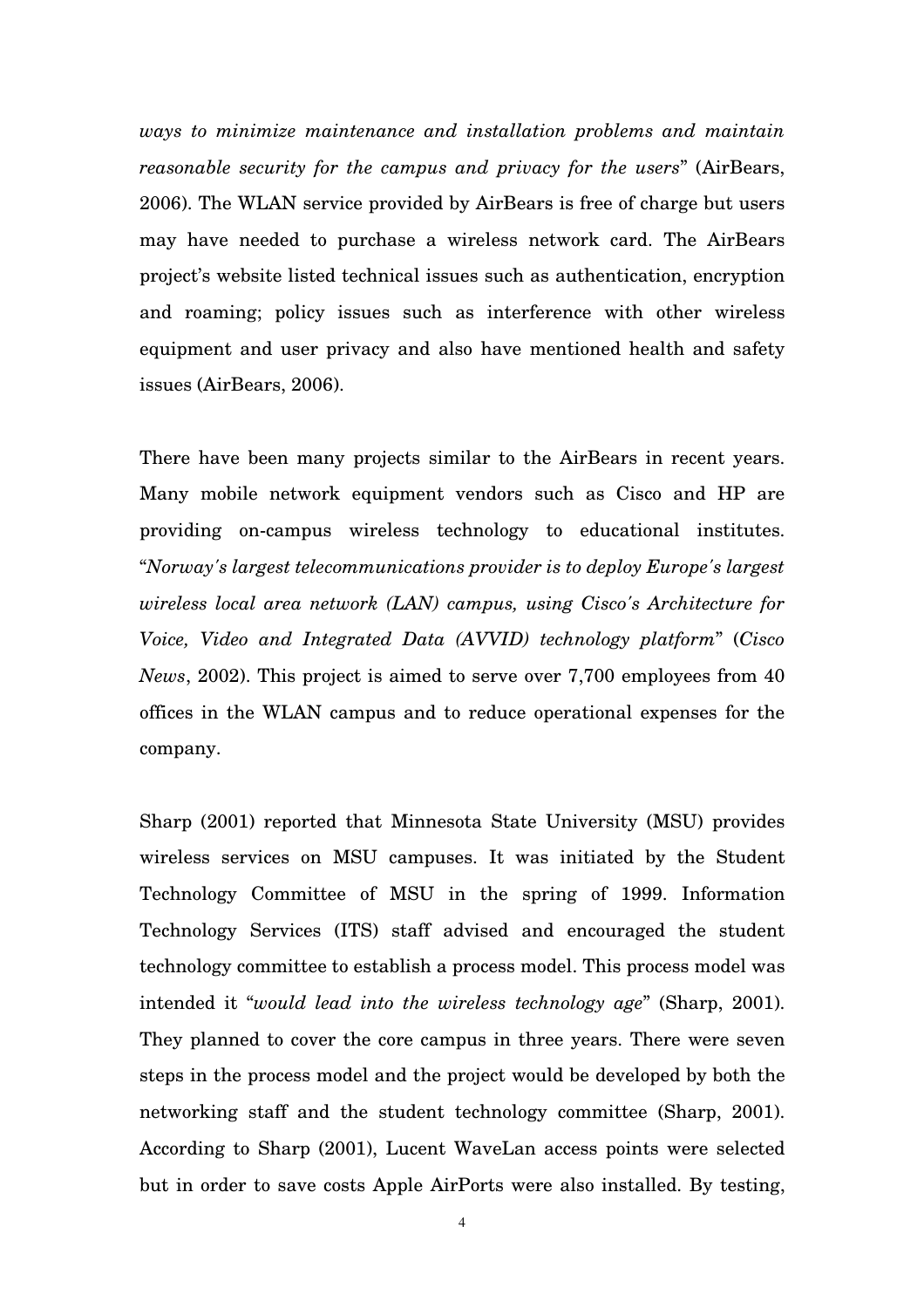they found Apple products were even better than Lucent WaveLan products. Students could get help for loading the wireless drivers, obtain users instruction and register their PC card MAC address from the Laptop Help Centre (Sharp, 2001). The funding from students was used for purchasing access points, and laptops included three IBM ThinkPads and three Apple iBooks for the Library Laptop Research Tool prototype project. The funding from the student senate association was used for the purchases of 20 laptops, 15 Dell Inspirons and five Apple iBooks for the Campus Computer Store Laptop Loaner project (Sharp, 2001). There were some donations from Midwest Wireless and Nokia which were "*used to train students on programming for cell phones and to develop creative uses of cell phones for educational purposes*" (Sharp, 2001). MSU became a wireless campus in January 2001. With the benefits from the wireless technology of cost savings and convenience, "*the U.S. Congress awarded a financial grant to further the wireless technology efforts*" (Sharp, 2001).

Sharp (2001) reported the details of how MSU joined the wireless revolution. This project was not only accomplished by MSU but also included much interest and assistance from many groups and computing industry, for example the practical help and funding from different groups and donations from Midwest Wireless and Nokia. The comparison of access points from Apple and Lucent WaveLan would help other organisations in their selection of products. The wireless campus project has been very successful and introduced people a new technology age in education industry.

Schwartz (2002) stated that "*concerns such as roaming, interoperability, and security must be addressed with management tools, not just the technology alone, and the management capabilities of WLANs, while not as robust as the wired network, are evolving rapidly.*" The article of "WLAN on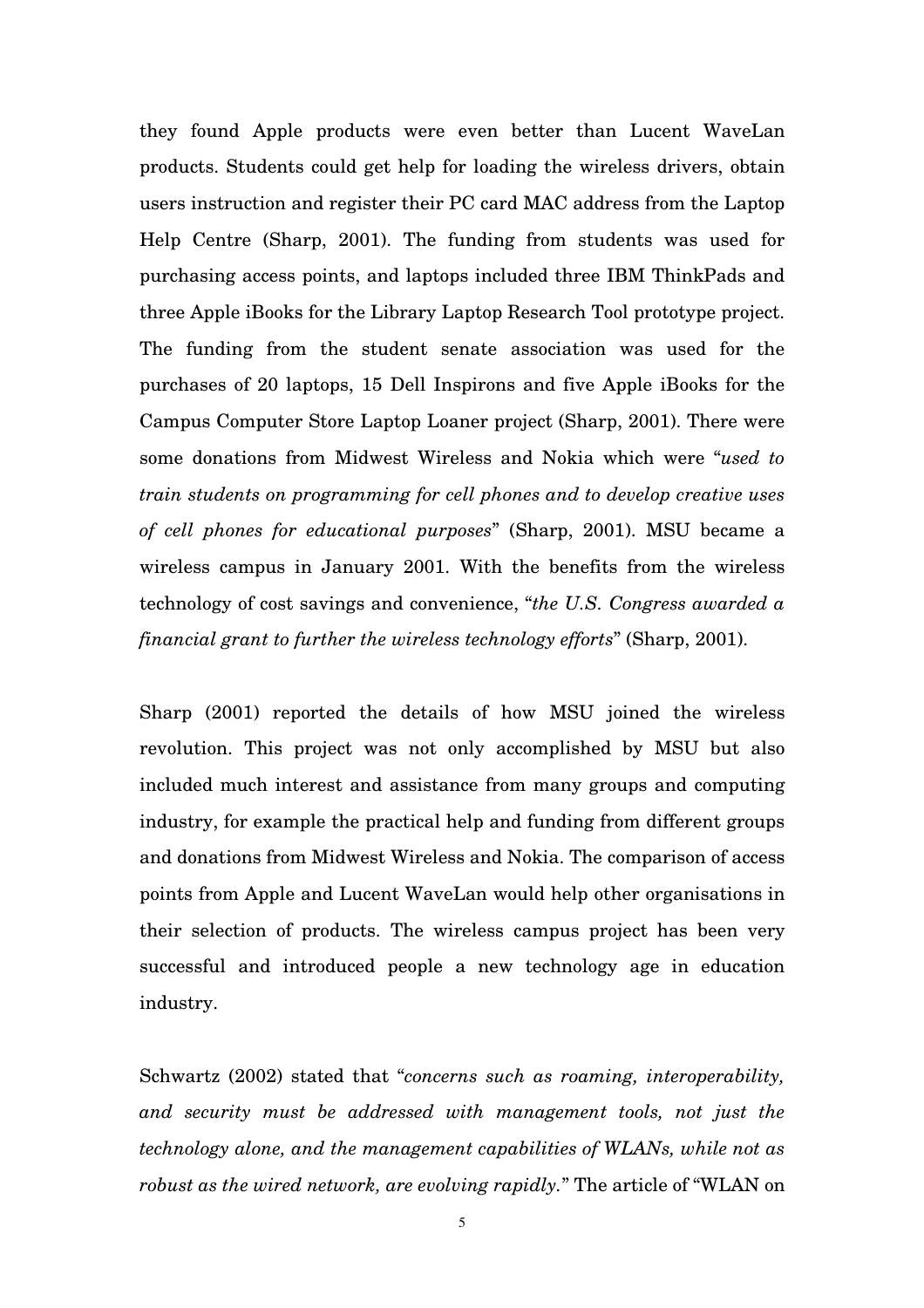campus" discussed the adoption of a WLAN in an organisation from five aspects: "*vexed by interoperability, central control questions, the speed factor, reasons for WLAN installation and WLANs getting the green light*" (Schwartz, 2002). Schwartz (2002) considered that the lack of interoperability among vendors' products was the biggest problem for populating wireless local area networks. Schwartz (2002) gave an example in the article to define central control of WLANs by managers "*in an academic organization a manager might want to be able to create a policy that said during exam week, during specific hours, and in certain locations, the class of users designated as 'students' will not have access to instant messaging.*" Schwartz (2002) believed that "*with the help of the wireless network, Bermai was able to coordinate all its efforts, add more nodes to the network more quickly, and have everyone up and running – and back to doing business – more quickly*." The author also gave two figures that well defined the reasons for installing WLANs and giving WLANs the green light. Schwartz (2002) stated the reasons for installing WLANs were horizontal applications with the highest score of 83%, conference room connectivity with 57%, specific vertical applications with 53%, and telephony with 32%. The number of WLANs getting the green light showed the popularisation of WLANs was increasing and "*no need for WLAN*" was decreasing from 2001 to 2002 (Schwartz, 2002).

The article discussed the populating of WLANs in organisations from both management and business aspects. The author compared the adoption of WLANs in 2001 and 2002. The researcher thinks it is good that one example of new policy was to stop instant messages during exams in an academic organisation.

Campbell & Pargas (2003) showed how teachers take advantage of the availability of laptops in the classroom. The authors first stated the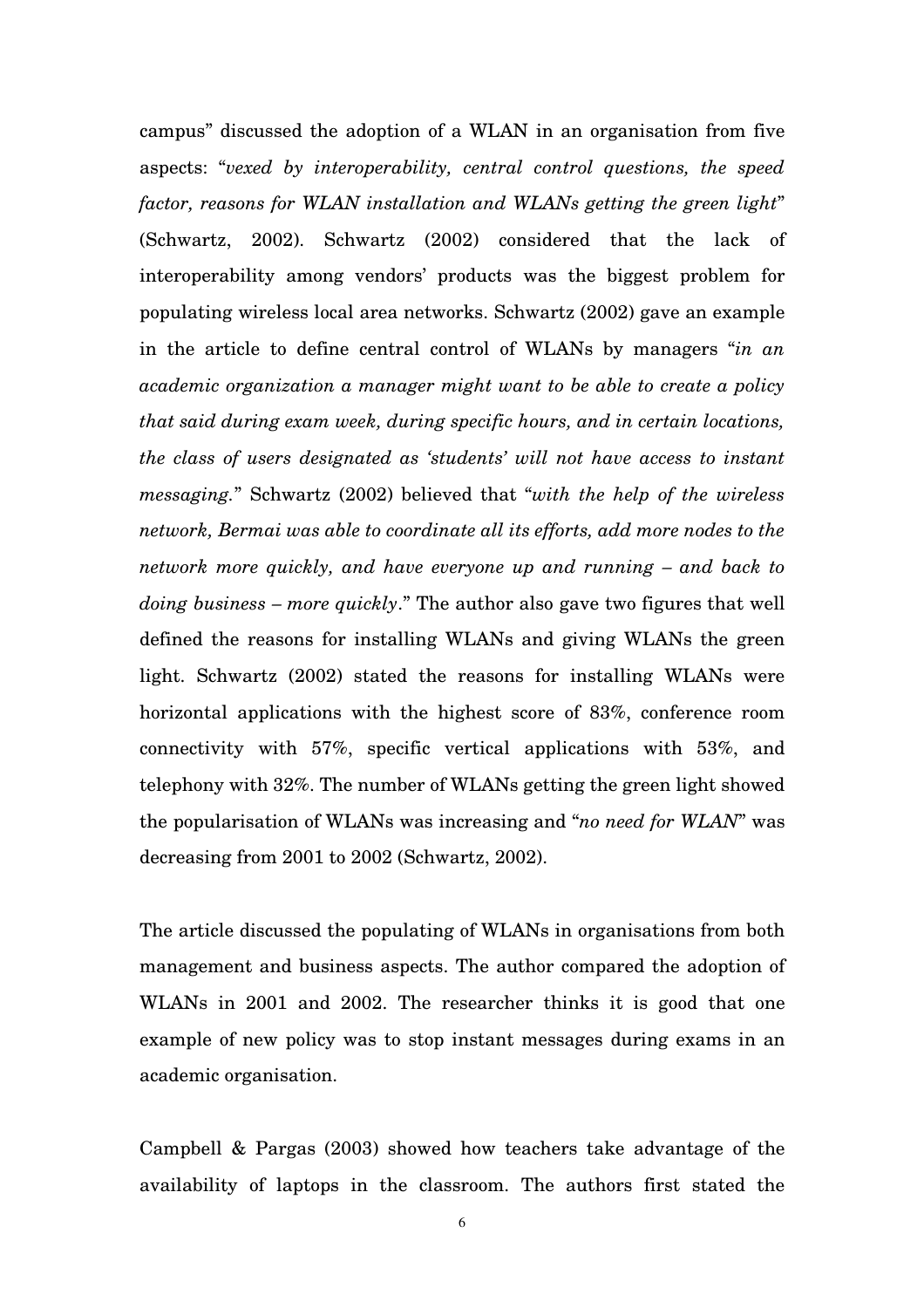background to a variety of experiences of taking wireless services into classrooms. They gave many examples of how each college or university implemented this. For example "*the University of Arizona, Tucson, is developing learning centres…. Clemson University began a pilot laptop program for 100 freshmen in the fall 1998 semester…. Carnegie Mellon is working on 'invisible halos' of computing surrounding participating student and faculty*" (Campbell & Pargas, 2003)*.* All of these universities were trying to enhance the classroom experience by providing wireless services. Then the authors had a question and asked themselves: "*How can the instructor do a better job of teaching given that a laptop computer with a wireless connection to the Internet is available to each student?*" (Campbell & Pargas, 2003). This was also the purpose of their article. With the question they asked themselves, Campbell & Pargas (2003) discussed eight categories of how to integrate laptops into the lesson plan. The eight categories were "*Posting Instructional Material Online", "Animating and Demonstrating Concepts", "Collaborative Learning Exercises", "Instant Feedback", "Automatic Program Execution and Visualization", "Evaluation and Testing", "Communication", "Laptop Etiquette and Discipline"* (Campbell & Pargas, 2003). Under each category, there was detailed information from interviews with professors who were teaching courses that required laptops in classrooms. For example, under instant feedback, one professor said that from a short online survey, the professor could know instantly whether "*a certain topic should be revisited in today's lecture*" (Campbell & Pargas, 2003). Campbell & Pargas (2003) concluded that the use of laptops with wireless connections in classrooms needed to be enhanced and most professors did not know how to integrate the laptops into their daily lectures.

Campbell & Pargas (2003) clearly stated eight categories of how a professor could integrate laptops into lectures. From the education sectors' point of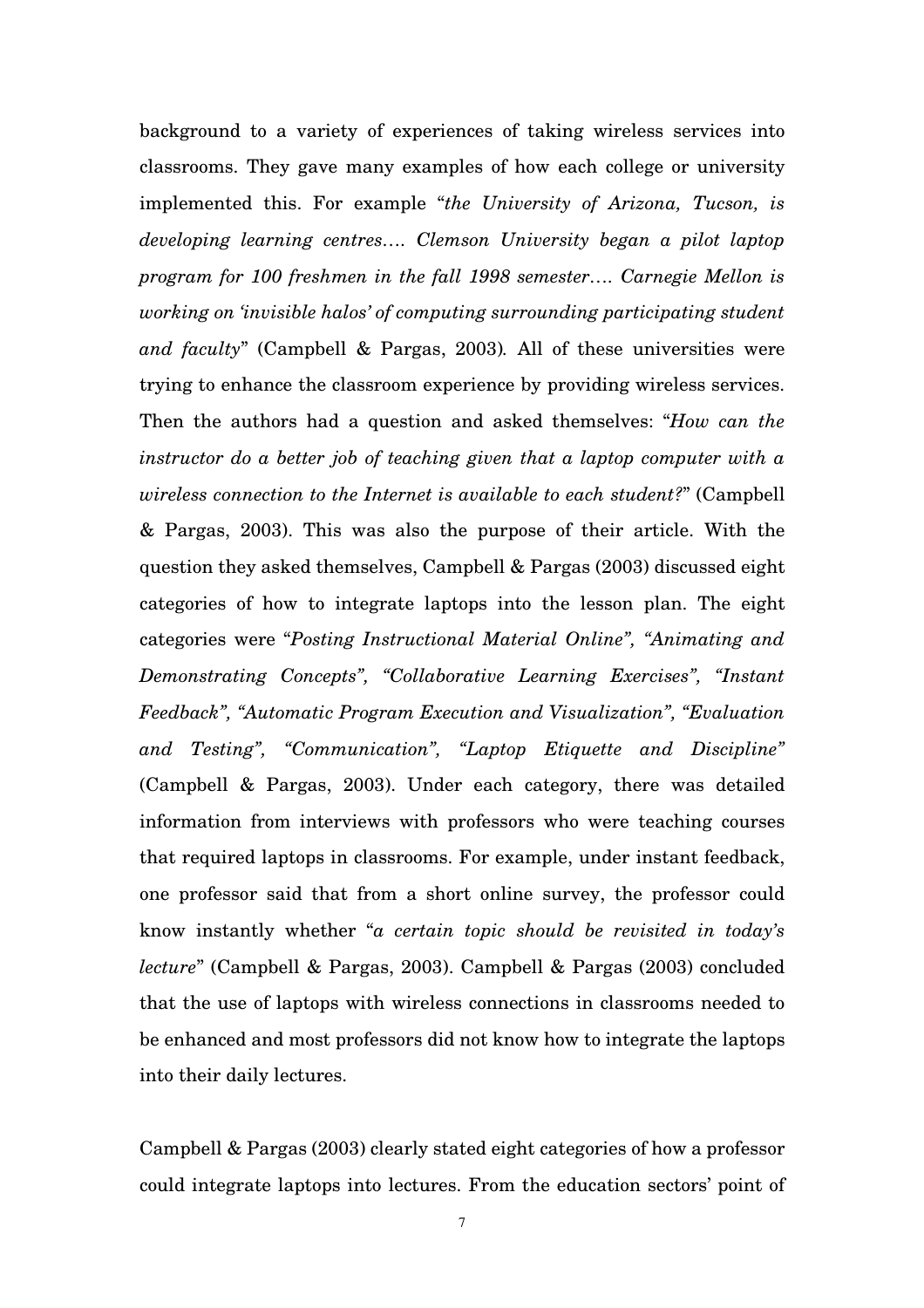view, professors could use these features to help improve their teaching. From the students' point of view, they could benefit from instant feedback and communicate during the class. With the eight features, the classrooms would become more flexible and functional. The rules for exams may need to be changed in that they are not only "open book" but also "open web".

Roshan & Leary (2003) mentioned several considerations for design of wireless LAN in an educational environment. The first consideration was the convenience: "*WLANs give them the opportunity to provide ubiquitous coverage so that they can bring networks to the students instead of bringing the student to the network*" (Roshan & Leary, 2003, pp. 246-247). The second consideration was the cost savings: "*As computers have become a larger part of the learning process, the time and resource savings that wireless brings has proven to be rewarding*" (Roshan & Leary, 2003, pp. 246-247). The third consideration was no physical boundaries: "*many school buildings were designed before the computer revolution. It just might not be feasible to run wires to the students*" (Roshan & Leary, 2003, pp. 246-247). The fourth consideration was the challenges, in deploying wireless in an educational environment, of "*ensuring that the infrastructure can support a multivendor client environment*" (Roshan & Leary, 2003, pp. 246-247). This means "*these scenarios create a situation that can include client devices with many different operating systems and with wireless NIC devices that need to communicate with a common infrastructure*" (Roshan & Leary, 2003, pp. 246-247). The fifth consideration was security. The wireless LAN provider might want to restrict the access level for different user groups. Roshan & Leary (2003) believed that "*the easiest and most rapidly deployable solution might be to employ wireless bridges to connect the remote network with the school network.*"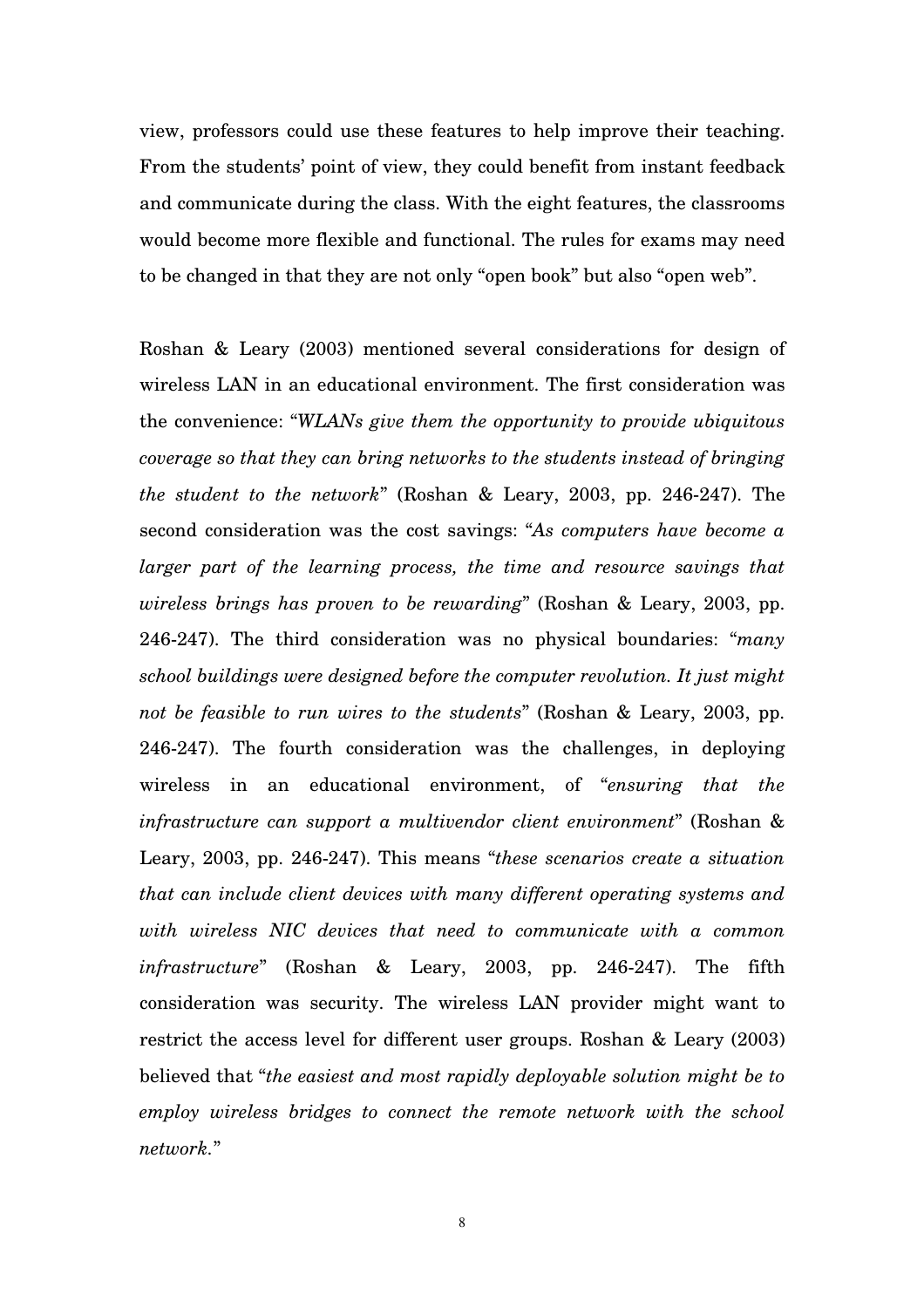First of all, this article talked from the educator's point of view about why to use wireless LAN for education. The writer mentioned the advantages of deploying wireless LAN at campus and also explained the security level for WLANs. Certainly, there were two benefits of adopting wireless LAN on campus. One was the educator could save time and resource costs. The other was that students could connect to the Internet and Intranet in open spaces such as cafeterias. This article also mentioned that from students' perspective the use of WLAN was more convenient than the use of wired network. As regards the security aspect of using WLAN, there was barely any difference for students, because when logging on students would be restricted by either WLANs or the wired network.

According to "Government Solution Blueprint" (2003), more and more universities were adopting WLAN technology in order to enhance their value to attract and retain more students. Students and staff would benefit from easier access and IT departments would benefit from the reduced requirements for physical cabling. Based on those benefits and demands, "*the Portuguese Government is a leading example of this as they have created an initiative called the e-U project to drive the use of technology in education*" ("Government Solution Blueprint", 2003). E-U stands for Electronic University. The e-U project allowed students to "*have access to classes, R&D articles, students' papers, grades, bookshops and academic administrative services online, as well as access to the internet through a broadband wireless LAN*" ("Government Solution Blueprint", 2003). By this token, students would be benefit on a large scale and most students would be satisfied. According to "Government Solution Blueprint" (2003), the e-U project involved three main areas of the university campus: students, teachers and university services. The demands for adoption of WLANs on campuses were mainly from students. From a business perspective adopting wireless network solutions was cost effective if the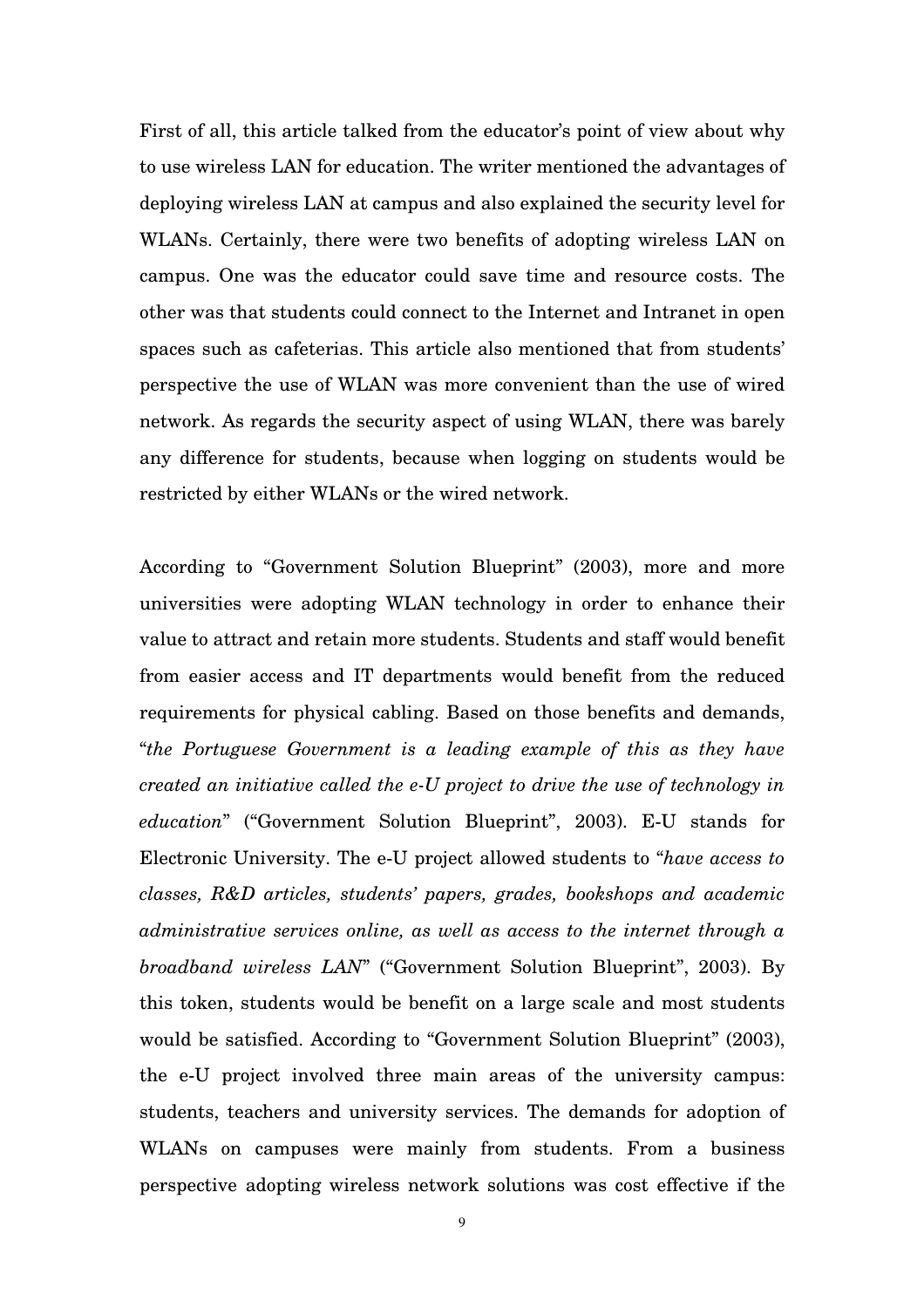institute owns multi buildings. For different types of organisation, the benefits to people are different. In education, students and teachers are benefit from easier access to information. This can be compared with the people in IT departments who are benefit from "*easier infrastructure implementation in the reduction of physical cabling required*" ("Government Solution Blueprint", 2003).

"*Laptop has become must-have for today's college students*" by Brass (2004) stated that the demand for laptops by college students was rising to a top position on the supply lists for schools. The report mentioned that "*in the past couple of years almost 100 percent of dorm students have activated their network connections and increasing numbers are lugging laptops to class*" (Brass, 2004). As soon as wireless happened laptop sales increased. Students not only took laptops but also took personal digital assistants or PDAs to school. According to Brass (2004), students took laptops to school for academic uses and other capabilities of the wireless network, such as keeping in touch with friends and family through instant messaging services. The report stated that a first year student would spend \$759.97 on electronics out of \$1,200 on school gear. According to Brass (2004), "t*he organization estimated that, in all, parents and students would spend \$7.5 billion on electronics compared to \$3.2 billion on clothing and accessories, \$2.6 billion on dorm or apartment furnishings, \$2.1 billion on school supplies and \$1.5 billion on shoes.*" The author considered that computers were expensive and computer purchases increased the students' budget. If schools required students have to have a computer, they could pay for it by using federal loans. The school might require students to have computers because of the needs of some courses, such as architecture and design, engineering and business. For example, "*business students have used the computers to set up simulated business*" (Brass, 2004).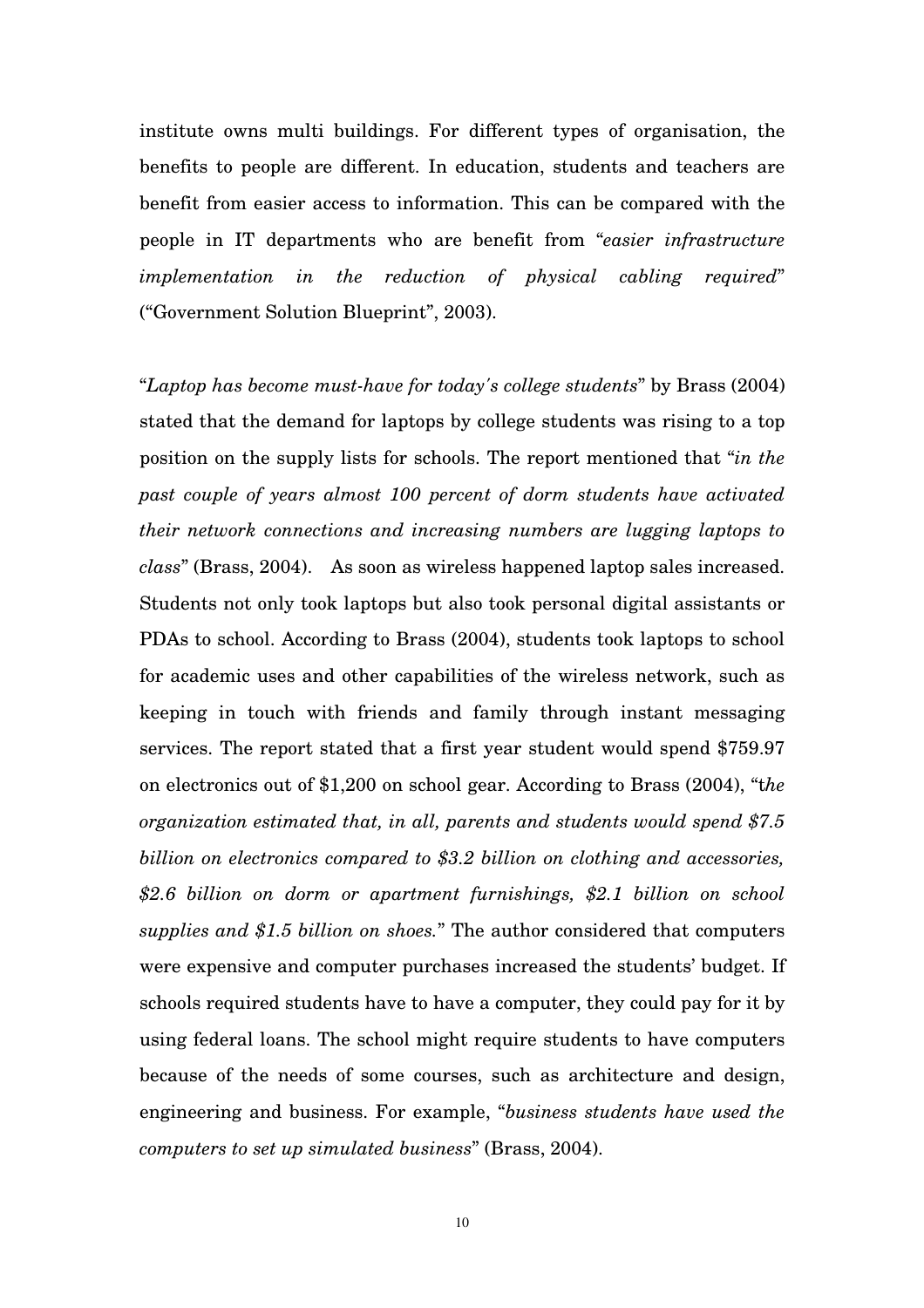From this report, it appears that the demand for wireless network and laptops had greatly increased. Over the previous couple of years, the demand had changed from optional for some students, to required by all students. The student budget for school had increased dramatically as computers are expensive, even though students could pay through federal loans. But the effect of using laptops was clear.

"*Wireless Networks in Education – A New Zealand Perspective*" by Nisbet (2004) is an article that from a New Zealand perspective talked about wireless networks in education. The writer mentioned "*four key questions that must be answered when planning a wireless network for a campus*" (Nisbet, 2004). The four questions were "*Who will use it? Where will they use it? What services to deliver? How will they use it?*" (Nisbet, 2004). The article discussed WLANs using these four questions as the framework. Nisbet (2004) believed that "*the choice of wireless technology available means that organisations need to decide on the standards that best suit their needs.*" Nisbet described two cases of providing wireless network in private schools. The first one required all form 7 students to carry a laptop with them. The school required the students to purchase Toshiba laptops and in a deal with Toshiba changed the 802.11b to 802.11a wireless access. This was because the school only provided 802.11a. For security reasons, the wireless network required encryption key, username and logon password for user login. The second school required all students to carry a laptop to school. The official choice of this school was Toshiba. Students could choose another brand but the school would not provide hardware and software support. This school chose the most common standard – 802.11b because of the excellent range and ability to upgrade to "g". All students had laptops in classrooms and were connected to Internet and Intranet as education tools. For the security aspect, a specialist company in network security solutions was employed. The writer believed this school had "*a*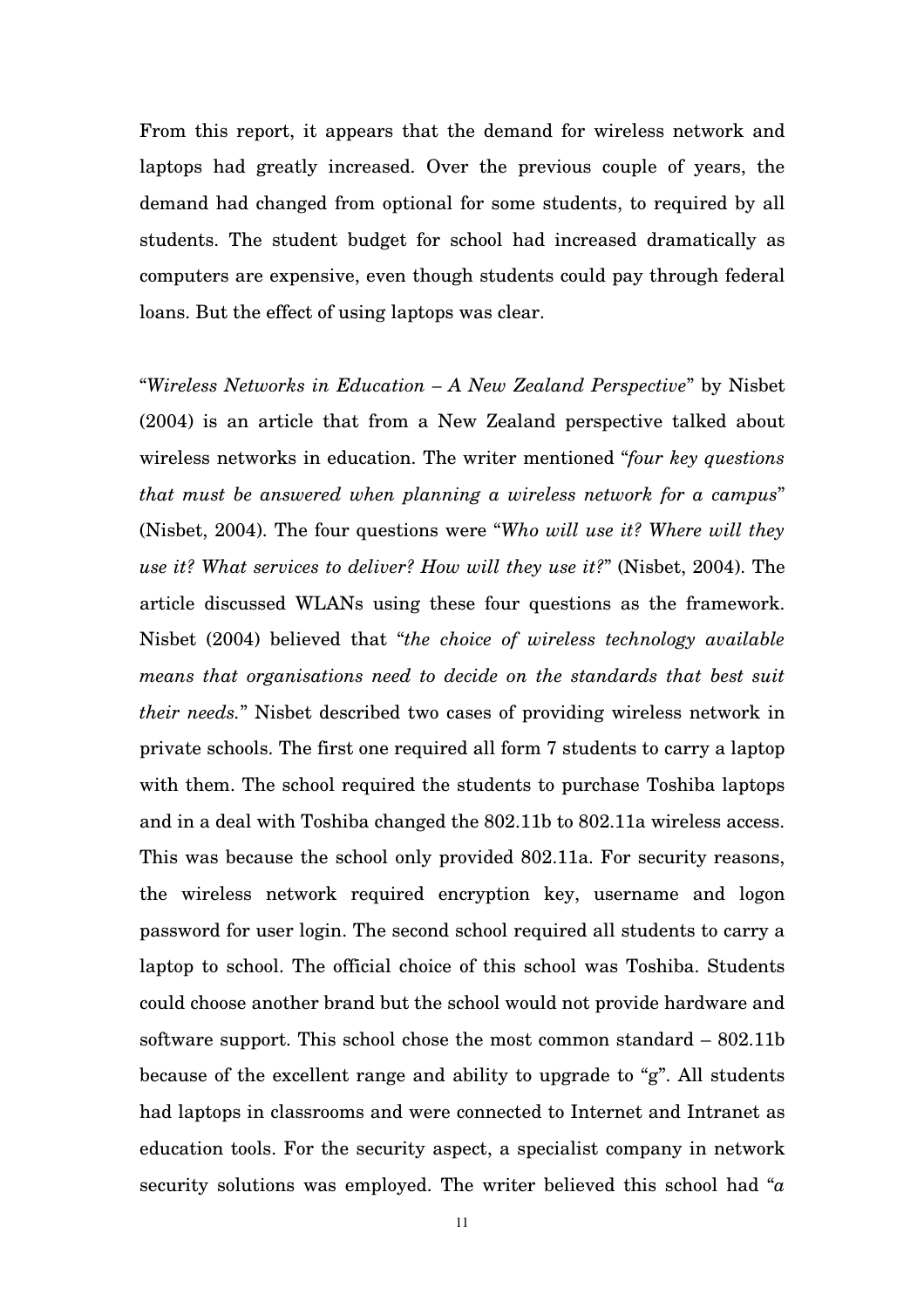*truly mobile computing solution" (Nisbet, 2004).* By studying those two cases, Nisbet concluded *"the decision to install a wireless network in a campus environment is a major strategic initiative for an organisation*" (Nisbet, 2004).

Nisbet (2004) had mainly studied two cases. The two cases were both in private schools and the students were teenagers. All form 7 students from the first school and all students from the second school were required to purchase Toshiba laptops and carry them to school. From the educators' perspective, the same brand of laptops was easier to support and manage, but from the students' perspective, they were restricted and lost their choice. Although the second school allows students to chose another brand, the students will lose the hardware and software support from the school.

Brawn, Koan & Caye (2004) outlined the authentication process of wireless network services on campus at Arizona State University West (ASU West). The authentication process incorporated security for both wired and wireless networks. The 802.1x security protocol was used for this authentication process. Compared to the Microsoft PPTP VPN, which was the previous encryption protocol, the 802.1x was faster and scalable. There were more advantages in using the 802.1x to replace the Microsoft PPTP VPN. For example, the 802.1x required at least a minimum encryption which made the traffic in the wireless network safer. The authors defined the IEEE 802.1x authentication as a standard Extensible Authentication Protocol (EAP) for 802.11 wireless local area networks. The article stated that the client, access point and the authentication server were the main components of the 802.1x authentication. Then each of the main components were explained and presented in the article. The 802.1x authentication consisted of five steps and it started from sending packets from the client side to an access point, then passed on to the authentication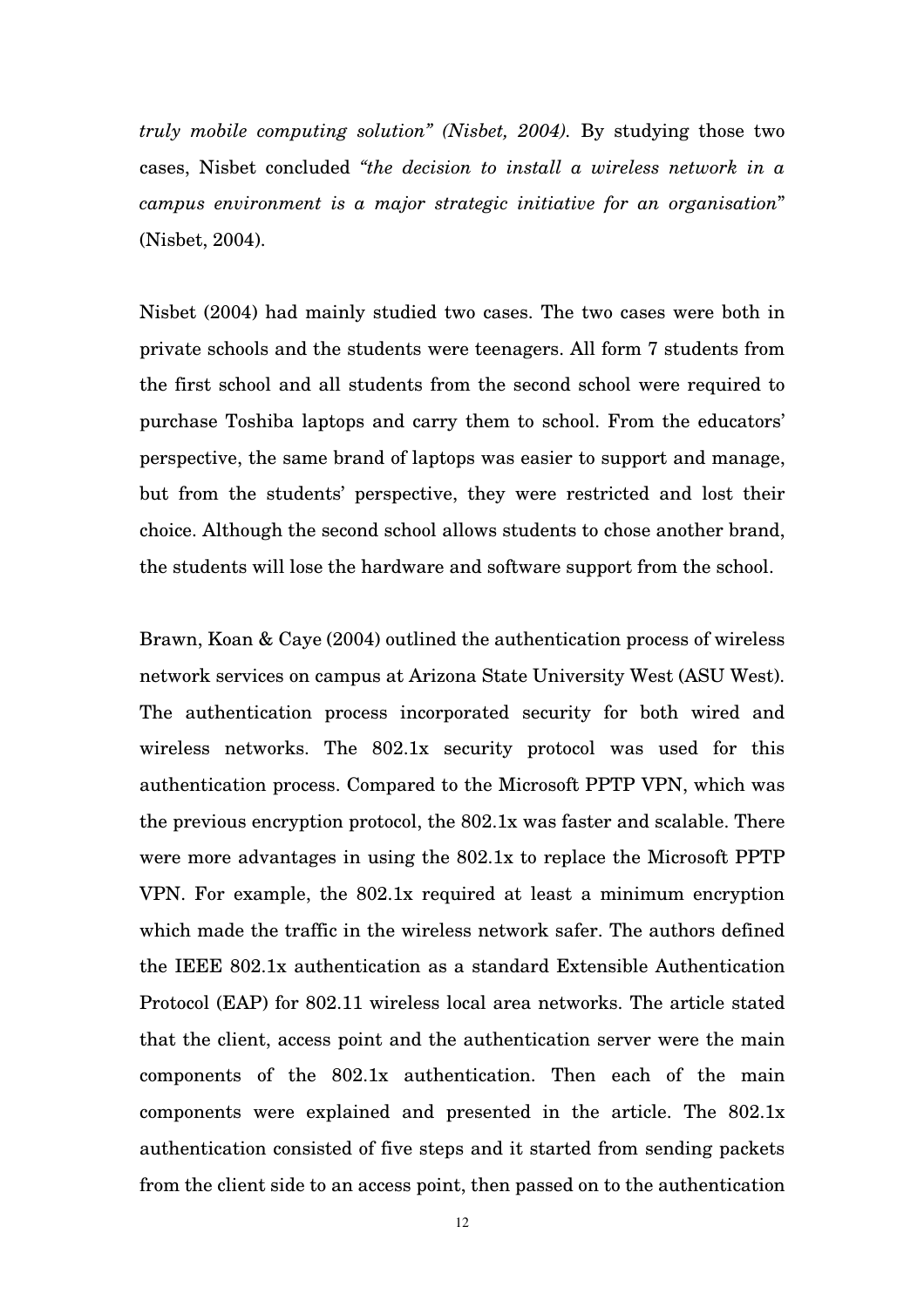server (Brawn et al., 2004). The authors described the procedures for configuring the 802.1x authentication protocol on Windows XP, Windows 2000 and Windows ME Workstation separately. The article concluded that it is necessary to ensure that users are authenticated and encrypted while entering and transmitting in a network (Brawn et al., 2004).

Brawn et al. (2004) believed the 802.1x authentication protocol could be more secure for students and faculties while they were in the campus network. No matter whether they were in a wired network or wireless network, the 802.1x was the best security solution for campus networks. With more campuses providing wireless networks to students and faculties, the security should be the concern of the information technology (IT) department of those campuses. Students and faculties desired to connect to secured campus wireless networks even with their own laptops or portable devices.

*Communications News* (2004) talked about the adoption of WLANs by McGill University. According to *Communications News* (2004), the university's plan to install network connectivity jacks in the wall was changed to a WLAN solution, because "*students did not want to wait in line for computer jacks, and they were not wild about always being tied to a wall*" (*Communications News*, 2004). The whole article talked about how the university adopted and managed the WLANs, and also stated the challenge of installing WLANs in classrooms: "*It's tough when you have a lecture room filled with a hundred students and they're all logging on to the campus' wireless network*" (*Communications News*, 2004). At the end of article, the writer gave an ideal solution for this problem: "*giving only professors access to the wireless network while in class*" (*Communications News*, 2004).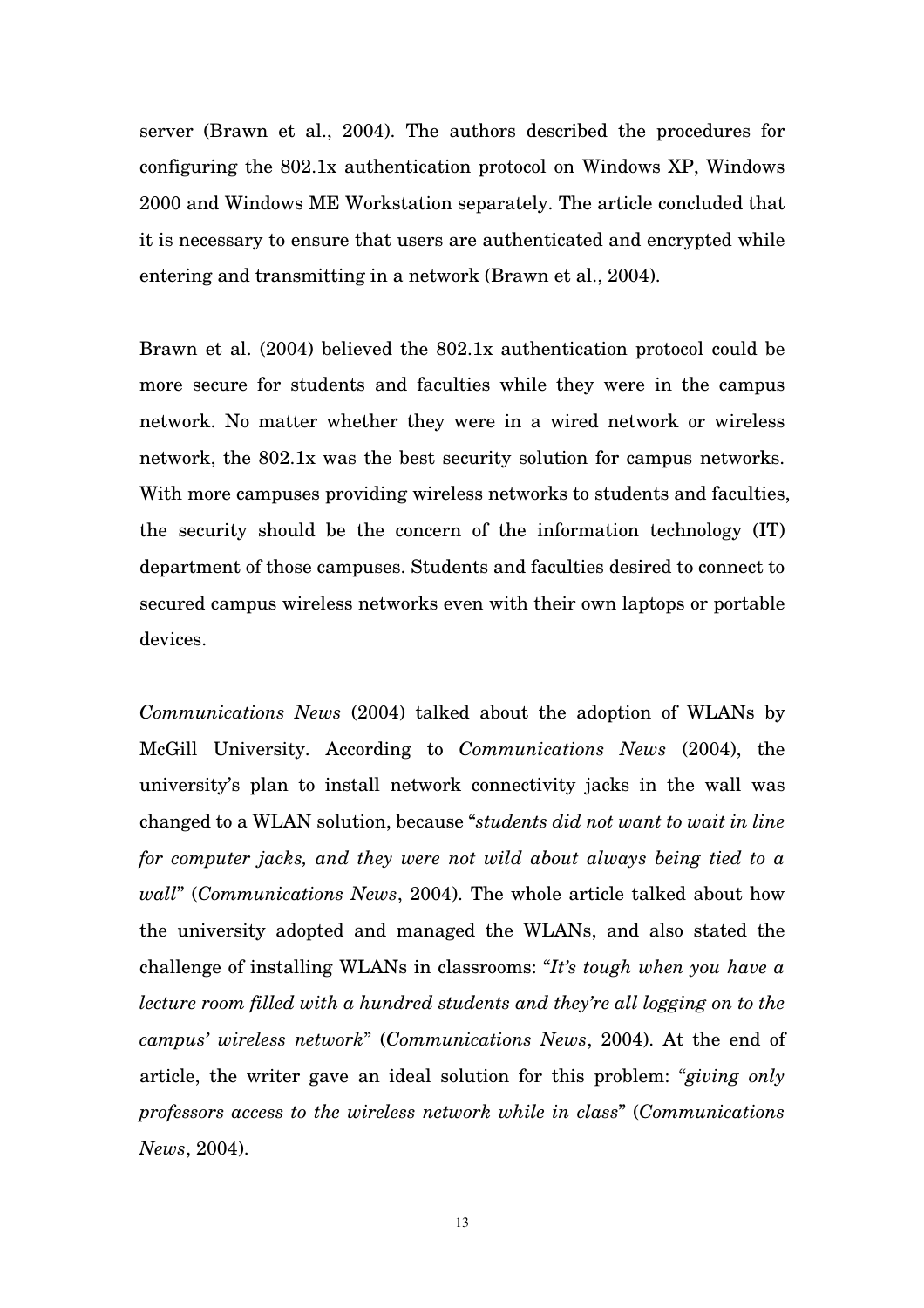This article had an excellent point of view on why the university changed the network plan to adopt the WLAN solution. They thought students would like to have unlimited access to network when they were anywhere on campus. This is the first article the researcher found that considered it from the students' perspective and not from easy management or maintenance by the IT department.

Benson (2004) believed the education sector was not alone in the wireless revolution while the number adopting wireless technology on the campus was increasing. Students' desire for wireless was supported by many reasons, for example "*unwired connectivity in high-traffic areas such as the student centre and college quad," and "the ability to easily and wirelessly access the university library, register for classes, as well as have a more interactive relationship this their professors and fellow students"* (Benson, 2004). According to Benson (2004), in order to provide an integrated wireless solution to students, St. John's University partnered with IBM, Intel and Cisco. The IBM ThinkPad R40 was selected because of "*ease of use and enhanced security capabilities*" (Benson, 2004). That the ThinkPad could switch between wired and wireless LAN connections based on the speed and without rebooting, this was another reason for adopting the IBM ThinkPad. Benson (2004) believed having the encryption engine equipped in both hardware and software on the ThinkPad R40 was very important. The flexibility and freedom made students happy with the school's wireless laptop distribution program (Benson, 2004). Benson (2004) emphasised that St. John's University saved at least \$20 million potential cost by using wireless local area networks. And most important was students were taking advantage of using wireless tools.

Benson (2004) clearly stated the reasons, benefits and demands from students for adopting wireless on the university campus. The effects of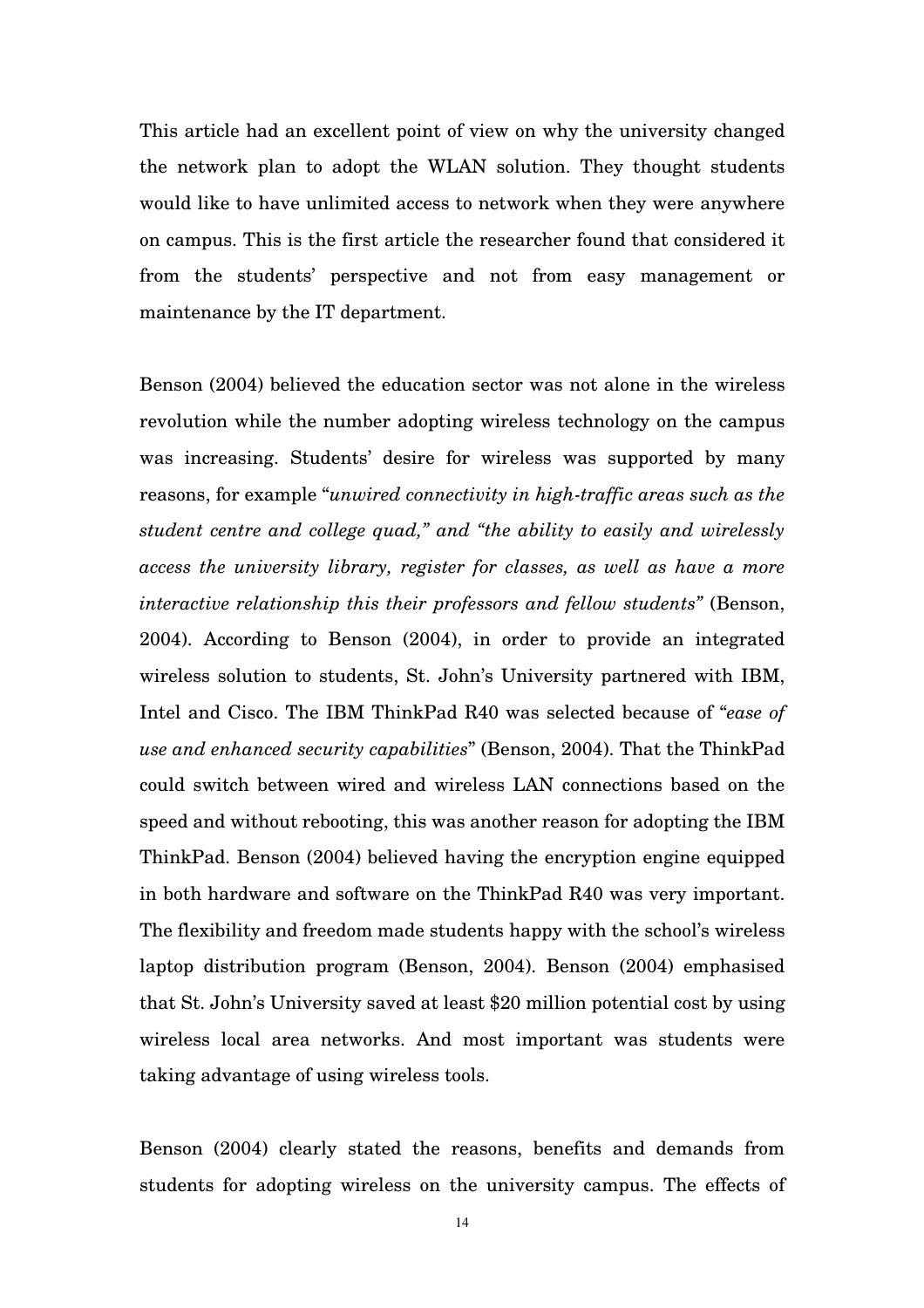using wireless network on campus were obvious. This was a good example of providing wireless services to faculty and students on campus.

Roach (2004) stated several survey result and listed some statistic reports, such as "*the 2003 survey data reports that 77 percent of the participating campuses have wireless LANs on campus, up from 68 percent in 2002 and 29 percent in 2000.*" The adoption of wireless LAN on campus from 2000 to 2003 increased dramatically from 29 percent to 77 percent. Roach (2004) believed "*the increase in wireless networks was reported among all levels of academe from large public and private universities to community colleges.*" Roach (2004) reported "*in another trend in higher education IT, colleges and universities are taking dramatic steps to stem the unauthorized distribution of digital content on campus networks*" because the data confirmed that there was a lot unauthorised downloading of digital content on campus networks.

By reviewing the statistical reports and results of those surveys, even in 2004 we could see the trend to adopting of WLANs on campus was increasing steadily.

Henderson, Kotz & Abyzov (2004) studied, over seventeen weeks, a trace from a mature wireless LAN which supported 7000 users connected over 550 access points. The article also compared the results to another trace of initial wireless network deployment two years previously. The authors described the test environment and listed the devices used by the client. According to Henderson et al. (2004), the client devices varied from Windows, MacOS, Linux, PocketPC and Unidentified. There were 7134 devices in total seen on the wireless network and Windows was the most common among ten categories. Several measurement techniques were employed for tracing collection such as sys-logs and telephone records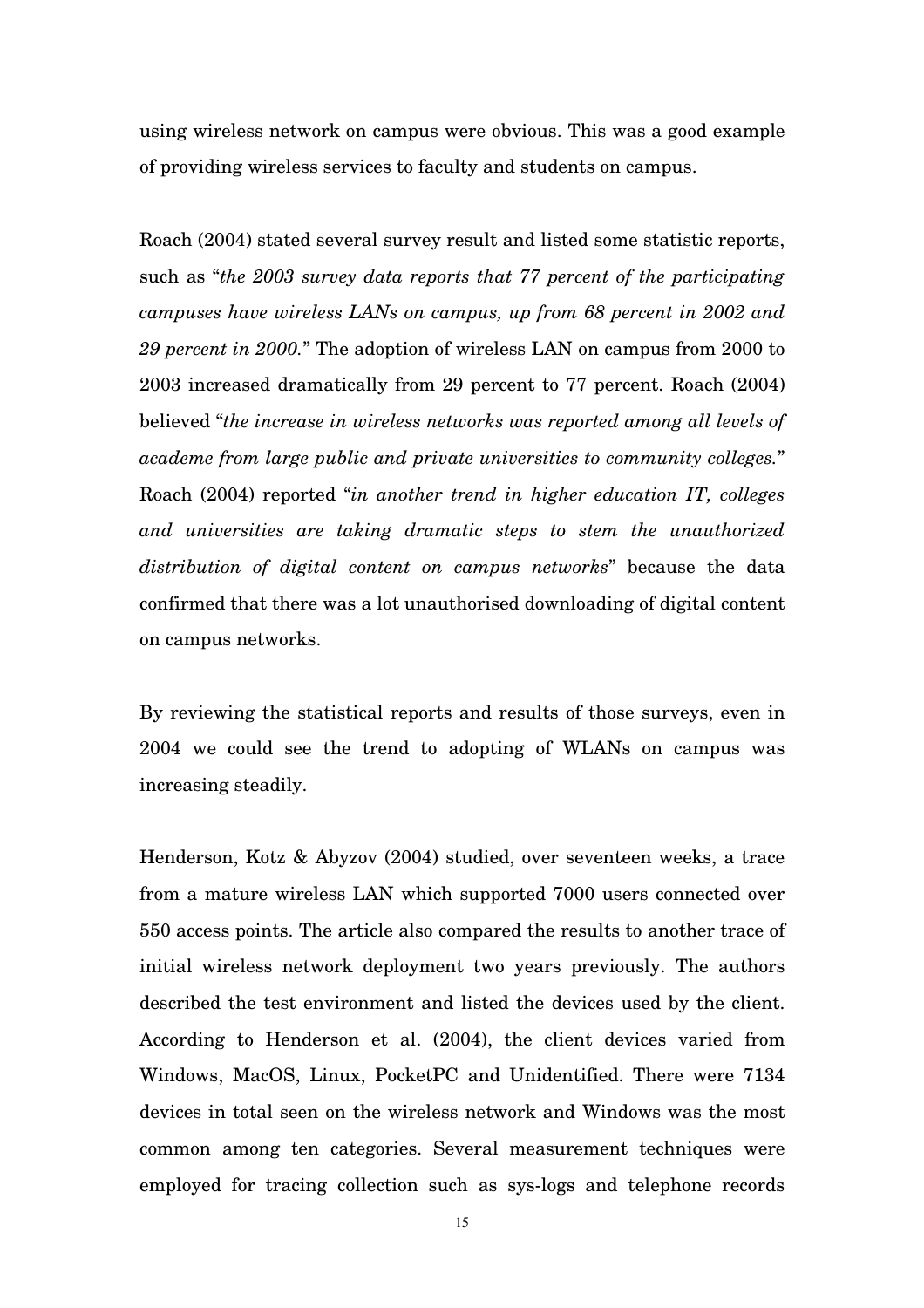(Henderson et al. 2004). By comparing the results of the trace to the other one two years earlier, the article conclude as follows: "*the user population*", "*roaming*", "*AP utilization*" and "*overall traffic*" increased; "*the proportion of heavy users*" and "*the busiest types of building*" remained the same; "*the applications used on the network*" and "*traffic destinations*" changed; "*Usage remained diurnal*", and "*Residences continued to generate the most traffic*" (Henderson et al. 2004). The article analysed specific applications such as VoIP, peer to peer applications and streaming media. The article also analysed the mobility of the users and obtained the results of "*Users spent almost all their time in their home location*", "*Users persisted at a single location for longer*", "*Different devices travelled more widely*", and "*Different applications had different mobility characteristics*" (Henderson et al. 2004).

The authors believed their study was the largest and most comprehensive characterization of WLAN users at the time the article was written. But a year later, Kotz & Essien (2005) made similar claims to Henderson et al. (2004). Regardless, both of these studies are comprehensive on data gathering and analysis. The results are useful for people who are developing, implementing and managing campus-wide wireless networks.

"*Analysis of a Campus-Wide Wireless Network*" by Kotz & Essien (2005) reported an experiment that traced wireless network activities among nearly two thousand users for eleven weeks. This trace aimed to analyse the wireless local area networks (WLANs) patterns for developing and managing WLAN technology at campuses. The authors reported that the location for the test was the Dartmouth College campus with 476 access points installed in 161 buildings; the trace collection focused on the data gathered during eleven weeks in 2001 (Kotz & Essien, 2005). The authors gathered a large amount of data which they analysed in the categories of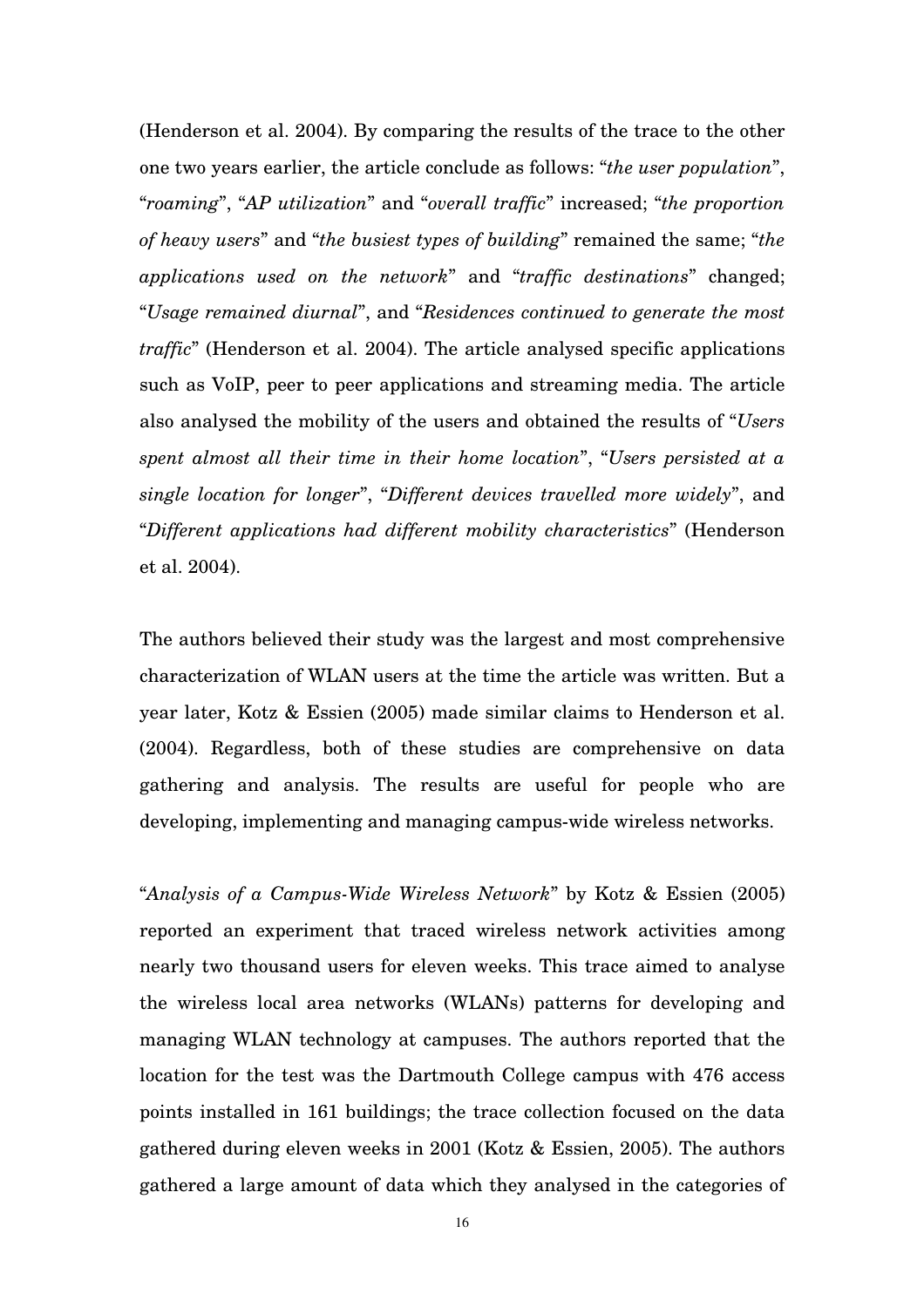traffic, users and user mobility, card activity, access point activity, building activity, and protocols (Kotz & Essien, 2005). Kotz & Essien (2005) concluded that the patterns of activity and traffic varied across hours, days and weeks; wireless cards competed with each other while accessing access points which resulted in different roaming performances between different access points. That meant the wireless network activities varied between buildings, access points and network cards. The authors suggested developing a new solution to stop network card roaming. The article also described related work on the characterised wireless network usage by Tang and Baker (Kotz & Essien, 2005). Future research on the behaviour of different users from groups such as students, faculties and staffs was recommended.

Kotz & Essien (2005) did excellent work on a large experiment on wireless network activities. The users were traced, and the geographical area, and the data gathered were large and comprehensive. There are not many similar experiments on usage patterns in WLANs. The results of this experimental are significant for developing, implementing, and managing WLAN on campuses.

Bruns (2005) reported that Charleston Southern University (CSU) partnered with CDW Government In. to upgrade its dial-up network to campus-wide wireless networks. It was important to spend less money and to provide a more productive learning environment for students and faculty. By comparing the budget for expanding the dial-up system and building a wired network with Category 5 cable (over \$500,000), CSU calculated it would save at least \$250,000 if wireless technology was selected. CSU decided to adopt a wireless network and provide it to students and faculty (Bruns, 2005). According to Bruns (2005), a test wireless network was initiated in 2001 and supported up to 500 students. But of those 500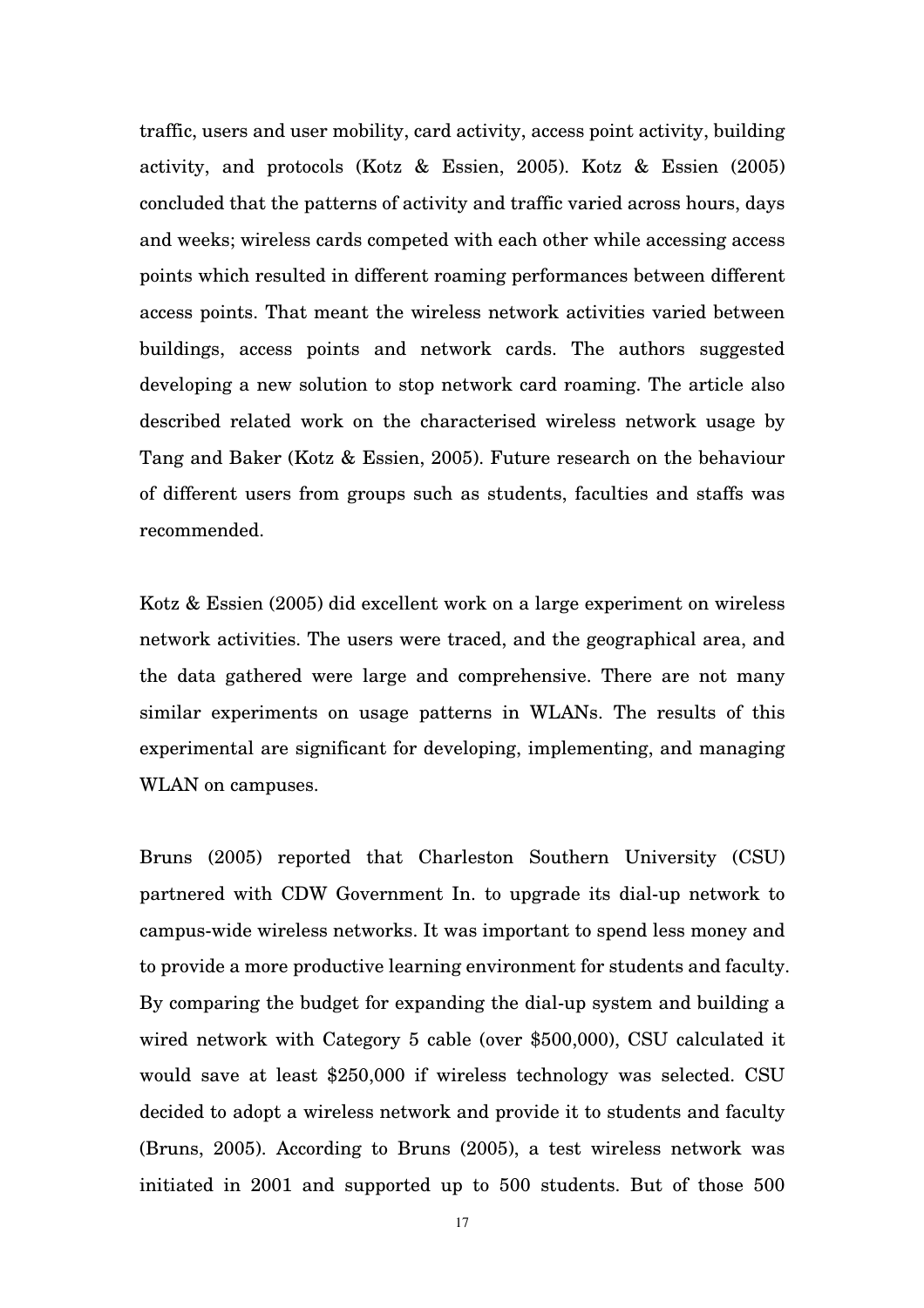students, only 40 used all the bandwidth. A Cisco PIX 515 firewall and a bandwidth packet shaper were selected to control bandwidth usage. Finally, CSU controlled the bandwidth and blocked excessive downloads so that all students could enjoy a faster network system (Bruns, 2005). "*With a more sophisticated networking system, students have the freedom to access educational resources….with uninterrupted, fast, convenient connectivity, students experience a more positive learning environment*" (Bruns, 2005). After successfully testing the system, CSU expanded the network to cover at the whole campus.

CSU changed from dial-up network to wireless network successfully. The article believed the success at CSU was because good people planned well and used good technology. It was crucial that education sectors should be sensitive with cutting edge technologies and use them properly.

Rudsar, Joyce & Kolahi (2006) gathered and compared data from 19 institutes mainly in Auckland but also in other cities. The paper discussed the status of wireless networks in seven educational institutes in Auckland. The writers interviewed the head of the IT services department from 19 institutes and conducted the results of research into some aspects: stage of the wireless implementation, who maintains the wireless networks, and devices used on the wireless networks, etc. Compared to the institutes in other countries, Rudsar et al. (2006) found that "*the Auckland institutes were a little ahead with their pilot projects and planning of their wireless networks*." A table in the article stated the purpose of providing wireless. The purposes included: "*Student access, Staff access, Increased access, Flexible access/mobility, Outside access, Areas without feasibility for wires, Give students and staff 24/7 access, Testing, Demand, Promote use of laptops, More seats*" (Rudsar et al. 2006). The purpose of providing student access to wireless stands the highest with a score of 11 out of 19 and areas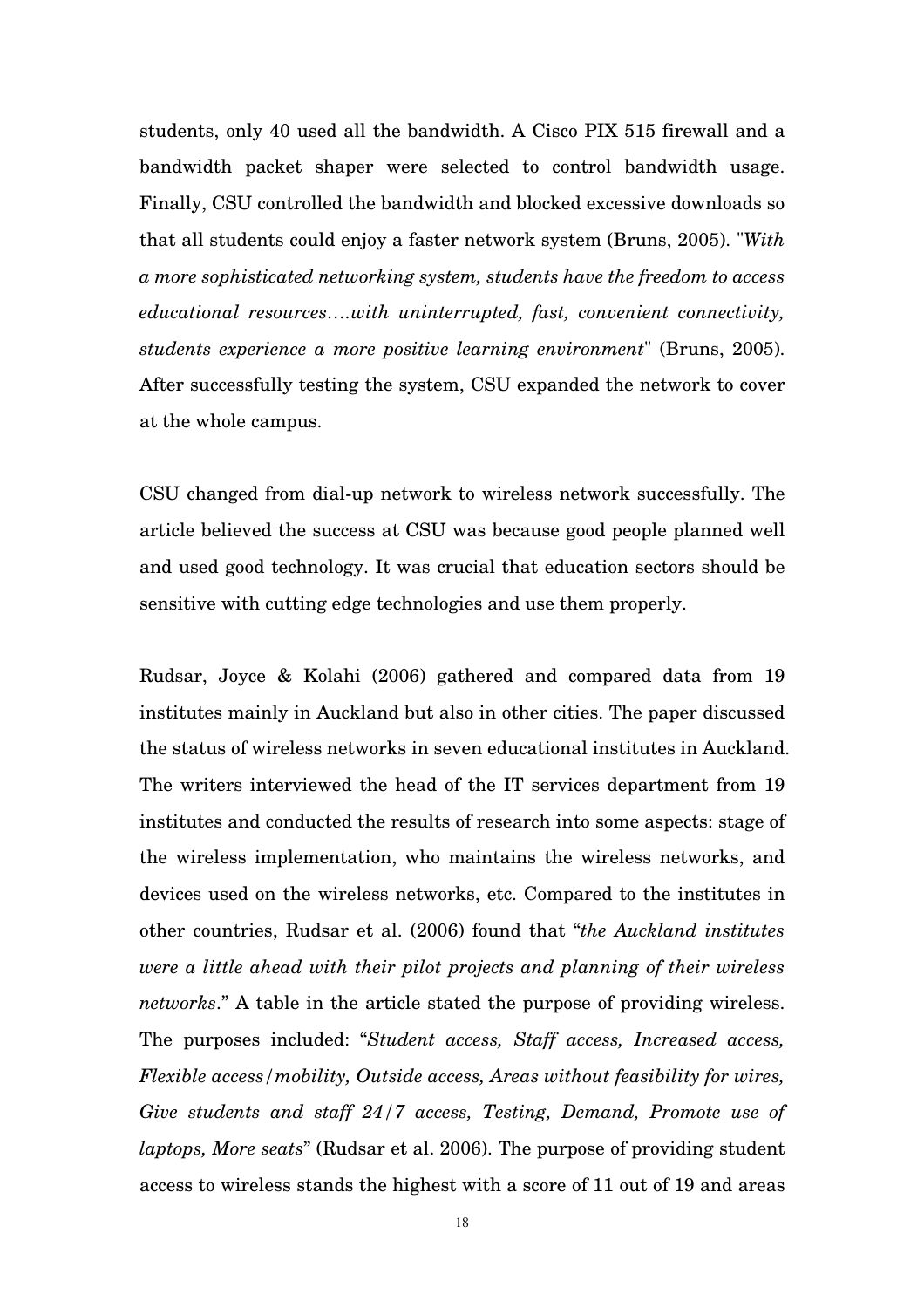without feasibility for wires stands in the middle with a score of 3. The area without feasibility for wires is the most common reason to use WLAN on campus.

The article stated why colleges provide wireless network services to faculties and students. Rudsar et al. (2006) emphasised twelve reasons for providing wireless on campus, and many colleges in New Zealand were providing wireless right then. The impact or effect on students of providing wireless should be also studied. Studying the impact on students of using wireless networks on campus may help the education sector improve their wireless network services on campuses.

Kelly & Johnson (2006) analysed statistical data on the growth of wireless services in Arizona and Arizona State University (ASU). The demand for wireless services was growing with the growth of population in order to meet demand from greater numbers of students and faculty at the campus of ASU. Kelly & Johnson (2006) believed many students owned portable electronic devices such as PDA and cell phones. They were already using wireless connection to the Internet. Universities just needed to provide wireless access for students. Kelly & Johnson (2006) highlighted that "Student needing technology….Faculty embracing technology". With the responses of 237 faculties who use media for the lecture, over half the responses were "always" and "almost always" use technology in the classroom. As the demand for wireless technology at the campus grew, the ASU decided to explore wireless technology to support the campus growth. The University Technology Office (UTO) staff were assigned to separate teams such as "*Computing Sites Team, Classroom Team, Faculty Training and Technology Integration and Information Dissemination*" (Kelly & Johnson, 2006) to support students and faculties. ASU developed 1:1 computer program to solve the digital divide; it provided training to solve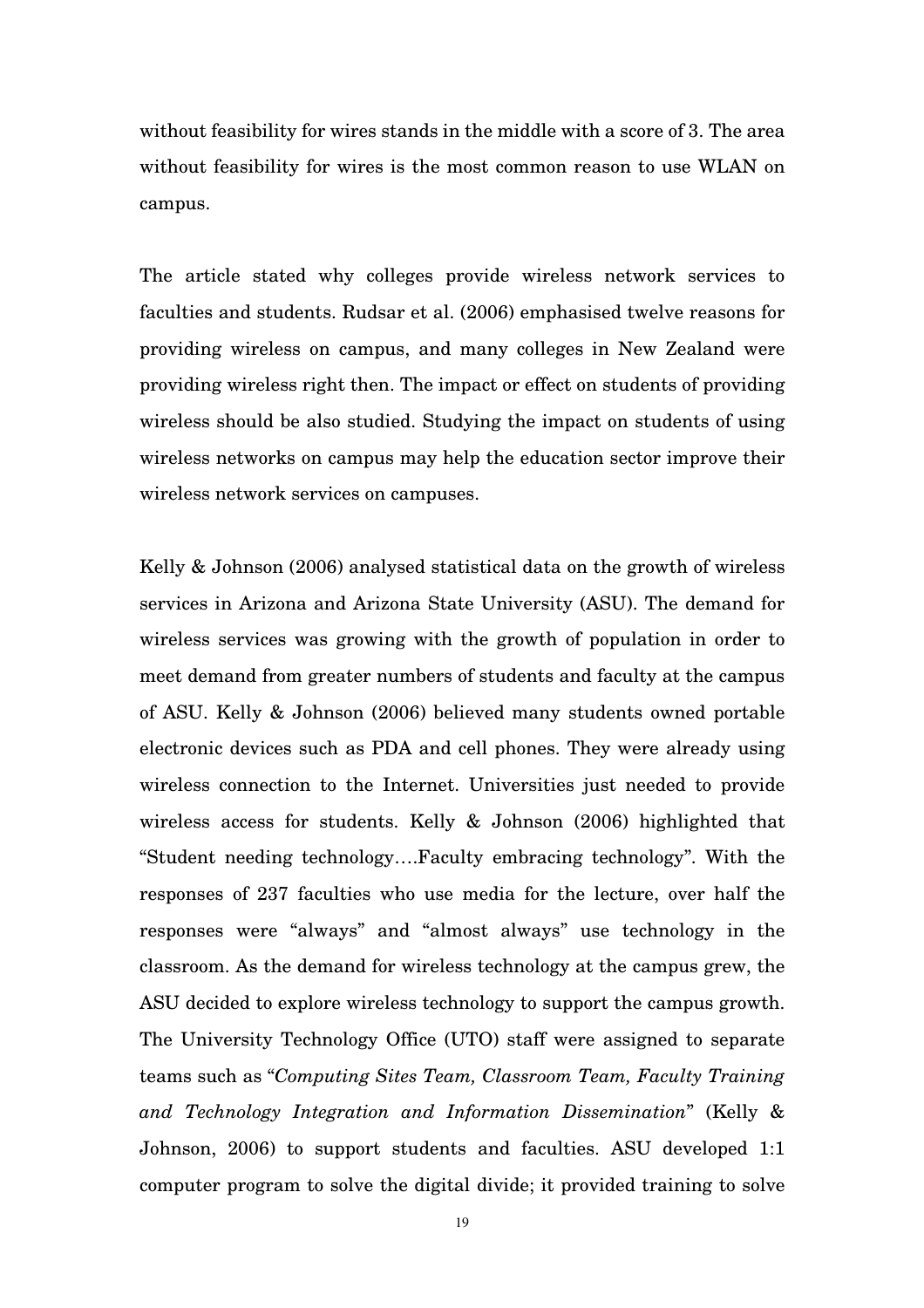the faculty technology; it created a standard model and changed all classroom technologies into one standard for the entire campus (Kelly & Johnson, 2006). The authors defined the support that today's campuses need to evolve over the next few years and recommended that Universities should stretch the resources to react new challenge in the future, for example "*more new technologies appearing, IT budgets shrinking, and the need for support to faculty and students growing*" (Kelly & Johnson, 2006).

The article stated that universities had to provide technologies to faculties and students because of the demand. With the population increasing, the demand was increasing. The campuses were expanding their use of wireless solutions. But using wireless solutions meant not only providing but also supporting them. How to support the expanding campuses become new class for university information technology departments compared with what the campuses used to be.

*Communications News* (2006) reported that universities across the United States, including the Universities of Texas and Dallas, were providing wireless networks for staff and students. A project of "*deploying a campus-wide converge wireless LAN system to bring business-critical voice and data applications to the school's 14,000 students and 2,500 employees*" was initiated for three years and it would pay for itself in three years. "*After assessing the costs of re-cabling older buildings with CAT 5, staff decided that a wireless LAN would better satisfy UTD's needs for anytime anywhere access and, simultaneously, would be less expensive to deploy and maintain*" (*Communications News*, 2006). The wireless LAN project would "*provide the coverage necessary to give our students and employees ubiquitous access to the applications they need*" (*Communications News*, 2006).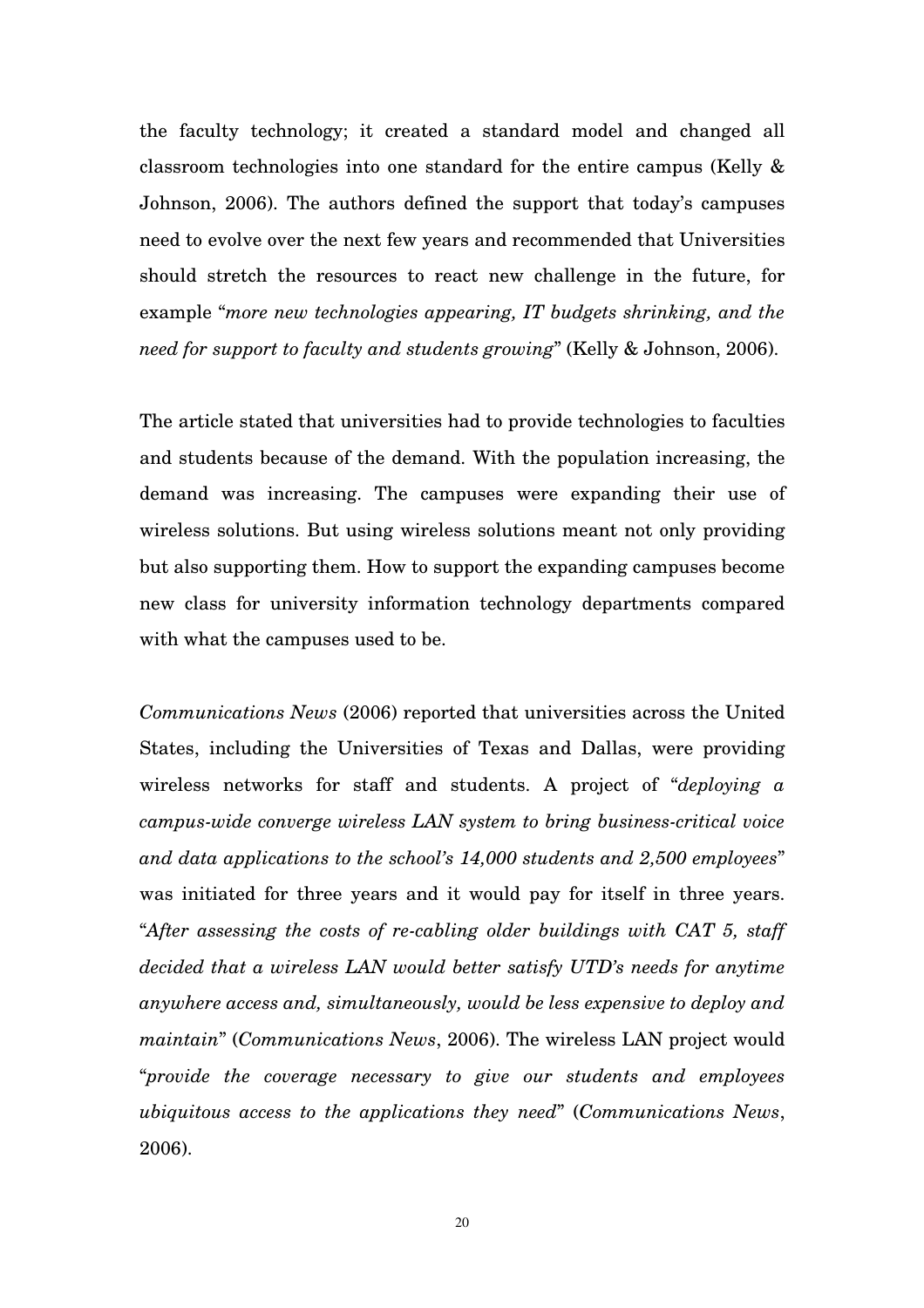The report stated the cost saving of cabling the buildings was another reason for deploying wireless LAN for staff and students. The education sector considered the wireless LAN project mainly from the cost aspect, said in this report. The project manager also mentioned that they would be better to satisfy the needs for anytime/anywhere access to the networks. Without question, the wireless LAN project would give staff and students more convenience and benefits.

"Tech Check" (2007) discussed some statistics of some popular electronic devices being used by students. According to "Tech Check" (2007):

- •*93% of college students own a Cell phone (up 15% since 2003)*
- •*64% own a digital camera and 16% plan to purchase one this year (up 100%)*
- •*58% own an MP3 player vs. 17% in the pre-iPod days of 2003*
- •*A little under one in three (28.9%) of college campuses offer wireless coverage, while four years ago, only 14% of campuses had this capacity. Additionally, today, two-thirds are planning a wireless strategy*
- •*63% of college students own laptops today compared with less than half only two years ago (2005: 42%)*

This means the trend of owning and using mobile electronic devices among college students was increasing and seemed unlikely to stop in the next few years. The college campuses that provided wireless connection for students doubled in four years, and more campuses were planning on wireless solutions. It seemed the ever-increasing demand by students forced colleges to provide more flexible campuses with more features. The campus wide wireless network was one of those features to meet the needs of students.

McLaughlin (2008) reported that one university – Carnegie Mellon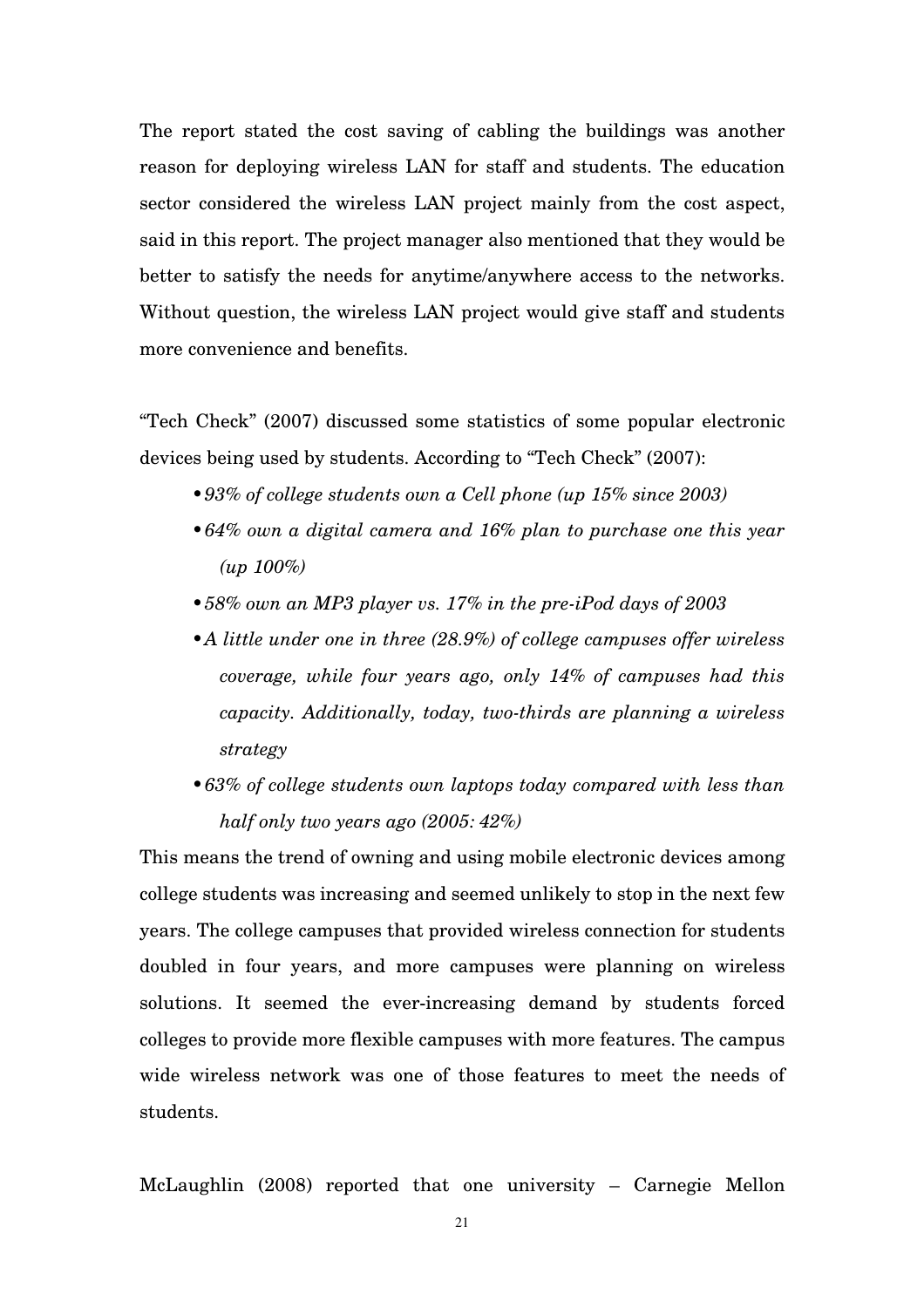University – adopted 802.11n devices on campus late last year and one other – Duke University – planned to adopt the campus-wide 802.11n wireless network. Duke University's chief information officer believed "*the value of a technology like 802.11n is about enabling new kinds of uses on our campus, giving our students new opportunities, and enabling faculty to push the limits and try things that were not possible before on previous wireless technologies*" (McLaughlin, 2008). Meanwhile, he also believed "*Universities are an ideal testing ground for new technologies, especially wireless uses and devices, because students are spending their entire day on campus in a mobile manner. They live, learn, work, and play on campus*" (McLaughlin, 2008). According to McLaughlin (2008), the speed would be doubled if clients used 802.11g connect on to the 802.11n-based access points and the Duke University planed to deploy the new Cisco 802.11n access points to serve approximately 45,000 students, faculty, and staff.

Certainly those two universities were doing their best to provide new technology and meet the demands of students and faculty, but the article did not state what the demands of students and faculty were. Did they want what the university gave them? Maybe those universities' IT departments could ask this question before they adopted new technologies.

Cox (2008) reported that Duke University planned to install the largest wireless network 802.11n standard on the campus. According to Cox (2008), Duke University planned to cover 6 million square feet of campus by installing at least 2,500 Cisco Aironet 1250 access points in the following six to nine months. The 802.11n network would serve about 45,000 students and faculty with a range of 2Mbps to 25Mbps. The speed would depend on the numbers of users. It could be 25Mbps if there were about five or six users and 2Mbps for up to 30 users. Duke University believed the wireless technology has become the primary connectivity mode for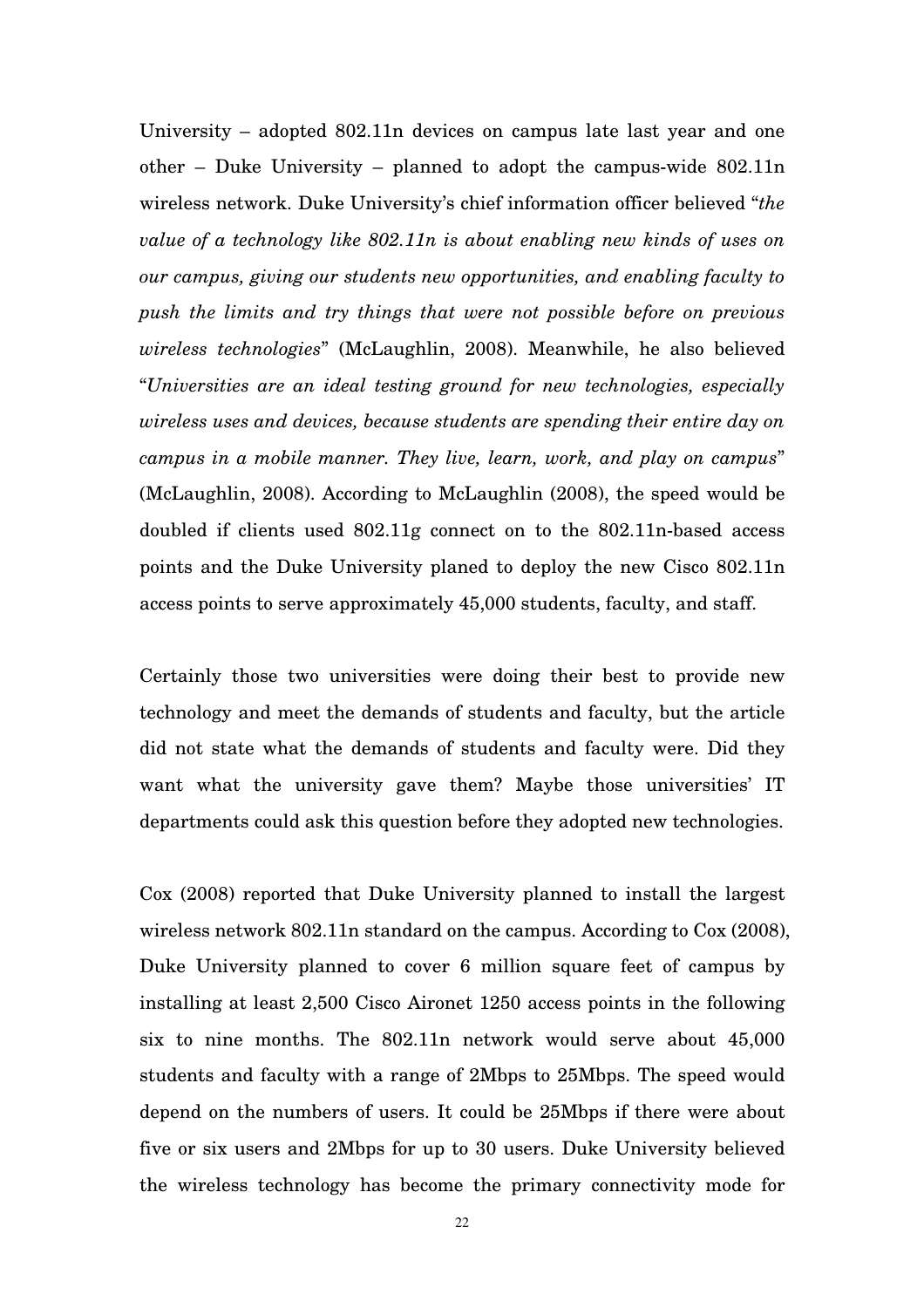large population at campus (Cox, 2008). The article stated the reasons for providing 802.11n wireless network in Duke University were because of positive features such as higher throughput for end users, higher aggregate network capacity and more reliable signal than the existing Wi-Fi network. But there were some technical issues to be addressed, such as 802.11n was not a formally ratified standard by the IEEE (Cox, 2008). Duke University was not the only one deploying 802.11n in campus. Morrisville State College and Carnegie Mellon University had already installed hundreds of 802.11n access points on their campuses; and Concordia University was planning to replace existing access points by 802.11n access points (Cox, 2008).

In these universities which have 802.11n installed already or plan to upgrade their wireless networks to 802.11n technology, there is no doubt that wireless technology has become the most important mode of communication. Each of them was seeking a better way to upgrade their wireless networks and provide the best service to their students, faculty and staff. Obviously, 802.11n is the way that they have fund so far.

#### **2.2 Literature Map**

A literature map is a useful tool to organise the topics of the literature the researcher has gathered for this study. It enables the researcher to understand the link between academic literature and research questions. A literature map can be organised into various types, such as by research methods and content of articles. In this study, the literature map is organised by content of articles. The adoption and population of the use of WLANs at campuses are divided into four main areas as shown in Figure 2-1: Literature Map. As the following literature map shows, there are few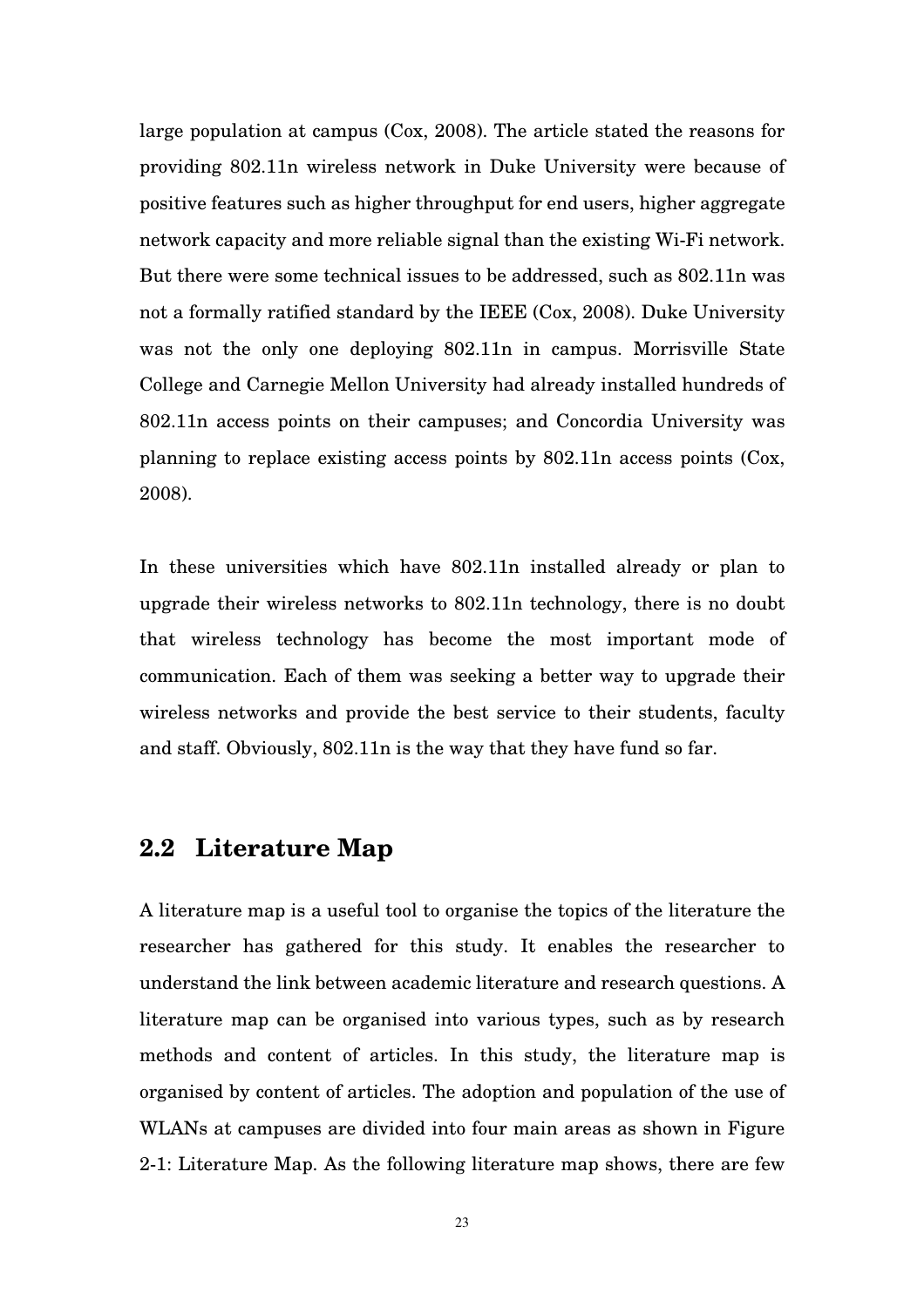academic that consider it from the student perspective. Among the 22 publications found by the researcher, the Sharp (2001) and Campbell & Pargas (2003) reports are the only two articles that involved students in their discussion of the use of campus WLANs.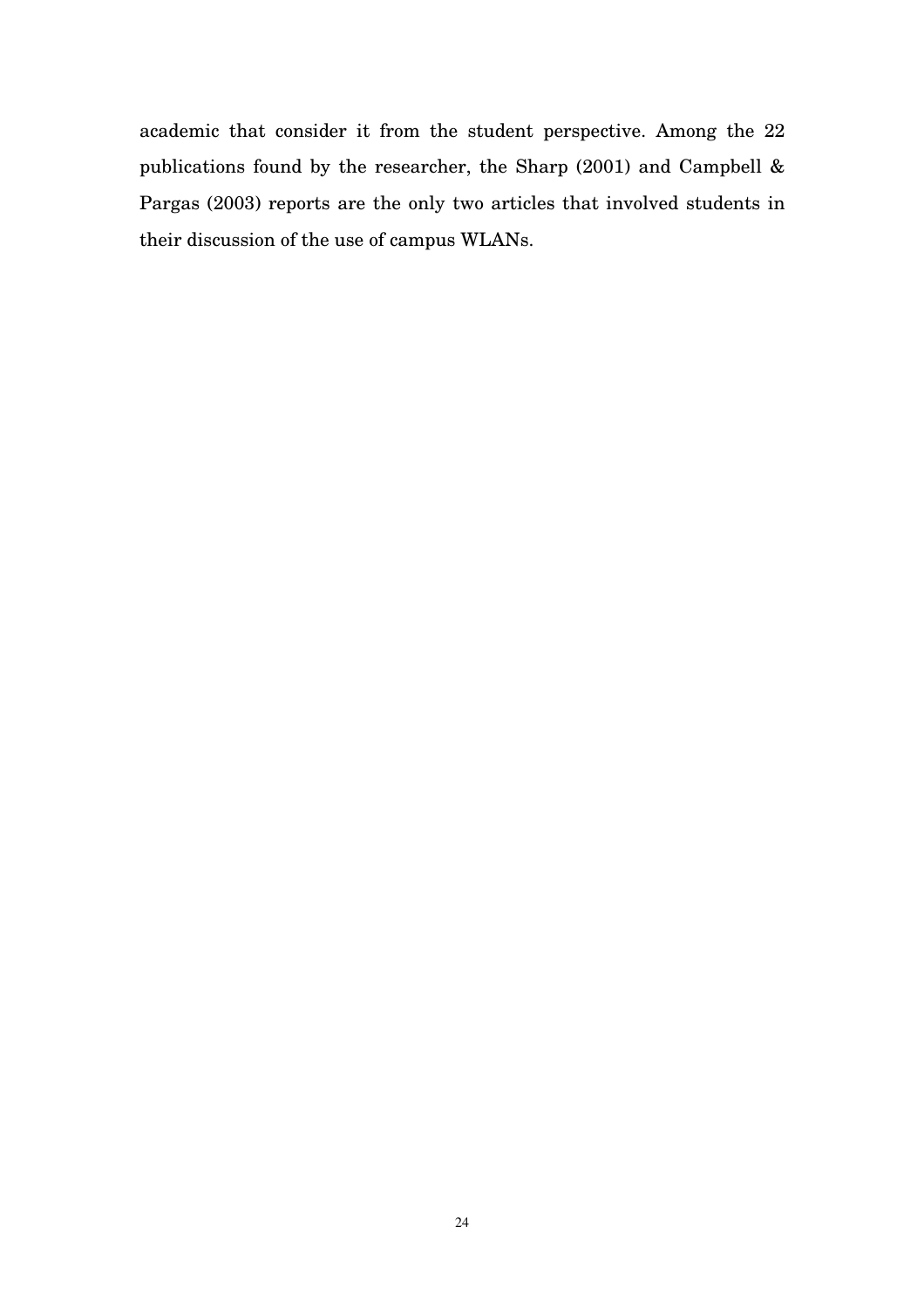

Figure 2- 1: Literature Map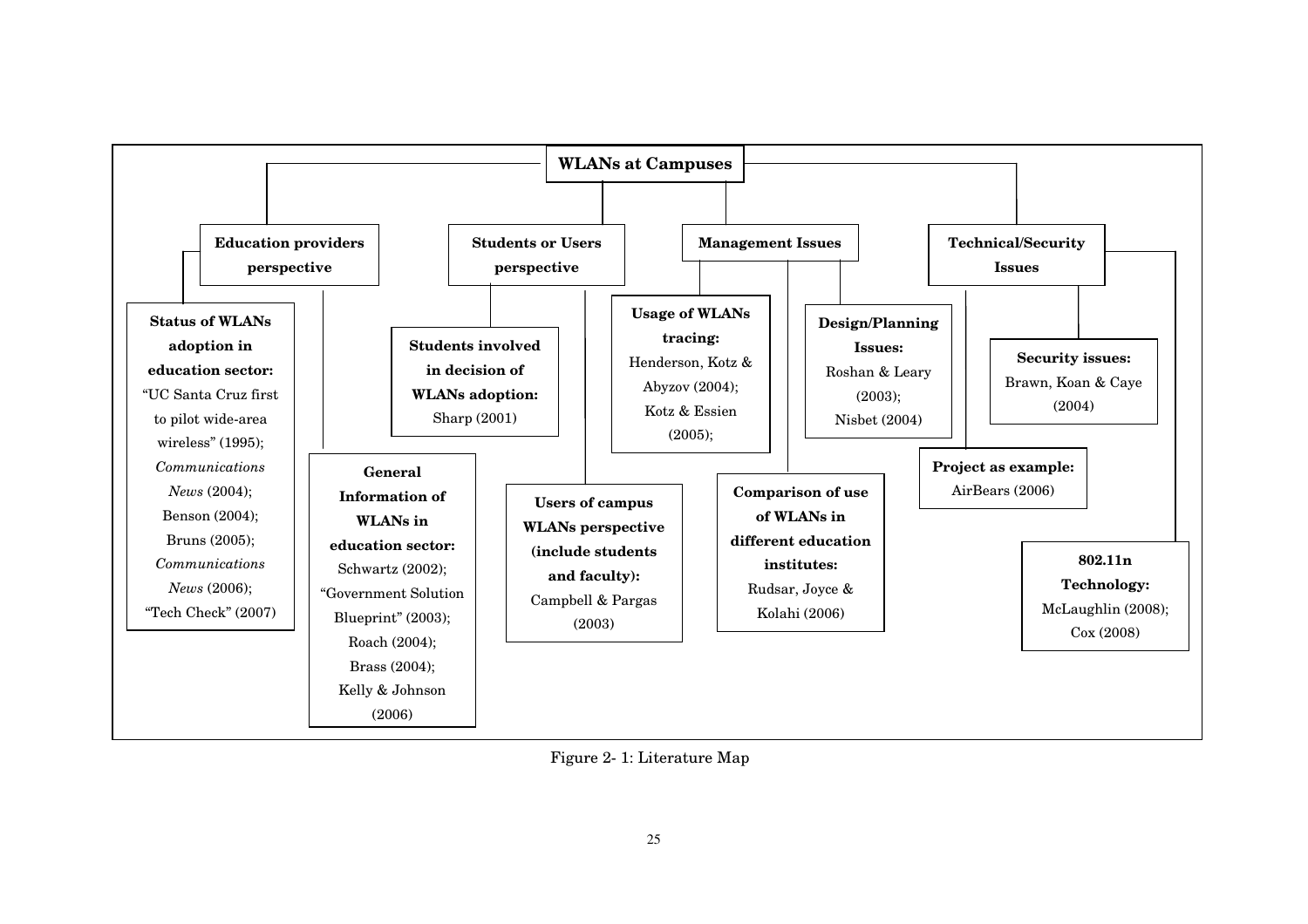#### **2.3 Summary**

This literature review is the basis of the research. Before searching the literature, the key words of wireless local area networks were identified. The scope of the search area was within the education sector.

This chapter reviewed 22 articles from the first university – University of California in Santa Cruz California which adopted WLANs at campus on 1995 – to the McLaughlin (2008) and Cox (2008) reports of two universities currently upgrading their on-campus WLANs to 802.11n technology. These articles showed the processes of development of WLANs in the education sector.

Preview of these articles showed that one of the reasons for providing WLANs on campus was the demand from students and faculty. Most of the articles report the decisions made and the processes of adopting WLANs at campus.

Brawn, Koan & Caye (2004) was the only report on security issues in this literature review. Sharp (2001) reported a different pattern, where students of Minnesota State University proposed to use WLANs and were involved in the process of the project. Campbell & Pargas (2003) reported the use of WLANs in lectures in a different point of view from users' perspective.

With the knowledge from the literature review, the researcher designed this research and aimed to determine the issues arising from the use of on-campus WLANs from the perspective of students. The research questions were generated and developed by reviewing academic literature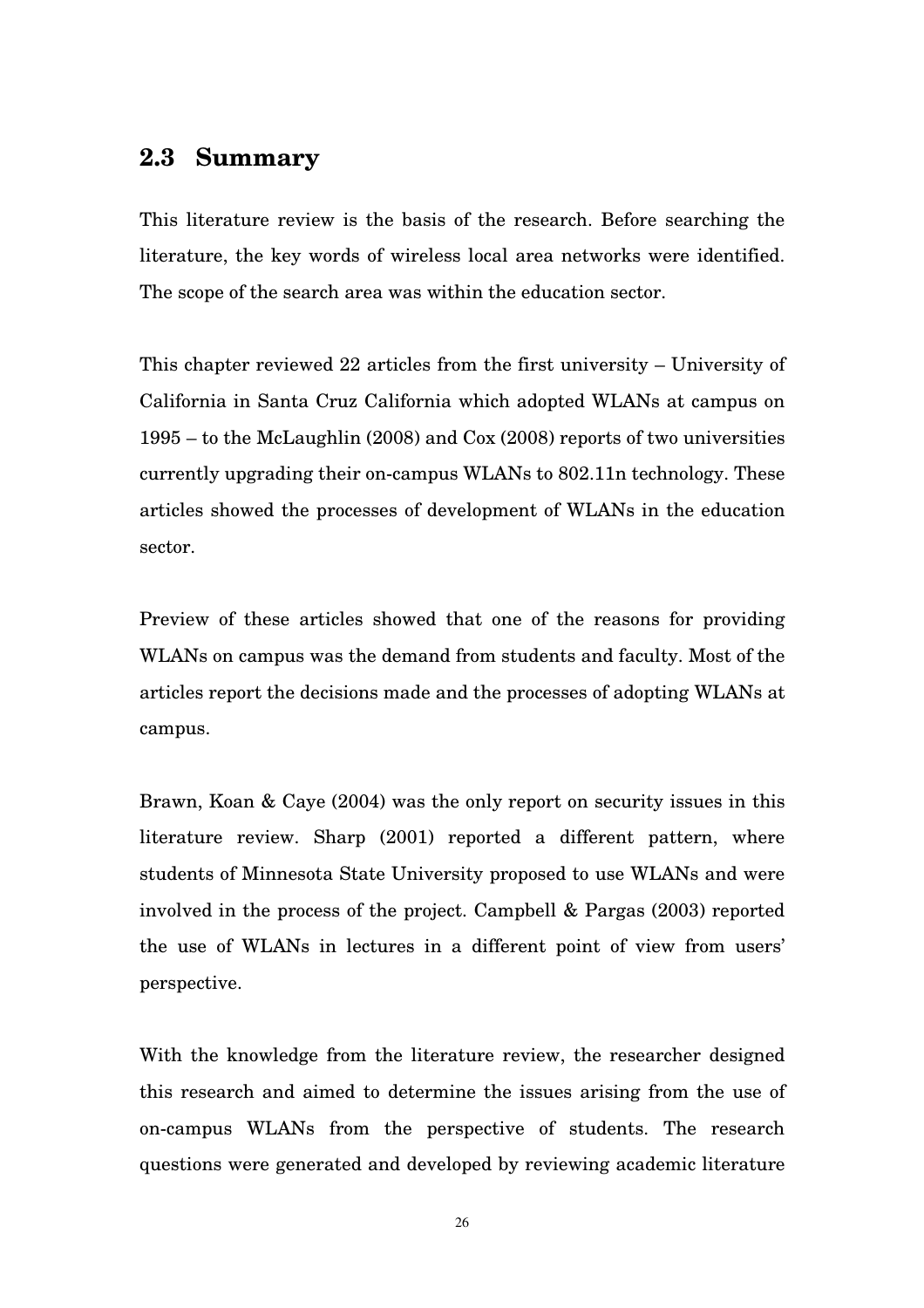on the topic of WLANs adoption in the education setting, especially at Tertiary level. The main research question and sub-questions will be discussed in the next chapter. The strategy and literature review procedures are also stated in the next chapter on methodology.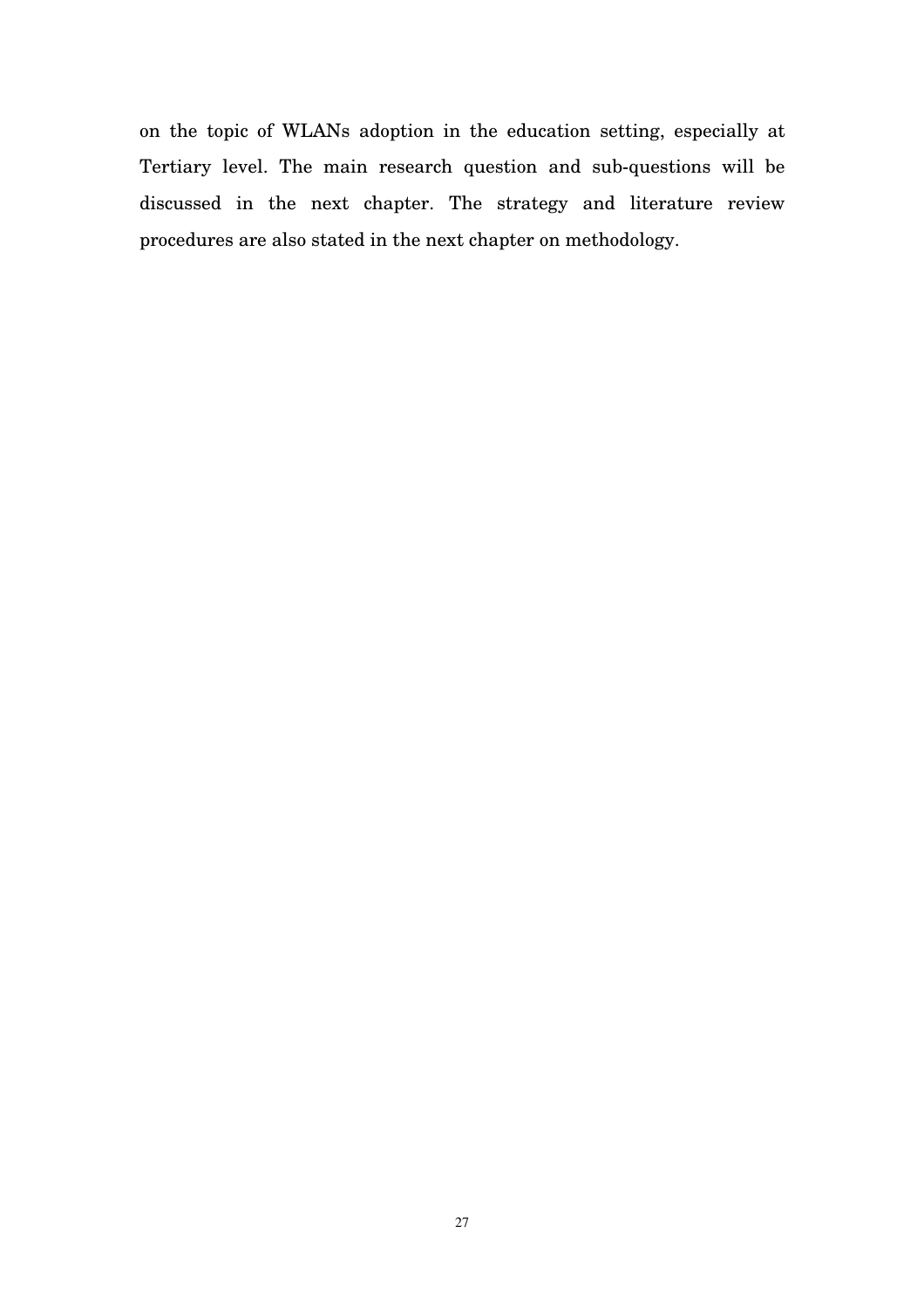### **3.Methodology**

### **3.1 Purpose of the Research**

The purpose of this research is to identify the issues arising from the use of wireless local area networks (WLANs) on campus, and to analyse opportunities for education sectors to advance the current wireless networks they have. The analysis results and recommendation also could be used by those educational institutions which are planning on adopting WLANs. All the participants of this research were students who use the WLANs at either Mt. Albert Campus or Waitakere Campus of UNITEC New Zealand. The participants were selected randomly in order to avoid bias from groups of users.

This research was focused on the following main research question: "**How has the availability of Wireless Local Area Networks (WLANs) on campus affected students?**" Based on the purpose of the research, there are many questions related to this research topic, such as:

- What kind of students are the users of on-campus WLANs?
- What do students use on-campus WLANs for?
- What are the behaviours of students who use on-campus WLANs?
- What are the current challenges that students perceive with WLANs?
- Are there any impacts on students from the use of on-campus WLANs?
- What opportunities are available for educational institutions to provide the convenience of WLANs for students?
- Are there any technical issues concerning WLANs relevant to educational institutions that arise from user requirements?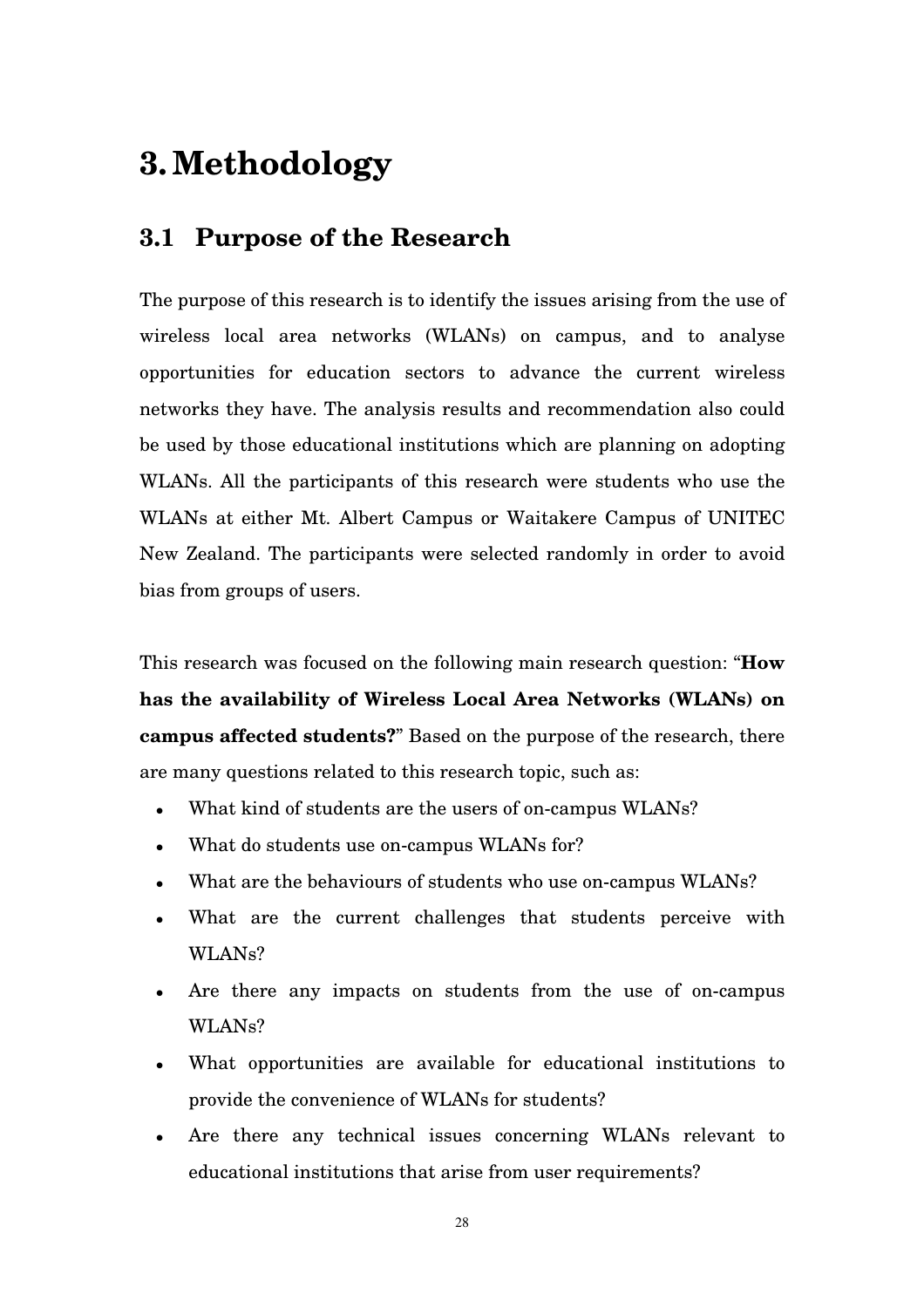#### **3.2 Research Method**

The primary research methodology chosen for this research was qualitative who's design was informed by an initial survey. According to Bouma (1996, p.169), "*Qualitative research is designed to provide an impression; to tell what kinds or types of something there are; to tell what it is like to be, do or think something.*" The reason for using a qualitative research approach is *"if a concept or phenomenon needs to be understood because little research has been done on it, then it merits a qualitative approach" (Creswell, 2003, p. 22).* As this is a qualitative research study, qualitative research techniques and qualitative data were required. According to Myers (1997), *"Qualitative research methods were developed in the social sciences to enable researchers to study social and cultural phenomena. Examples of qualitative methods are action research, case study research and ethnography."* After considering all qualitative research approaches, case study research, which is the most common qualitative approach used in information systems research, was chosen for this study. This will be discussed later in this chapter.

Myers (1997) states *"Qualitative data sources include observation and participant observation (fieldwork), interviews and questionnaires, documents and texts, and the researcher's impressions and reactions."* In order to gather data for these research questions, observation, surveys and interviews were used for data gathering. The researcher has developed two lists of questions for survey and interview (see Appendix A and B).

The survey was use to gather initial data, such as the general information about the use of on-campus WLANs from each participant. Based on the answers to the survey, the interview questions could be modified or changed. In order to gain a good understanding of the impacts of the use of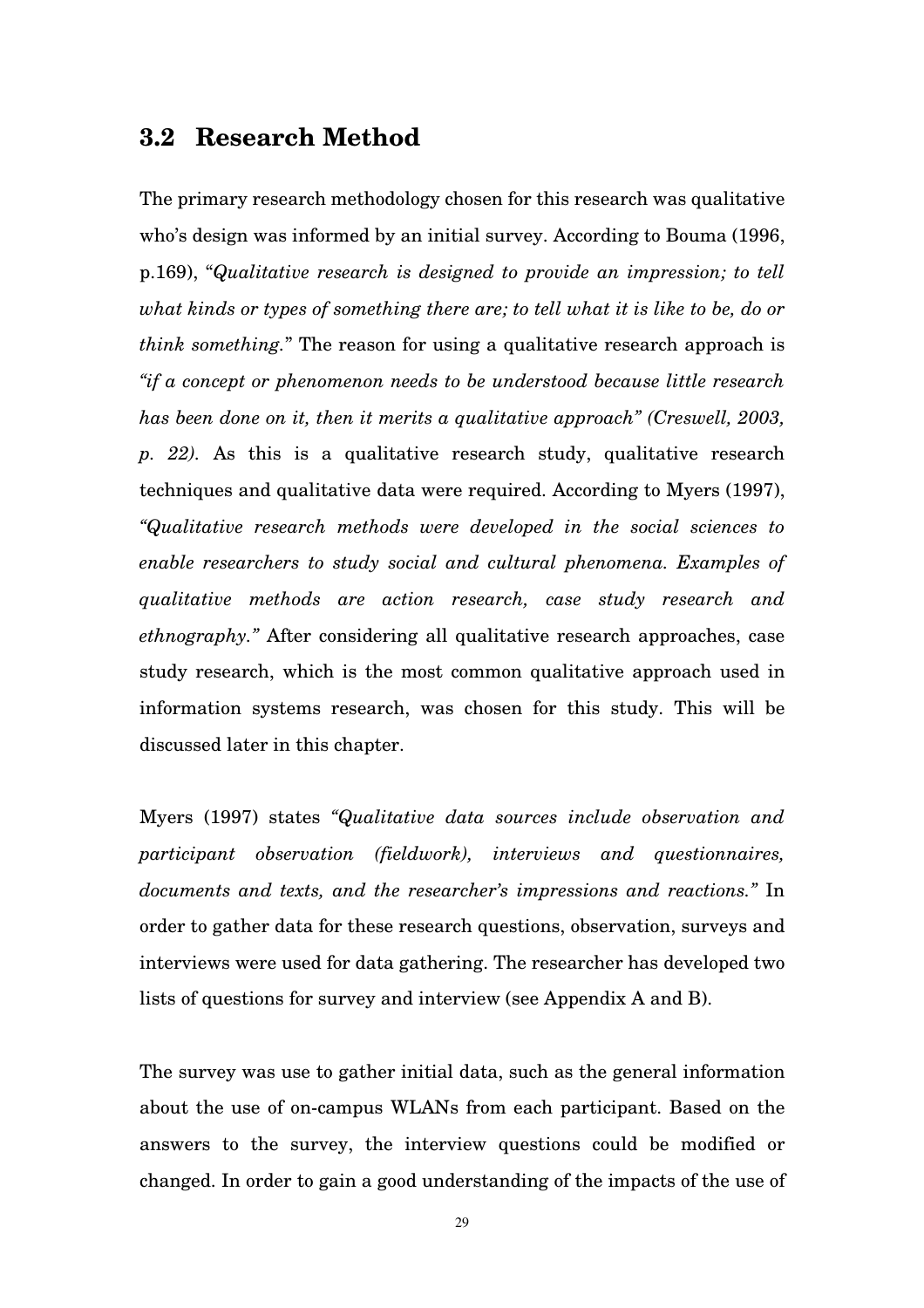WLANs on students, the interview was needed. As the interview questions were open-ended questions, qualitative data was expected. The participants were free to talk. The primary data of this research was the data gathered from interviews.

The strategies and procedures for data gathering from observation, survey, interview, and the data analysis will be presented individually in this chapter.

#### **Case study**

Yin (1994) believed "*In general, case studies are the preferred strategy when "how" or "why" questions are being posed, when the investigator has little control over events, and when the focus is on a contemporary phenomenon within some real-life context.*" This research is based on the uses of WLANs by students and the research has generated some questions such as "How has the availability of Wireless Local Area Networks (WLANs) on campus affected students?"

In case study research *"the researcher explores in depth a program, an event, an activity, a process, or one or more individuals. The case(s) are bounded by time and activity, and researchers collect detailed information using a variety of data collection procedures over a sustained period of time"* (Stake, 1995). In this study, each individual student (participant) using WLAN (activity) on campus (place) was considered as a particular case. Surveys, interviews and observation were the approaches to be used for initial data gathering.

Observation will let the researcher get primary data such as when and where the most students were using WLAN. By observing the students on the campus, the researcher could clearly see whether they were alone or in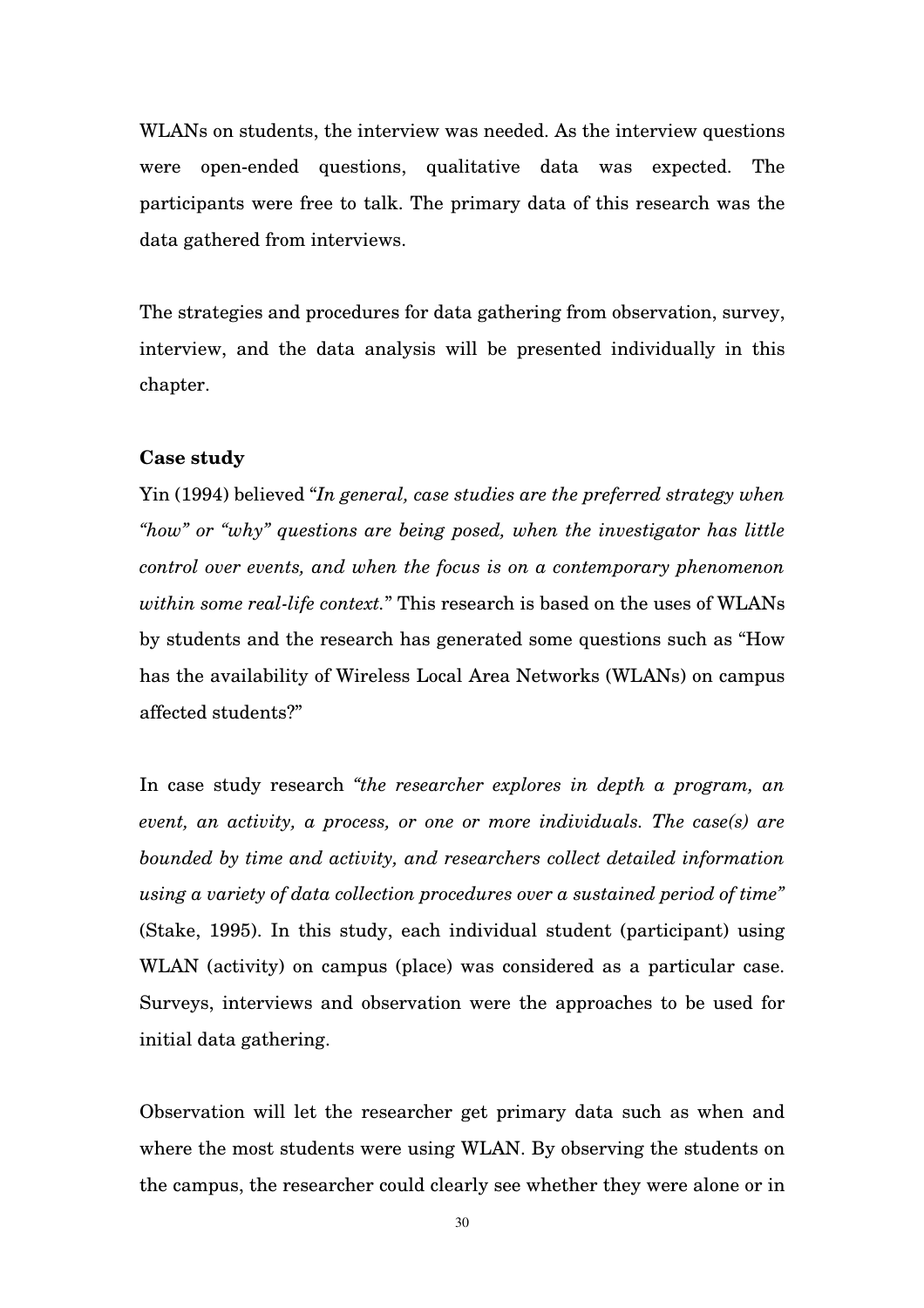groups, male or female. The researcher also knew which campus had more students using WLANs and then the researcher would expect more results on that campus when doing the surveys. Surveys were used to collect initial data from simple questions. These results were used as a basis for in-depth interview questions, such as what WLANs services do students expect to gain from the provider. Because this study was trying to determine how students thought management strategy could be improved, the interview questions were open questions in order to gather different opinions from students.

A thematic analysis of this survey data was conducted as outlined in the following chapter. After that, eight to ten students were to be interviewed in depth for their perceptions and comments regarding the impact and requirements of wireless LANs on campus and what emerged from the thematic analysis above. (During the survey, students were asked to identify if they were prepared to be involved in an in-depth interview). The fieldwork of the research was conducted from October 2007 to July 2008.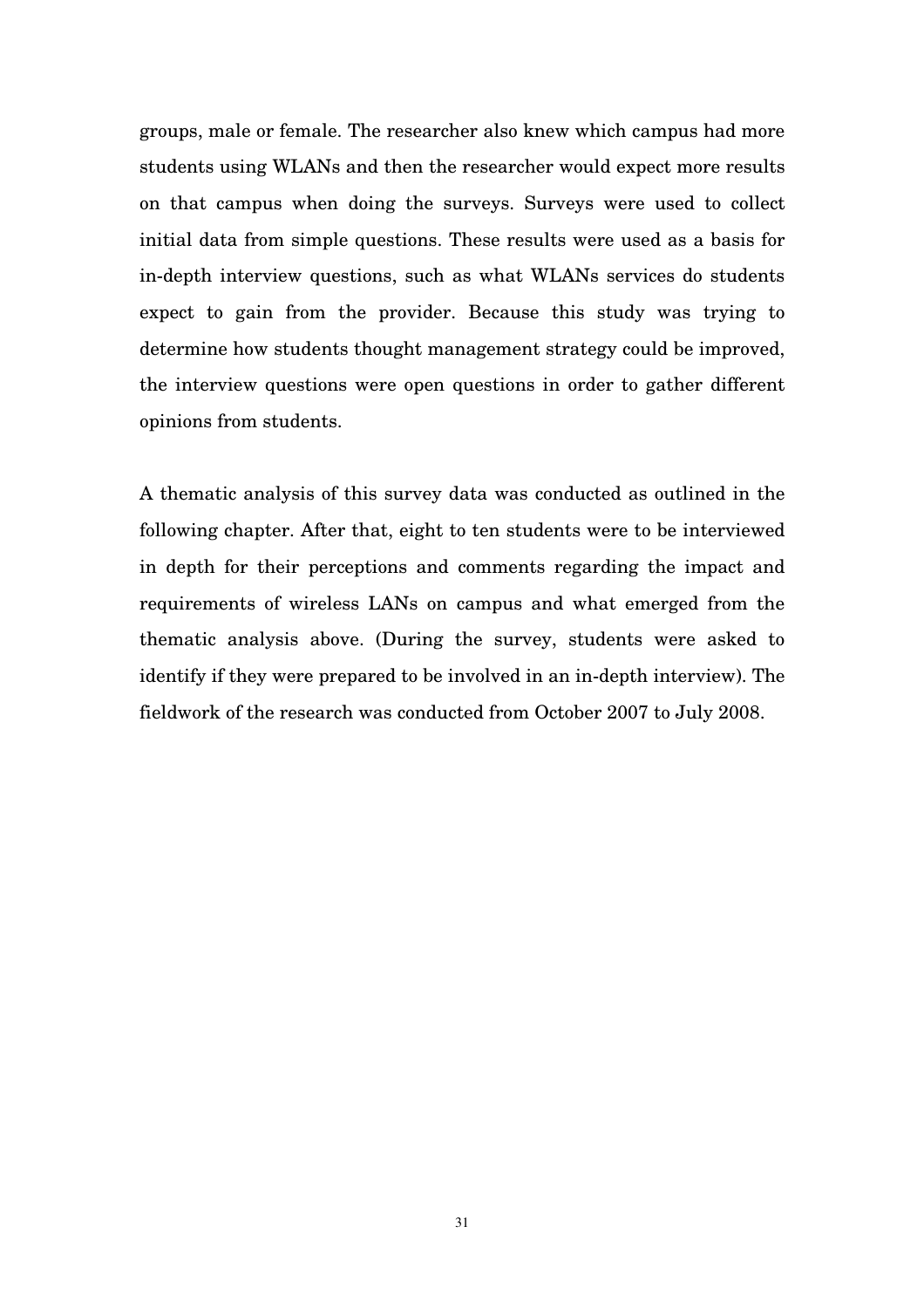| <b>Methods</b>                 | <b>Purpose</b>                         | <b>Number of participants</b> |  |  |  |
|--------------------------------|----------------------------------------|-------------------------------|--|--|--|
| <b>Literature Review</b>       | The basis of the research;             | N/A                           |  |  |  |
|                                | used<br>provide<br>to                  |                               |  |  |  |
|                                | understanding of related               |                               |  |  |  |
|                                | studies that<br>had<br>been            |                               |  |  |  |
|                                | reported.                              |                               |  |  |  |
| <b>Participant Observation</b> | The<br>observation<br>notes            | As many as the researcher     |  |  |  |
|                                | would<br>help<br>to<br>increase        | saw for in the duration of    |  |  |  |
|                                | understanding of students'             | one hour each day. There      |  |  |  |
|                                | behaviour. According to                | may be further observation    |  |  |  |
|                                | Creswell<br>(2003, p.186),             | at the time of doing the      |  |  |  |
|                                | <i>"Researchers</i><br>has<br>$\alpha$ | surveys.                      |  |  |  |
|                                | firsthand experience with              |                               |  |  |  |
|                                | participants; research can             |                               |  |  |  |
|                                | record information as it is            |                               |  |  |  |
|                                | revealed; useful in exploring          |                               |  |  |  |
|                                | topics<br>that<br>be<br>may            |                               |  |  |  |
|                                | uncomfortable<br>for                   |                               |  |  |  |
|                                | participants to discuss"               |                               |  |  |  |
| <b>Surveys</b>                 | Use to gather initial data.            | Approximately<br>60-80        |  |  |  |
|                                | Based on the answers to the            | students                      |  |  |  |
|                                | $_{\rm the}$<br>interview<br>survey,   |                               |  |  |  |
|                                | questions would be modified            |                               |  |  |  |
|                                | or changed. (Appendix A).              |                               |  |  |  |
| <b>In-depth Interviews</b>     | Use to gather qualitative              | Selection of 8 to 10 students |  |  |  |
|                                | data. Based on questions               | from survey participants      |  |  |  |
|                                | outlined<br>interview<br>in            |                               |  |  |  |
|                                | questions (Appendix B).                |                               |  |  |  |

# **Summary of qualitative research techniques:**

Table 3- 1: Summary of qualitative research techniques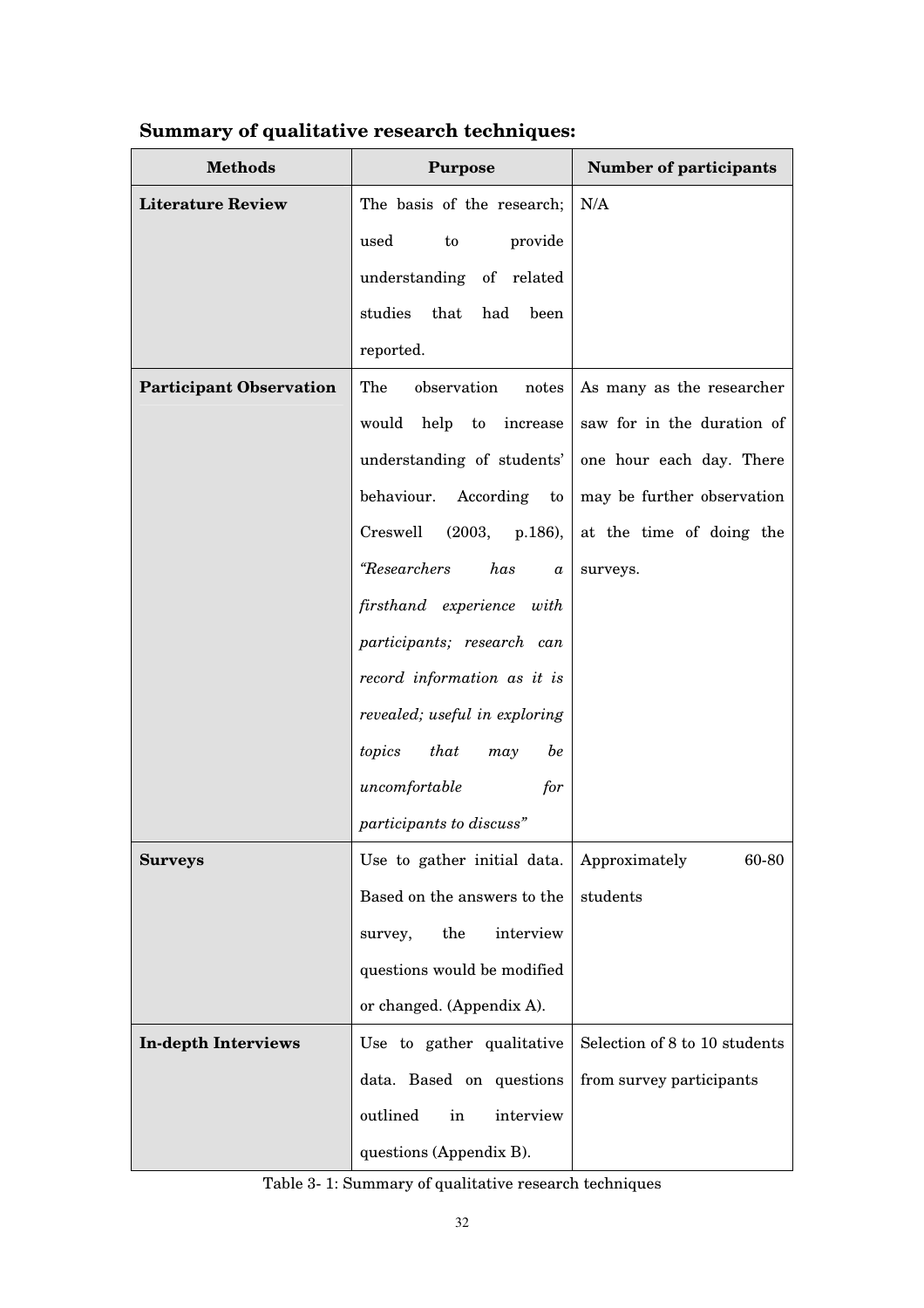# **3.3 Data Collection**

Data collection methods of this research were by survey, interview and observation. Data were gathered by the researcher. Data will be collected from December 2007 through June of 2008 from Mt. Albert campus and Waitakere campus of UNITEC New Zealand. Approximately 60 to 80 students were involved in this study. This included a survey (see survey questions in Appendix A) and one hour of daily observation at different locations in two campuses. Following this a selection of ten students was interviewed in depth (See interview sheet in Appendix B).

# **3.3.1 Data collection strategies:**

The primary data collection strategies were surveys and interviews. Observation, fieldnotes and reflective journal were also be used. The researcher record details related to the observations in a notebook as the research journal notes. These journal notes also record the researcher's thoughts, feelings and experiences during the research. Writing research journal notes helped the researcher keep the research on track and it also reminded the researcher what had been done and what was next.

# **3.3.2 Data collection procedures:**

Step 1: Bounding the study. Miles and Huberman (1994) identified four aspects of research involving human participants: *"the setting (where the research will take place), the actors (who will be observed or interviewed), and the events (what the actors will be observed or interviewed doing), and the processes (the evolving nature of events undertaken by the actors within the setting)."*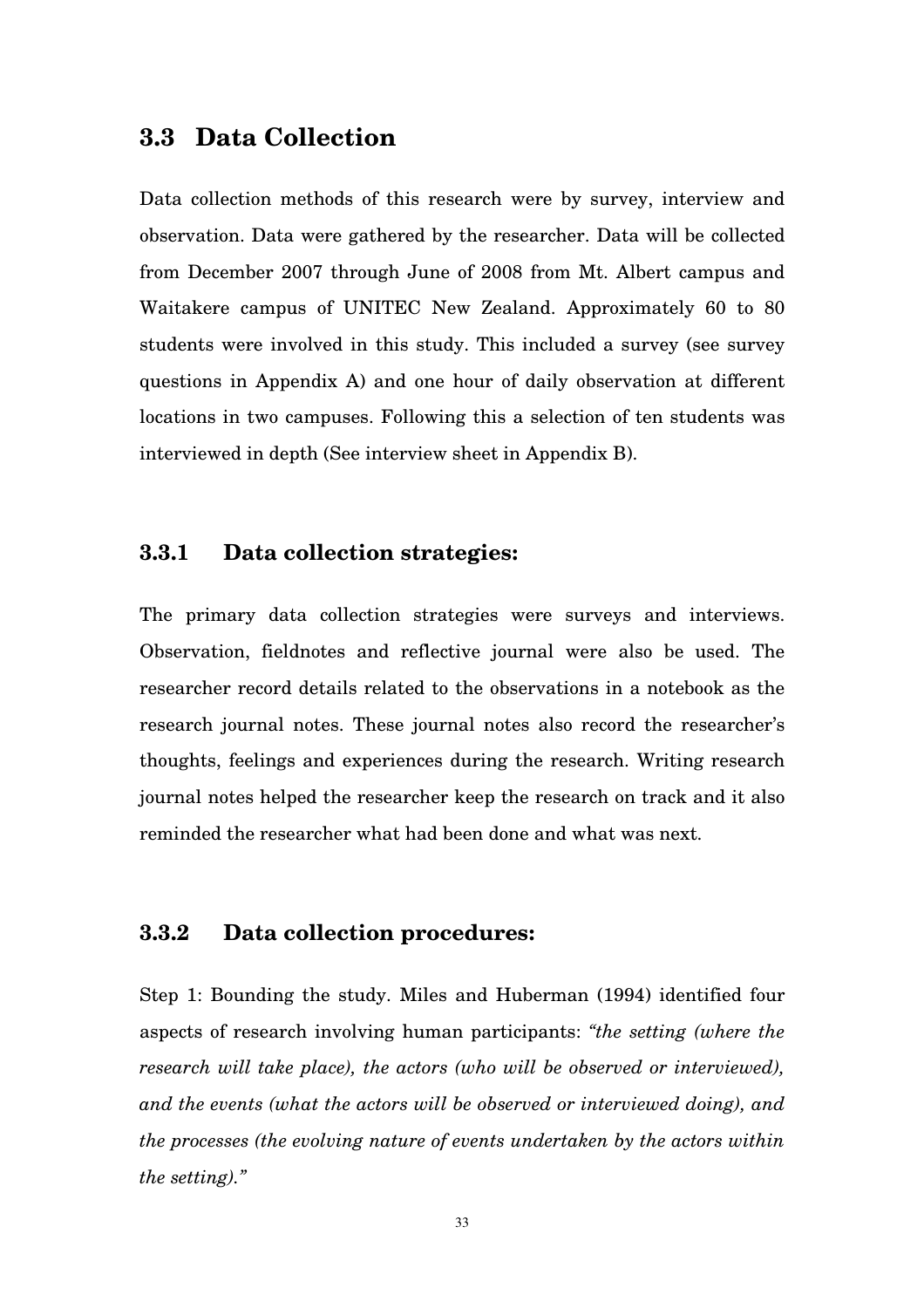#### *Setting*

This study was conducted on both Mt. Albert Campus and Waitakere Campus of UNITEC New Zealand. More than 65,000 students study on these two campuses.

#### *Actors*

The participants in this study were students who used campus WLANs from these two campuses. The primary participants were the surveyed and interviewed students. The secondary participants were the students who used the campus WLANs but were not surveyed.

#### *Events*

Using case study research methodology, the focus of this study will be the everyday activities undertaken by students using WLANs on campus. This includes the data gathered by surveys and interviews.

### *Process*

The processes were the impacts or influences of the uses of WLAN on students. Particular attention was paid to the decision making of why students used WLANs instead of desktop computers in the library or computer labs.

Step 2: After the target participants had been identified, the next step was to indicate the types of data that needed to be collected for this study. According to Creswell (2003), there are four main types of qualitative data collection. They are observations, interviews, documents and audiovisual materials. Observations mean *"researchers has a firsthand experience with participants; researcher can record information as it is revealed; useful in exploring topics that may be uncomfortable for participants to discuss"*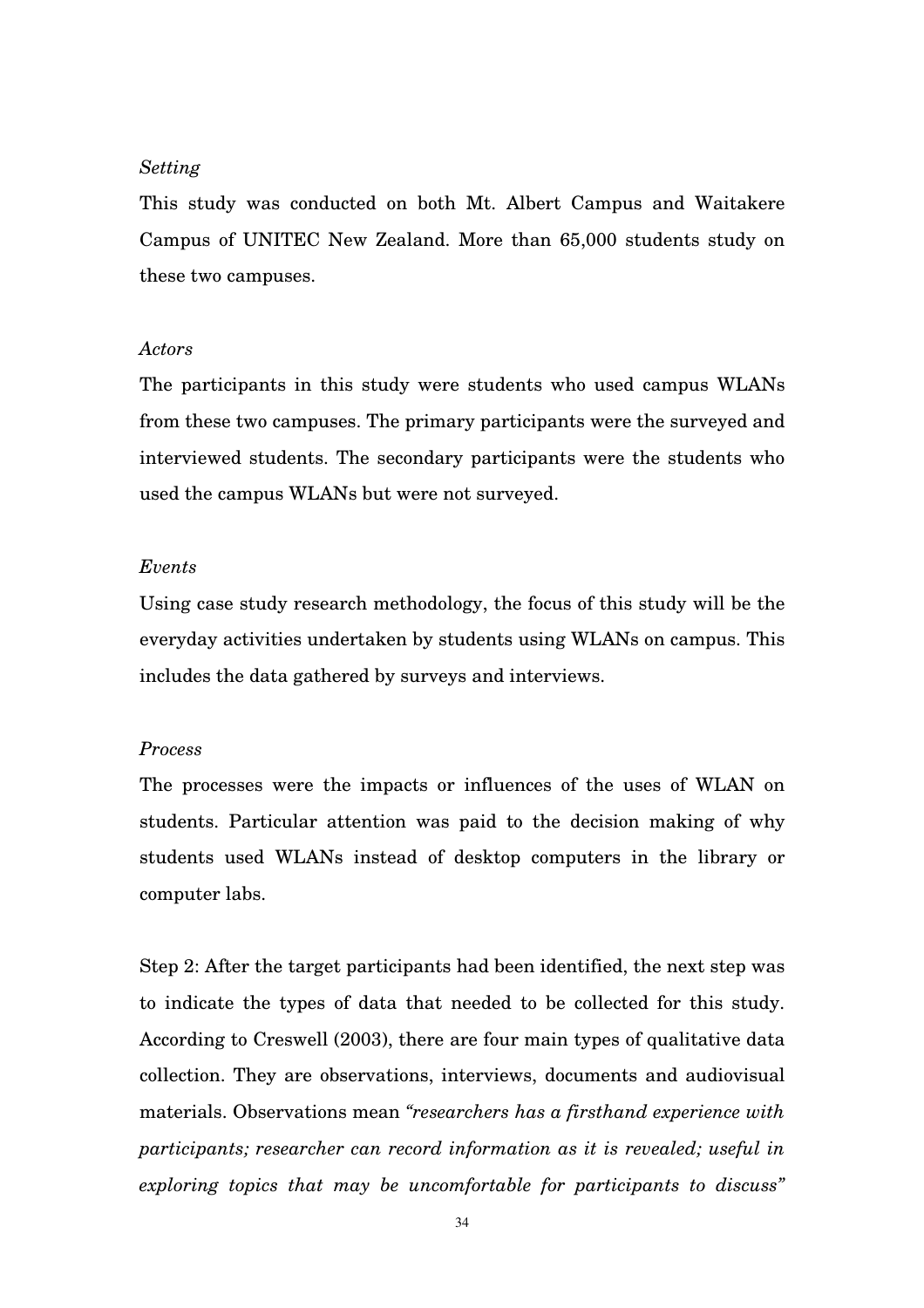*(Creswell, 2003, p.186).* In this study, literature review, observations, surveys and interviews were decided on. The data gathered for this study is qualitative data.

Step 3: The researcher kept a journal notes during the research study, and established a schedule for recording reflections in the research journal to help ensure that quality, quantity and data types were consistent.

Step 4: Literature review. Wireless, campus, students were the main keywords used for searching literature related to this study. Each publication has been reviewed by the researcher and presented separately in the Literature Review chapter. All literature was sorted by year of publication from 1995 to the present. The literature used in this study was from many different sources, including books, journals, conferences and websites.

Step 5: The observational notes were made, recording the locations and durations of students using on-campus WLANs. The observations were conducted for one hour each day for four weeks. The first observation began at 8:00am, the next were one hour later and so on. The observations of the first and second weeks were at Mt. Albert Campus and the third and fourth weeks at Waikatere Campus. The observation at Waikatere Campus began from 8:00 am in the third week. This is in order to collect data at different times and in different places.

While the researcher was doing the surveys, a secondary observation took place as well. The secondary observation was used to confirm the analysis result from the first observation.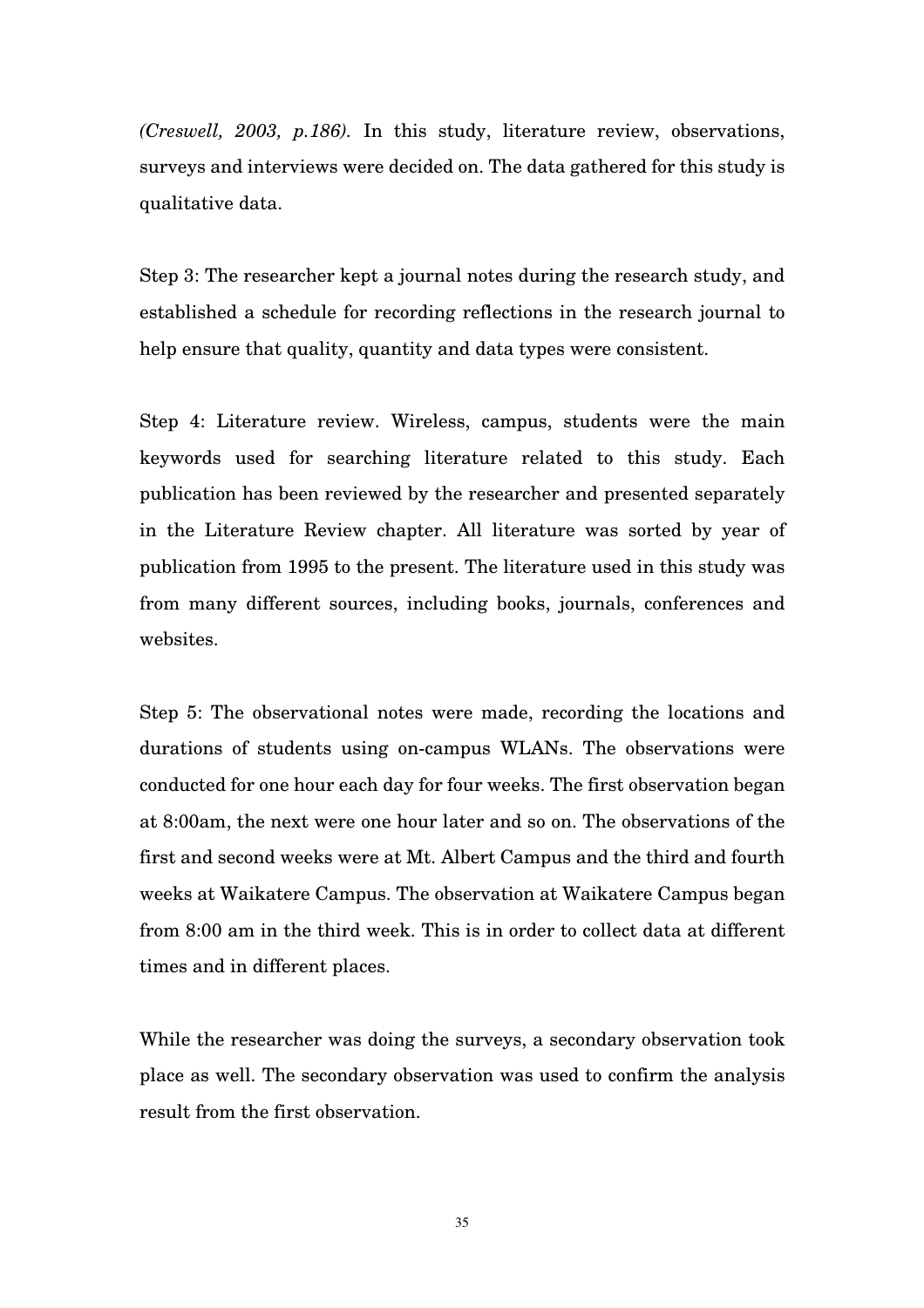Step 6: The results of observation were used to inform the survey questions. Students were surveyed until at least 60 responses collected. All the participants of this study are selected randomly. Students were asked in the last question of the survey to identify if they are prepared to be involved in an in-depth interview. Following this a selection of ten students was interviewed in depth.

Step 7: Interview. The information sheet (see Information Sheet in Appendix C) and the interview questions were shown to the participants before the interviews. All the interviewees had sufficient time to consider whether they would like to be interviewed or involved in this research. The interviewees signed the consent form and received a copy of it (see Consent Form in Appendix D). It contains information about both this research and contact details of the researcher. They could withdraw from the research at any time if they intend.

The details of any participants in this research are confidential. The participants are anonymous in this research. There are no materials that could identify any particular participant. The interviews were all face-to-face and were recorded by the researcher. Further information and/or conversations during the interviews (such as the behaviour of the interviewee) could be gathered and used in this research. The interview lasted about 20-30 minutes.

If there were fewer than eight interview respondents, more surveys and interview requests would be carried out.

The researcher surveyed students who have used on-campus WLANs in UNITEC New Zealand. If the responses did not reach expected, the research would continue the survey stage in order to have enough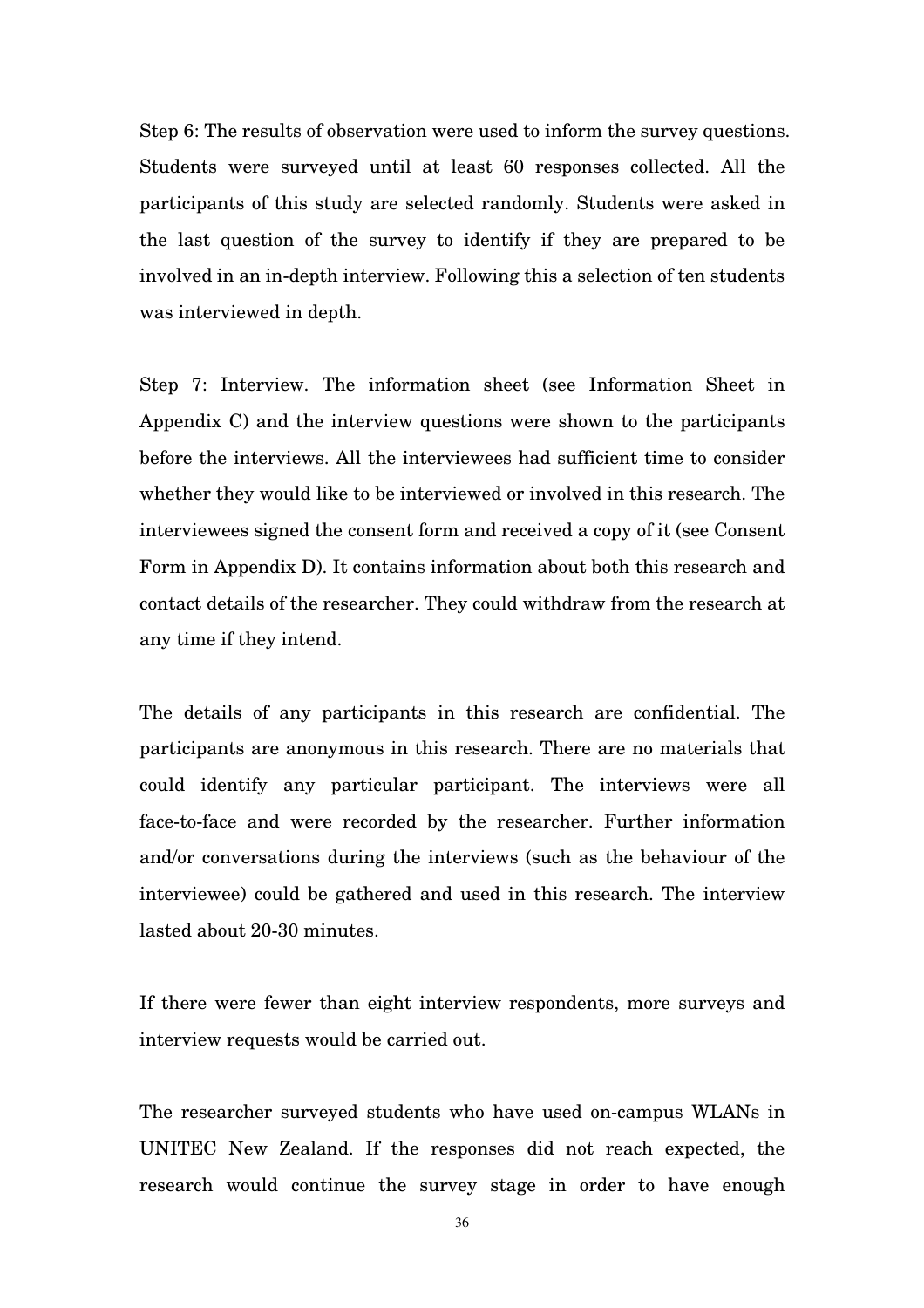responses. The researcher started the data analysis once the surveys were completed. The results were analysed in accordance with the steps and approaches introduced later in this chapter. The categories of the results helped to inform the interview questions. For example, is it permissible to use laptops connected to the WLANs in lectures?

# **3.4 Data Analysis**

According to Merriam (1998) and Marshall and Rossman (1999), as quoted in Creswell (2003, p. 203), *"data collection and data analysis must be a simultaneous process in qualitative research."* During the data collection and data analysis stages, the data were organised into categories and reviewed repeatedly. These categories evolved as the surveys were analysed as is typical in qualitative approaches. As a start however the following procedure was followed as per Creswell (2003).

Data analysis was separated into four stages. Stage one was the review of literatures related to this study. Stage two was the analysis of observation data. Stage three was the analysis of survey answers. Stage four was the analysis of interview answers.

# **3.4.1 Literature review**

Stage one was the review of literature related to this study. Each publication was reviewed and commented on. The literature is presented above in Chapter 2, Literature Review. A literature map was used as a tool to organise categorised information, such as dividing the literature into education provider's perspective and students' perspective.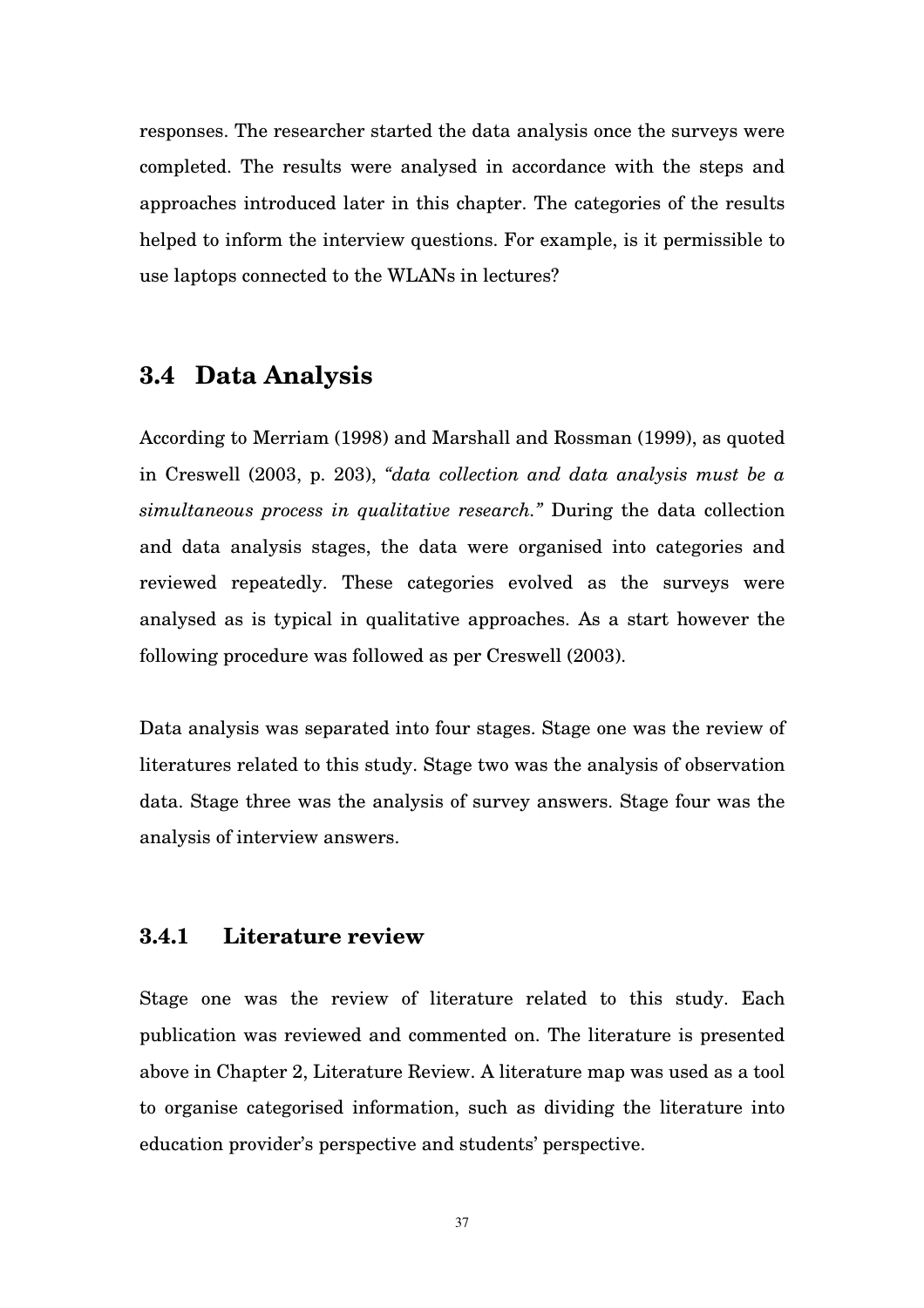Step 1: Identifying key words. The researcher identified some key words such as campus wireless, wireless network and wireless local area network. These key words were used to locate materials in the library. With these key words in mind, the researcher started to search the library catalogue for journals and books. At the beginning, the researcher searched in computerised databases in the library in order to save time. It was easy to locate articles related to the topic with the help of computers.

Step 2: Identifying useful literature. The researcher located about 40 articles. Using this initial group of articles, the researcher started to look at the abstract and skim the articles. By overview of the articles, about 30 articles were selected for the study.

Step 3: Organising literature map. After the useful literature had been identified, the researcher began designing the literature map. At the same time, the researcher also began to summarise each publication.

Step 4: Assembling literature review. After summarising the literature, the researcher combined them into the final literature review. The literature was arranged by year of publication.

# **3.4.2 Observation data**

Stage two was to analyse the observation data gathered during the research. Since the observations took place during two separate periods, the analysis of observation data was divided into two parts. The following steps applied to both observations. The first observation result was used to decide places and time for gathering surveys.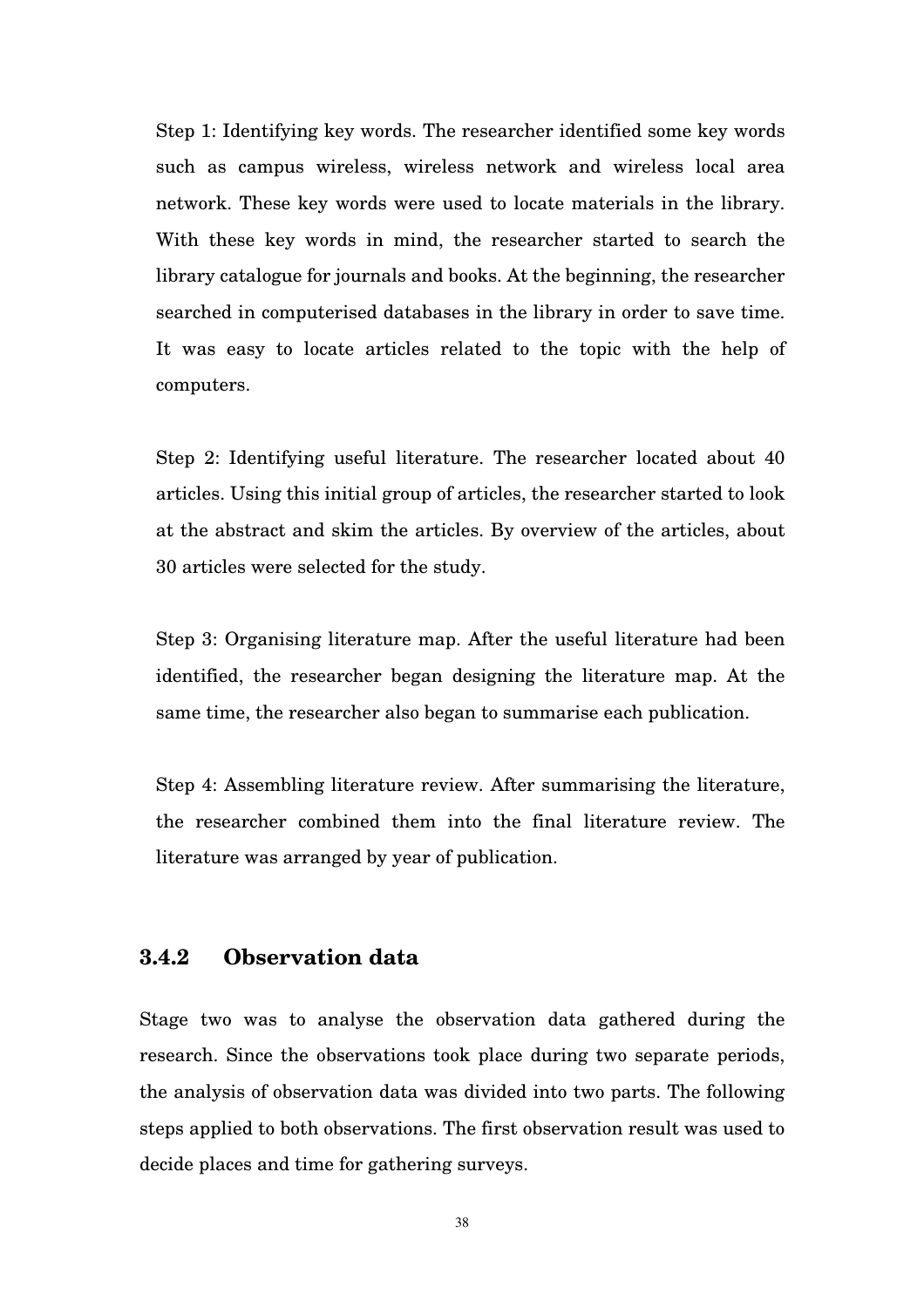Step 1: Using journal notes to record observation notes on each day.

Step 2: Using spreadsheet to re-record observation data. This was in order to record data consistently and to organise data in standard categories such as the places, time and duration of observation on each day.

Step 3: To categorise and present data in chapter 4, Data.

Step 4: To compare result of observation with survey and interview data in chapter 4, Data, and to present the analysis in chapter5, Data analysis.

## **3.4.3 Survey responses**

Stage three was to analyse the survey answers according to the following procedure:

Step 1: Use a table in the journal notes to record information about the numbers of respondents and non-respondents. The numbers of same answers to each question were also recorded.

Step 2: Use spreadsheet to record the survey answers. Student surveys could be categorised by different reason for using on-campus WLAN or duration of using WLAN. The initial categories for this study were the reason for students using the WLAN on campus, such as research purpose, e-learning, discussion and other purposes, and also how long students use WLAN, such as long term and short term.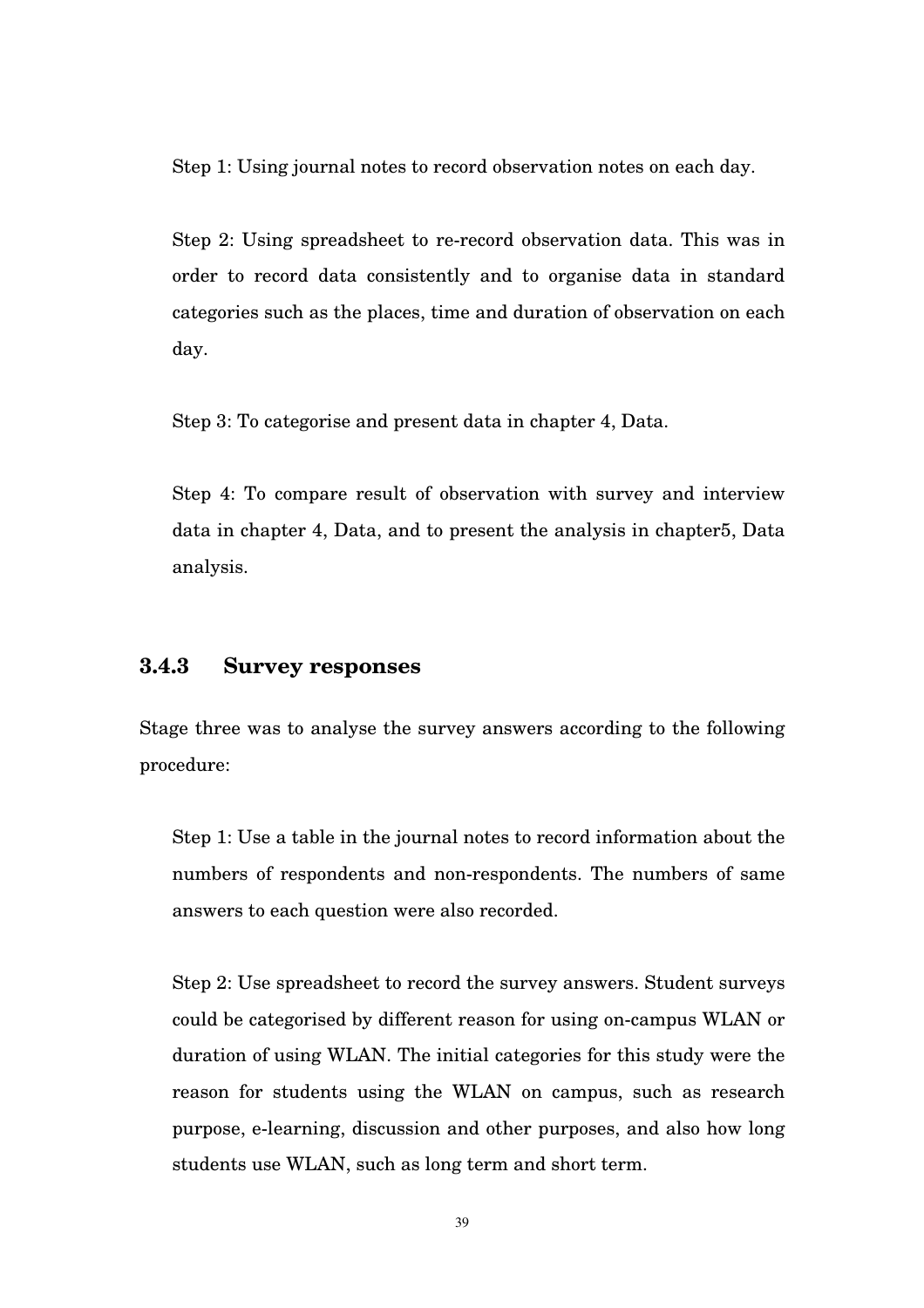Step 3: Divide the answers into different groups. For example, one group contained the answers of those satisfied with the on-campus WLANs and another group contained the answers of those not satisfied with the WLANs.

# **3.4.4 Interview answers**

The categorised answers could be used to modify interview questions. Stage four was mainly based on the interview answers and was following:

#### Step 1: Prepare for data analysis

Separate gathered data into units. Set up case for every interview result from participants. Arrange and organise together the set of answers from the same questions. Microsoft Excel was used to store and generate statistical figures for survey answers.

#### Step 2: Coding process

According to Rossman & Rallis (1998), as quoted in Creswell (2003, p.192), *"Coding is the process of organising the material into 'chunks' before bringing meaning to those 'chunks'".* Creswell (2003, p.192) also explained that *"it involves taking text data or pictures, segmenting sentences (or paragraphs) or images into categories, and labeling those categories with a term, often a term based in the actual language of the participant."* Preparation for the coding process included reading all gathered information carefully to get a sense of the whole. After reading the document, the researcher recorded her thoughts and wrote notes about each document. The researcher then made a list of all topics, found the most descriptive words and turned them into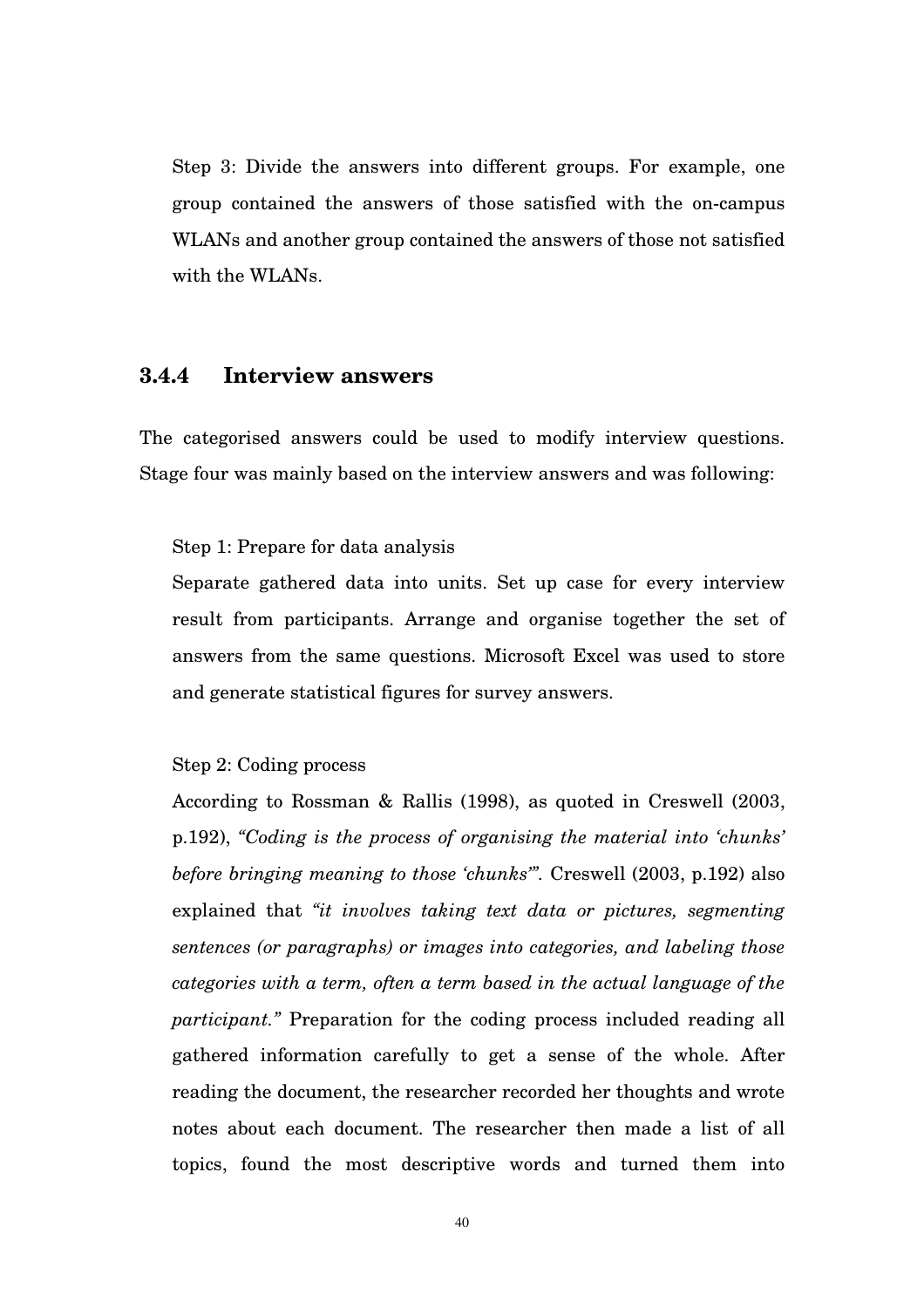categories.

Step 3: Generate data description by using coding process

Creswell (2003, p.193) advised researchers to *"Use the coding process to generate a description of the setting or people as well as categories or themes for analysis."* The researcher will describe all settings, people, categories and themes by using a coding process so that the information could be described separately in detail in the Data chapter, for example the result of statistics generated from survey answers.

Step 4: Convey descriptive information about each participant in a table

The gathered information was quite large and in confusion. The researcher conveyed the findings of the analysis by using figures and tables. The advantage of using figures and tables is that it is easy to focus on information and easy to categorise information as well. As this is case study research, Creswell (2003, p.194) recommends conveying descriptive information about each participant in a table.

Step 5: Make an interpretation or meaning of the data

This was the final step of data analysis. The researcher wrote the personal interpretation and comparison of the findings with the literature.

# **3.4.5 Journal notes**

The researcher's journal notes for this study contain fieldnotes and reflective journal. Fieldnotes were defined in Sanjek, (1990) as "*they are first, certainly, texts; they are documents with the security and concreteness* 

41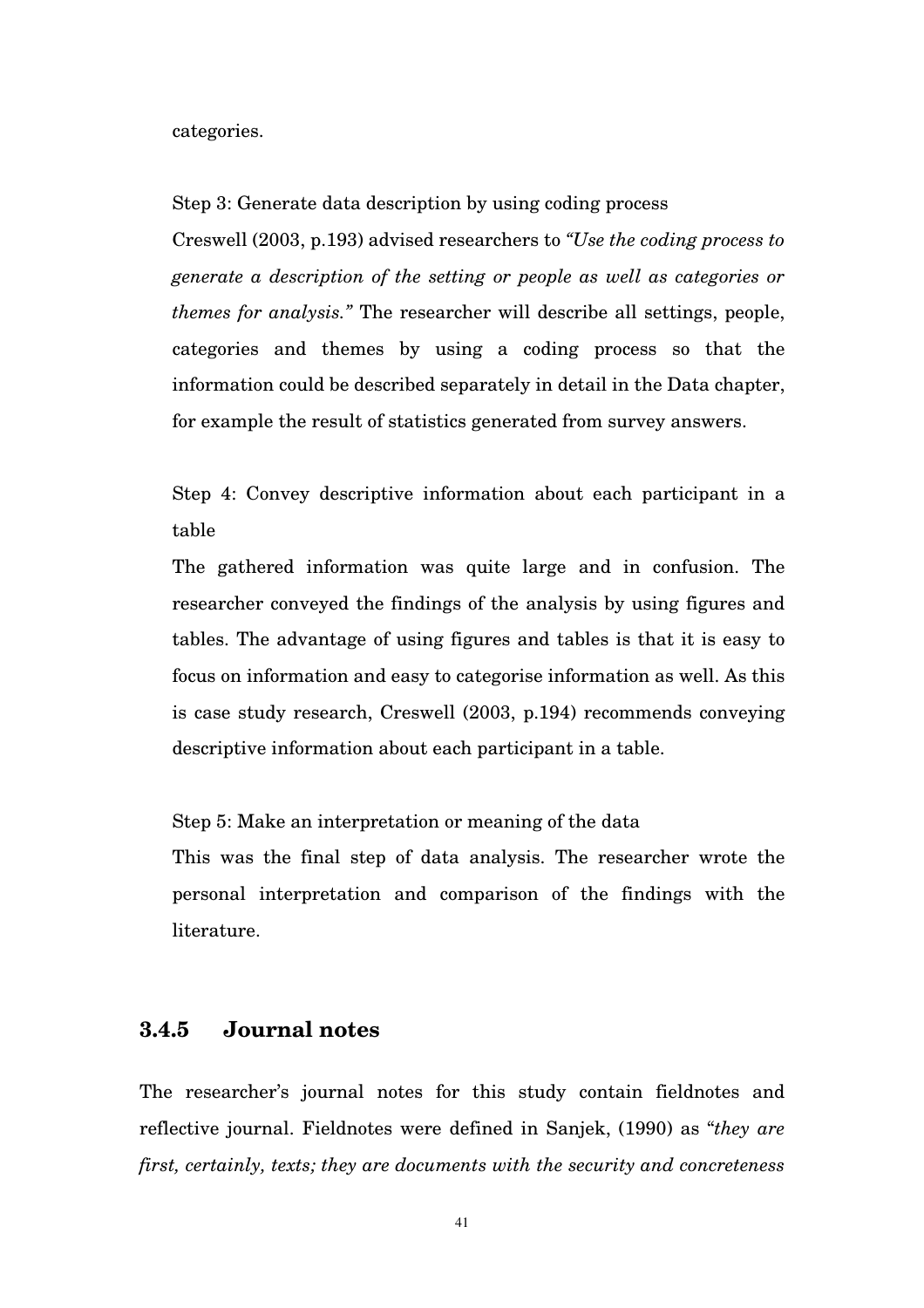*that writing lends to observation…immutable records of some past occurrence.*" Usually, fieldnotes would be difficult for anyone except the researcher to read. The reflective notes were the thoughts of the researcher when reviewing the fieldnotes and/or the progress of research.

The journal notes started when the researcher was planning this study. From the research question to the survey and interview question design, all the thoughts of the researcher have been written down. The survey and interview questions were not developed once; they were built up as the research progressed.

The observation notes were written as fieldnotes along with the researcher's assumptions during the observation. The assumptions relied on the observation result. One assumption was based on the small number of campus WLANs users during the observation at the beginning of the semester. It was that fewer students had classes and assignments at the beginning of that semester so the numbers of campus WLANs users would increase as long as classes and assignment increased. This assumption was verified across the whole semester. As the semester went to its end, more users were using the campus WLANs, especially during the exam weeks.

The thoughts of the researcher in the journal notes were used to analyse data. The observation notes, answers to survey and interview along with categories were all recorded in the journal notes. The categories were used in the coding process.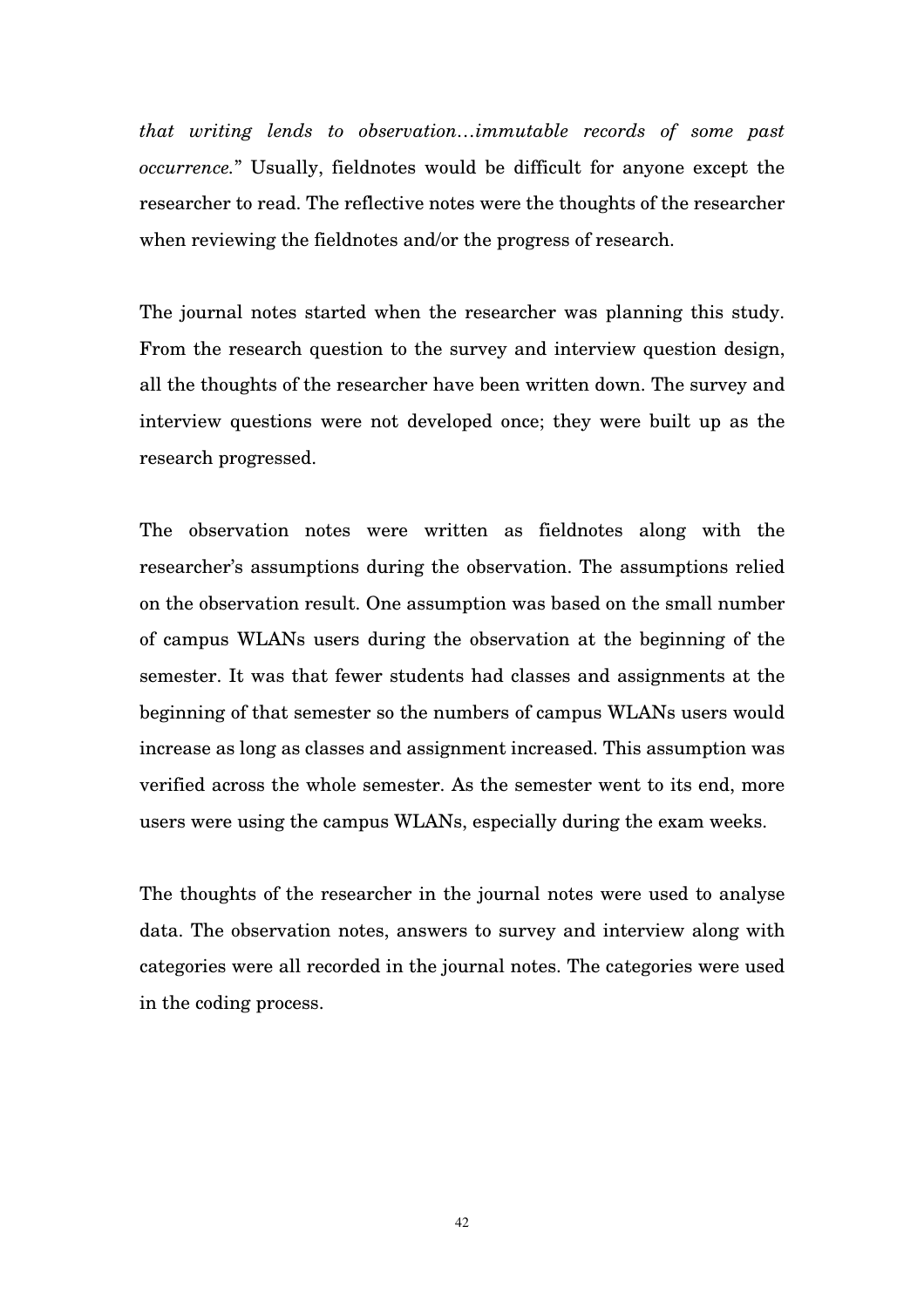# **3.5 Summary**

The research method for this research study is case study. Literature review, observation, survey and interview are four qualitative research techniques used in this research study. As planned in data collection, ten interviews were conducted as primary data for the study. Each interview was treated as a case. The analysis was not only within each case but also across cases. Data collection and analysis procedures for this research were planned ahead. The data collection and analysis are summarised and related to each other as below:

| Data collection procedures:        | Data analysis procedures:                         |
|------------------------------------|---------------------------------------------------|
| Step 1: Bounding the study         | Stage 1: based on literature review, use          |
| Step 2: Indicate the types of data | literature map to organise and analyse            |
| Step 4: Literature review.         | Step 1: Identifying key words.                    |
|                                    | Step 2: Identifying useful literature.            |
|                                    | Step 3: Organising literature map.                |
|                                    | Step 4: Assembling literature review.             |
| Step 5: Observation                | Stage 2: based on the observation data            |
|                                    | Step 1: Record observation notes                  |
|                                    | Step 2: Use spreadsheet to re-record observation  |
|                                    | data.                                             |
|                                    | Step 3: Categorise and present data               |
|                                    | Step 4: Compare result of observation with survey |
|                                    | and interview data                                |
| Step 6: Surveys                    | <b>Stage 3: based on surveys</b>                  |
|                                    | Step 1: Record numbers of respondents and         |
|                                    | non-respondents                                   |
|                                    | Step 2: Use spreadsheet to record the survey      |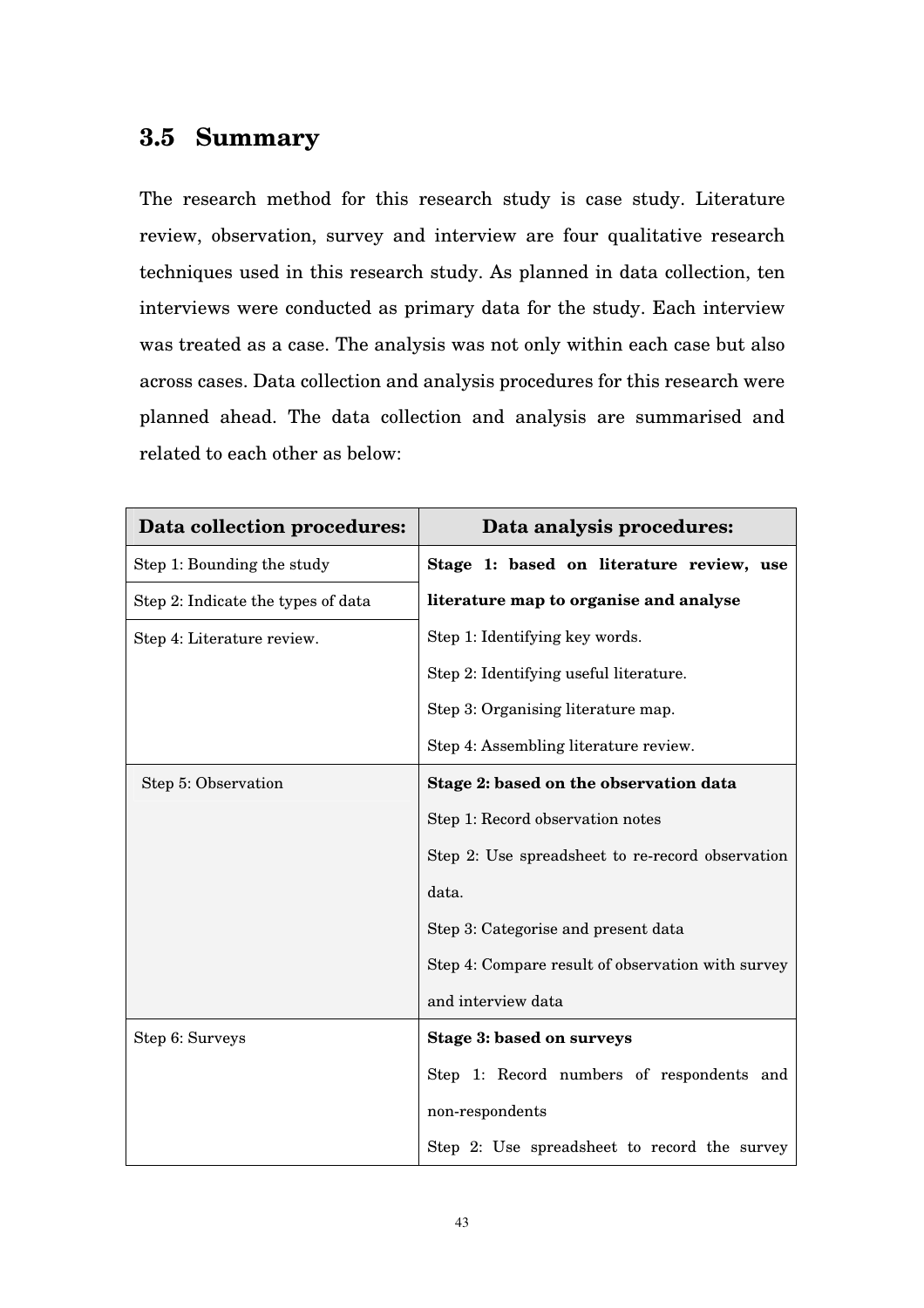|                                                      | answers.                                          |  |  |  |  |
|------------------------------------------------------|---------------------------------------------------|--|--|--|--|
|                                                      | Step 3: Divide the answers into different group   |  |  |  |  |
| Step 7: Interview                                    | Stage 4: based on the interview                   |  |  |  |  |
|                                                      | Step 1: Prepare for data analysis                 |  |  |  |  |
|                                                      | Step 2: Coding process                            |  |  |  |  |
|                                                      | Step 3: Generate data description by using coding |  |  |  |  |
|                                                      | process                                           |  |  |  |  |
|                                                      | Step 4: Convey descriptive information about each |  |  |  |  |
|                                                      | participant in a table                            |  |  |  |  |
|                                                      | Step 5: Make an interpretation or meaning of the  |  |  |  |  |
|                                                      | data                                              |  |  |  |  |
| Step 3: Keep journal notes during the research study |                                                   |  |  |  |  |

Table 3- 2: Progress of the research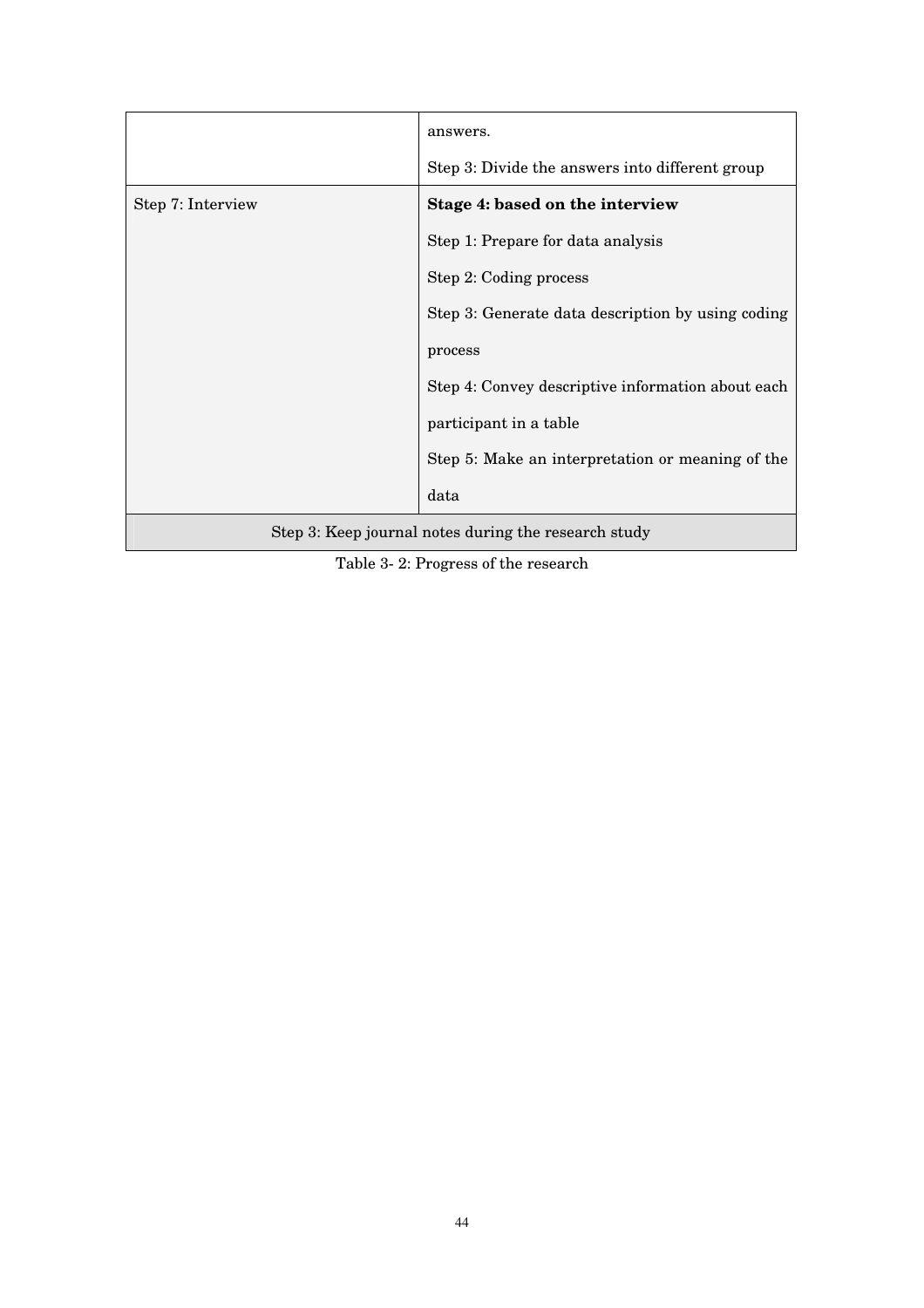# **4. Data**

This chapter presents both quantitative data results and qualitative data results. The data were gained followed the procedures mentioned in chapter 4, Methodology. The quantitative data were gathered from sixty-four surveys and the qualitative data were gathered from observation and ten interviews. Each interview was carried out face-to-face. Every interview was prepared and organised individually in association with the survey completed by them before they were interviewed.

As described in the previous chapter, all the participants were selected randomly from either Mt. Albert Campus or Waitakere Campus.

The quantitative data and qualitative data were coded separately for appropriate comparisons and/or classifications in data analysis chapter.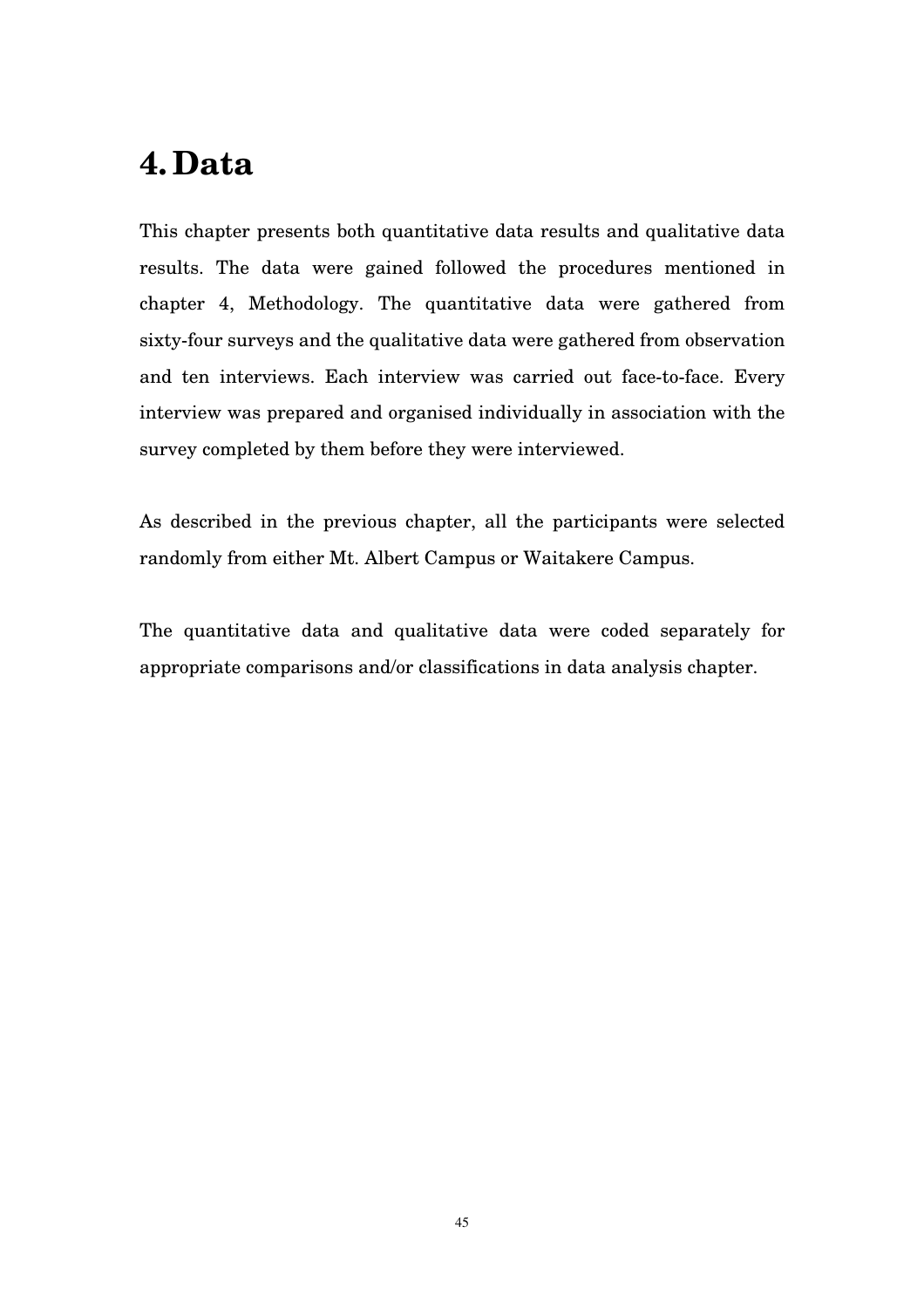# **4.1 Quantitative data findings**

# **4.1.1. Surveys**

# **Participants' courses and year of the course:**

The participants of the survey are required to be students and to have used wireless local area network services on either Mt. Albert Campus or Waitakere Campus. The surveys were completed by 43 students from Mt. Albert Campus and 21 students from Waitakere Campus.



Figure 4- 1: Year of Courses

Based on the 64 surveys, there are over 30 different courses. Among those courses, 16 courses had only one survey participant; seven courses had two survey participants; four courses had three survey participants and four courses had four survey participants. Six participants were doing a Bachelor of Civil Engineering and this was the greatest number of participants taking the same course in this research. As can be seen in Figure 4-1, over half of the participants were in the first year of their courses. There were just three participants are in their 4th to 6th years.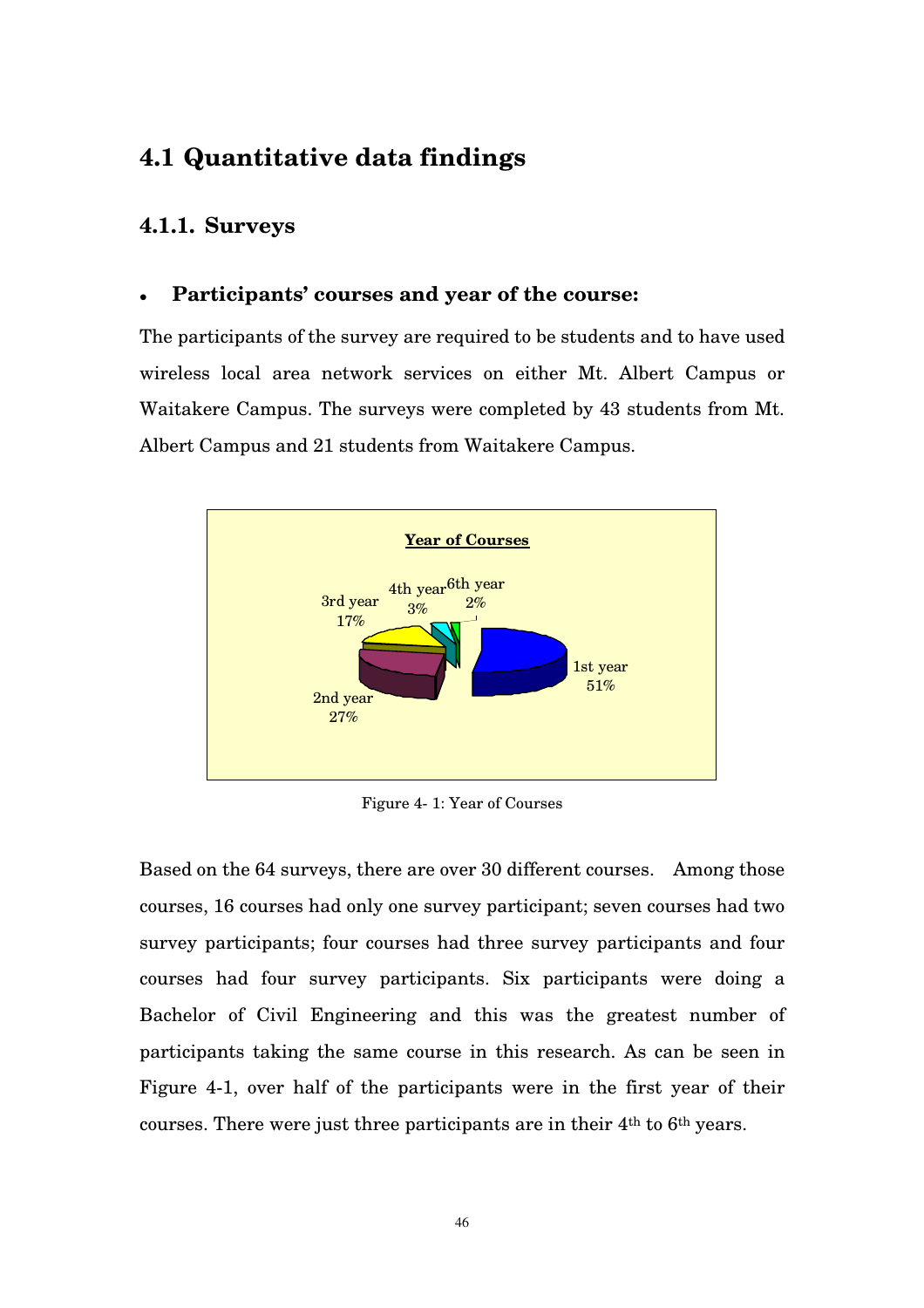#### **Frequency of the use of on-campus WLANs:**

One third of participants used the on-campus wireless local area networks (WLANs) every day. Most of the participants use the WLANs to a plan or schedule, such as every second day, once/twice per week, twice per month and weekdays. There were also some students who connected to the WLANs at unspecific times. Twelve participants said they did not often use the wireless services. Only one student stated he used the wireless services at any time after class. Another student used it twice a day. Quite a few students said they used WLANs less than once a week, and only two students used it twice a month.



Figure 4- 2: Frequency of WLANs use

### **The time when participants usually start to use:**

Most students have a specific time when they start using the wireless services. Only four participants connected to WLANs before 9:00 in the morning, and 9:00-10:00am became the first peak time of the day. Up to 22 participants usually started their wireless services connection between 9:00-10:00am and 36 participants usually used the wireless services in the morning. That meant 61% of the morning users and 34.4% of all participants use the wireless services in the first peak time. The second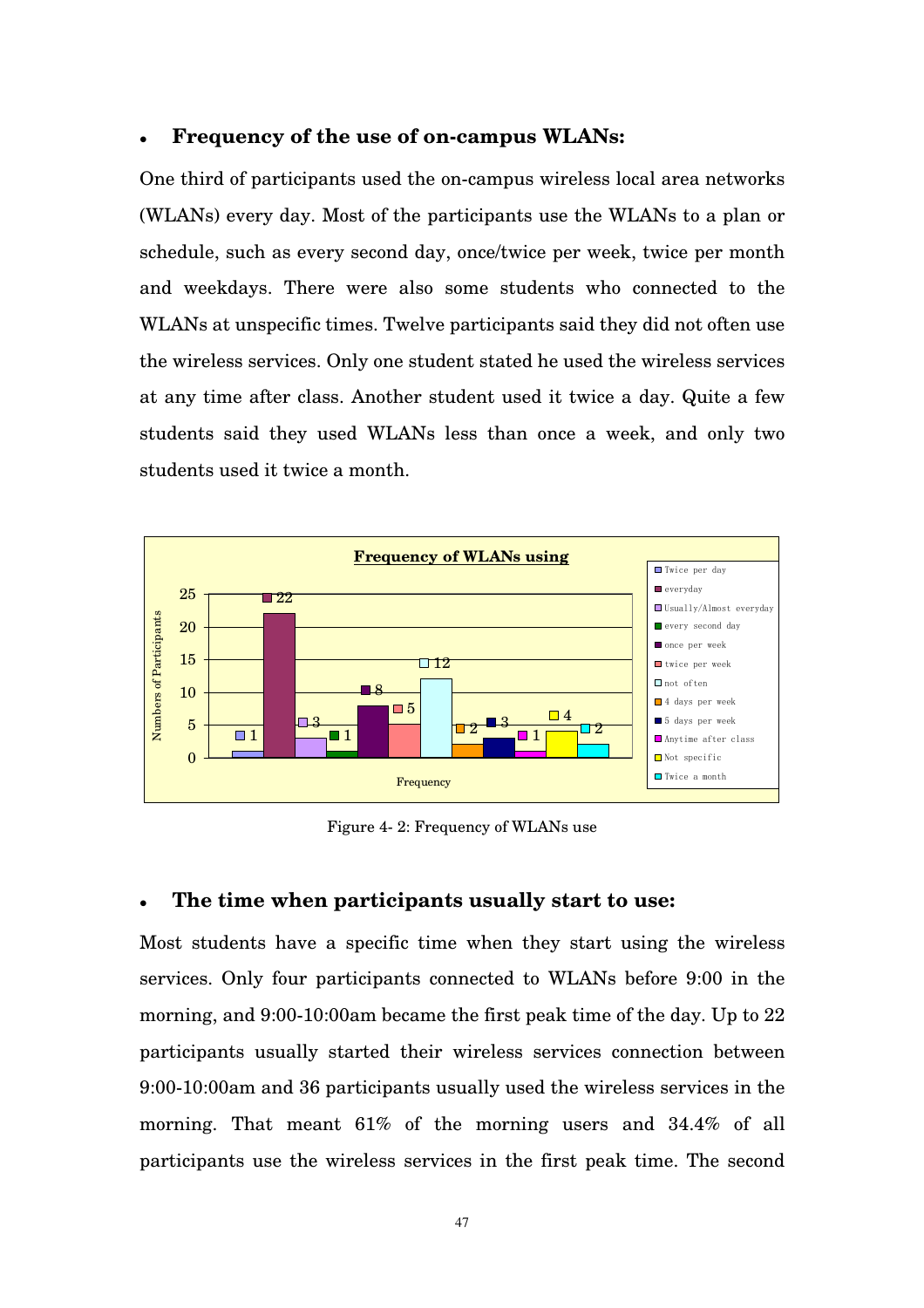peak time was at noon, this may be caused by the lunch break. Eight participants stated that they usually use the WLANs at lunch time. Users of wireless services decreased dramatically in the afternoon: only twelve participants. Only one participant usually used wireless services in class and three participants after class. Three participants usually started to use the WLANs to no specific schedule.

#### **The duration of the use of on-campus WLANs:**

Ten participants usually used WLANs for less than one hour and another ten participants usually used WLANs for 1-2 hours. The users decrease as the duration increased. Seven participants used WLANs for 2-3 hours, six between 3-4 hours and four for 5-6 hours. The participants who used WLANs for half a day (4-5 hours) and all day were the most, with nine and eleven responses. Seven participants did not specify the duration of their wireless services use.



Figure 4- 3: Duration of WLANs use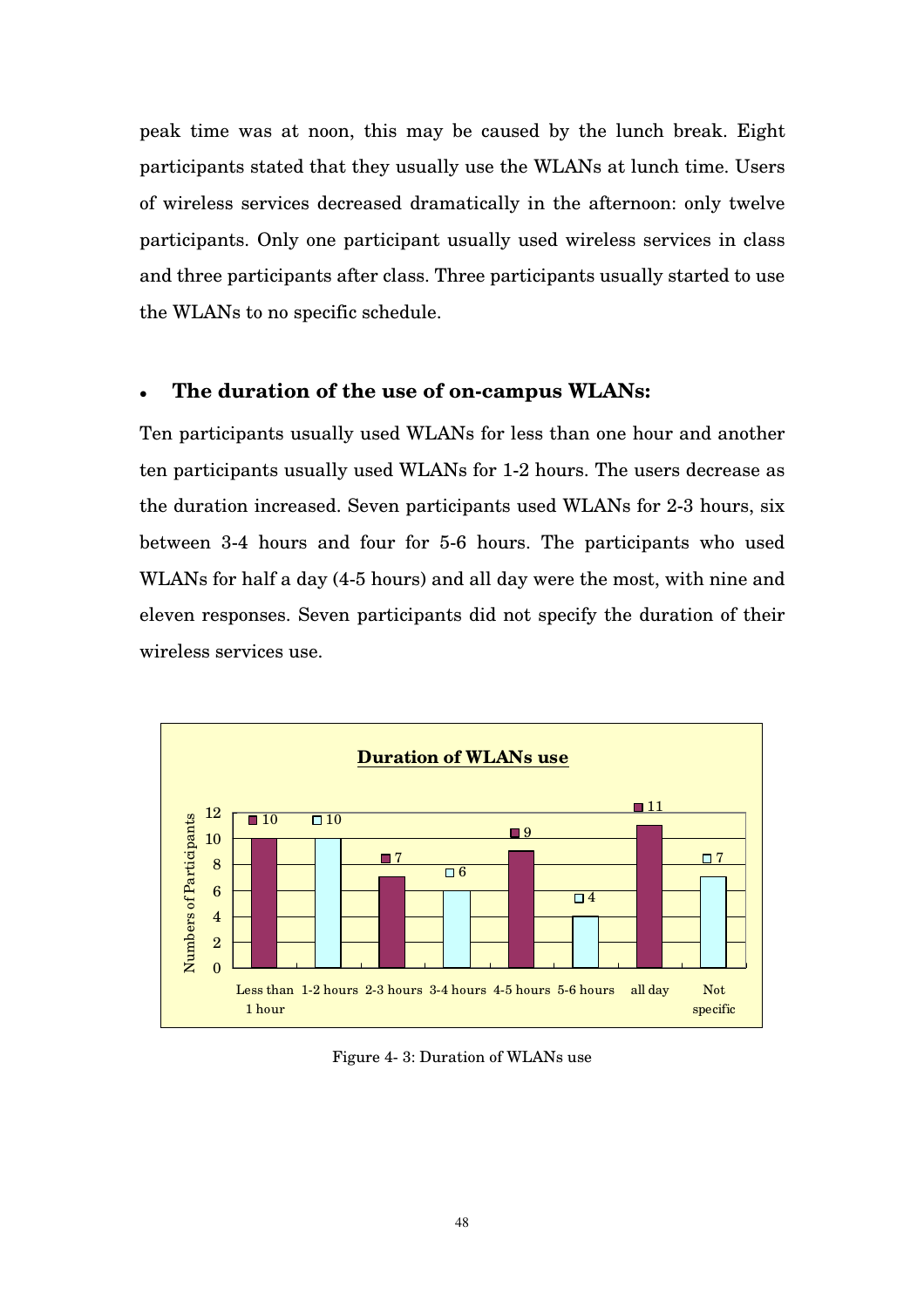#### **The wireless zone positions:**

To the question "where are the wireless zones" most responses (29 participants) said by the "wireless Zone" sign. Next highest were 15 participants who found out from Unitec's website. Eleven participants were aware of ask I.T., which is the IT department of UNITEC New Zealand. Three participants thought the wireless services were provided everywhere on the campus, four participants found out from friends or classmates and only one participant found out from school map. Two participants had no idea about the areas of wireless services; they just let their laptop search for it.



Figure 4- 4: Wireless Zone Awareness

45% of all surveyed participants knew of the wireless zone by the "Wireless Zone" sign. This result showed that most students were aware by visual clues around them instead of finding out from school announcement or asking the IT department. This finding showed that the "Wireless Zone" signs are helpful and most of time they are well-marked. But there are still some locations where a few students could not find those signs.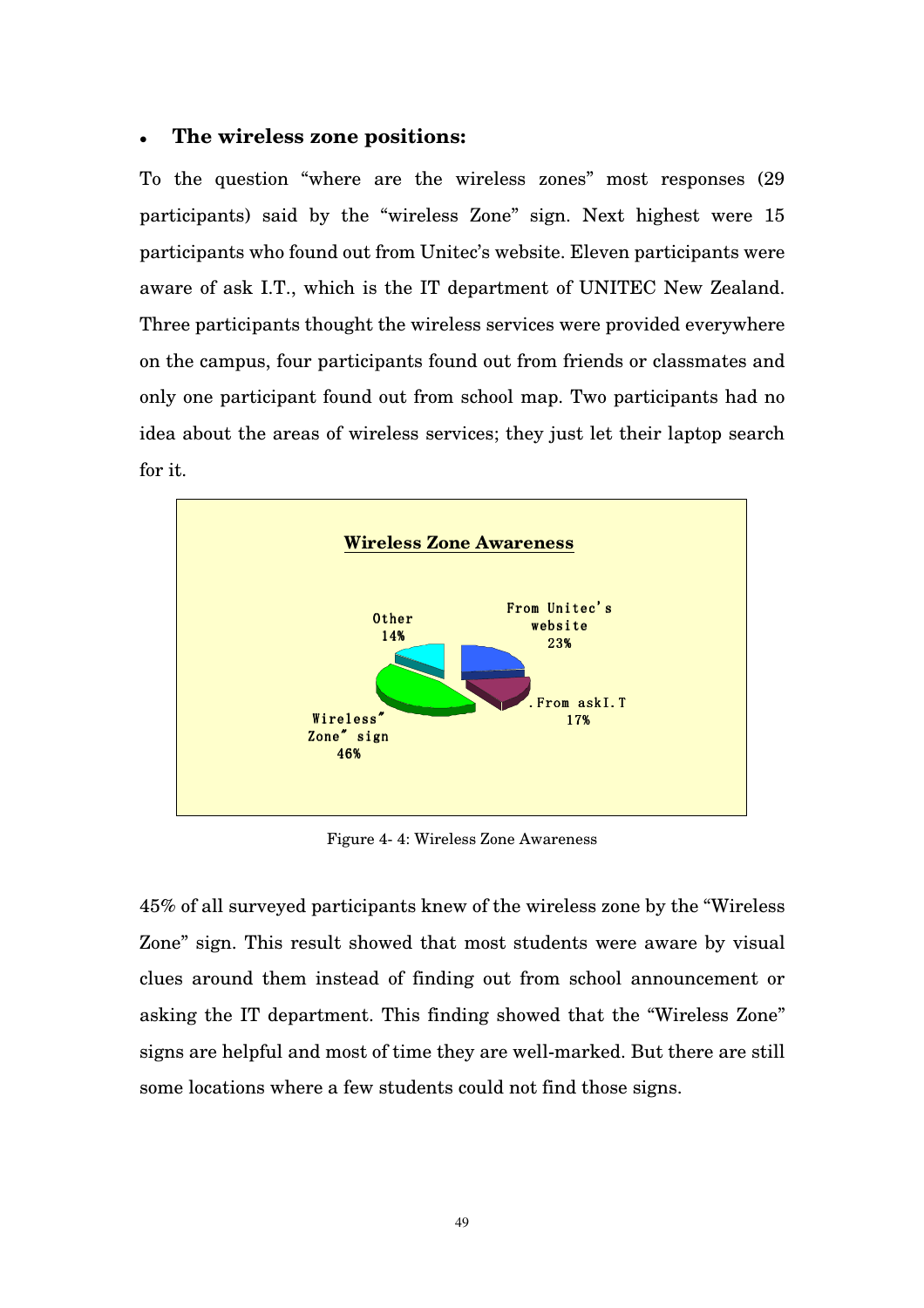# **Places where participants usually use the on-campus WLANs:**

Seven participants said they usually used WLANs in the campus Hub, three said they usually go to the café, six said they usually use them in the graduate centre and nine said they also use WLANs in the resident village and lecture rooms. There were 53 participants, which was almost all of them who usually connected to the wireless services in the library.

Of the 64 surveys, nearly 82% of participants used WLANs at the same place and 18% of participants used WLANs in different areas. 51 participants (64% of all participants) selected the library as the only place where they usually connect to WLANs. Two participants selected Hub only, one selected Café only, five selected graduate centre only and three selected lecture room only. For the 18% of participants who used WLANs more than one area, they all used WLANs in the library and one or two other places. The combination of library with Hub and library with lecture room or resident village had the most responses: three and five.



Figure 4- 5: Places of WLANs use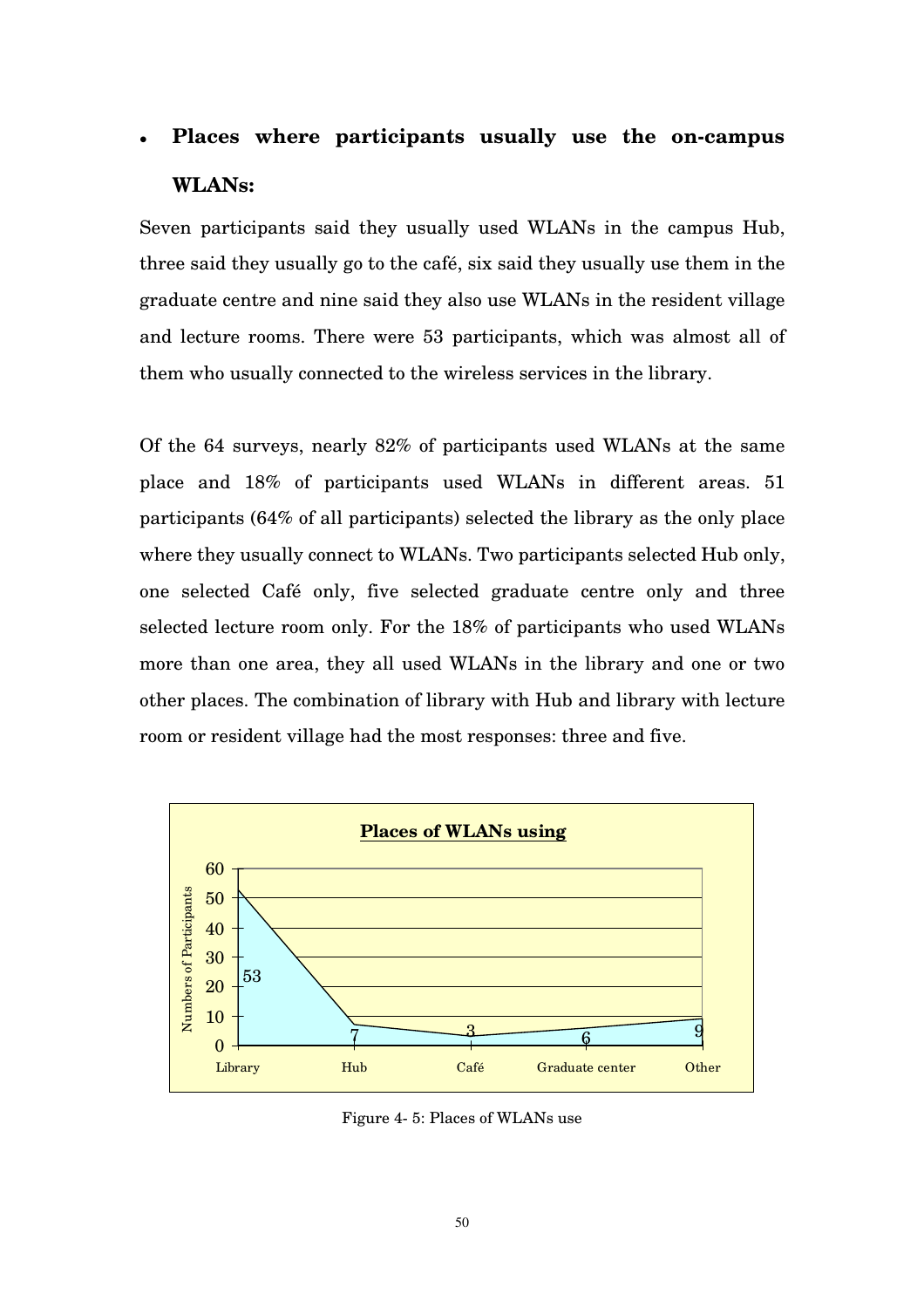#### **What did participants use WLANs for?**

Almost all the participants had multiple reasons for using WLANs on campus. Two participants used the WLANs just for surfing the Internet and 13 participants used them for research only. All the rest (49 participants) had multiple reasons. Research was definitely the most important reason for using WLANs on campus, with 53 responses. Surfing the Internet was second, with 38 responses. Shopping on the Internet had the least, with two responses and playing Internet games was just one more than shopping on the Internet. Chatting on the Internet and E-learning had exactly the same number, with 18 each. Getting entertainment and downloading from the Internet had close results with 14 and 15. Having discussion over the Internet had nine responses. Only one participant was doing all those activities via WLANs on campus. Other activities included checking emails with three responses, and doing assignments and studying with one response each.



Figure 4- 6: Purpose of using WLANs on campus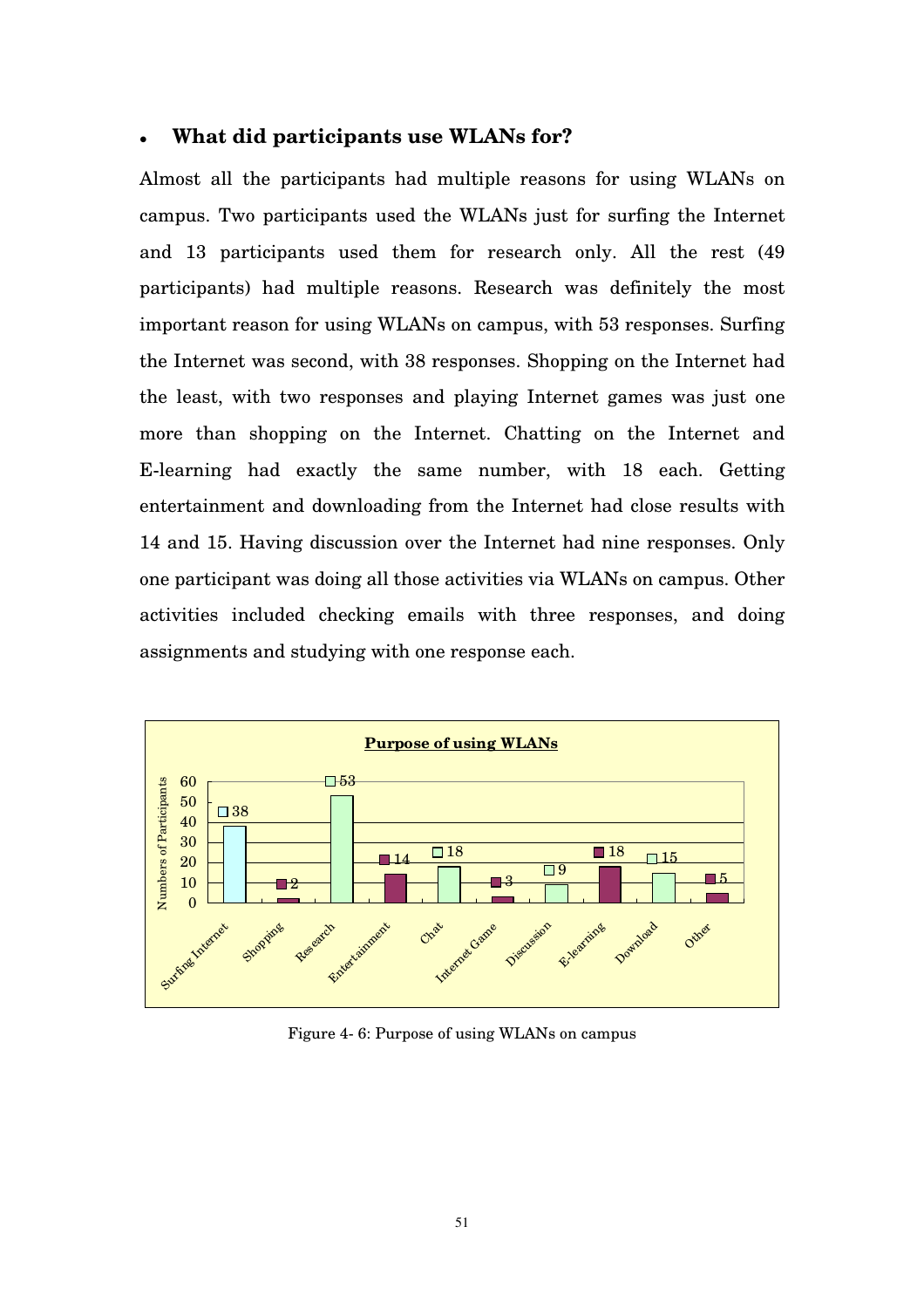# **Places where participants got Internet before WLANs were provided on campus:**

Surfing the Internet, shopping on Internet, research, entertainment, chatting, Internet games, discussion, E-learning, downloading, checking emails and doing assignments were 11 activities that participants usually did via WLANs. Almost 60% of participants liked to get on the Internet at one specific place and did not like to change. On the other hand, 40% of participants had two places as a minimum and four places as a maximum. Based on the survey results and as can be seen in the figure below, home (78% of responses) was the first place that students went to for those activities, before the campus provided WLANs. It was followed by computer lab, library and Internet Café. Only one participant mentioned place of work place and another one mentioned in class.



Figure 4- 7: Places of Internet connection before WLANs were provided on campus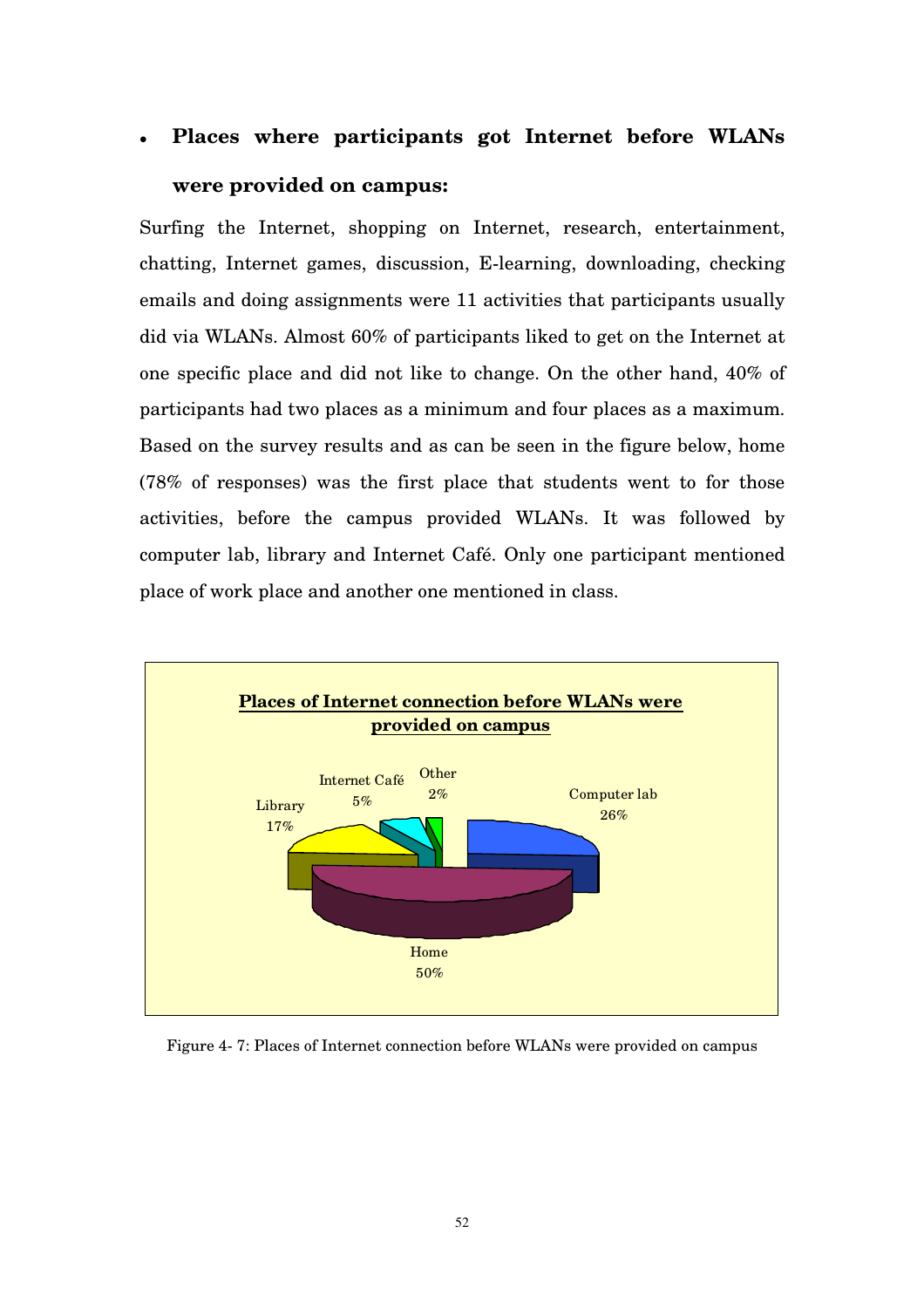#### **Types of Internet connection currently used:**

All the participants were students and WLAN users on campus, thus have wireless connection. 25 participants used broadband and four participants used dial-up. Six participants clearly stated that they had no idea of what types of connection they were currently using and ten participants responded with their ISP details, stating the website they were browsing or application they were using.

#### **Terms and conditions for connecting to WLANs:**

As can be seen in Figure 4-8, 26 participants had no idea about the terms and conditions for connecting to campus WLANs. 24 participants said there were some terms and conditions and some of them also wrote down some conditions they knew about. But fourteen participants said there were not any terms and conditions at all.



Figure 4- 8: Terms and conditions Awareness

#### **Restrictions on connecting to the on-campus WLANs:**

Fourteen participants thought that there were no restrictions on connecting to campus WLANs and 50 participants thought that there were some restrictions. Fourteen out of 50 participants considered there were several restrictions, such as time, place, undertaking a course and having a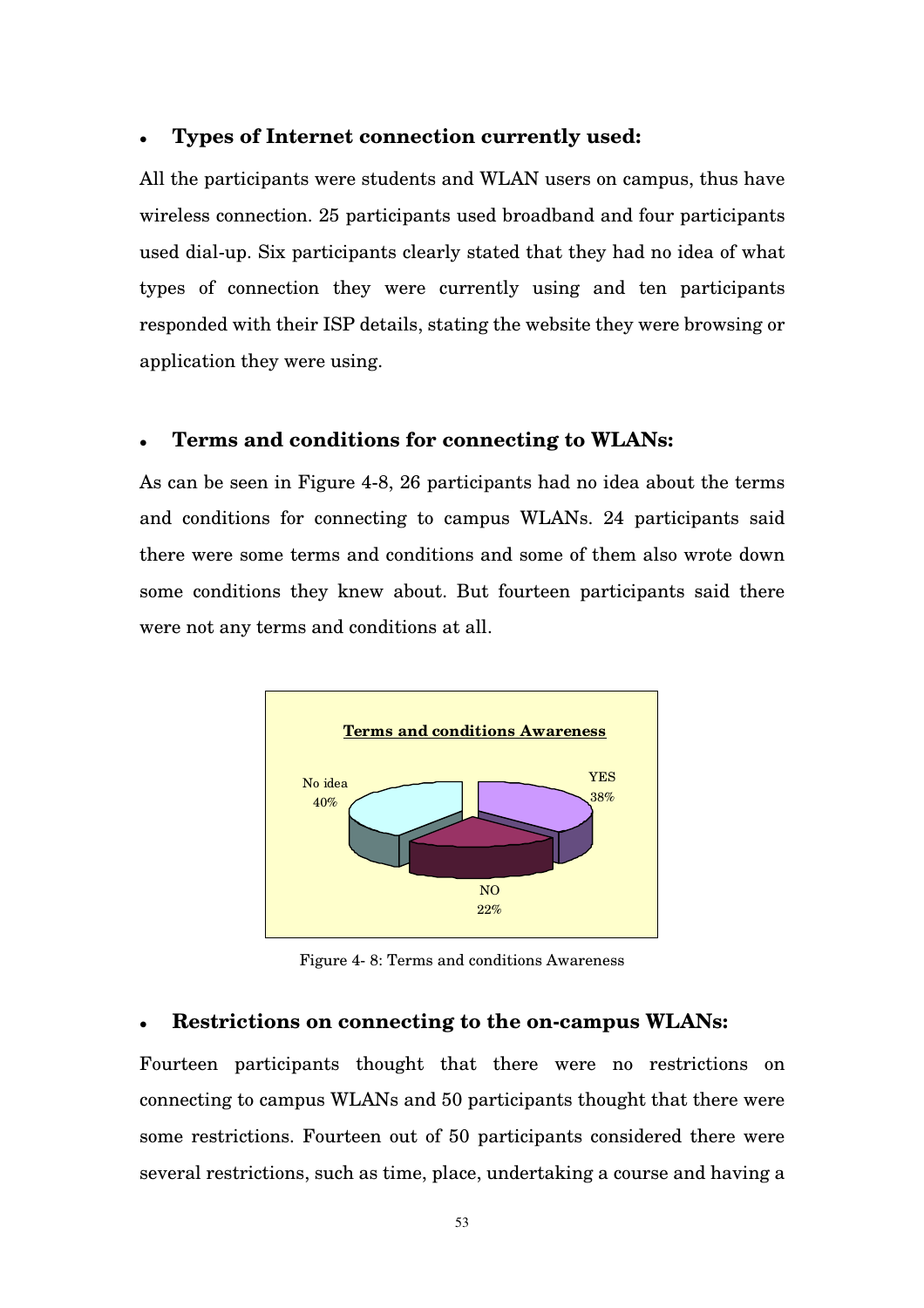student account. The other 36 participants considered there was only one restriction. Over 83% of those 36 participants agreed that whether the user had a student account was the only restriction for connecting to campus WLANs. Of the total 64 surveys, 30 participants agreed on having a student account. Only four participants considered undertaking a course was the restriction. Time and place had close responses with 13 and 19.



Figure 4- 9: Restriction of WLANs Connection

#### **Connection speed of WLANs on campus:**

There were 22 participants who had no idea about the connection speed of WLANs. Twelve participants wrote down a specific speed, such as 56Kbps (slow), 500Kbps, 48Mbps and 54Mbps (fast). The remaining 29 participants just wrote their feelings about using WLANs on campus, such as very slow, OK and/or fast. One participant, who wrote the lowest speed of 6.5Kbps, thought the connection speed of WLANs was very slow. Fifteen participants felt the connection speed was very slow or just slow. Eight participants were satisfied with the connection speed and seven participants thought it was fast.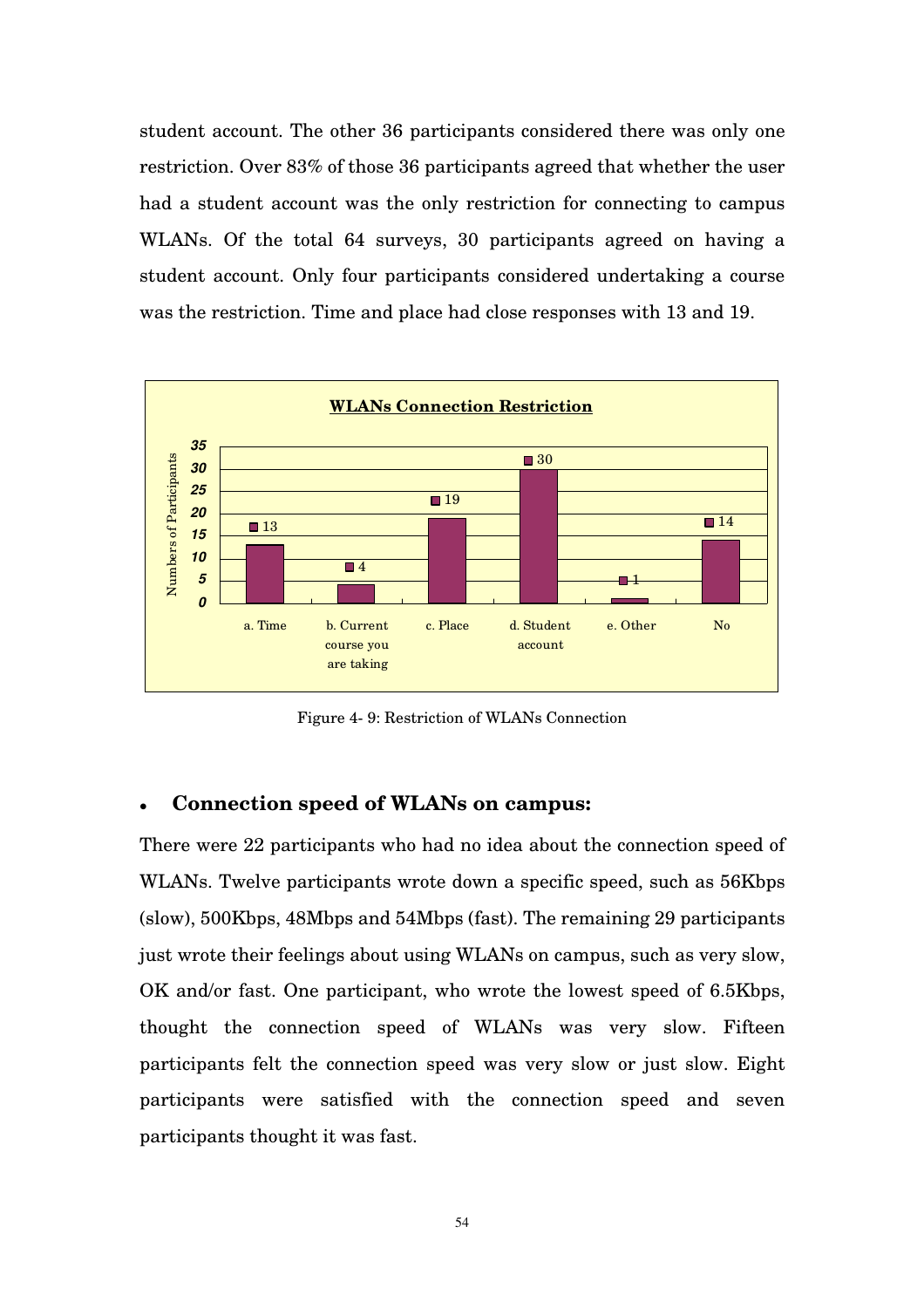

Figure 4- 10: Connection speed of WLANs on campus

In fact, it is recommended that "*for an 11Mbps 802.11b network, the best possible throughput is 6Mbps*" (Wireless, 2007).

# **Satisfaction with on-campus WLANs:**

Four participants felt the campus WLANs were very poor and seven felt they were poor; 29 participants were satisfied, 18 said it was good and six felt it was very good.



Figure 4- 11: Satisfaction with WLANs services on campus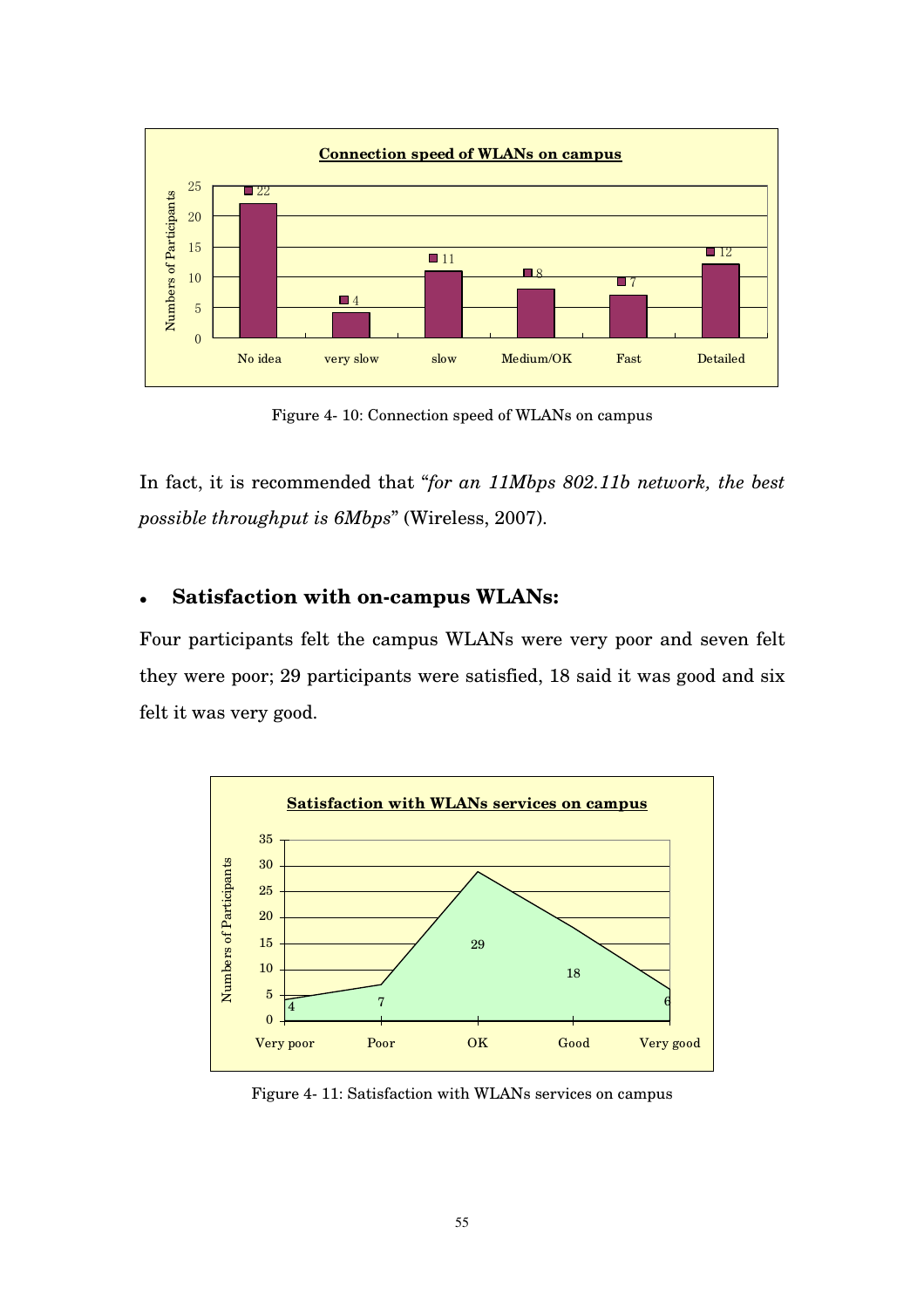# **4.2 Qualitative data findings**

# **4.2.1. Observations**

#### **Beginning of the semester**

The first observation for this research was carried out for a period of four weeks at the beginning of one semester. The researcher spent two weeks on each campus. The first two weeks (from 25 Feb 2008 to 09 Mar 2008) were on Mt. Albert Campus and then the following two weeks were on Waitakere Campus. During the four weeks of observation, there was one public holiday from 21st to 24th of March. There were almost no wireless users on this public holiday.

According to the observation, there were more people using WLANs on campus at noon than at any other time of the day. There were hardly any users on both campuses on Sundays and Mondays. There were more users on Mt. Albert Campus than on Waitakere Campus.

# **Mid term to the end of semester – observed students when taking surveys and interviews**

The second observation was completed during the semester when the researcher was doing surveys and interviews for this research.

There were obviously more users of WLANs at the end of semester than at the beginning of the semester. The users of WLANs increased during the semester. The number of users was highest towards the end of the semester. There were more than twenty users of WLANs at the same time when the semester ended.

Based on the results of observation, the users of WLANs on both campuses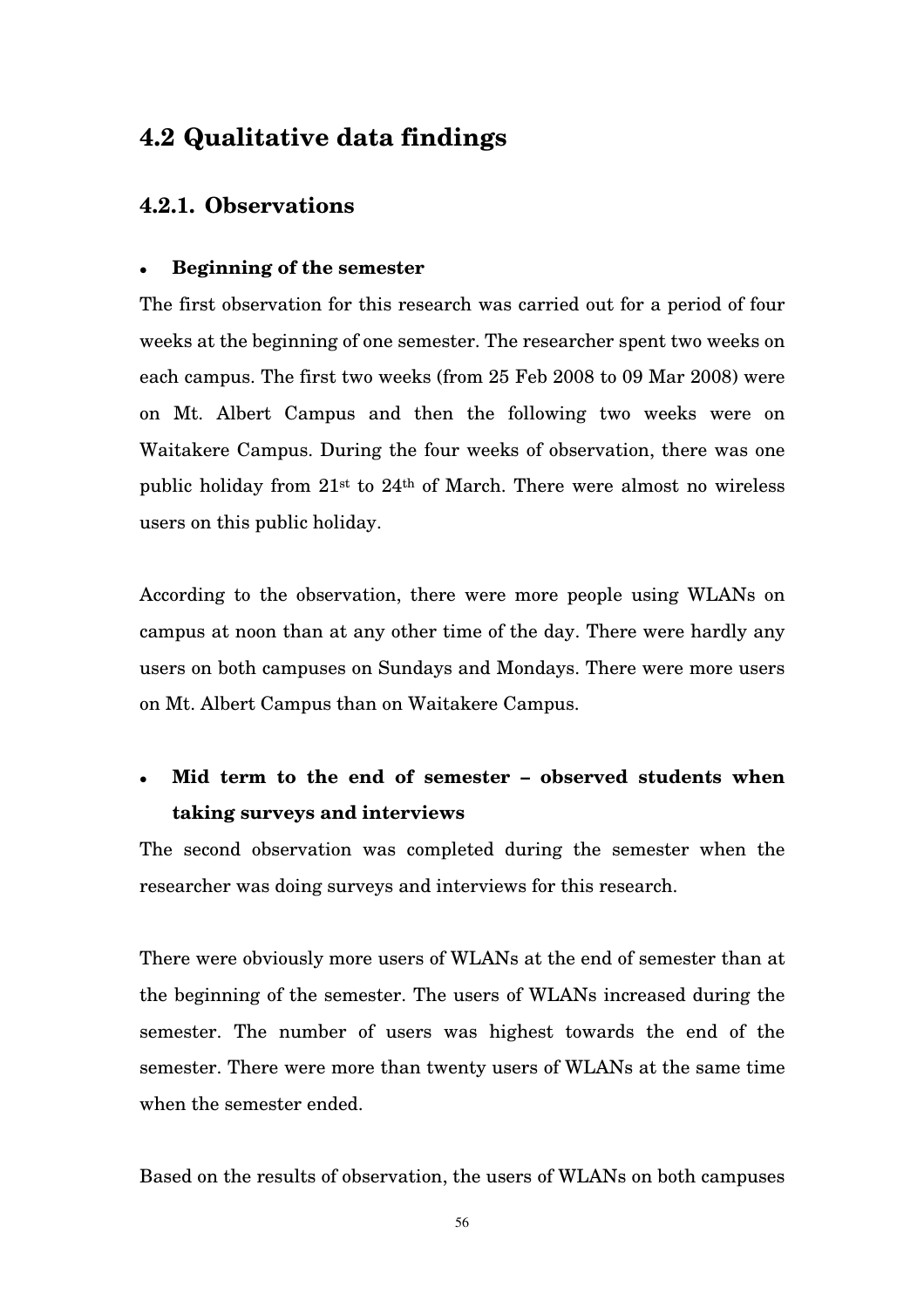were mainly in the library or cafeteria.

# **4.2.2. Interviews**

Each of the interviewees completed a survey before doing an interview. Instead of writing the real name of participants, each participant was given a code, such as participant S, E and L. These letters are the first letters of their courses. These codes are used in the tables and the following chapters as well.

For the entire data collection, there were sixty-four students in over thirty different courses, such as in Language school, short course, undergraduate study and postgraduate study. No participants for this research were undertaking a doctoral degree.

In order to view the findings from interviewees clearly, the information gathered from both survey and interview is present in tables and the open questions are reported individually.

Sub-headings are given for information obtained from participants for each question or a group of questions. For example the sub-heading "General information on participants" contains a batch of information obtained from the survey, such as the frequency and duration of the use of on-campus WLANs; and the sub-heading "The convenience and inconvenience of use of Wireless Local Area Networks (WLANs) on campus" contains information from the interview questions "What is the convenience of using WLANs on campus?" and "What is the inconvenience of using WLANs on campus?" The reason for grouping answers from questions is to make it easy for the researcher to make sense of related information.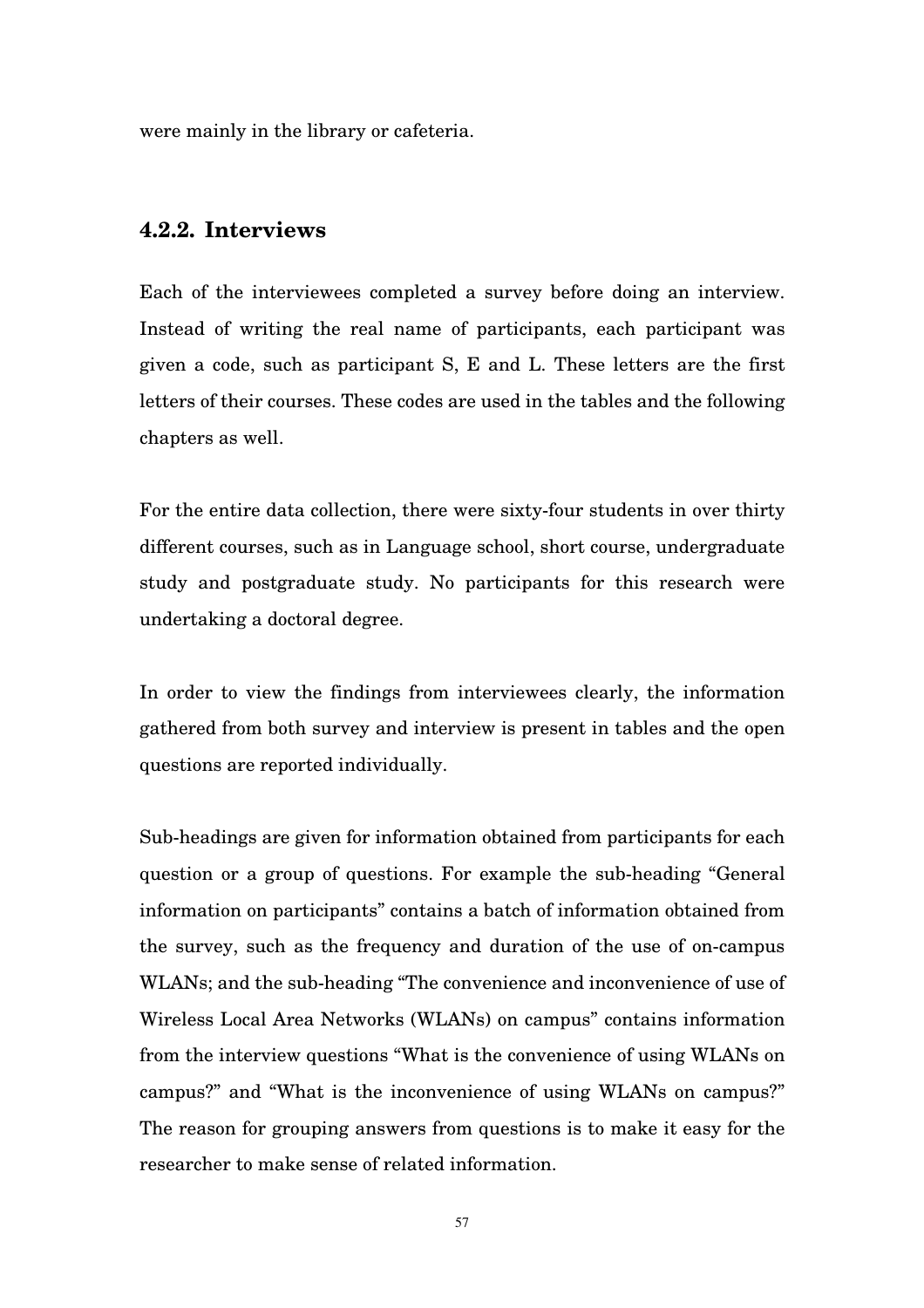The situation or answers from all participants are presented separately under each sub-heading in order to compare the answers to each question from different participants.

The information gathered from the surveys is divided into general information, behaviours and experiences of using wireless networks on campus. These three sections are presented in three different tables in this chapter. The table on the following page (Table 4-1) contains the general information given by the participants, and then Table 4-2 contains the behaviours of each interviewee. Finally, the Table 4-3 contains the general experiences of use of Wireless Local Area Networks (WLANs). A further Table 4-4 contains the status of completion of the interviews.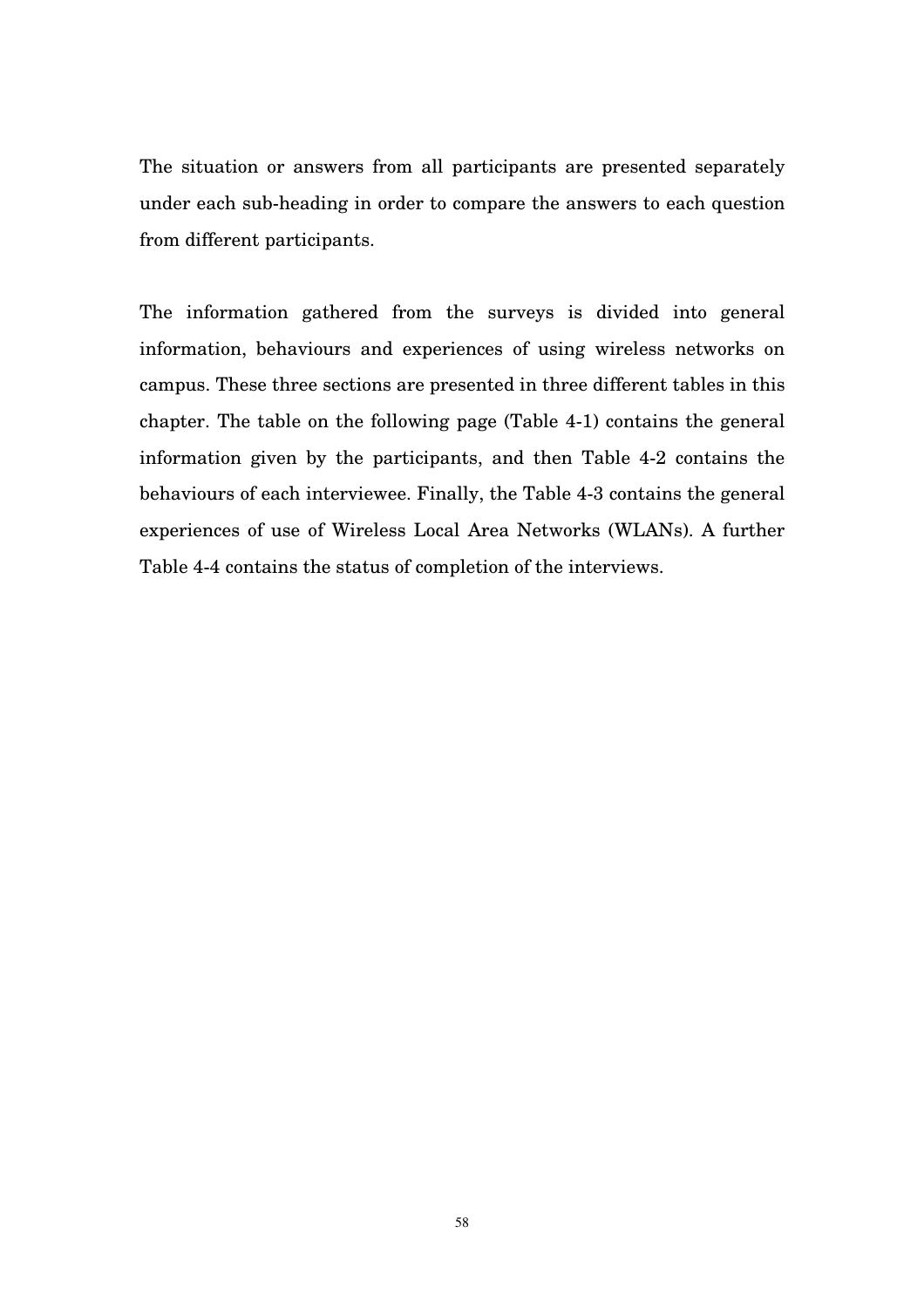#### $\bullet$ **General information on participants**

The following section aims to take a general look at each of the interviewees for this research. In addition, the simple background of each of them had been recorded. The general information on participants was mainly obtained from the surveycompleted by each participant. None of the information here can be used to link directly to any particular person.

|              | S               | ${\bf E}$       | ${\bf L}$       | $\mathbf{A}$ | <b>MC</b>       | $\mathbf{M}$    | $\mathbf N$     | <b>BC</b>       | $\bf{B}$        | ${\bf P}$       |
|--------------|-----------------|-----------------|-----------------|--------------|-----------------|-----------------|-----------------|-----------------|-----------------|-----------------|
| Course       | <b>BSM</b>      | PD<br>in        | Language        | BA           | MCom            | <b>BAT-AE</b>   | CoN             | <b>B</b> com    | Mbus            | CoP             |
| currently    |                 | Education       |                 |              |                 |                 |                 |                 |                 |                 |
| taking       |                 |                 |                 |              |                 |                 |                 |                 |                 |                 |
| of<br>Year   | 6 <sup>th</sup> | 1 <sup>st</sup> | 1 <sup>st</sup> | 3rd          | 2 <sup>nd</sup> | 2 <sub>nd</sub> | 1 <sup>st</sup> | 2 <sup>nd</sup> | 2 <sub>nd</sub> | 4 <sup>th</sup> |
| Course       |                 |                 |                 |              |                 |                 |                 |                 |                 |                 |
| Places for   | Computer        | Computer        | Home            | Home         | and<br>Home     | Home            | Home            | Computer        | Home            | Computer        |
| Internet     | lab<br>and      | lab             |                 |              | of<br>place     |                 |                 | lab             |                 | lab<br>and      |
| connection   | Home            |                 |                 |              | work            |                 |                 |                 |                 | Library         |
| (before      |                 |                 |                 |              |                 |                 |                 |                 |                 |                 |
| <b>WLANs</b> |                 |                 |                 |              |                 |                 |                 |                 |                 |                 |
| provided     |                 |                 |                 |              |                 |                 |                 |                 |                 |                 |
| by           |                 |                 |                 |              |                 |                 |                 |                 |                 |                 |
| campus)      |                 |                 |                 |              |                 |                 |                 |                 |                 |                 |
| Campus of    | Mt.Albert       | Mt.Albert       | Mt.Albert       | Mt.Albert    | Mt.Albert       | Mt.Albert       | Waitakere       | Waitakere       | Mt.Albert       | Mt.Albert       |
| of<br>use    | Campus          | Campus          | Campus          | Campus       | Campus          | Campus          | Campus          | Campus          | Campus          | Campus          |
| <b>WLANs</b> |                 |                 |                 |              |                 |                 |                 |                 |                 |                 |

Table 4- 1: General information given by participants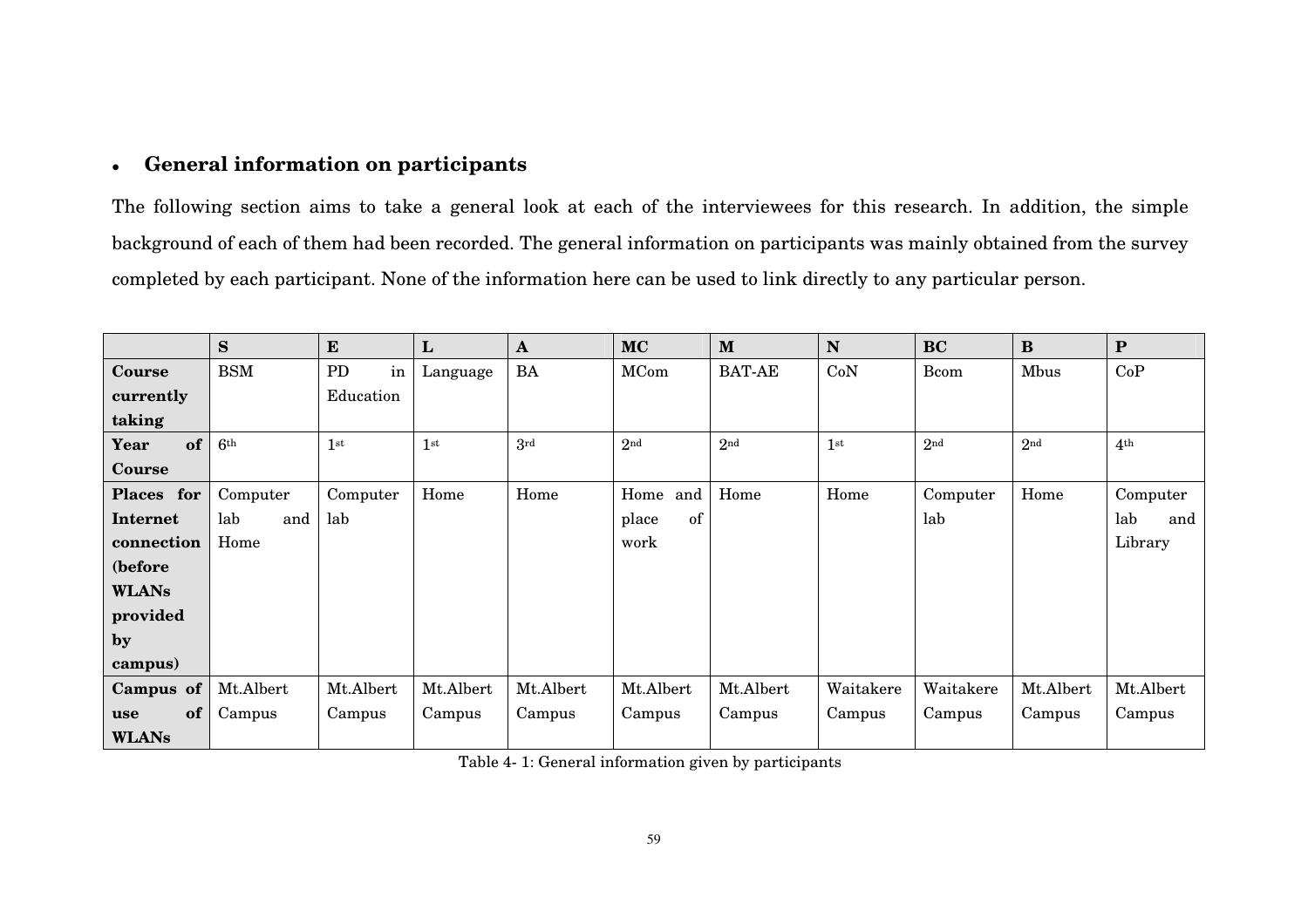|                     | S              | ${\bf E}$    | L                  | $\mathbf{A}$ | <b>MC</b>          | M           | N                  | <b>BC</b> | $\bf{B}$           | ${\bf P}$    |
|---------------------|----------------|--------------|--------------------|--------------|--------------------|-------------|--------------------|-----------|--------------------|--------------|
| <b>Frequency</b>    | Daily          | Daily        | Once<br>per        | Usually      | Once<br>per        | Once<br>per | Daily              | Daily     | Daily              | Daily        |
| of<br>of use        |                |              | week (week         |              | week               | week        |                    |           |                    |              |
| <b>WLANs</b>        |                |              | day)               |              |                    |             |                    |           |                    |              |
| <b>Time</b><br>of   | 9:30am         | 10:00am      | 3:00 <sub>pm</sub> | Afternoon    | 1:00 <sub>pm</sub> | <b>Not</b>  | 1:00 <sub>pm</sub> | 9:00am    | 2:00 <sub>pm</sub> | 9:00am       |
| of<br>use           |                |              |                    |              |                    | specific    |                    |           |                    |              |
| <b>WLANs</b>        |                |              |                    |              |                    |             |                    |           |                    |              |
| <b>Duration</b>     | 1-2 hours      | 6 hours      | Less than 1        | 3-4 hours    | 4+ hours           | 3-4 hours   | 1 hour             | 7+ hours  | 6+ hours           | Not specific |
| of use of           |                |              | hour               |              |                    |             |                    |           |                    |              |
| <b>WLANs</b>        |                |              |                    |              |                    |             |                    |           |                    |              |
| of<br><b>Places</b> | Library        | Graduate     | Library            | Library      | Library,           | Library     | Library            | Library,  | Graduate           | Library,     |
| of<br>use           |                | Centre       |                    |              | Graduate           |             |                    | Café      | Centre             | Building 76  |
| <b>WLANs</b>        |                |              |                    |              | Centre             |             |                    |           |                    |              |
| <b>Activities</b>   | Internet       | Discussion,  | Internet           | Internet     | Internet           | Research    | Internet           | Internet  | Internet           | Internet     |
| when                | Surfing,       | E-learning,  | Surfing,           | Surfing,     | Surfing,           |             | Surfing,           | Surfing,  | Surfing,           | Surfing,     |
| using               | Research,      | Download,    | Entertain-         | Research,    | Research,          |             | E-learning         | Research  | Research,          | Research,    |
| <b>WLANs</b>        | Entertain-     | All<br>study | ment               | Download     | Chat               |             |                    |           | Chat               | Chat,        |
|                     | Chat,<br>ment, | purposes     |                    |              |                    |             |                    |           |                    | Discussion,  |
|                     | Discussion,    |              |                    |              |                    |             |                    |           |                    | Download     |
|                     | Download,      |              |                    |              |                    |             |                    |           |                    |              |
|                     | Assignments    |              |                    |              |                    |             |                    |           |                    |              |

Table 4- 2: Behaviours of using WLANs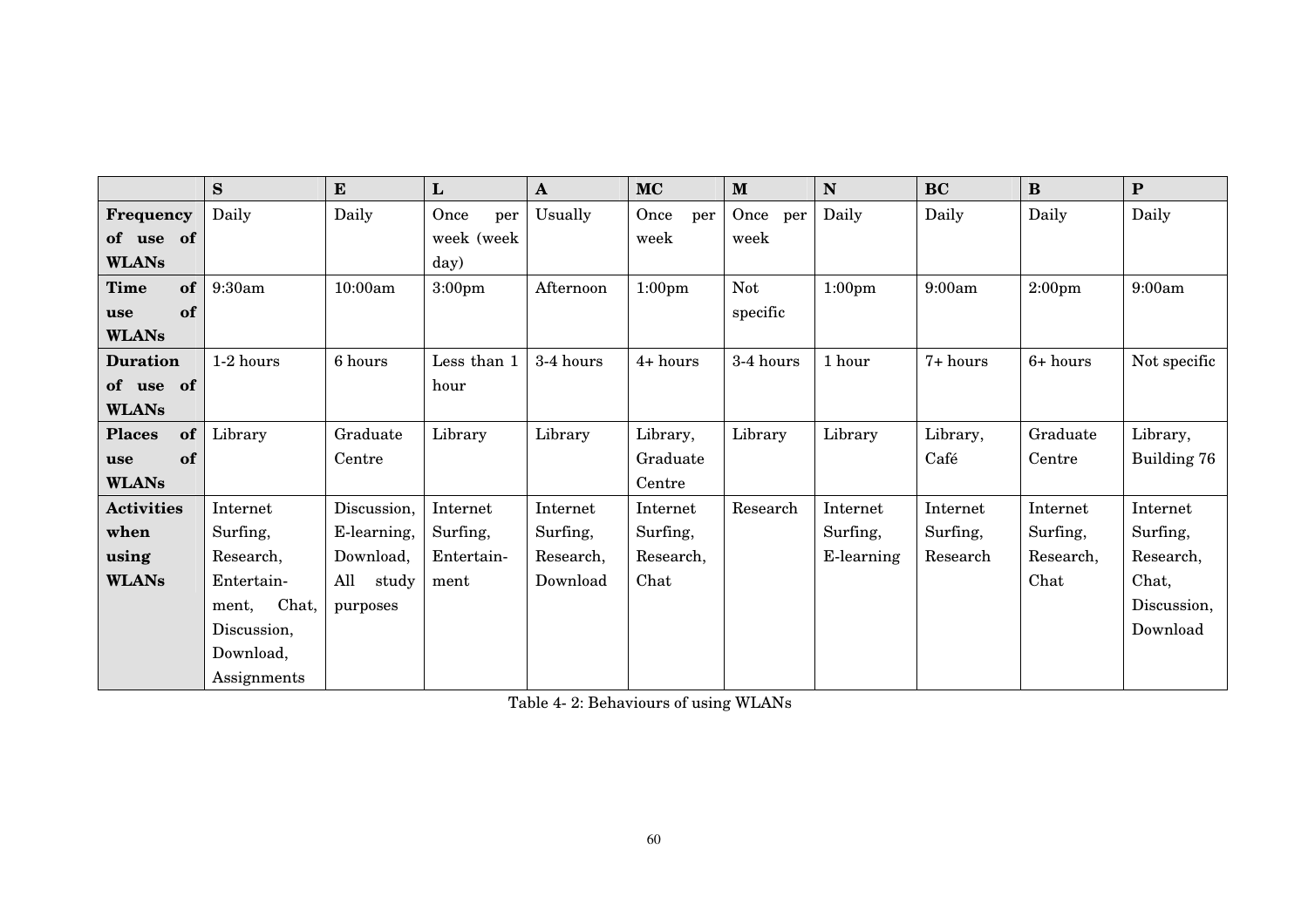As can be seen above, two participants used WLANs at Waitakere Campus and the other eight participants were from Mt. Albert Campus.

## *Participant S*

Participant S was a Bachelor of Sport Management student and was doing his 6th year of the course (also the last year). S planed his schedule regularly. He came to campus daily and usually started at 9:30 in the morning. S did not spend much time before getting on the Internet via the wireless local area networks (WLANs) in the library. Normally, he just spent about 1-2 hours doing some research and discussion for his assignments. S also surfed the Internet, got some entertainment and downloaded from the Internet. As most people do, S chatted with friends over the Internet.

#### *Participant E*

Participant E was a Postgraduate Diploma in Education student and was doing her 1st year of the course. In fact, E was just in her 1st semester at UNITEC New Zealand. She had been doing well in her course and was enjoying her student life in the school. Like participant S, E had a regular schedule of coming to school and getting on WLANs by using her own laptop. E normally started at 10 o'clock in the morning. But she would come to school at night on some days if she had to go to her part time job. No matter whether her start time was early or not, she usually had approximately 6 hours on the WLANs to do her studies. As E was a Postgraduate Diploma student, she could and did hire a swipe card which could help her get into the graduate centre at any time.

#### *Participant L*

Participant L was a Language school student; he was doing his intensive course. L only used the WLANs on campus once a week and he always came after 3 o'clock. He said he only came on week days which meant after his class for the whole day. L usually came with his classmate and took his own laptop to the library. They surfed the Internet and had fun, for example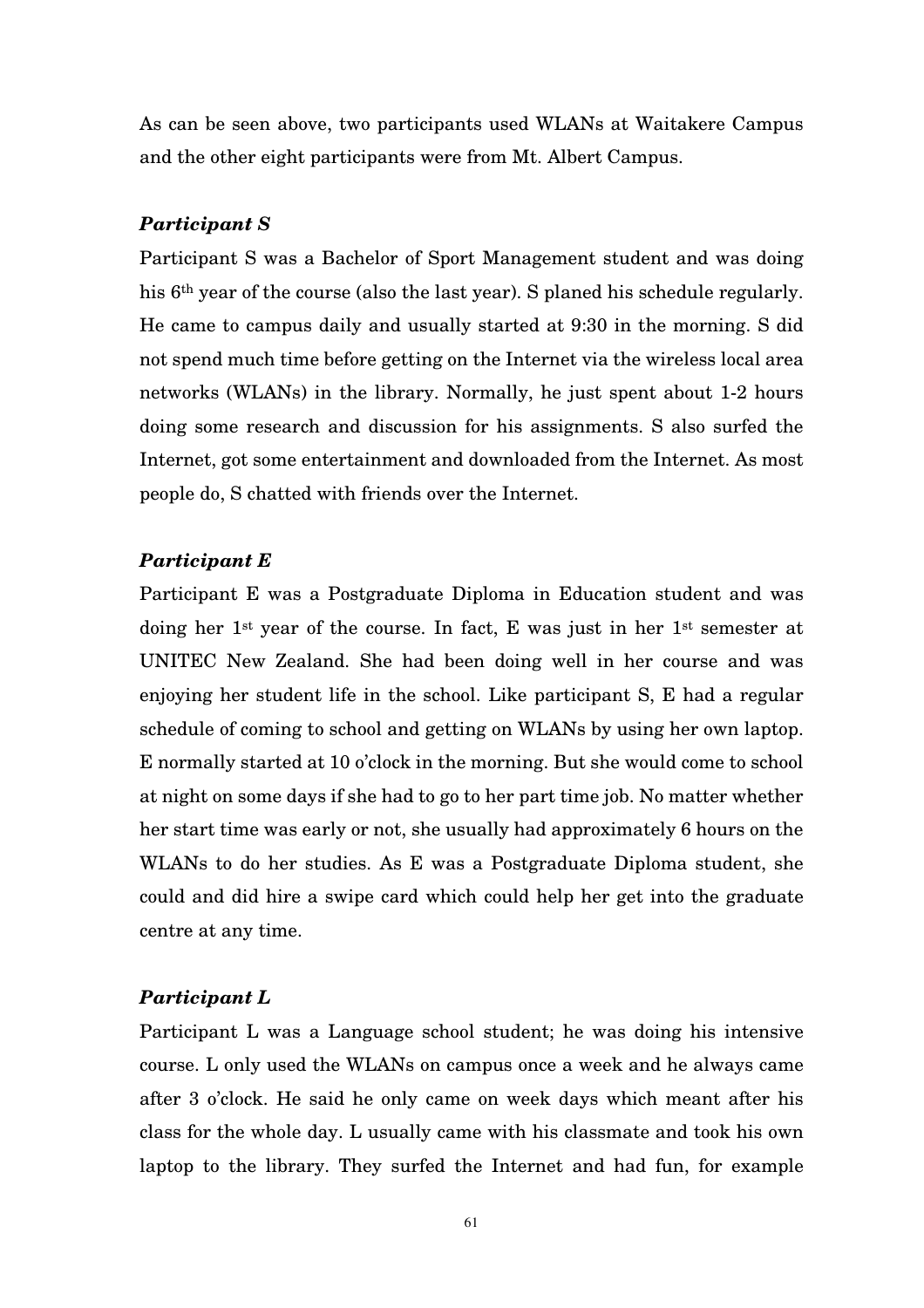getting entertainment from his home country.

#### *Participant A*

Participant A was a Bachelor of Architecture student. A is a foreigner and she came to New Zealand with her best friend who was also her class mate three months earlier. A and her friend were in the 3rd year of their course. They usually spent most of their time on campus. If they did not have many classes, they would take their own laptops to the library and connect to the WLANs to surf the Internet, do some research for their course and download some stuff.

## *Participant MC*

Participant MC was a Master of Computing student. MC was doing her 2nd year at UNITEC New Zealand. She said she was a Postgraduate Diploma in Computing student last year, and she did not plan to continue to the Master course when she first came to Unitec. She did quite well the previous year and enjoyed studying here. MC was quite busy; she had two part time jobs so that she could only come to school once a week on Wednesday or Thursday afternoons. Normally, MC spent at least four hours at school and certainly she needed the WLANs to get on the Internet to do her research and assignments. Like participant E, MC also had a swipe card to get into the graduate centre. If necessary, she used that to get into the graduate centre when the library was closed.

## *Participant M*

Participant M was a Bachelor of Applied Technology student, specialising in Automotive Engineering. Usually M had more practical classes than lectures. He came to the library once a week. His main reason for using WLANs was purely for research. "I always write my assignments in the library" he said.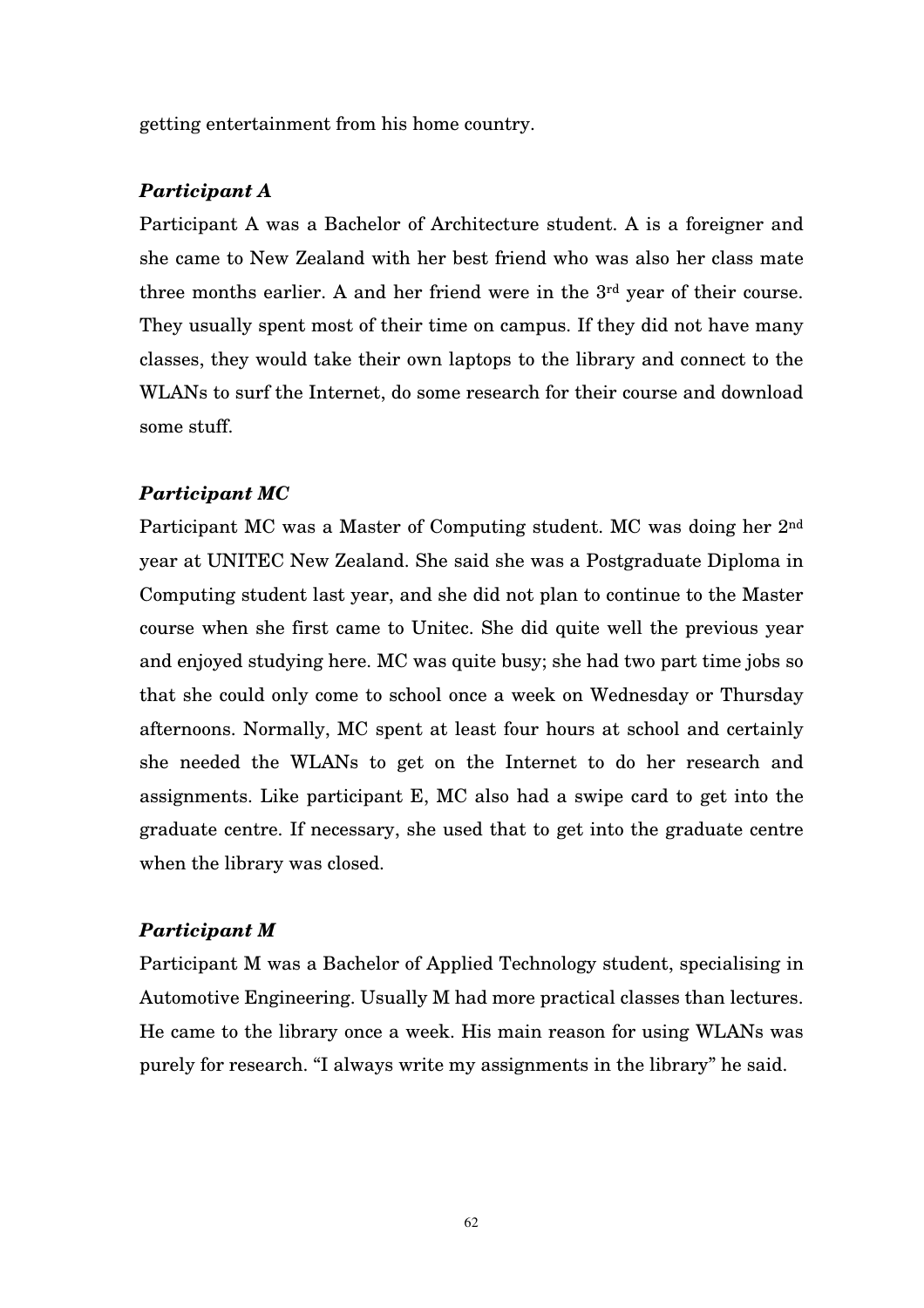# *Participant N*

Participant N was a Certificate in Nursing student. She was new at Unitec, doing her 1st year. She came to the library every day in the afternoon and got on WLANs for at least one hour. E-learning was quite important for her, she said. If she had spare time, she also surfed the Internet for a while.

## *Participant BC*

Participant BC was a Bachelor of Computing student. He was doing his 2nd year of the course. BC studied very hard. He spent all his time in school and used WLANs for over 7 hours a day. Although his classes were all in Mt. Albert Campus, Waitakere Campus was much closer to his home. So if he wanted to study at school, he would come to Waitakere Campus on the day he did not have any classes. Usually, BC studied in the library. But he also studied in the cafeteria area. He said he liked to sit in different environments.

## *Participant B*

Participant B was a Master of Business student. He had been off school for one semester but he always came to school and spent more than six hours on campus. He said he was trying to find a full time job and that was why he did not take any class for this semester but he would go back to class next semester. He really enjoyed staying at school with friends so he came to school every day. B was only comfortable in the graduate centre so the interview took place in the graduate centre. B was easygoing, and some students came to say hello to him during the interview. He said he made a lot of friends there. He did research, surfed Internet and chatted with friends over the Internet when he was in the graduate centre.

## *Participant P*

Participant P was a Certificate of Proficiency student and he was in his  $4<sup>th</sup>$ year of the course. P came to campus every day at 9 o'clock in the morning either to the library or building 76. P usually did some research, discussions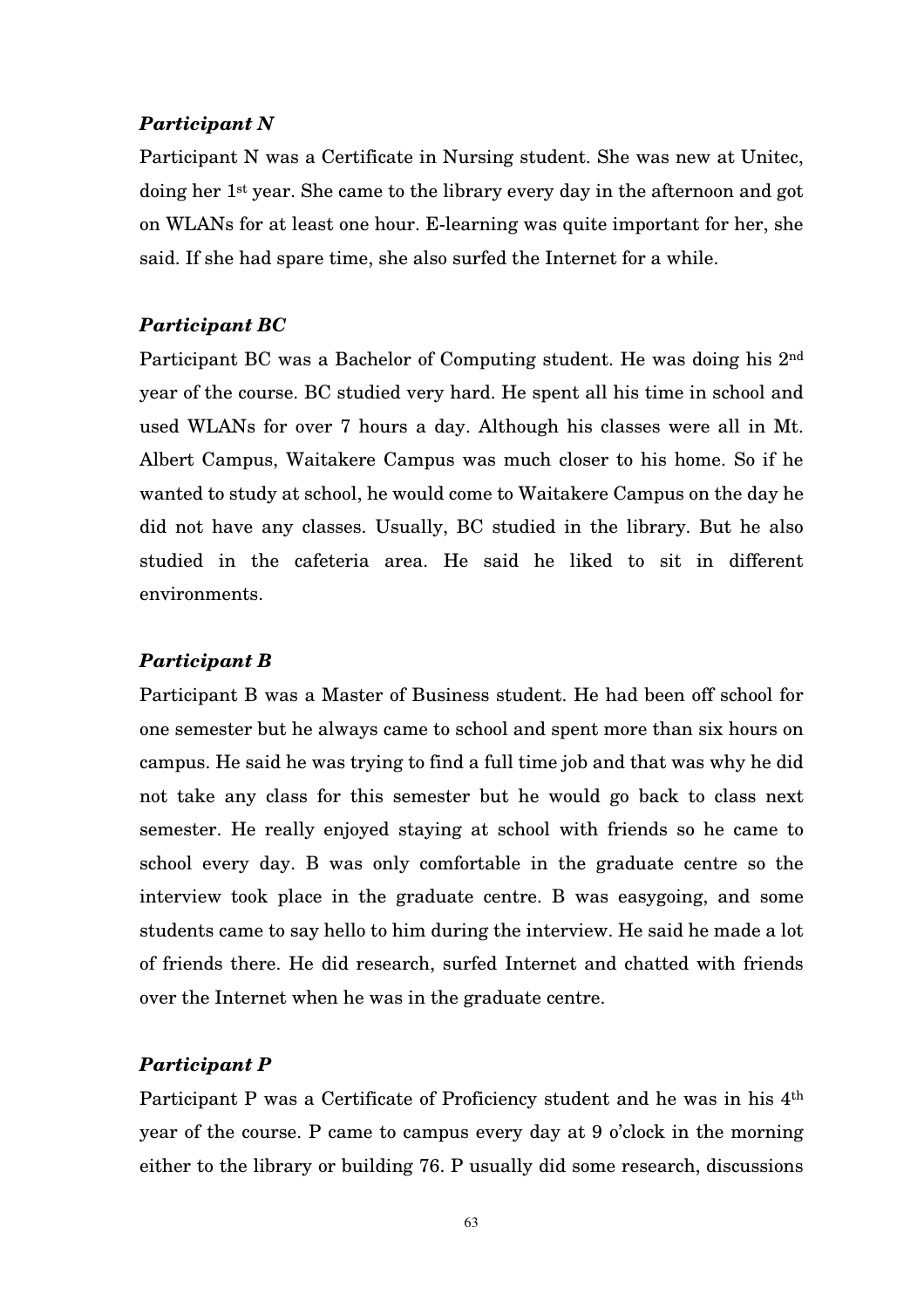and downloads related to his assignments. He said he liked to use his own laptop so he needed WLANs to help him. As he spent a long time at school, he also liked to surf news and chat with friends while he was on the Internet via WLANs.

# **The general experiences of the use of Wireless Local Area Networks (WLANs) on campus**

This section aims to examine the interviewees' experiences of the use of WLANs. Table 4-3 shows the prime experiences and Table 4-4 shows whether participants gave more detailed information. N/A means that participant did not give an answer.

The table below (Table 4-3) shows how these participants knew that there were WLANs provided on the campus, what types of Internet connection they were currently using, were there any terms and conditions on WLANs that they knew about, did they know whether there were any restrictions on using WLANs on campus, did they know the speed of WLANs and finally their satisfaction with the WLANs.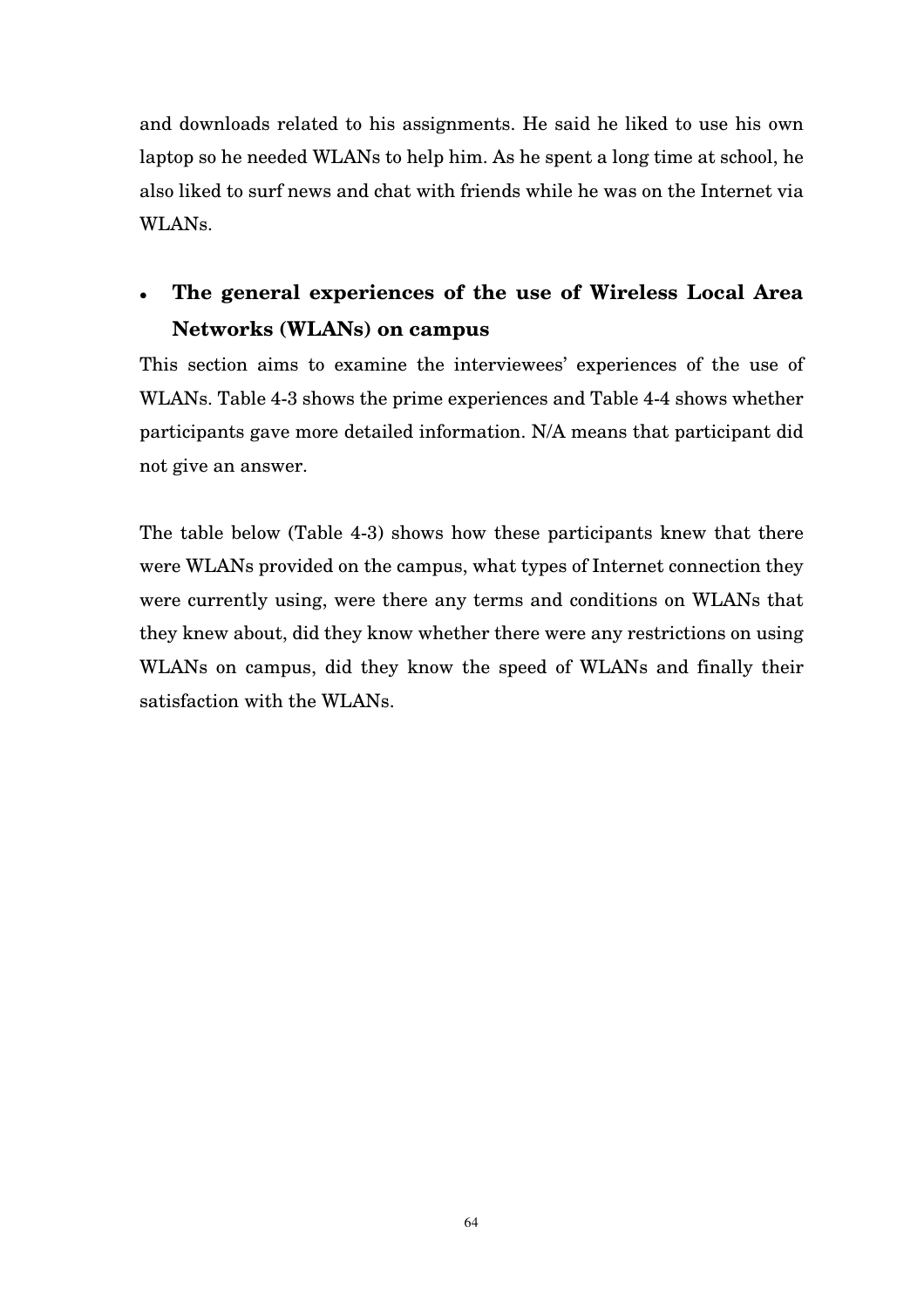|                                           | S                             | ${\bf E}$                                                        | L                         | $\mathbf A$                   | <b>MC</b>                                   | M                       | N                                           | <b>BC</b>               | B                                           | $\mathbf{P}$                                                                       |
|-------------------------------------------|-------------------------------|------------------------------------------------------------------|---------------------------|-------------------------------|---------------------------------------------|-------------------------|---------------------------------------------|-------------------------|---------------------------------------------|------------------------------------------------------------------------------------|
| How<br>they<br>of<br>knew<br><b>WLANs</b> | School<br>map                 | Unitec's<br>website                                              | "Wireless<br>Zone" sign   | Unitec's<br>website           | "Wireless<br>Zone" sign                     | "Wireless<br>Zone" sign | "Wireless<br>Zone" sign                     | "Wireless<br>Zone" sign | "Wireless<br>Zone" sign                     | <b>IT</b><br>department                                                            |
| Internet<br><b>Connection</b><br>types    | Wireless,<br><b>Broadband</b> | Wireless<br>only                                                 | Wireless<br>only          | Wireless,<br><b>Broadband</b> | Wireless,<br><b>Broadband</b>               | Wireless<br>Only        | Wireless<br>only                            | Wireless,<br>Dial-up    | Wireless<br>only                            | Wireless only                                                                      |
| and<br><b>Terms</b><br>conditions         | No idea                       | Enrol<br>as<br>student and<br>get<br>username<br>and<br>password | No idea                   | No idea                       | No<br>terms<br>and<br>conditions<br>at all. | No idea                 | No<br>terms<br>and<br>conditions<br>at all. | No idea                 | Login with<br>student ID<br>and<br>password | Probably<br>there<br>are<br>but I<br>some,<br>don't<br>know<br>them.               |
| <b>Restrictions</b>                       | Student<br>account            | Current<br>course<br>undertaken<br>and Student<br>account        | Places                    | Time<br>and<br>places         | Places and<br>Student<br>account            | Student<br>account      | Student<br>account                          | Student<br>account      | Student<br>account                          | Time<br>and<br>of<br><b>Numbers</b><br>people<br>on<br>makes<br>connection<br>slow |
| <b>Speed</b>                              | No idea                       | Fast                                                             | slow<br>Very<br>(6.5Kbps) | Very slow                     | Normal                                      | No idea                 | No idea                                     | Fast                    | 56Kbps                                      | $1-54Mbps$                                                                         |
| <b>Satisfaction</b><br>with WLANs         | Good                          | Very Good                                                        | Poor                      | OK                            | OK                                          | Good                    | OK                                          | OK                      | OK                                          | Very<br>Good<br>(Residential<br>village<br>very<br>poor)                           |

Table 4- 3: Experiences of the use of Wireless Local Area Networks (WLANs) by participants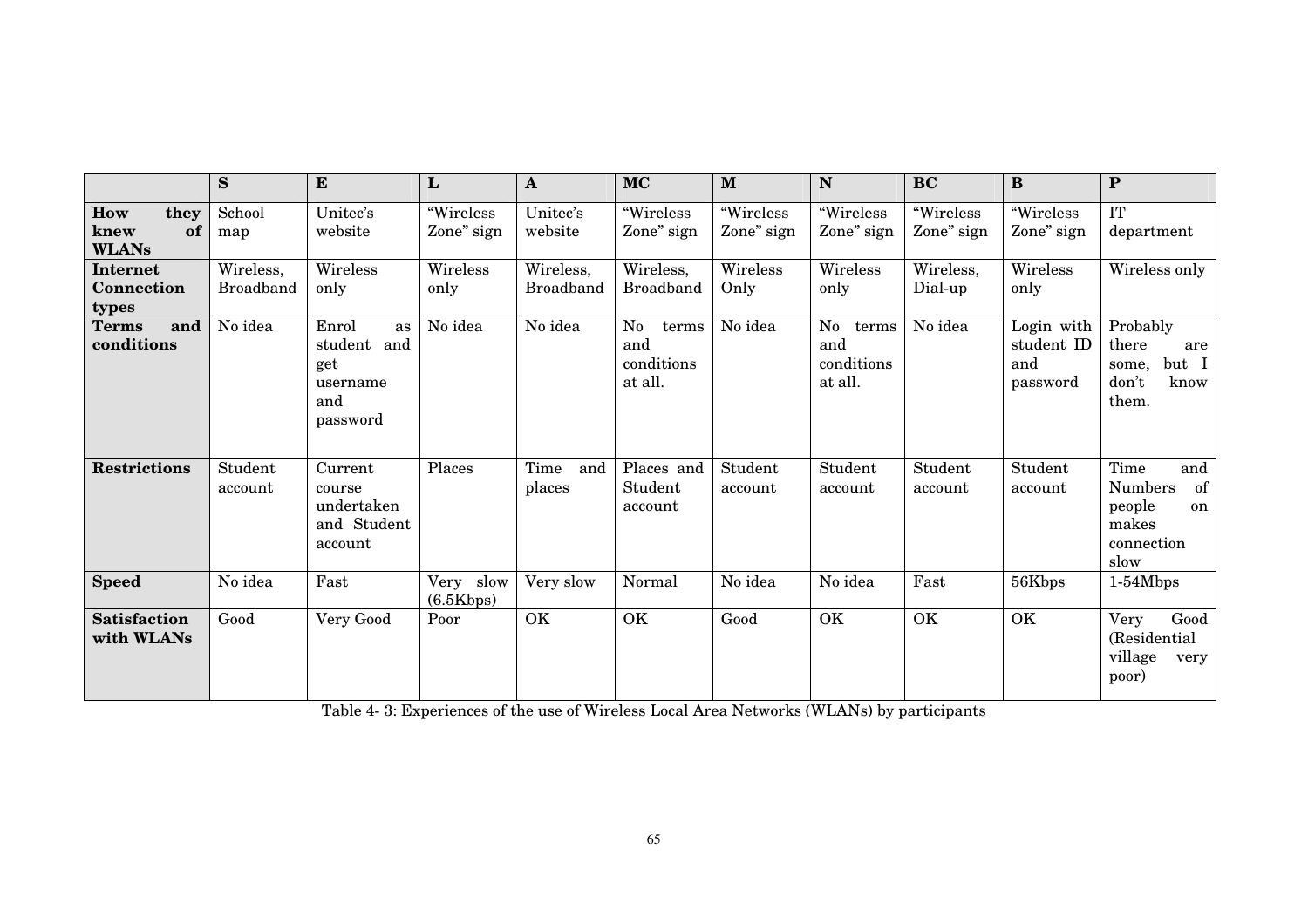As can be seen from Table 4-3, only participant P had actually found help from the IT department to find out where were the WLANs provided. Participant E and A worked it out by browsing the official website of UNITEC New Zealand. Participant S liked to carry a school map on him and check out where he wanted to connect to the WLANs.

The types of Internet connection showed that participant B was the only one with dial-up connection. Participants S, A and MC stated that they had broadband connection at home. The remaining participants had only one type of Internet connection, which was wireless. All of those participants certainly use wireless connection on campus. But they did not state whether they used wireless at home.

Most participants did not know whether there were terms and conditions or not. Some of them stated some conditions might be:

- Enrol as Unitec student
- Username and password.

Most of the interviewees thought the WLANs were restricted to people with a student account. Participants E, L, A and P had some different opinions on places, time and courses currently being taken.

All students use the same on-campus WLANs, but the interview participants had different experiences with speed. The answers varied from very slow to fast. The speed of WLANs may influence the satisfaction of the WLANs. Participant L thought the WLANs were poor because the speed was very slow.

The following sections present responses from each interview participant. The table on the next page (Table 4-4) shows the completion status of the interview questions by interviewees.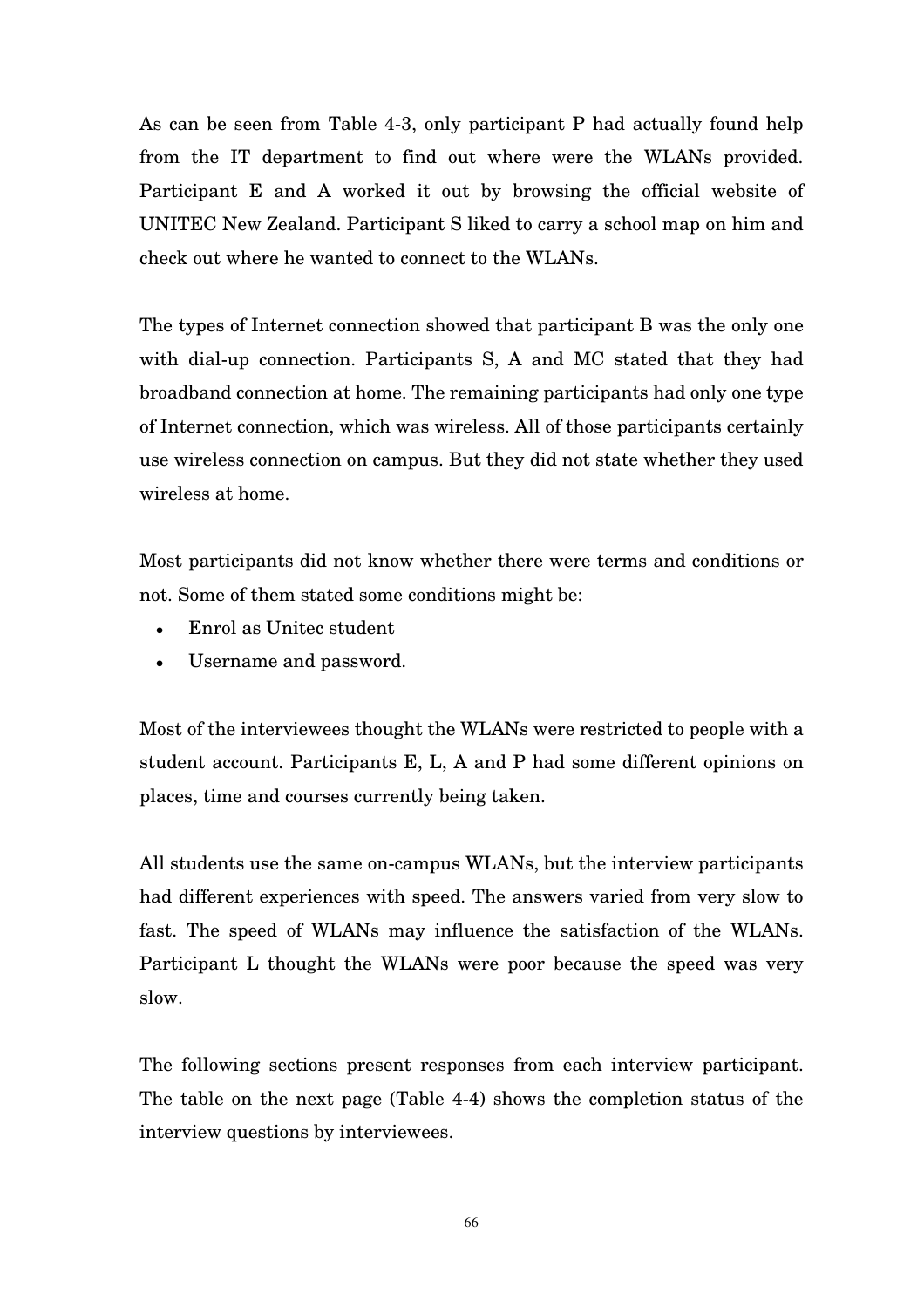|                           | S           | ${\bf E}$      | L         | $\mathbf{A}$   | <b>MC</b> | M           | N     | <b>BC</b>      | $\bf{B}$  | $\mathbf{P}$ |
|---------------------------|-------------|----------------|-----------|----------------|-----------|-------------|-------|----------------|-----------|--------------|
| Convenience               | Very        | Very           | Yes       | Yes            | Yes       | Yes         | Yes   | Yes            | Yes       | Yes          |
| Inconvenience             | Some        | Occasionally   | Yes       | Yes            | No        | Yes         | Yes   | Yes            | Yes       | Yes          |
| Use WLANs in              | Not for all | Yes            | No        | Yes            | Yes       | No          | No    | Yes            | Yes       | Yes          |
| class?                    | classes     |                |           |                |           |             |       |                |           |              |
| WLANs help in             | Can be      | Definitely     | N/A       | Definitely     | Yes       | <b>Not</b>  | Don't | Yes            | Yes       | Of course    |
| study?                    |             |                |           |                |           | necessarily | need  |                |           |              |
| in<br><b>Difficulties</b> | Not at all  | Occasionally   | Sometimes | Not at all     | No        | No          | No    | N <sub>o</sub> | Sometimes | Depends      |
| connecting<br>to          |             |                |           |                |           |             |       |                |           |              |
| <b>WLANs</b>              |             |                |           |                |           |             |       |                |           |              |
| <b>Influence</b>          | Sometimes   | Don't<br>think | Yes       | $\rm No$       | Yes       | Not really  | No    | N <sub>0</sub> | $\rm No$  | Not really   |
|                           |             | SO             |           |                |           |             |       |                |           |              |
| Aspect(s) should          | Yes         | Yes            | Yes       | Yes            | Yes       | No          | Yes   | Good           | Yes       | Yes          |
| be enhanced               |             |                |           |                |           |             |       | enough         |           |              |
| <b>Suggestions</b>        | Yes         | Yes            | Yes       | N <sub>o</sub> | Yes       | $\rm No$    | Yes   | N <sub>0</sub> | Yes       | Yes          |

Table 4- 4: The status of completion of the interviews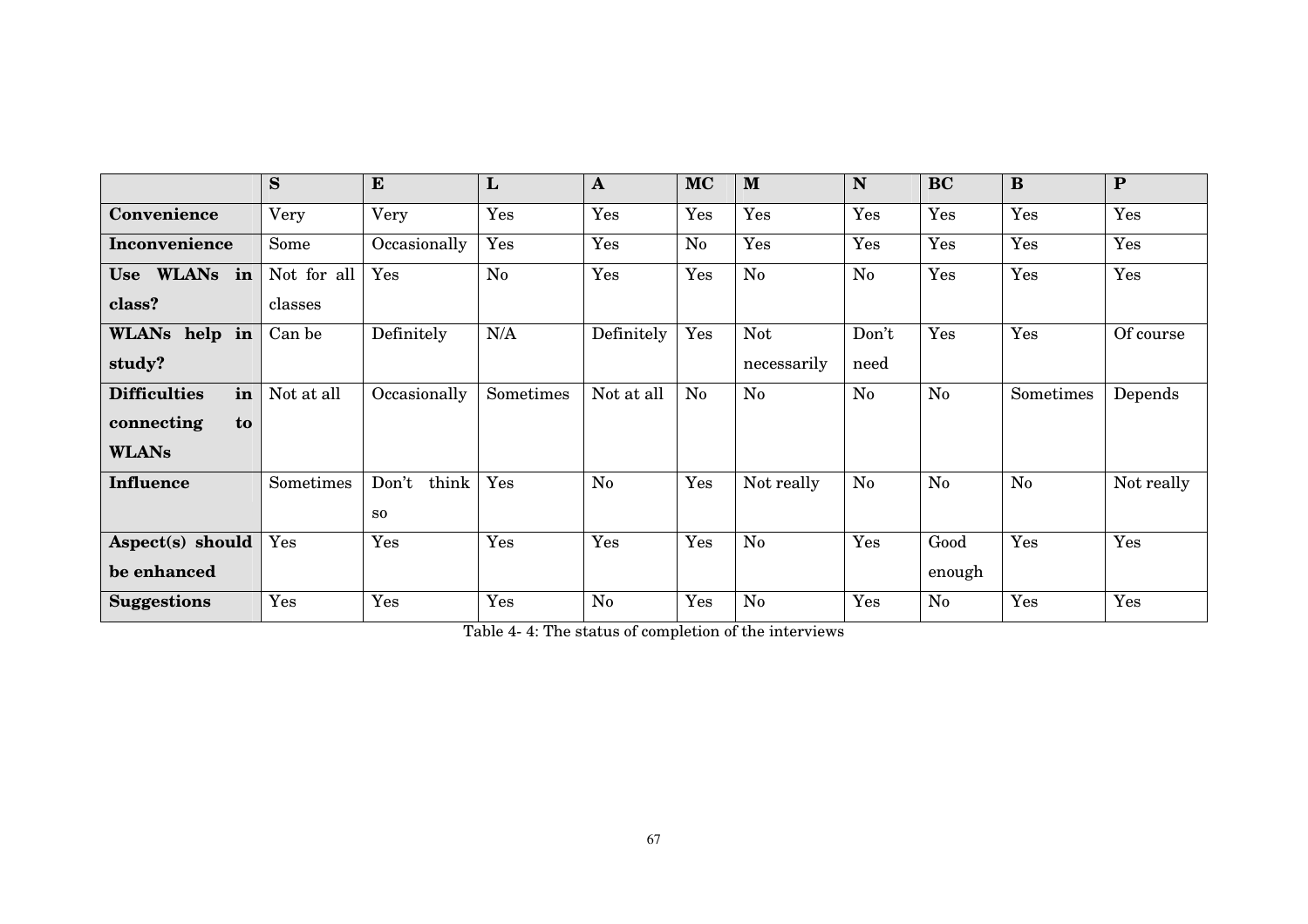# **The convenience and inconvenience of use of Wireless Local Area Networks (WLANs) on campus**

As shown in Table 4-4, all the interviewees felt there was convenience in using WLANs on campus. But at the same time, most of them also felt some inconvenience. Participant MC was the only interviewee who did not feel there was any inconvenience at all.

# *Participant S*

"I feel it is very convenient" said participant S. He meant that he could read news or surf the Internet while he had a laptop turned on and the WLANs made it easier to do research. He felt it was convenient also because that he could use his own laptop.

Participant S felt some inconvenience when the speed of WLANs in library was quite slow and when he could not find an electrical outlet for his laptop. The slow speed meant he had to be patient because it took more time to open a web page. He said that when looking for a power supply for his laptop, he always had to look around to see whether someone was leaving.

# *Participant E*

Participant E said the WLANs on campus were high speed at most of the time even sometimes it was slow. Generally it was convenient to use WLANs. "I can use my own laptop and I can choose the place I like. It is easy to connect. And the most important thing is it is free!" E felt it was very convenient to use WLANs on campus.

When E talked about the inconvenience, she thought a little bit and said there was some inconvenience at the weekends and noon. She was not happy that the speed was quite slow then. She thought that there were more people getting on the WLANs at that time and the heavy network traffic caused the speed to drop. She said it was still acceptable for her even though the speed was slow, because it just happened occasionally.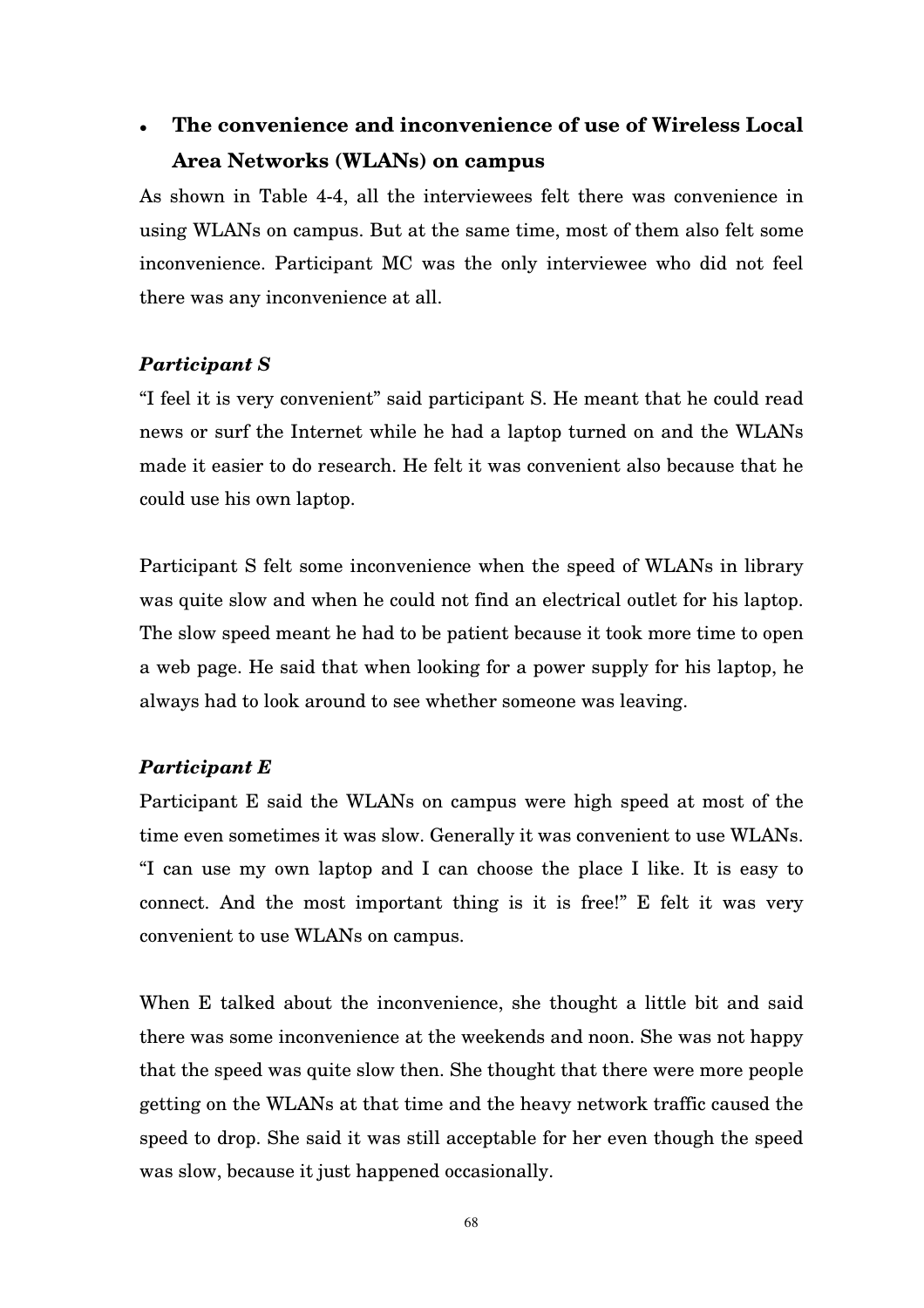## *Participant L*

Participant L comes from Korea and he brought his laptop from Korea. L felt that to use his own laptop was important because he could type Korean on his laptop which was not possible in the computer lab. The WLANs provided allowed him to use his own language to contact his family and friends in Korea. He said he liked to sit in different places for different reasons. He liked to sit in library when he wants to online research; he liked to sit in the Café and chat with friends via Internet and get some food and drink. These different places let him feel comfortable.

Since the WLANs are a kind of local area networks, he sometimes received messages like someone sharing files with people. He felt that was annoying. He was worried about his laptop would affect virus or his privacy was violated. He also felt some inconvenience with the signal weakness and the restriction on places.

#### *Participant A*

Participant A had a similar situation to Participant L. A is from China and came to New Zealand a few months earlier. She was not accustomed to living in this new country on her own. She said she was lucky because her best friend came to New Zealand and studied in same school as her. They met every day and studied and spent their spare time together. They brought their laptops and chose places where they could connect to WLANs and also talk to each other.

Finding a suitable place for both A and her friend was difficult. She felt that was the only inconvenience. She said she thought the WLANs were provided everywhere but soon she found that was not so. Some places did not have WLANs services at all. Some places had a weak signal which made the WLANs connections unstable.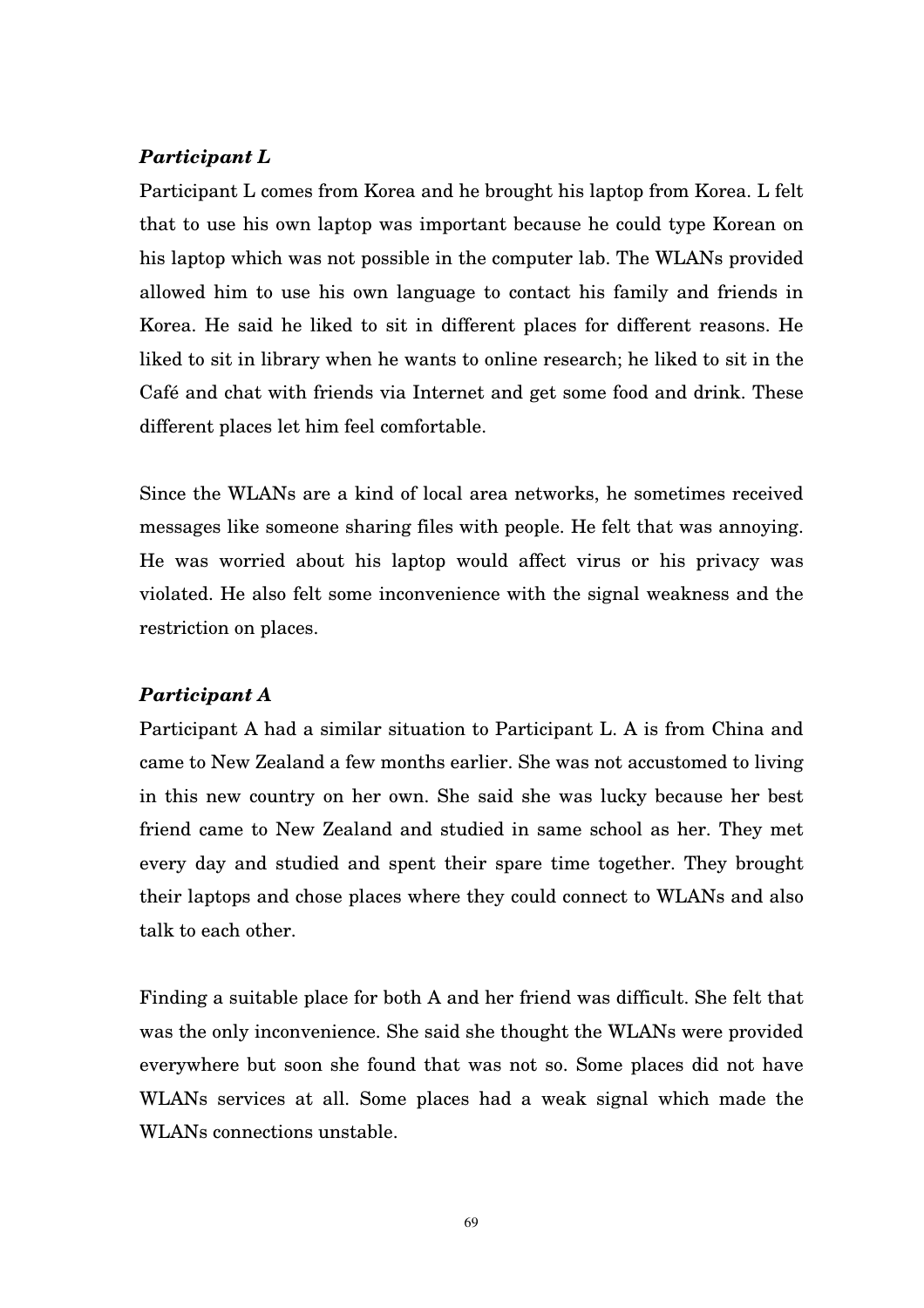# *Participant MC*

Participant MC thought the major convenience was she could use her own laptop. She did not like using computers in the computer lab. That forced her to save a lot of copies of her work and she would get confused about which one was the latest version. "I can start my laptop at a comfortable place and then at the same time I can get connected to the Internet. That is amazing!" MC said.

When participant MC was asked about any inconvenience with the use of WLANs, she said "all I can see is convenience, such as using my own laptop, no fees and movable. I do not feel any inconvenience about WLANs."

# *Participant M*

Participant M was same as other interviewees. M felt that being able to use his own laptop was great, because he had some special applications installed on his laptop and some applications were in his first language, which is not English. Those applications were not available on computers in the library or computer lab. M said he needed those applications when he was on the Internet.

The inconvenience for M was the places where WLANs were provided were restricted. WLANs services were not provided everywhere on campus. The places he could go to were only in the library for now.

# *Participant N*

Participant N thought that the WLANs could support more people to get Internet at the same time and without adding more computers in the library. Participant N liked to borrow a laptop and connect to the WLANs. N said that made her mobile and made it easy to do research.

Instead of waiting in a queue for computers, she had only 30 minutes to use the laptop she borrowed. She was annoyed that she did not own a laptop. The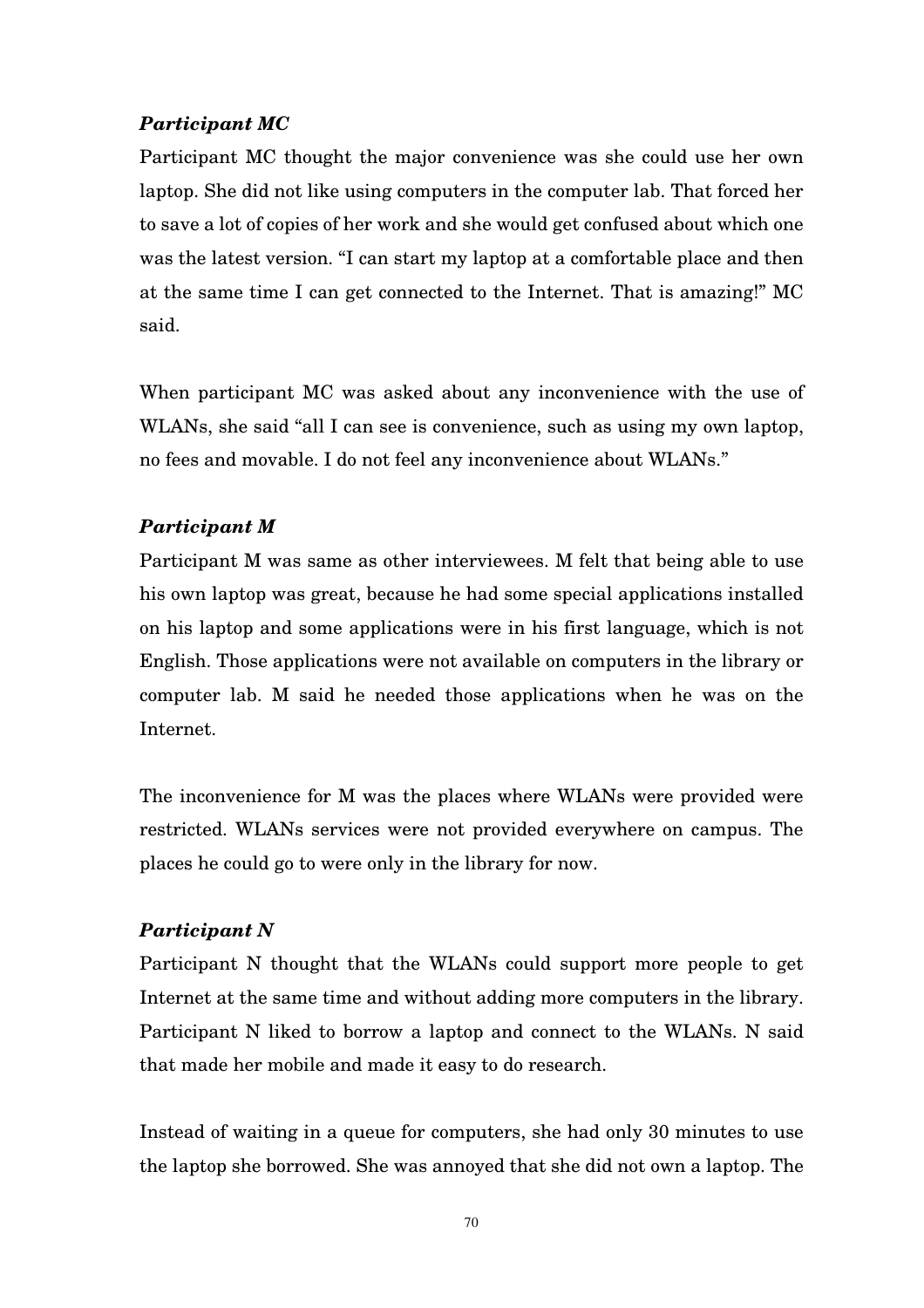borrowed laptop was mobile, which was good for her. But most of the laptops were old and not good enough. So the inconvenience for her was the time restriction and old laptops.

#### *Participant BC*

"Finding a comfortable place is the most important because I spend a lot time sitting in front of my laptop" participant BC said. He stated that he did not like to sit in one place all the time. He liked to walk around and look for some friends. Sometimes he liked to share with friends the entertainment he found from the Internet.

When the researcher asked him about the inconvenience, BC said it was good to stay on campus. It made him stay on campus a long time and did not like to go home. He always spent his whole day on campus. There were some inconveniences though, such as slow speed and unstable signal.

#### *Participant B*

The mobility and no cables attracted participant B to use his laptop to connect to the WLANs for long periods of time. Since B had permission to access the graduate centre 24 hours 7 days, there were no restrictions for him at all. B spent most of his time in the graduate centre and he made friends who always liked stay there too.

Because he used WLANs for long periods on campus, B found that the Internet connection speed was slow and the signal for connecting to the local area network server was weak. Sometimes B just could not login to the WLANs.

#### *Participant P*

Participant P was a quiet person. He did not like to sit with friends and share stuff with others. P liked to bring his own laptop and sit in a corner quietly. P had a lot of work to download and upload. P explained that he could do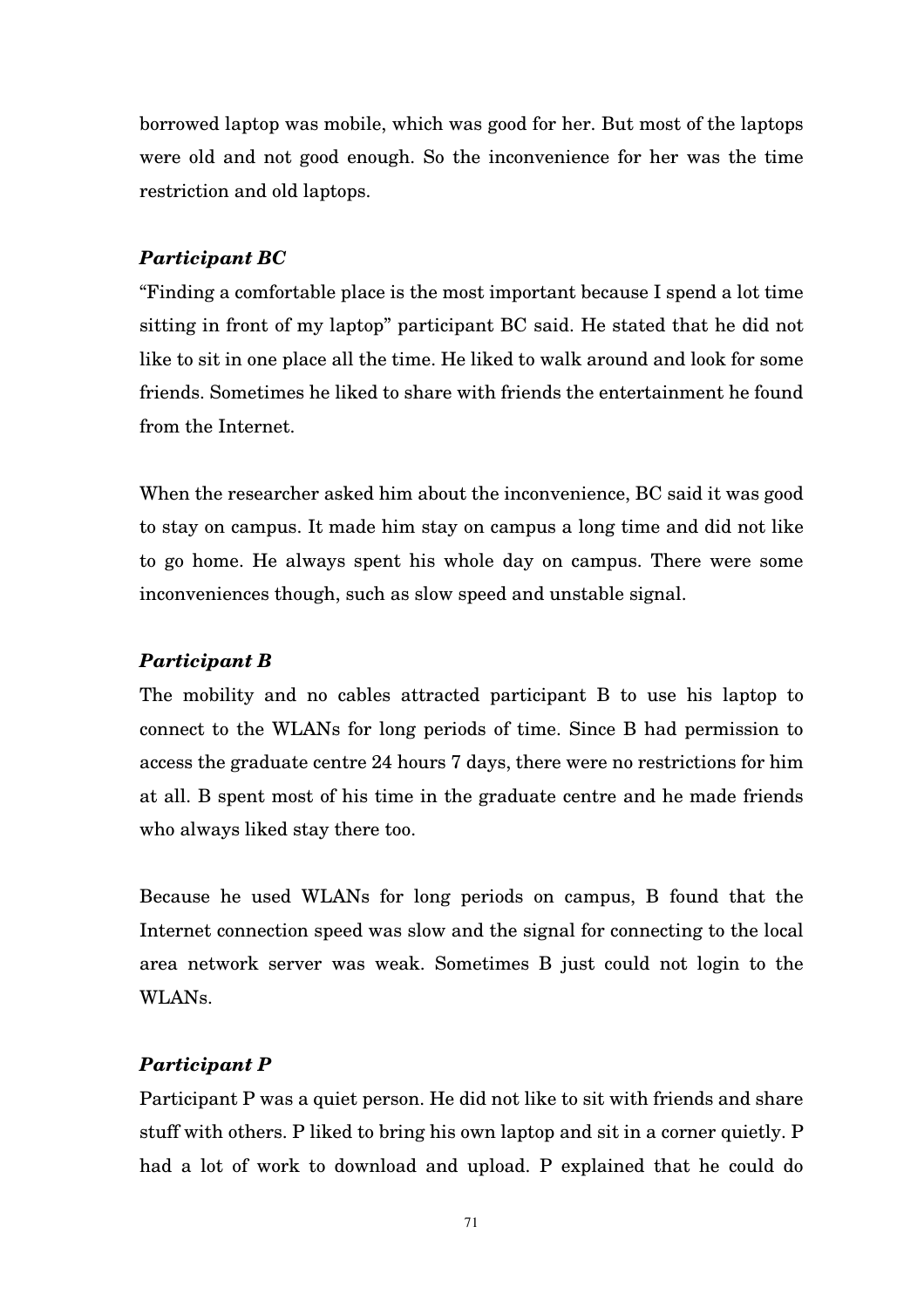assignments and research in the library and upload them to online storage when the work was finished. It made him feel safe to save files at a second place. He had been through the experience of losing everything because the operating system crushed. These days with the provision of WLANs on campus, he could sit at a quiet place and enjoy the experience of free Internet connection.

There were many great reasons for him to talk about the convenience. But for the inconvenience, he just mentioned the speed was not that fast occasionally.

## **The use of Wireless Local Area Networks (WLANs) in class**

This section shows whether the participants could use the WLANs in their class and for what purposes they used the WLANs. As shown in Table 4-4, participants L, M and N did not use WLANs in their class at all. Participant M thought it was allowed to use WLANs in class because no one said it was not allowed. But M would not use it since his classes are mainly practical. Participants L and N said the WLANs could not be used in class. Participant S said not all classes allowed the use of WLANs.

#### *Participant S*

Not all classes that participant S was taking required the use of the WLANs in class. The major reason for using the WLANs in class for participant S was to get lecture notes from the Internet. Participant S liked to use his laptop in class and make class notes. The WLANs provided him the opportunity to get on the Internet and retrieve some information or other material. He said it allowed him to handle and/or control the processes of his study. It made him more efficient than most of his other classmates who were not users of on-campus WLANs.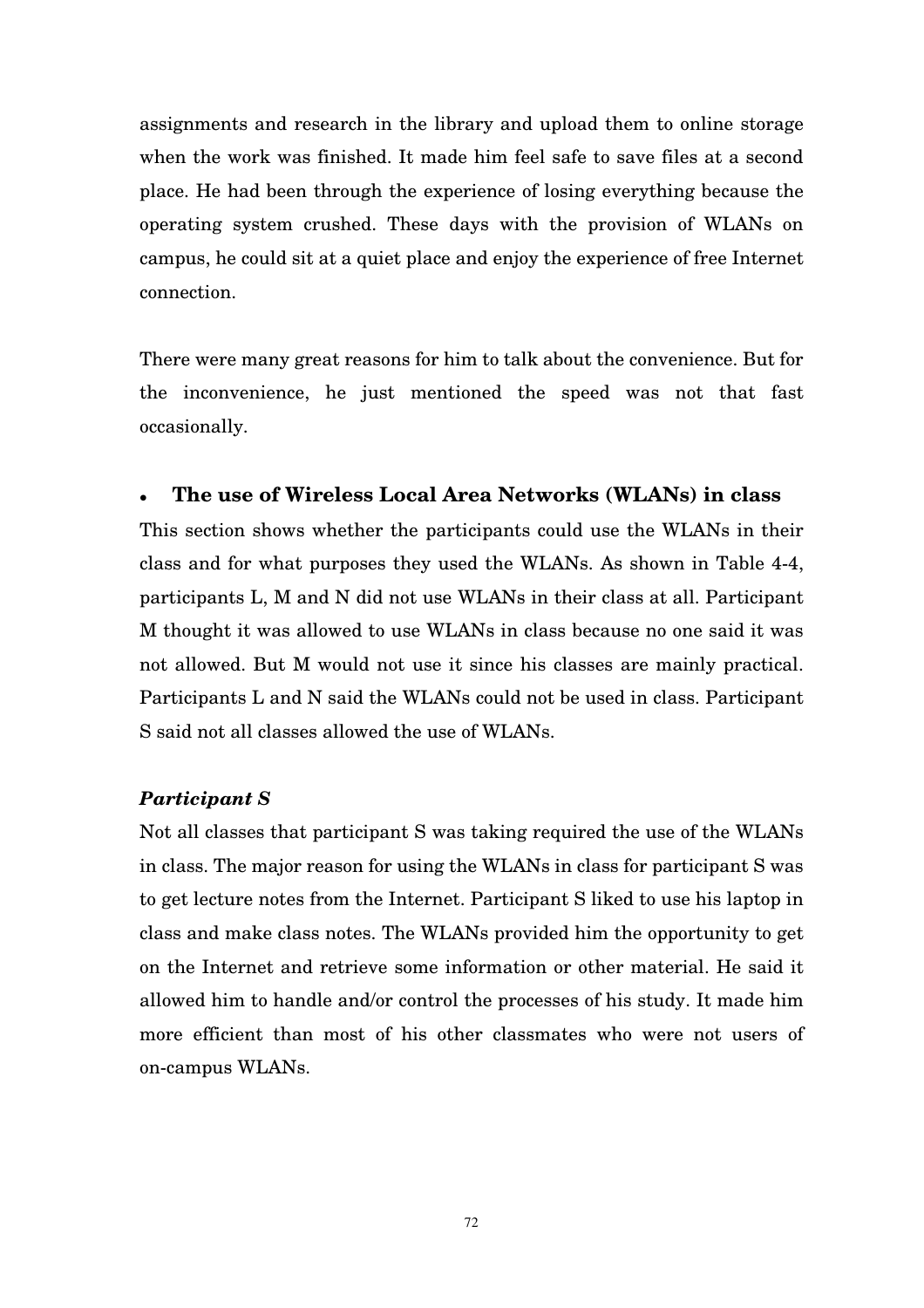# *Participant E*

Participant E was allowed to use the WLANs in class. But normally, E would not use it. It depended on the content of each lecture. The reasons for using the WLANs in class for E would be for study from the Internet, like go through the e-library, get examples from search engine, discuss online, submit assignments or class work, and get on Blackboard. Blackboard (Bb for short) was Unitec's eLearning Gateway. Students could login with their own username and password. They could find course announcements on it and they could communicate with professors or classmates. Bb provided all the information that a student needed. Usually, those tasks could be done if class was held in a computer lab. Most times those classes were not held in a computer lab, so the WLANs would be helpful.

### *Participant A*

Participant A usually liked to bring her laptop to class and the laptop connected to the WLANs automatically. A said she was new in this English speaking country and she always needed an English dictionary at hand. She had an English dictionary program installed on her laptop, which was the major reason she brought in the laptop. As regards use of the WLANs, she said that at first she thought it was not necessary. But with her laptop already connected on the WLANs, she did research related to the content in class as well. She had been studying this way for the last three months and she felt that she could not be separated from the use of WLANs.

## *Participant MC*

Participant MC had a similar situation to participants E and A. MC liked to download the lecture notes and search for information from the Internet in class.

There were also some different circumstances for her. MC had some classes held in the computer lab, because sometimes her class needed to get on the Internet. For example the subject of website management needed students to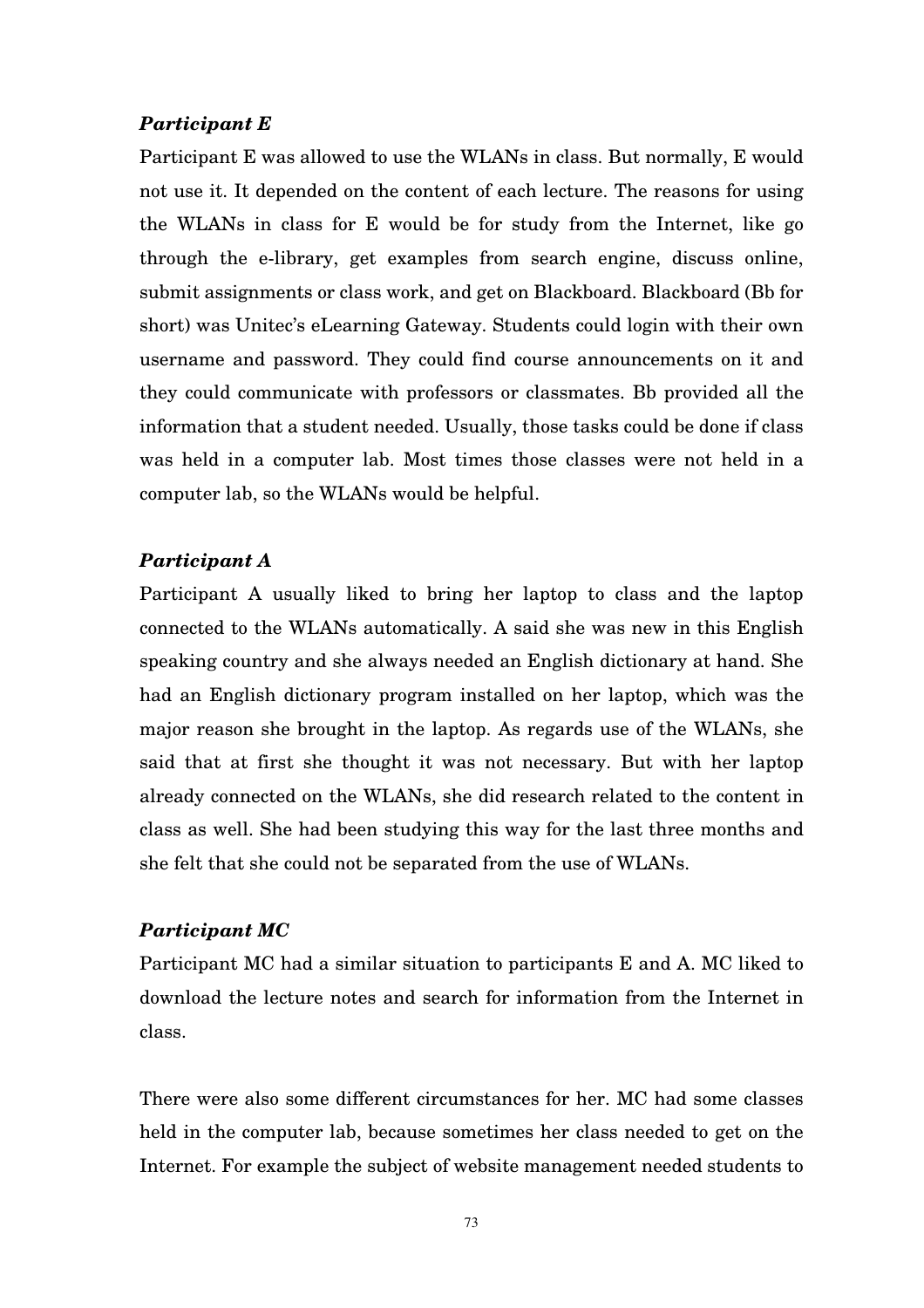compare websites or do some tests for a particular website. MC had another subject that required Internet connection as well, and students in this subject always had to do some class tasks and then email the professor immediately. When MC was doing that, she was happy that she could use her own computer and use the WLANs to do all those tasks in class straightaway.

# *Participant BC*

For participant BC, the reasons for using the WLANs in class were to save time and paper. BC said most of his classmates always spent a long time in the computer lab or library. They usually printed a lot and brought all the paper and many books from the library to the classroom. All he did was to bring his laptop and connect to the WLANs. Just like participant E, BC had everything he needed by having that Internet at hand.

#### *Participant B*

Participant B was special among the ten interviewees. One of his reasons for using the WLANs in his classroom was to do research, and the other one was to send and receive instant messages. B had some research goals as other interviewees did. Normally, instant messages should not appear during a class. But B had his reason. B was an enthusiastic person and he liked to communicate with people at any time. He said he could use the instant messages to talk with other students in the same class. Sometimes, B just used it to discuss or ask opinions about class content in silence. He was proud of discussing things in this way.

# *Participant P*

Participant P was very happy to use WLANs in classroom. P could do research and get results immediately. This appeared to be similar to participant BC. But in addition, P could download and upload files, either research results or tasks that had been done.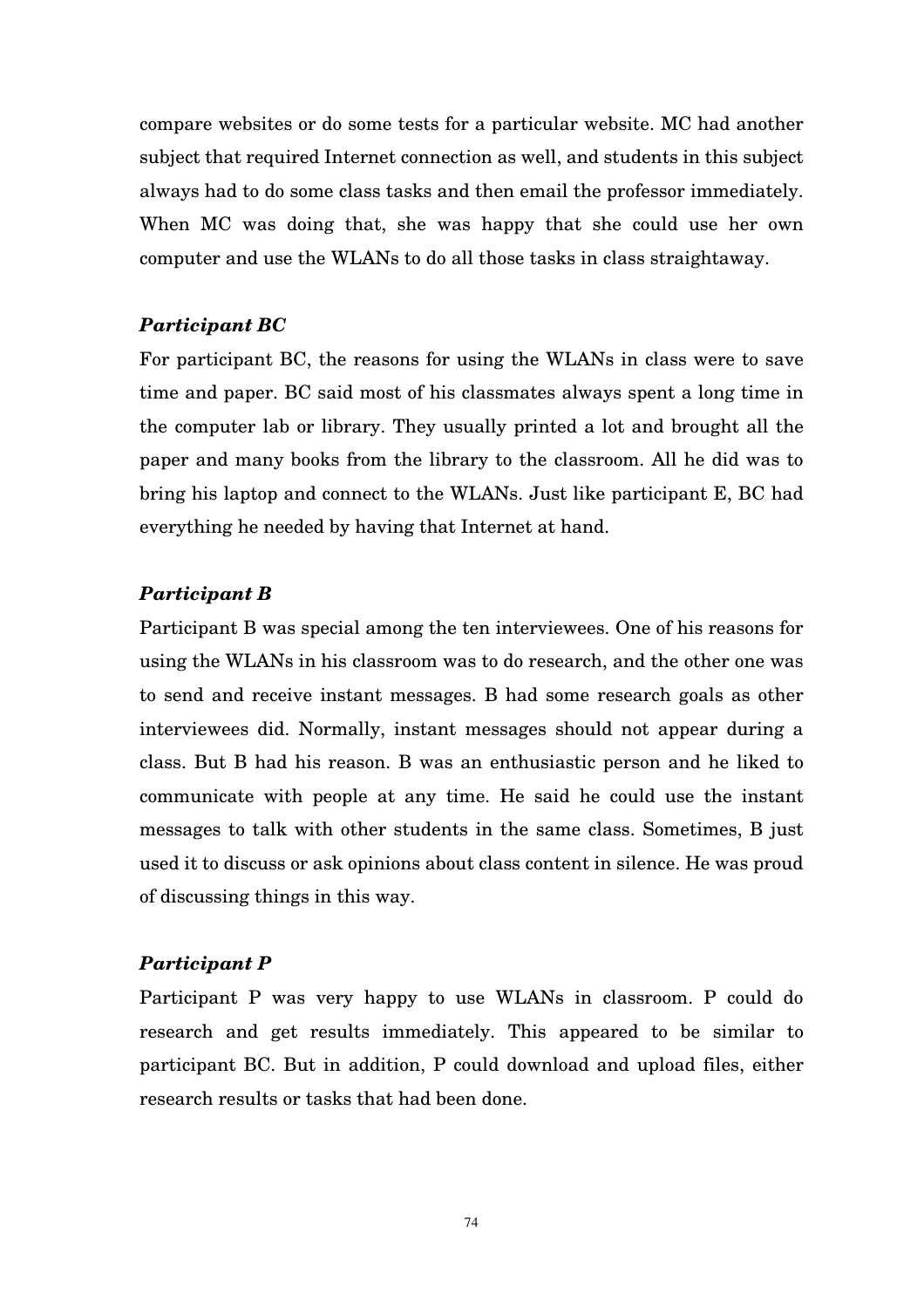# **Use Wireless Local Area Networks (WLANs) in class helps study**

This section aims to understand how the participants use WLANs in class to help them study. As the last section showed that the participants L, M and N had never used WLANs in their class, the researcher asked them to assume they could use the WLANs in class and re-think how it might help. Participants M and N considered it was not necessary or there was no need to use WLANs in class.

### *Participant S*

As not all of classes that the participant S took allowed him to use the WLANs, the researcher asked him to assume those classes all allowed it. Then the researcher asked whether in that case the use of the WLANs would help in all his classes and how would it help. S started with "it can be". S thought that using the WLANs would only help make his studying more efficient. By using the WLANs in lectures, he could look up information straightaway and could do research when issues across. He could do all the work related to the Internet or Intranet straightaway in class instead of finding a computer in the computer lab or library after class. He would solve questions immediately during class instead of holding the question till the next class.

#### *Participant E*

Participant E said her laptop with the WLANs was her friend, because she felt safe by using her own laptop. Once she got her laptop connected to the on-campus WLANs, she had already got everything. E said her reasons for using the WLANs in class were that there were many tasks that could be completed only by using an Internet capable computer. A laptop with WLANs connection was ideal for participant E. Any information, examples, discussions, and even the library were all at her hand.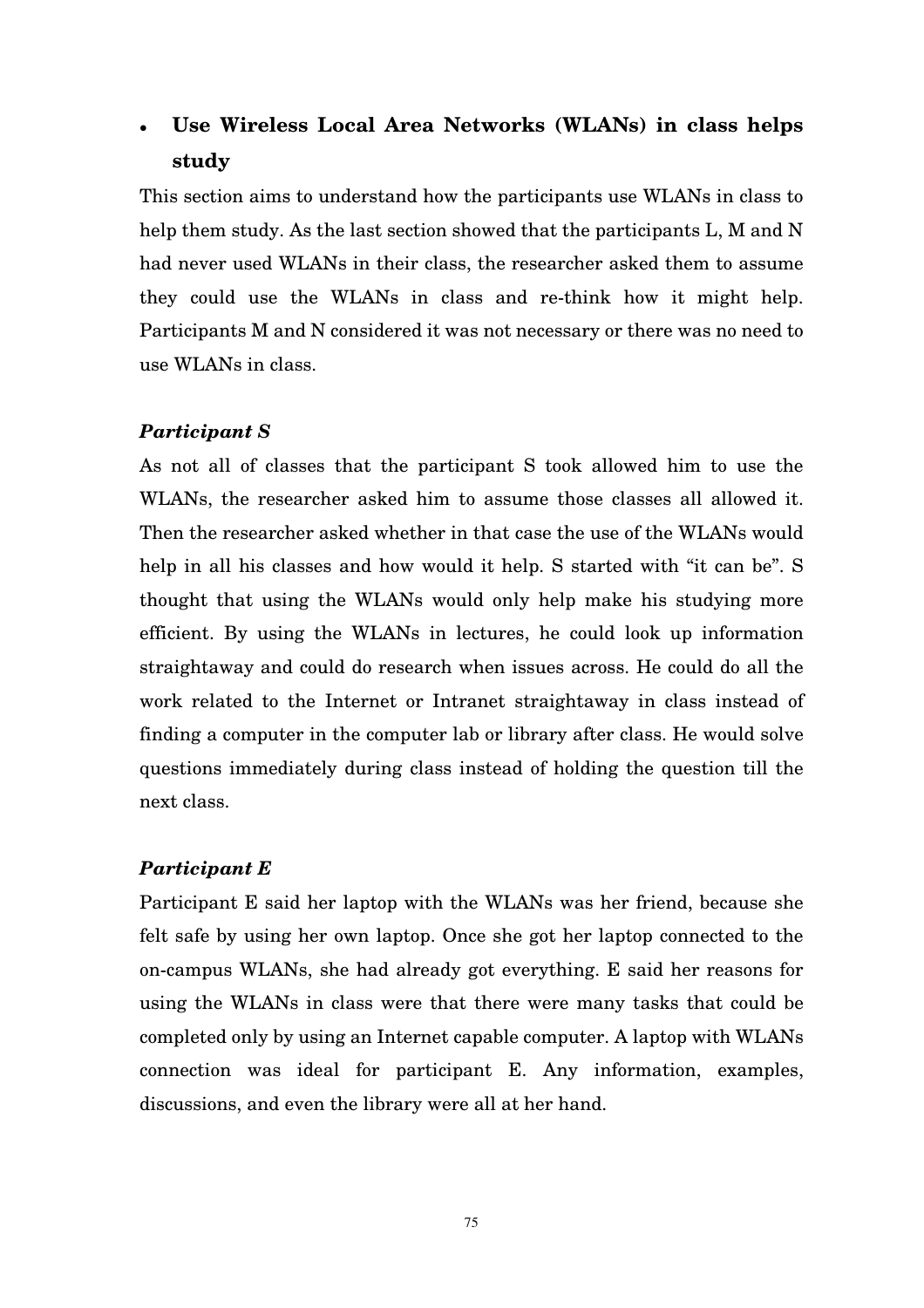# *Participant A*

Participant A considered she now definitely had help with her studies. She was involved in her new life and new style of lectures at UNITEC New Zealand. She could not use WLANs or even just the laptop in class in her home country, because the professor thought that students would pay more attention to the laptops than to the lectures. A consider the information on the Internet is comprehensive. She could get any idea from the Internet and she said "I feel I am prepared enough if I have the Internet at hand. I will not be confused again when my professor or classmates mention some subject that I have no idea about."

#### *Participant MC*

Participant MC considered the help she got from using WLANs in class was significant. Getting on the Internet via WLANs and searching for information instantly in class made the process of learning different from what it used to be. Students use to study and research in library or computer lab after class. Nowadays, students could choose any way of learning they liked and felt comfortable. MC chose to use a laptop with WLANs connection in class. She felt it was the best way for her because of efficiency. She told me that she could finish her study tasks faster than some other classmates who had never used on-campus WLANs before.

#### *Participant BC*

Participant BC was very dependent on his laptop. BC had a private library on his laptop of lots of materials that he used for writing web pages. There were some classes where BC had to write web pages during class. The private library was very important for him when he wrote web pages. At the same time, he also needed the Internet because he usually needed to search coding scripts for his programming or discuss things with other programmers. The on-campus WLANs gave him the ability to do these activities by using his own laptop in class.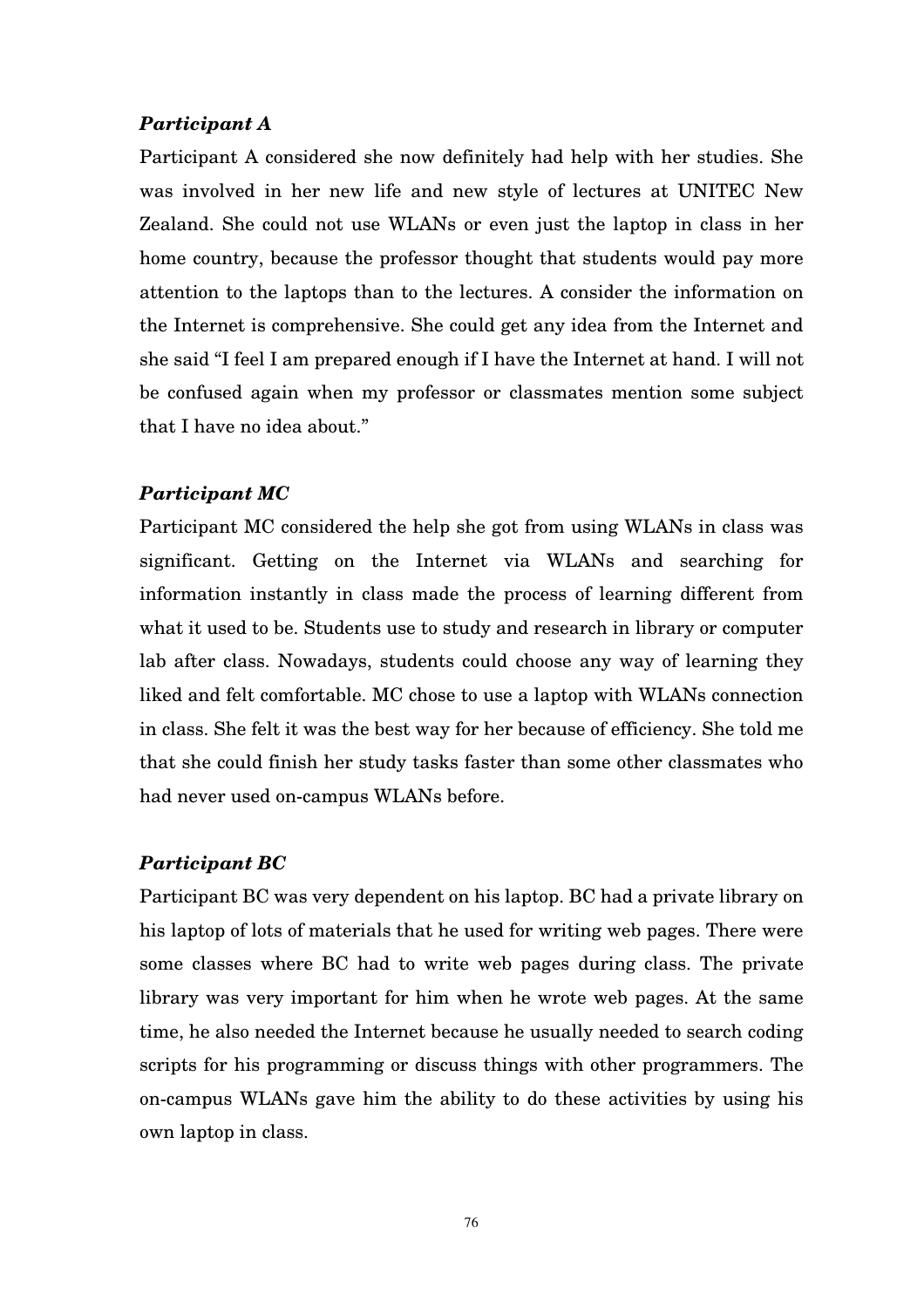# *Participant B*

Participant B had some classes that require Internet research during the lectures. B thought it was great to look up topics or content in class when the professor asked them to. Just like other interviewees, B liked to use his own laptop too. B said there were a lot of things he could do on his own laptop with the WLANs. One of his professors always gave out a lot of class notes to students when the lecture started. B could always ask and download them from the professor's online drive because B preferred to read from his laptop instead of paper. The advantages were ease of filing and finding things when needed.

# *Participant P*

The help that participant P got from using the WLANs in class was quite similar to other interviewees, such as research instantly, download and upload files, save time and paper.. This was common with most interviewees, who thought they had everything if they had their laptop at hand.

# **Difficulties with Wireless Local Area Networks (WLANs) connection**

This section aims to understand the difficulties participants have had in connecting to the WLANs since they started to use it. Of the ten interviewees, four participants had difficulties sometimes when they tried to login into the WLANs.

# *Participant S*

Participant S did not have any difficulty in connecting to the WLANs on campus. S said "It is good. They build it good enough and make it very simple to connect. There should not be any trouble at all. The steps are very easy."

# *Participant E*

On weekdays, participant E usually spent approximately six hours at the graduate centre on her laptop with the WLANs connection. Most weekends,

77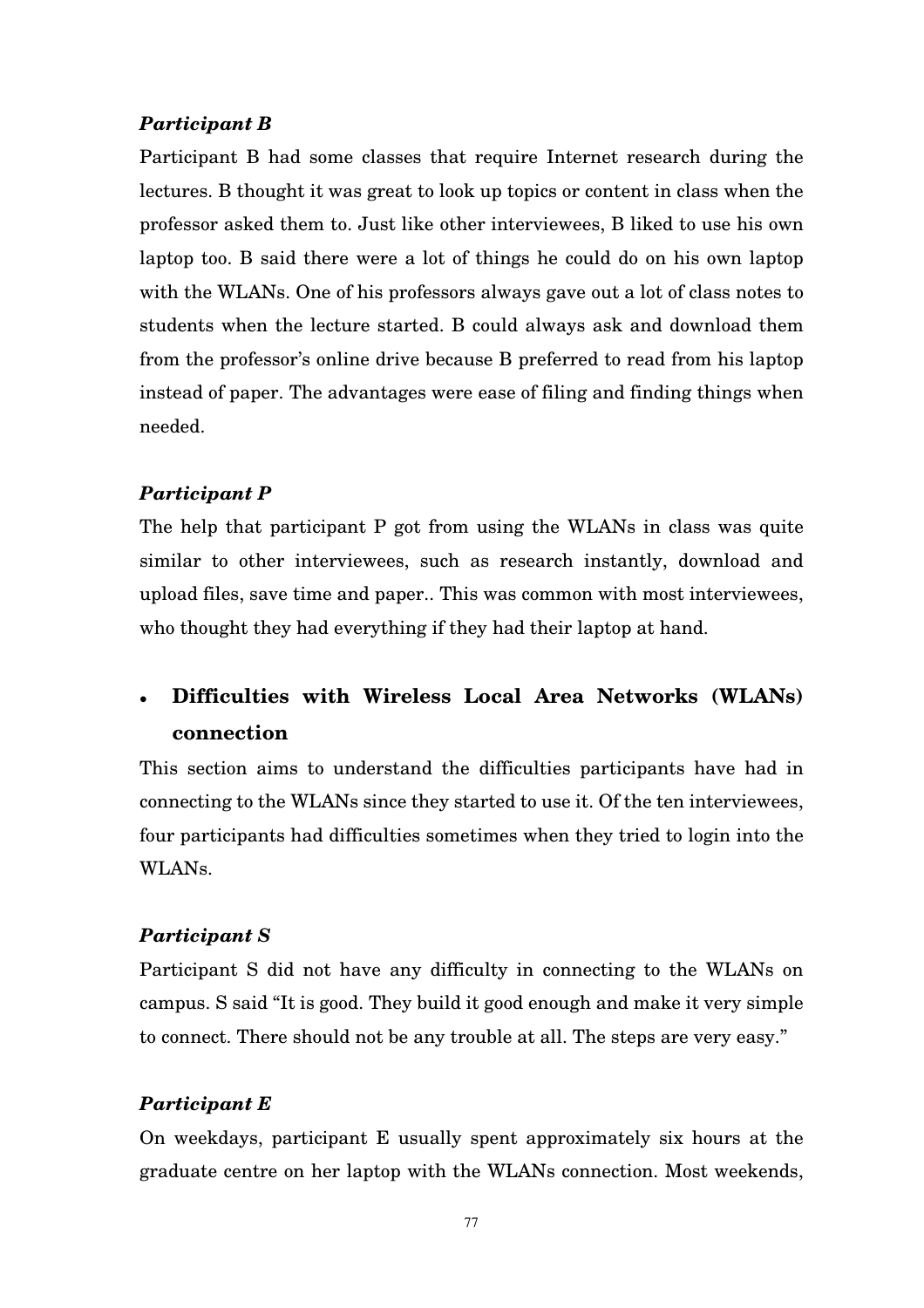she had her classes. E said she had trouble logging in to the WLANs on weekends and weekends only. E mentioned the traffic problem over the networks again as she said it was an inconvenience. The login would take a long time and/or fail when there were a lot of students using the WLANs at the same time. At that time too, she could not get help from the IT department (which is called "askI.T." at UNITEC New Zealand) because the IT department is only available from Monday to Friday 8:00 am to 5:00 pm. The issue was that there was no such login problem when they were available.

#### *Participant L*

Normally, there was no problem in connecting to on-campus WLANs for participant L. Signal or speed was not stable sometimes and it could cause login failure or take a longer time. L felt that might be a difficulty for him.

#### *Participant A*

Participant A was one of those who had no problem connecting to the WLANs by themselves. The reason A gave was: "There is an orientation when the semester begins. Some people from the IT department came and taught us how to login to the computers in the computer lab and we know can get help from them if we have any technical problem. Then later, I took my laptop to the IT department, and they taught me how to connect to the WLANs as well. It is easy and similar with login to the system in the computer lab."

## *Participant MC*

Participant MC thought the steps for connecting on-campus WLANs were quite simple and easy, she just followed the instructions. The instructions could be obtained from the IT department.

#### *Participant M*

Participant M also said it was quite easy. Users first needed to make sure their laptops could find the wireless networks around, by opening the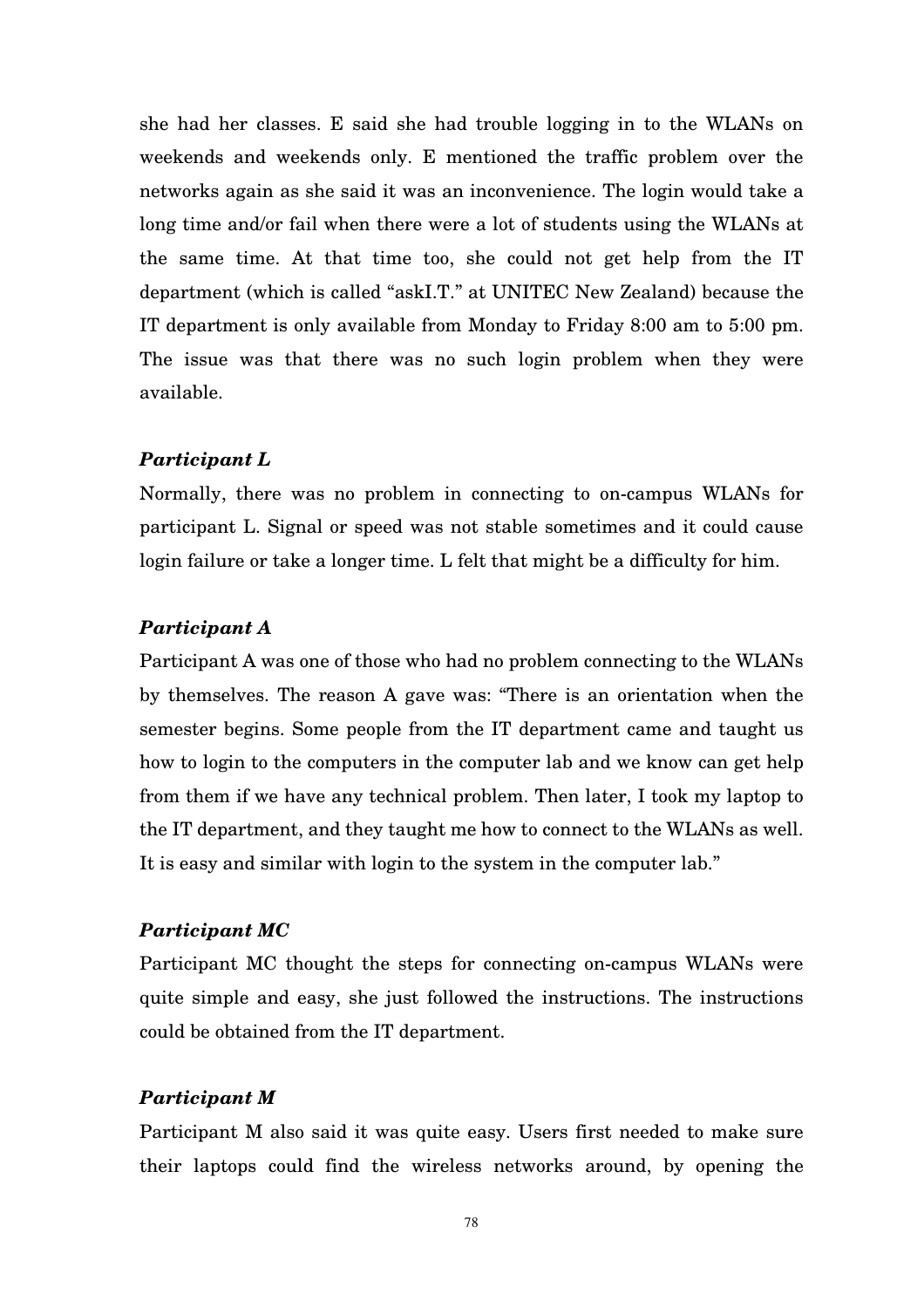"Wireless" switch on their laptops. Next open a web browser and type in a username and password. Then it was all done.

## *Participant P*

Participant P thought it was easier nowadays than it used to be. P said two years earlier students had to bring their laptops to the IT department for the WLANs authorisation settings. If those students re-installed their laptops, they also had to reset the authorisation settings at the IT department. That was very inconvenient and sometimes it would slow some students down. P had a story about it. Two years ago, his laptop crashed and he re-installed the operating system on Friday night. That meant the laptop could not be able to connect to the on-campus WLANs during the whole weekend because the IT department was closed. Fortunately, students had alternative way of connection, which was to login with their unique username and password.

# **Influence and impact of the use of on-campus Wireless Local Area Networks (WLANs)**

This sections aims to find out if there was any influence or impact from the use of on-campus WLANs and how the WLANs affected students. For example, whether how long students spent on the use of on-campus WLANs showed as a part of scheduled part of students' lives. Each of the interviewees had their own opinions and definitions about whether they had been affected or not. Participants A, N, BC and B thought there was no influence or impact at all.

#### *Participant S*

Participant S could not use the WLANs in his class, so he usually connected to the WLANs between two classes or at lunch time. That was why he spent just 1-2 hours on the WLANs connections a day. S also said he would sometimes change his schedule to create a gap in order to get on the WLANs.

#### *Participant E*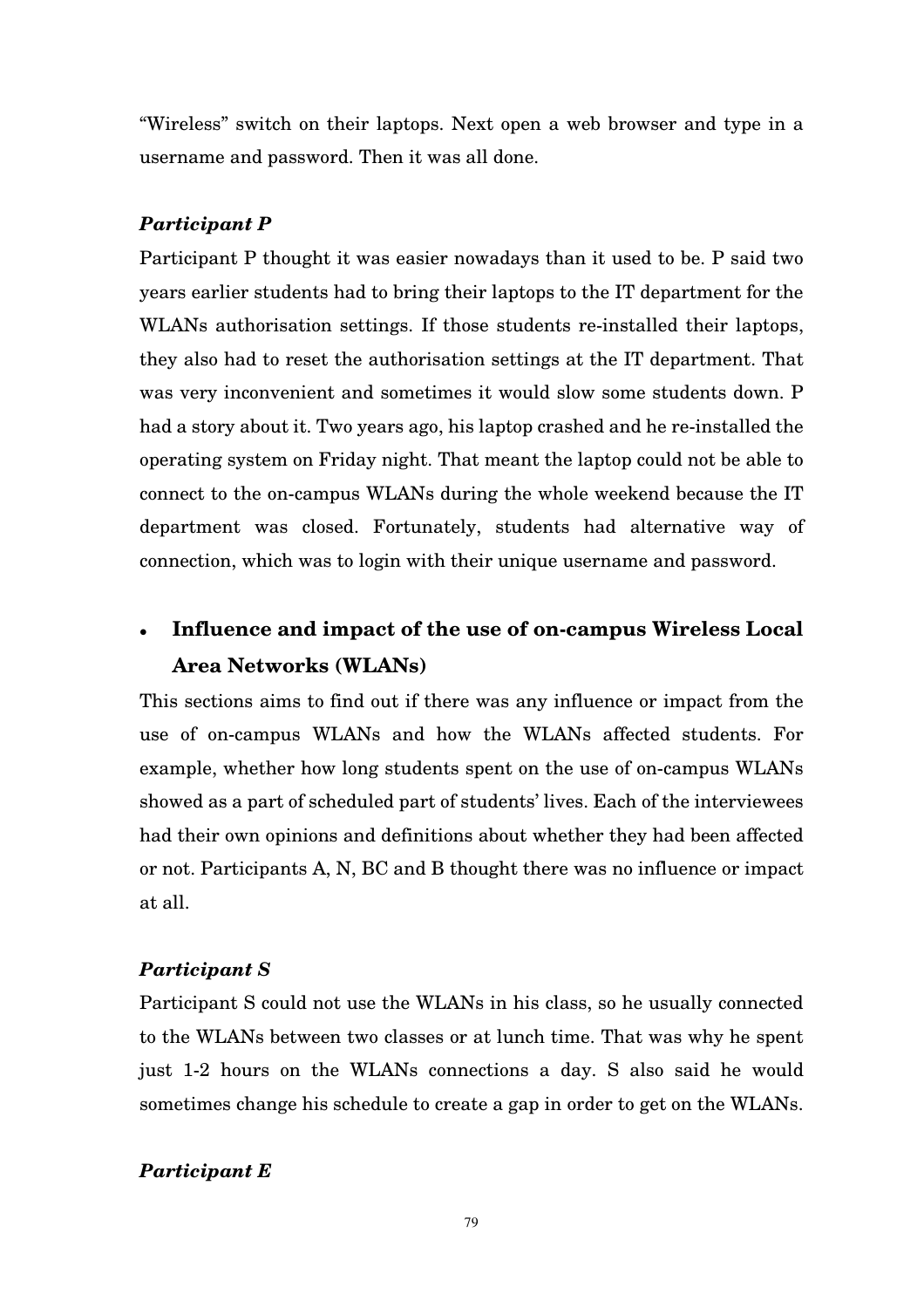The availability of the on-campus WLANs did not influence participant E. E came to school almost every day. Sometimes she came after work and sometimes she came at any time she felt like. Since E had permission to access the graduate centre, she did not feel there were any restrictions or influence on her. E had a swipe card so that she could get into the graduate centre at any time. The graduate centre was available 24 hours 7 days for swipe card holders. E could continue using the WLANs at the graduate centre even when classrooms were locked and the library was closed. E said "I know there are some students who could not use the WLANs when it is too late. But for me, there is no problem. It is OK for me even if it is midnight." The swipe card required a charge, but E did not care about it much. She felt safe inside the graduate centre because the doors were locked. She mentioned safety was very important when students study till very late.

#### *Participant L*

Participant L was an international student living in a home-stay. L had a roommate and both of them shared one broadband wire for getting on the Internet at night. Their home-stay mother was afraid spending too much time on the Internet would affect their learning but L disagreed. L decided to spend up to one hour at the library and use his laptop to get on the Internet by connecting with on-campus WLANs. Although it would make him an hour late home, he thought it was necessary.

#### *Participant A*

As another international student, participant A was a little bit different. A had a friend who came to New Zealand with her. They spent most of the time together both in class and after class. A said she did not think they had any interests in sports or other social activities. All they did was spend hours in the library.

Because they had come to New Zealand not long before, they tried to enter into their new life. At the same time, they liked their family and friends know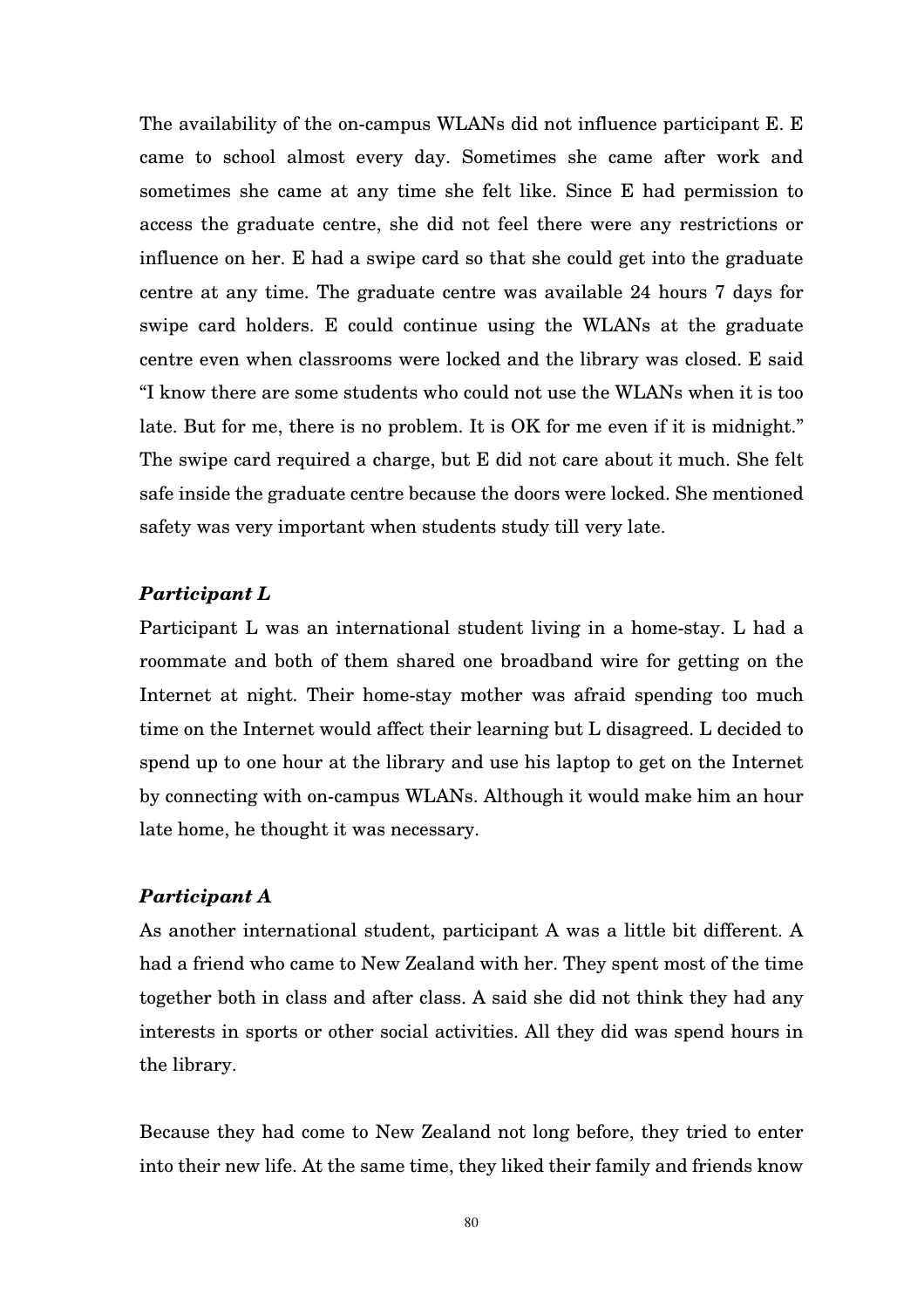they had not disappeared. So they spent a lot of time contacting family and friends in their home country, such as by email and online chatting.

## *Participant MC*

Participant MC considered there were some influences. MC said sometimes the speed of on-campus WLANs was faster than her home broadband. MC felt the environment on campus made her more likely to study harder. These were the reasons why MC spent a lot time on campus. MC would not study on campus without the on-campus WLANs provided to students.

### *Participant M*

Participant M thought there were not really any influences or impacts on him of using on-campus WLANs. M usually used on-campus WLANs in the library for his assignments. M said he could do assignments at home too, but it was easier to find books and journals inside the library. Besides, the WLANs were provided in library. The library became an ideal place for doing assignments. M said that "I just spend more time at the library and get home a little bit later." Although M spent 3-4 hours in the library, he still thought that is "not a big deal."

### *Participant P*

Participant P considered providing the WLANs on campus was an extra study service for students. By providing the WLANs on campus, it put less pressure on the short supply of desktop computers. In past years, the desktop computers were always in short supply for serving masses of students. Many students had to wait in a queue in order to get a computer. Participant P was one of those students. Since the WLANs were provided on campus, P no longer waited for desktop computers. As P said, he liked to get on the Internet at any time and anywhere he wanted. P used the on-campus WLANs, saving time and finding comfortable places.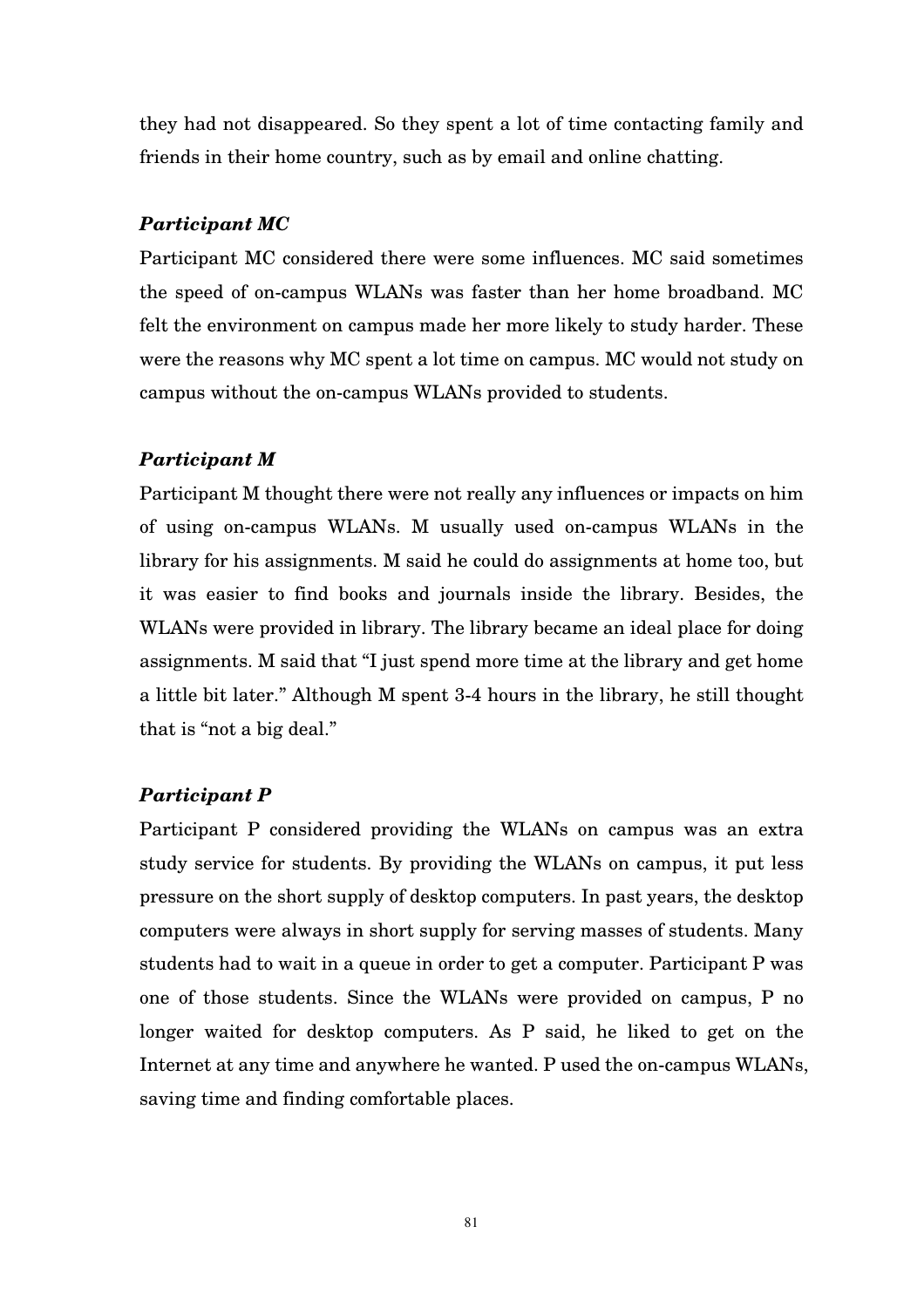# **Aspect(s) of Wireless Local Area Networks (WLANs) that needs to be enhanced, and suggestions**

From their experience of using the WLANs on campus, each interviewee pointed to aspect(s) where of the WLANs should be enhanced and also made the suggestions about each aspect. The following goes through the interviewees one by one. Although some of them had the same complaints on specific aspects, they had different opinions about the causes of problems. They made suggestions from their own knowledge of wireless local area network technology.

#### *Participant S*

Participant S pointed to three aspects of on-campus WLANs that should be enhanced. Firstly, the speed of on-campus WLANs should be faster. S had experienced long time for downloading. S suggested that maybe the IT department could upgrade the speed.

Secondly, S felt the places where the on-campus WLANs were provided were very limited. Students could not use on-campus WLANs in many areas. S suggested providing on-campus WLANs at more areas or even unlimited so that students could use it more easily. S mentioned that the Gymnasium building and ground should be provided at least.

Thirdly, S pointed out that knowledge of on-campus WLANs was not enough for students. The IT department should provide more information, such as what kind of applications could not be used when students' laptops were connected to on-campus WLANs. Some friends of S had some problems with that. They said they had some applications that could not get on the Internet when they were using on-campus WLANs. The point was they had used those applications before and they did not know why they could not use those applications any more. S said if the IT department let students know what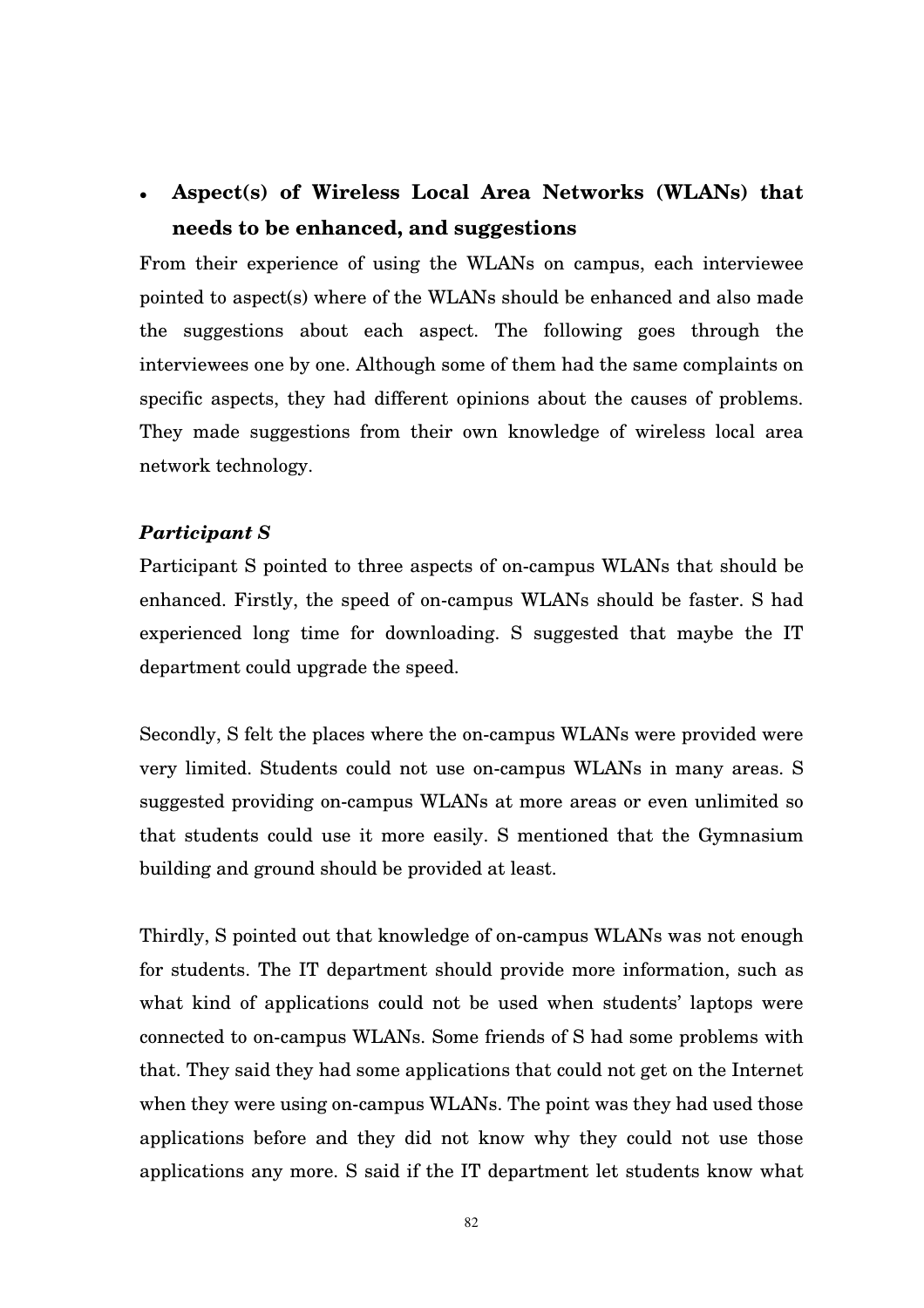they could do and/or could not do that would be better. For example they could list some applications that would not work and give an acceptable reason.

#### *Participant E*

Participant E had just used the WLANs for less than one semester, but she still had enough experience to give advice on it. E pointed out the problem of the speed of on-campus WLANs many times during the interview. E also thought that the restriction on access time and shortage of voltage should be enhanced as well. E considered the speed was slow because of a lot of students using the on-campus WLANs at the same time. This caused a traffic jam on networks. So E suggested adding more wireless access points to reduce the pressure of high traffic. At the same time, she said the low speed also caused login problems and those always happened on weekends. E suggested extending the open hours of the IT department, because the open hours of Monday to Friday 8:00 am to 5:00 pm was not enough to provide sufficient help to those students who really needed help at weekends and nights.

The restriction of access time would not influence E because she could access the graduate centre at any time. E still suggested they should solve this problem for most students, who could not enter classrooms and the library at night. E considered the time problem was caused by the restriction on places, because the on-campus WLANs are provided 24 hours 7 days.

At the end of the interview, E suddenly remembered another problem, about the shortage of power points. E said there were not enough power points for large groups of students. Some students had to wait for a power point in order to stay and use on-campus WLANs longer.

#### *Participant L*

Participant L had many opinions about the signal, speed, areas of provision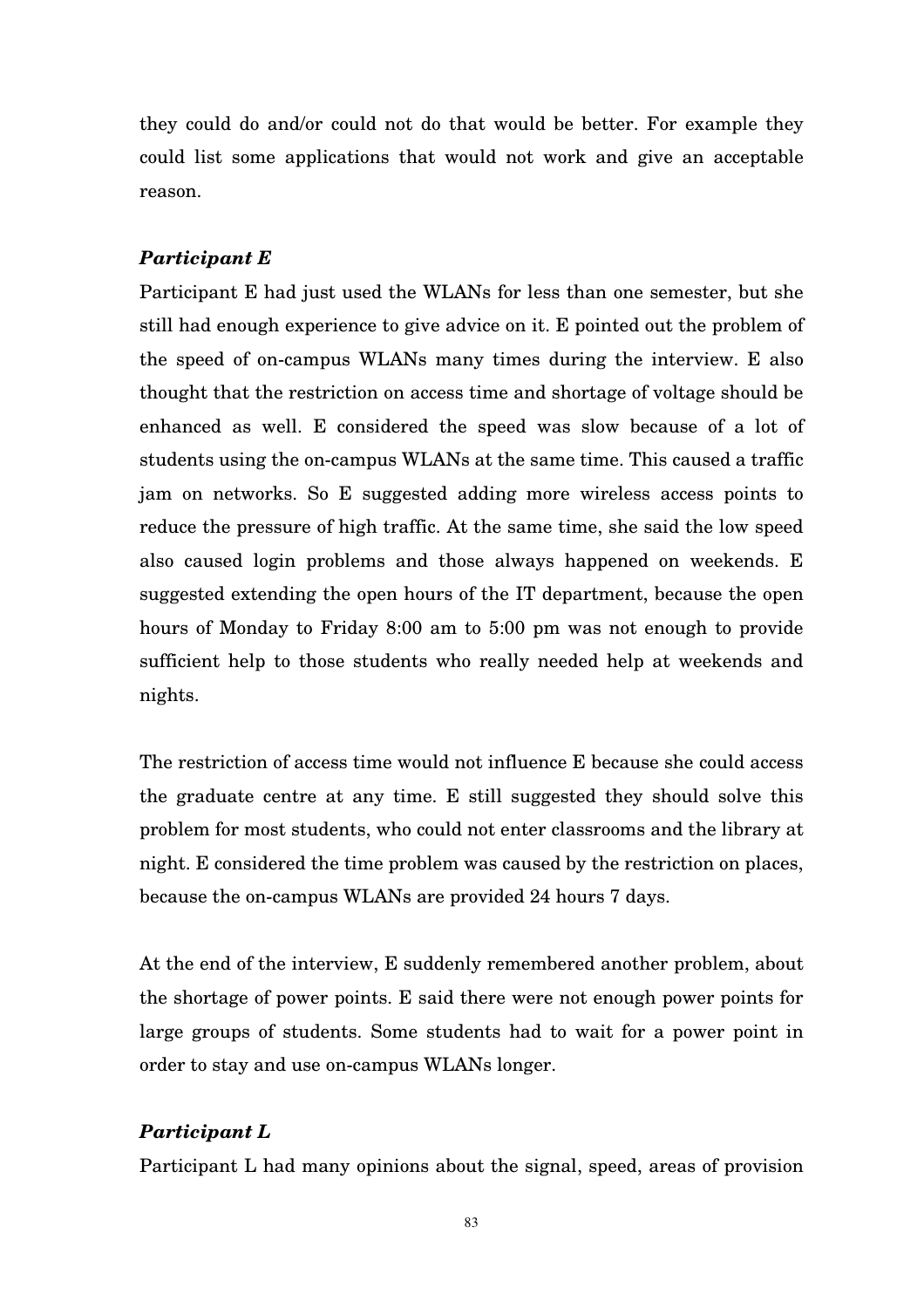and security issues of the on-campus WLANs. First of all, L considered the weak signal made the connections between laptops and on-campus WLANs unstable. L suggested adding access points to help increase the WLANs signal so that users could have a stronger signal to get stable connections.

Secondly, L mentioned the speed of on-campus WLANs was quite slow sometimes. It took too long to login or open comprehensive web pages. L suggested increasing bandwidth or adding a backup server to solve the low speed and login problem.

Finally, L suggested expanding the areas where on-campus WLANs were provided. This could help to spread students to different places. They may feel it was convenient and comfortable if the place was not so crowded.

### *Participant A*

Compared to participant L, another international student participant A did not have so many suggestions. A just thought the low speed of on-campus WLANs was a problem. She said she could not open some overseas websites or they took a long time to open. Most of those websites were from her home country. Even thought this was not for study purposes she still suggested enhancing the speed of the WLANs. A did not make any particular suggestions about how to enhance this feature. She said she was not good at the technologies and had no idea of it.

## *Participant MC*

Participant MC stated that sometimes the speed of the WLANs was quite slow and the signal was weak. Participant MC gave her advice in solving these two problems as follows: increase the bandwidth and add more access points.

MC believed the speed problem was caused by too many people using the networks at the same time and the IT department had restricted the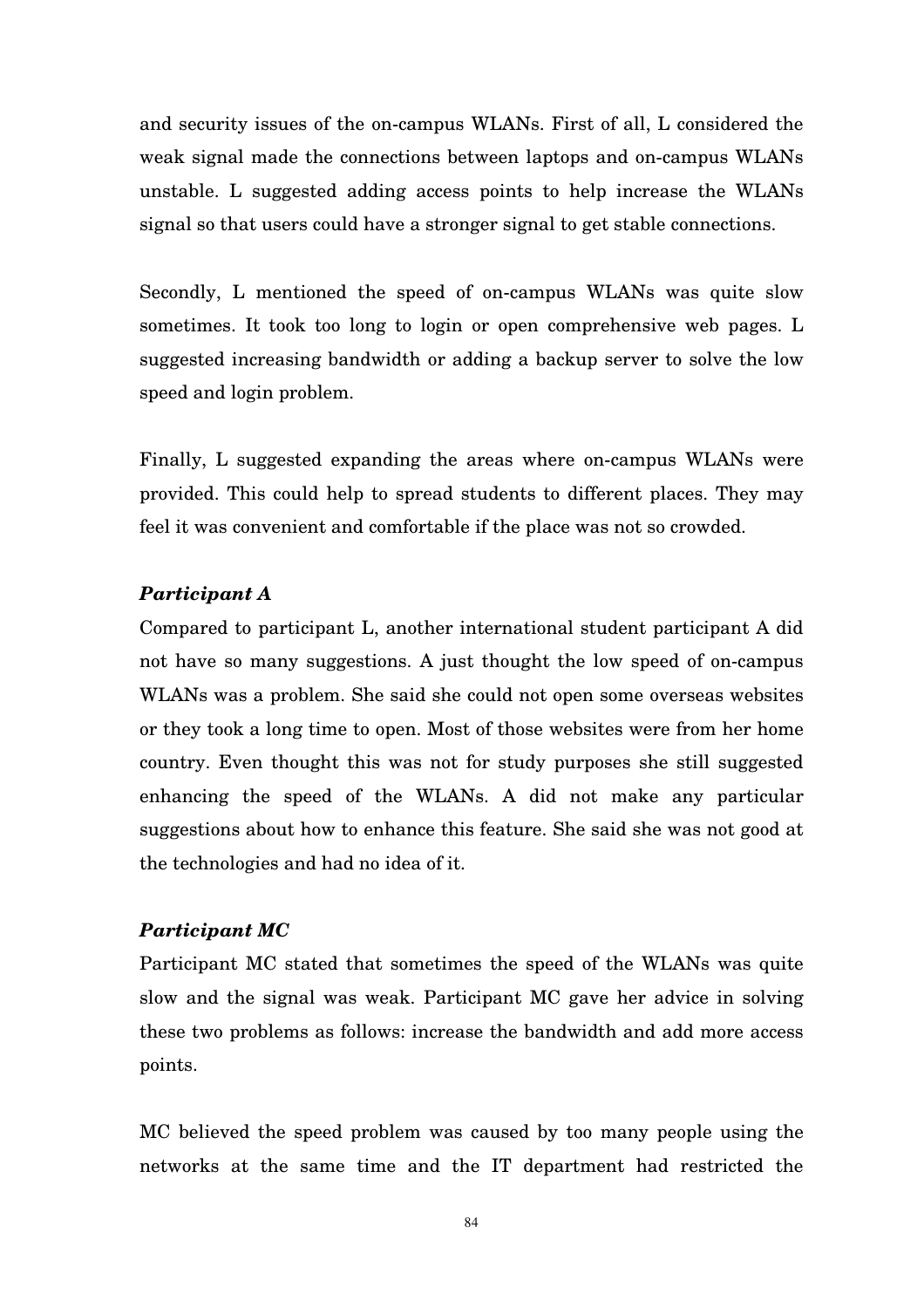bandwidth of the WLANs. The distance between laptops and access points may influence the speed and signal performance of the WLANs. Greater distance between the laptops and the access points would result in weaker signal and slower speed.

On the other hand, MC also believed the wireless network card could be another possible reason for people to feel the WLANs were "very slow" or "always slow". Different network cards use different wireless standards such as 802.11a and 802.11b.

At the end of the interview, MC suggested expanding the wireless coverage, for example car parks. Nowadays, most students have more powerful electronic devices. Not only laptops, but also PDAs and mobile phones could connect to the WLANs too. MC liked to get on the Internet by using her mobile phone. If her mobile phone could connect to the WLANs anywhere on campus, she would save money on her mobile fees.

#### *Participant M*

Participant M did not have any opinions on enhancing the WLANs. M said he felt the WLANs were good enough. Some friends of M told him the speed of the WLANs was quite slow, but M did not agree with them. M believed the reason he did not have any speed problem was he did not use the WLANs as much as his friends. M was only doing his research for his assignments when he connected to the on-campus WLANs in the library. M's requirement was lower than for other people. Because his friends always complained of the speed problem, M suggested maybe the IT department should upgrade the speed of the WLANs to meet students' needs.

# *Participant N*

Participant N did not own a laptop to get on the WLANs. N liked to borrow one from the library. The borrowed laptop could be used for a duration of 30 minutes. N felt 30 minutes was quite short for study purposes. So she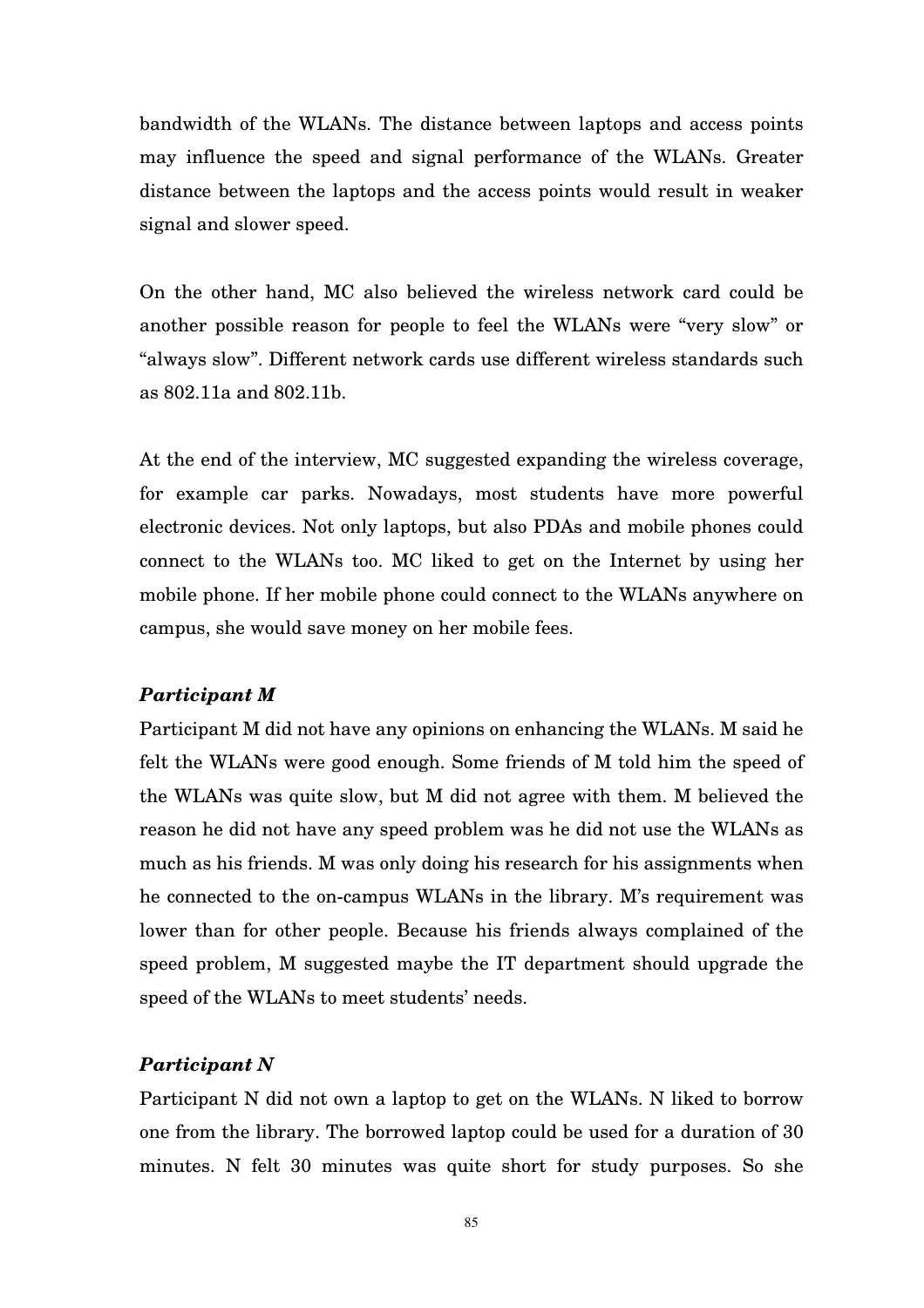suggested the library should extend the duration, for example to an hour.

N believed those laptops which could be borrowed were old models and they were quite thick and heavy. N suggested the laptops should be replaced with new models. N knew that would cost a lot, but the computers in the computer labs were updated. There were not as many laptops as those computers in the computer labs, so N believed this was acceptable advice.

There was sometimes a shortage of laptops for students. N considered the number of laptops should be recalculated to meet the needed of students.

#### *Participant BC*

Participant BC mentioned the slow speed and unstable signal when talking about inconvenience. He recommended that the IT department could upgrade their hardware to solve those problems. For example, they could upgrade to IEEE 802.11n standard. It was faster compared with IEEE 802.11a, b and g. BC believed the signal was weak because the access point was too far away. If there were more access points, it might be better.

Security problems were the major concern for BC. There were two types of wireless networks provided by UNITEC New Zealand. One was the UNITEC-HOTSPOT wireless network and the other was the semi-trusted wireless network. In previous years, the semi-trusted wireless network was the only one provided. It required students' laptops to have up-to-date anti-virus software and the connection had to be set by staff from the IT department. Before they set up the connection, they needed to make sure the laptop was up-to-date with virus protection. But now, with the emergence of the UNTEC-HOTSPOT wireless network, the anti-virus software check was not that necessary. Although the IT department still require laptops to have anti-virus software, students could login into the UNTEC-HOTSPOT wireless network with their username and password by themselves. Some of those laptops did not have anti-virus software. BC believed the anti-virus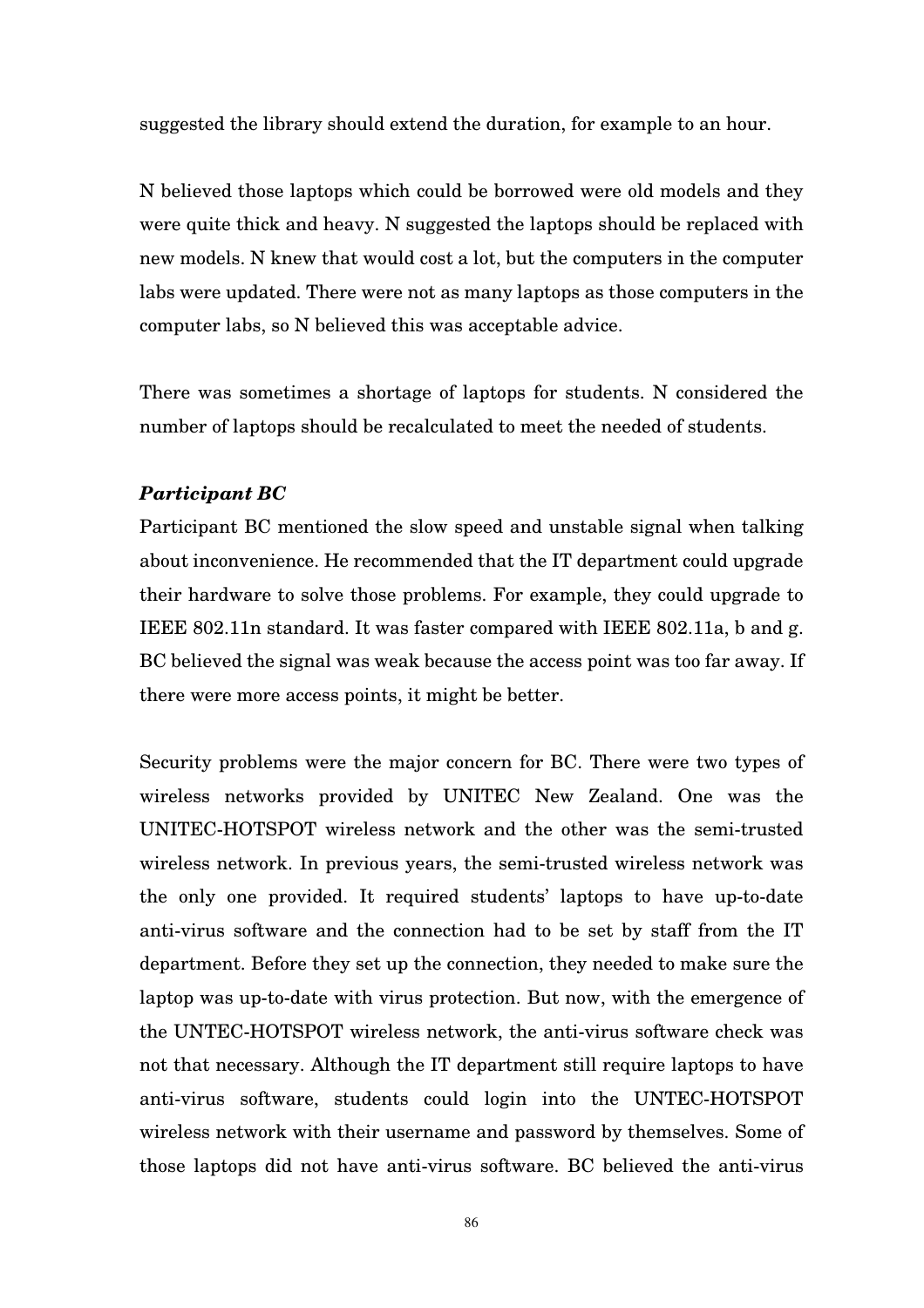software was necessary for protecting laptops in the same network when users surfed the Internet.

During the interview, we talked about login problems which mentioned by other interviewees. BC believed it might be caused by the login server being too busy, so he suggested adding a backup login server.

# *Participant B*

Participant B recommended strongly that the IT department should upgrade the speed of the WLANs. B said the speed problem not only bothered himself but also all his friends. Most of his friends complained all the time about the slow speed of the WLANs.

B had another login problem. B thought the slow speed and weak signal could both cause login problems. B believed the speed was too slow so it took longer to get authorisation. Login failure could be caused by time out, for example the web page could not open if it took too long to connect to the web server.

B could not see where the access points were, but he felt some areas did not have enough access points. B and his friends worked this out by finding out which room had strong signals and which had weak signals. B also found that the signals varied at different places in one room. B recommended the IT department should maintain a stable signal everywhere in the areas of the WLANs.

# *Participant P*

Participant P believed he could study more efficiently at school if the speed of the WLANs got faster. P said he always had to wait when opening Adobe files or web pages with pictures. Sometimes the pictures could not be opened because of the slow speed. P would be very happy to see the IT department upgrade the speed of the WLANs. It would save time for him.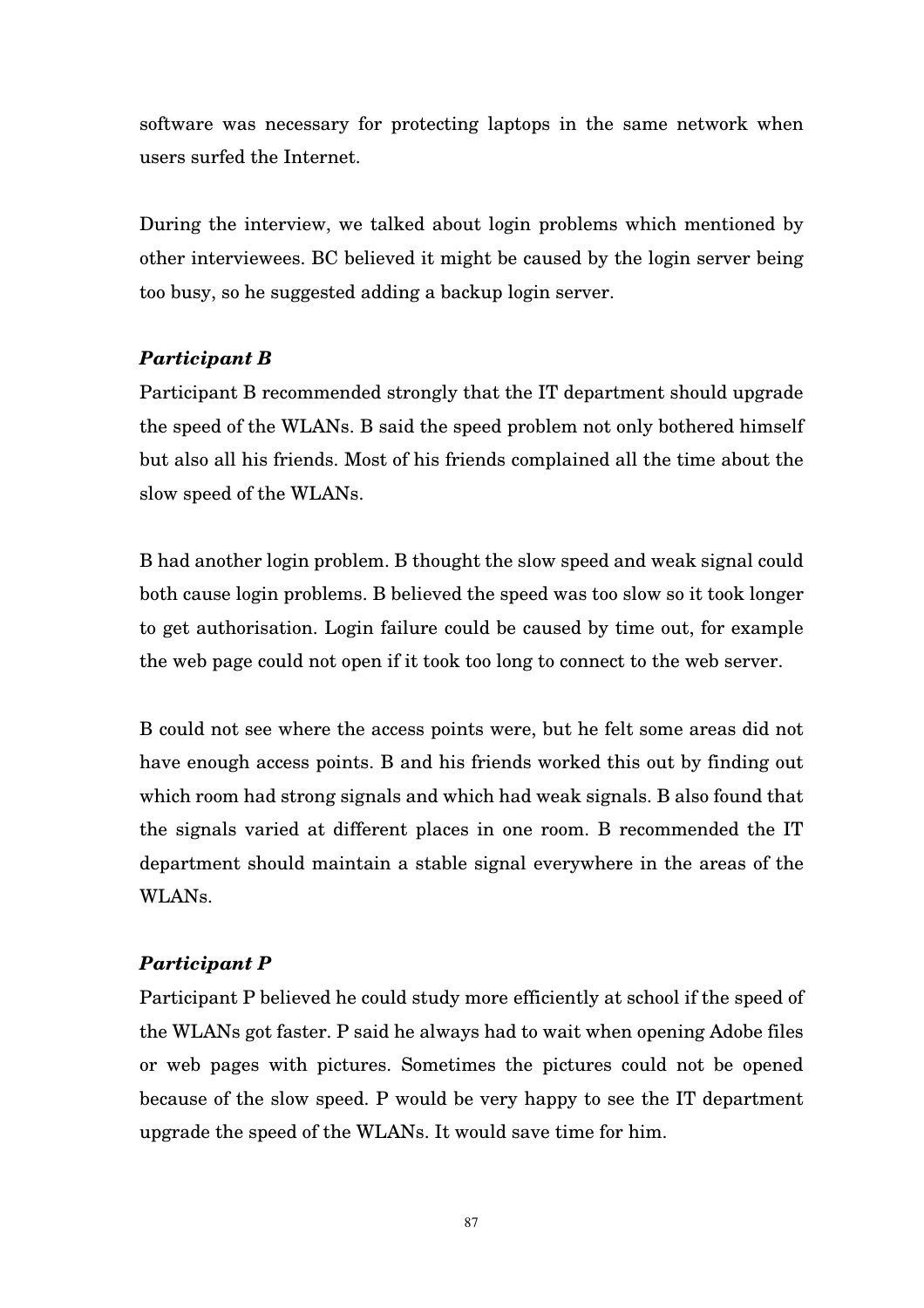P said sometimes he could get a stable signal. Lost signals made his laptop lose the connection to the WLANs. He was really concerned to find places with a strong signal. P wondered whether there was a solution to fix this problem. P wondered if there were more access points or fewer users connecting to one access point that might help.

# **4.2.3. Wireless Information from Unitec website**

According to "Wireless" (2007), wireless information for users is as follows: There are two Unitec wireless networks, the UNITEC-HOTSPOT wireless network and the semi-trusted wireless network. These two wireless networks provide different levels of security and access to users. Both of them support the IEEE 802.11a, b or g standard; both require laptops of users have up to date anti-virus software installed.

Users of the UNITEC-HOTSPOT wireless network could login by themselves each time they start their laptops. There are two separate documents which show the instructions on how to connect to the UNITEC-HOTPSPOT wireless network for Windows XP and Vista users. The instruction for Windows XP could be found from http://askit.unitec.ac.nz/shadomx/apps/fms/fmsdownload.cfm?file\_uuid=C17824C0-C09F-E0 35-20BF-16D99A5A1548&siteName=unitec\_askit and for Vista could be found from http://askit.unitec.ac.nz/shadomx/apps/fms/fmsdownload.cfm?file\_uuid=C17823E5-C09F-E0 35-2031-97C0B0130286&siteName=unitec\_askit.

Users of the semi-trusted wireless network have to bring their laptops and visit the help desk of IT department during open hours. The staff working at the IT department could configure the wireless connection for users.

There is a list of coverage locations of wireless for both Mt. Albert Campus and Waitakere Campus on the Unitec website. They could be seen from http://askit.unitec.ac.nz/?D3C5CF53-B116-415D-AECC-8DE12F23D884#3. A map on the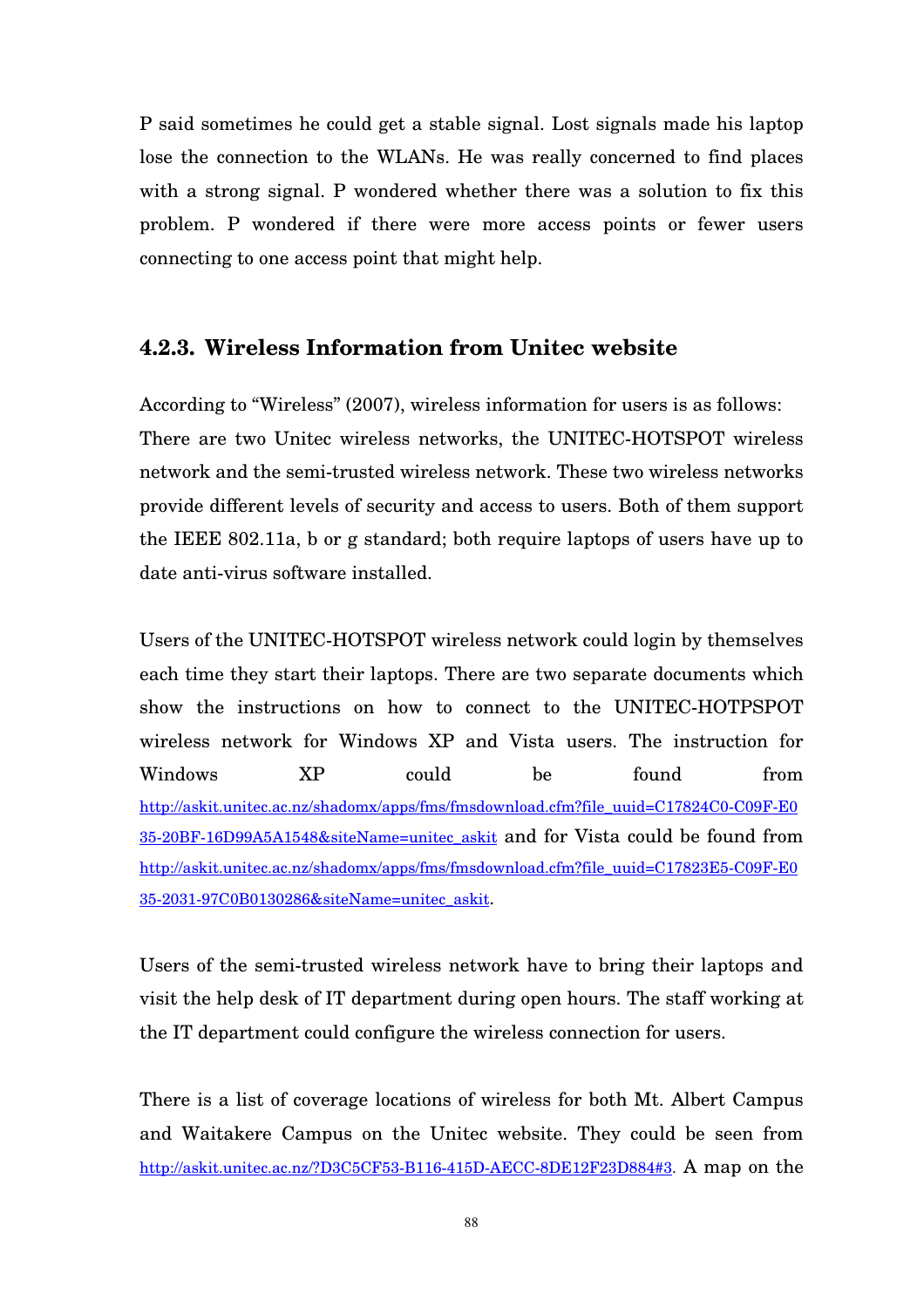same webpage shows not only the wireless coverage areas, but also locations of wireless access points.

# **4.3 Summary**

This chapter presents the information gathered from survey, observation and interview. The information from the survey is classed as quantitative data because of the statistical results from the responses to sixty-four surveys. The information from observation and interviews is classed as qualitative data. The survey responses from the participants, who also did the interview, are classed as qualitative data as well and are presented in detail for each participant. The survey responses are combined with the interview responses from the same participant as cases in this study.

Although the information gathered from each participant is classed as one case, the responses from different participants for the same question or a group of questions are divided into one group. The responses of each group correspond with the research questions. The relationship between the survey and interview with the research questions is presented in the next chapter: Data Analysis. The data analysis is based on the findings presented in this chapter. The data analysis leads the researcher to address the outcome for this research, i.e. the answers to the research main question: "How had the availability of Wireless Local Area Networks (WLANs) on campus affected students?"

The observation data is not presented in the same way as the researcher recorded in the journal notes. It is a summary of the two observations by the researcher.

Some participants mentioned some wireless information in their responses, and the information from the participants is different from each other. The reader of this study may want to compare this with the formal information. The research presents the wireless information from the provider as the last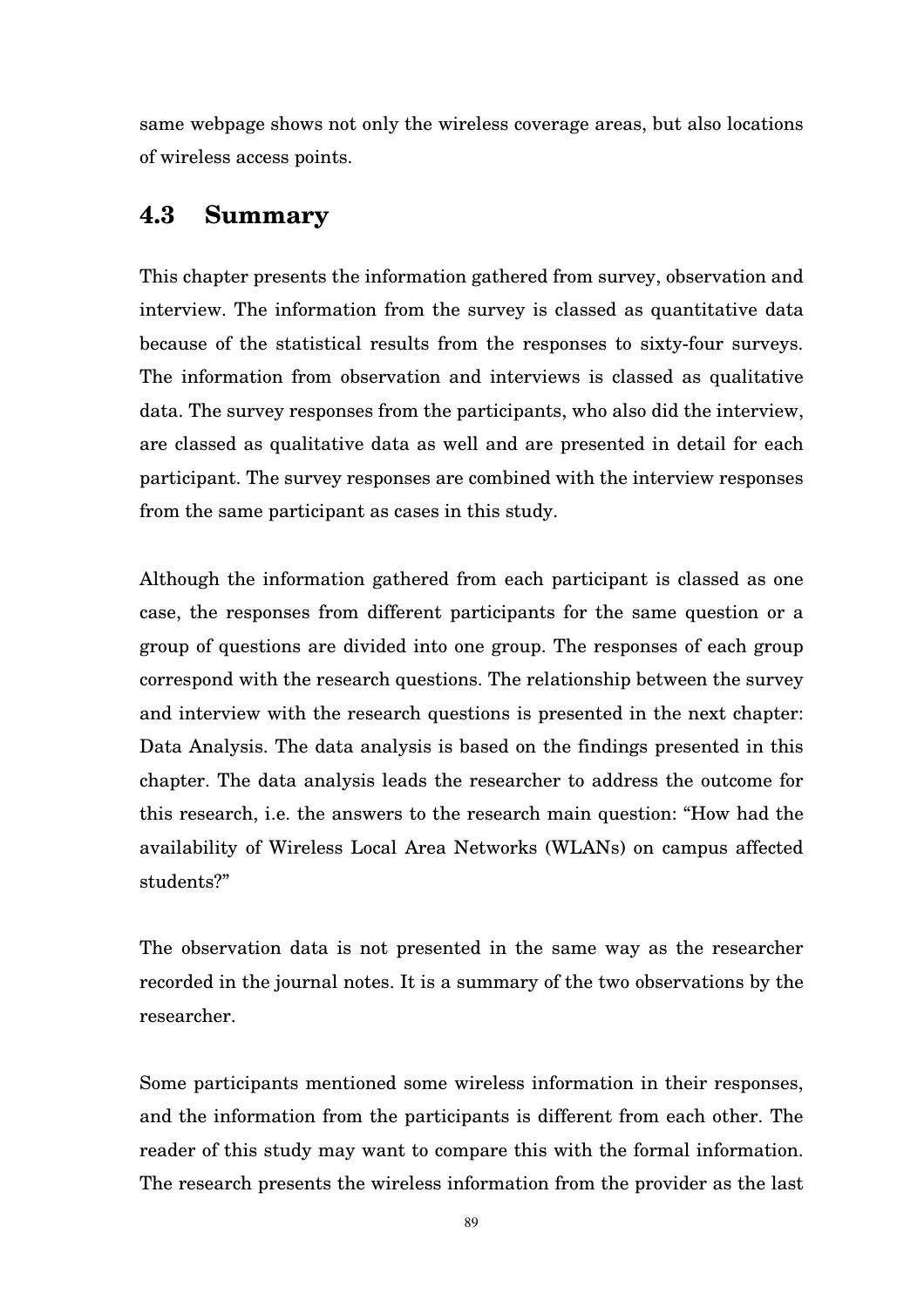section of this chapter. This is in order to let the reader read the information from participants without prejudice.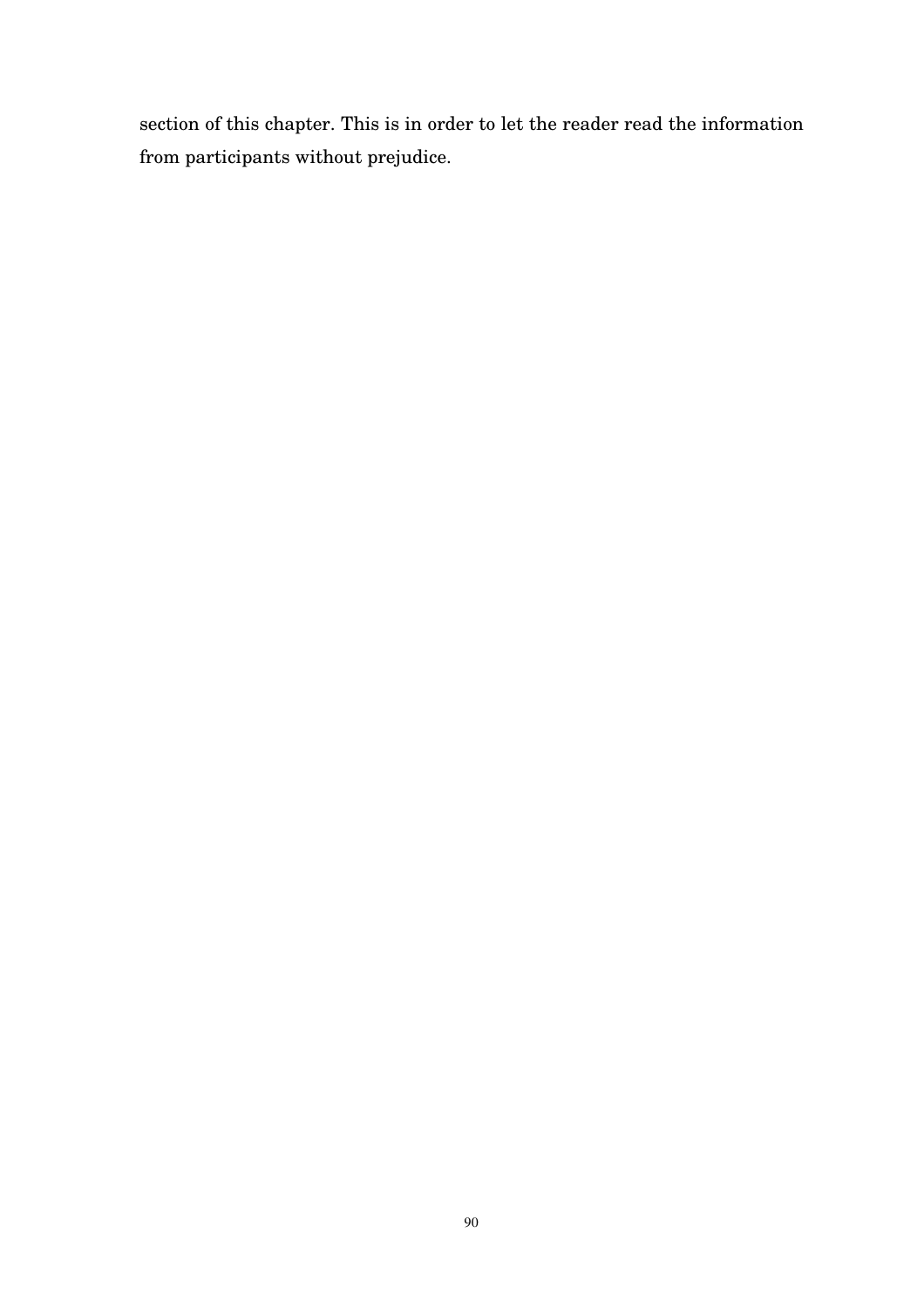# **5. Data Analysis**

This chapter analyses the data presented in the last chapter. The survey and interview questions were generated based on the research questions. To understand the connection between the research questions and the survey or interview questions was important. This helped the researcher narrow down the scope of the answers from each survey or interview question for a specific research question. The relationship between the sub-research questions and the survey and interview questions is shown as below:

| <b>Research questions</b>              | <b>Survey/Interview Questions</b>                               |  |  |  |  |  |
|----------------------------------------|-----------------------------------------------------------------|--|--|--|--|--|
| What kind of students are the users    | What course(s) are you taking?<br>$\bullet$                     |  |  |  |  |  |
| of on-campus WLANs?                    | What year are you in?<br>$\bullet$                              |  |  |  |  |  |
| What do students use on-campus         | What do you use on-campus WLAN for?<br>$\bullet$                |  |  |  |  |  |
| WLANs for?                             |                                                                 |  |  |  |  |  |
| behaviours<br>of<br>What<br>the<br>are | How often do you usually use the WLAN on<br>$\bullet$           |  |  |  |  |  |
| who<br>students<br>use<br>on-campus    | campus?                                                         |  |  |  |  |  |
| WLAN <sub>s?</sub>                     | What time do you usually start to use the WLAN?<br>$\bullet$    |  |  |  |  |  |
|                                        | How long do you usually use the WLAN on                         |  |  |  |  |  |
|                                        | campus?                                                         |  |  |  |  |  |
|                                        | Do you know where the wireless zones are? How<br>$\bullet$      |  |  |  |  |  |
|                                        | do you know?                                                    |  |  |  |  |  |
|                                        | Which place do you usually use the WLANs?<br>$\bullet$          |  |  |  |  |  |
|                                        | Where did you do these activities before using                  |  |  |  |  |  |
|                                        | on-campus WLAN?                                                 |  |  |  |  |  |
|                                        | What types of Internet connection are you                       |  |  |  |  |  |
|                                        | currently using?                                                |  |  |  |  |  |
| What are the current challenges        | Are there any term and conditions on connecting<br>$\bullet$    |  |  |  |  |  |
| that<br>students<br>perceive<br>with   | to campus WLAN?                                                 |  |  |  |  |  |
| WLAN <sub>s?</sub>                     | Are there any restrictions on connecting to<br>$\bullet$        |  |  |  |  |  |
|                                        | campus WLAN? If yes, what are they?                             |  |  |  |  |  |
|                                        | How would you rate the on-campus WLAN?<br>$\bullet$             |  |  |  |  |  |
| Are there any impacts on students      | On which campus do you usually use the<br>$\bullet$             |  |  |  |  |  |
| from the use of on-campus WLANs?       | on-campus WLAN?                                                 |  |  |  |  |  |
|                                        | Where did you do these activities before using the<br>$\bullet$ |  |  |  |  |  |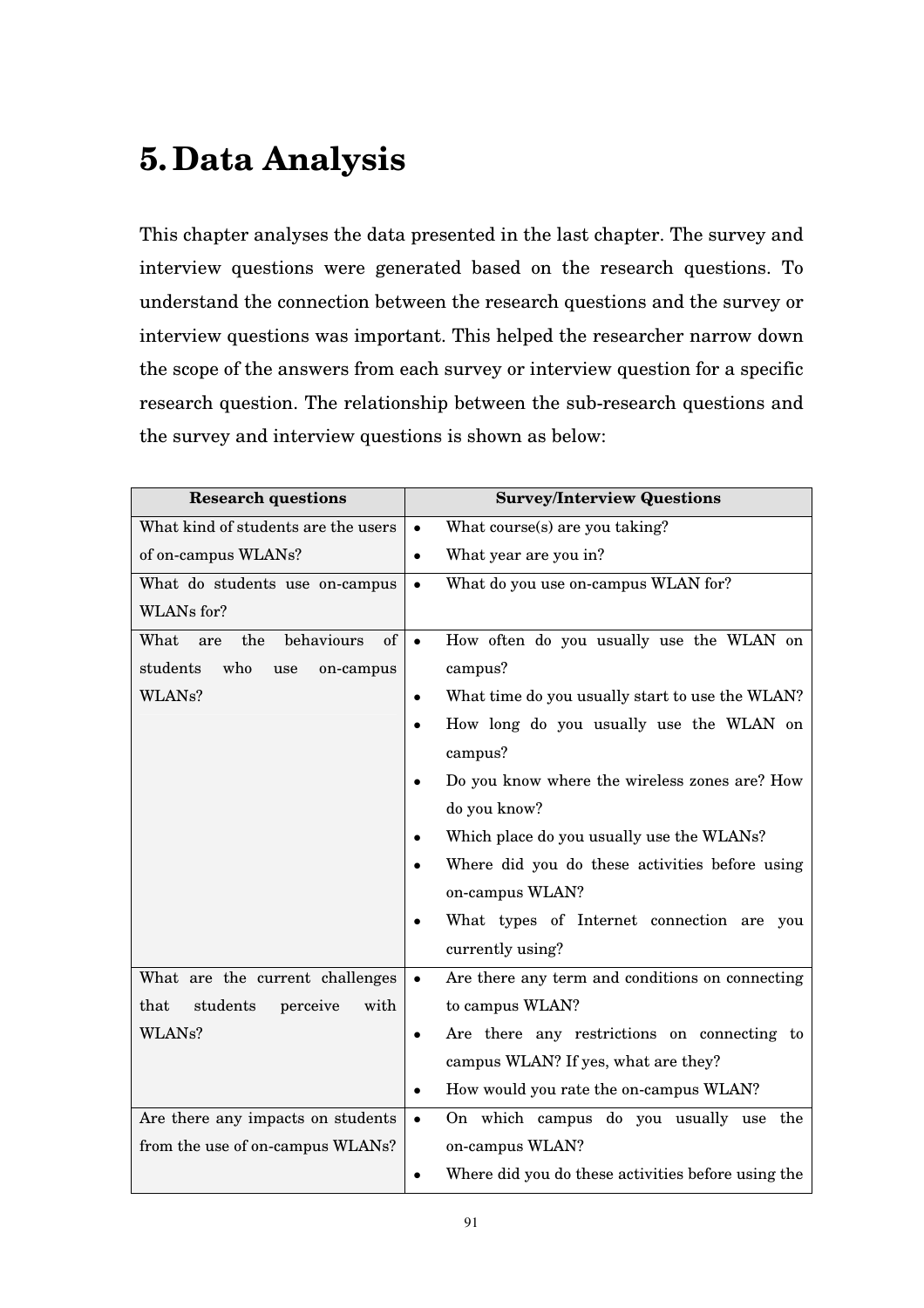|                                       |           | on-campus WLAN?                                     |  |  |  |  |
|---------------------------------------|-----------|-----------------------------------------------------|--|--|--|--|
|                                       | $\bullet$ | Are there any activities affected by using          |  |  |  |  |
|                                       |           | on-campus WLAN?                                     |  |  |  |  |
| What opportunities are available      | $\bullet$ | What is the convenience of using WLANs on           |  |  |  |  |
| educational institutions<br>for<br>to |           | campus?                                             |  |  |  |  |
| provide the convenience of WLANs      | $\bullet$ | What is the inconvenience of using WLANs on         |  |  |  |  |
| for students?                         |           | campus?                                             |  |  |  |  |
|                                       |           | Can WLAN be used in classrooms? If so, for what     |  |  |  |  |
|                                       |           | purpose?                                            |  |  |  |  |
|                                       | $\bullet$ | Do you think that using WLAN in classrooms is       |  |  |  |  |
|                                       |           | helpful for your study? If so, how did using WLAN   |  |  |  |  |
|                                       |           | help you?                                           |  |  |  |  |
| Are there any technical issues        | $\bullet$ | What is the connection speed to the Internet?       |  |  |  |  |
| concerning WLANs relevant to          | $\bullet$ | Are there any difficulties for you in connecting to |  |  |  |  |
| educational institutions that arise   |           | on-campus WLAN?                                     |  |  |  |  |
| from user requirements?               | $\bullet$ | Do you think the on-campus WLAN services            |  |  |  |  |
|                                       |           | should be enhanced so that it would help you        |  |  |  |  |
|                                       |           | more in your study? Why?                            |  |  |  |  |
|                                       |           | Do you have any suggestions on how to make the      |  |  |  |  |
|                                       |           | WLAN service better?                                |  |  |  |  |

Table 5-1: Relationship between research questions and survey/interview questions

As can be seen in the table above, the answers from surveys and interviews presented in last chapter can be grouped according the link with each sub-research question. This chapter is divided into seven sections by seven sub-research questions.

# **5.1 The group of the users of on-campus WLANs**

According to the responses to survey questions 1 and 2, which were about the participants' courses and year of course, over 30 courses were being undertaken by 64 participants. In most the cases there was only one participant in any particular course. This included Diploma in English, Bachelor of Arts, and Bachelor of Interior Décor, etc. There were on average two to four students in each course, and the greatest number of participants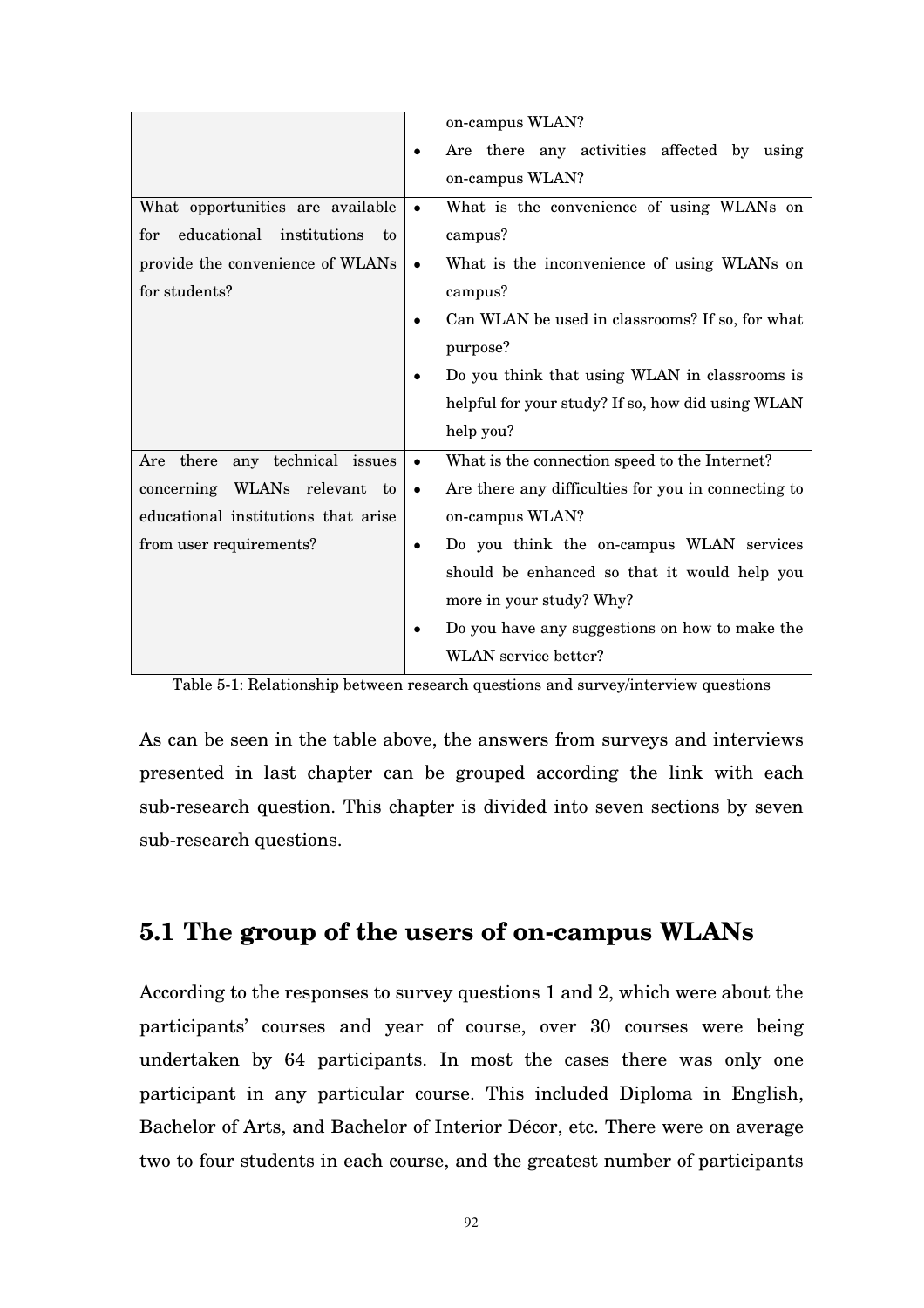in same course was six. Based on the result shown in Figure 4-1, the users of on-campus WLANs were mostly in the first or second year of their courses: 51% of the participants in their first year and 27% in their second year. The numbers dropped so that only 3% of the participants were fourth year and 2% sixth year. The interviewees covered students from 1st year up to 6th year of their courses.

This finding showed that as the year of course increased the users of on-campus WLANs decreased. This may be a result of students liking to stay and study at school in order to adapt their learning in a new study environment, for instance in their new school. Another possible reason could be that students in the third or fourth year of their course, which would be their last year of school, were busy on other activities such as working and did not have as much time spend on campus. But, no matter which year they were in, they could gather together at one corner of the school for their group assignments, and could use WLANs on campus while they were in group meetings. This was demonstrated by some participants being in group meetings when they were surveyed.

Although some participants were in group meetings for their assignments while doing the survey for this research, most of the participants were alone when doing the survey. This explains why there were 16 participants in different courses and several participants taking exactly the same course, e.g. Bachelor of Civil Engineering with six participants and Bachelor of Construction with three participants.

A group of users of the on-campus WLANs were international students. Of the ten interviews, two were with international students. They used the on-campus WLANs instead of the computers in the computer lab because they could use their own laptops with operating system and applications in their first languages.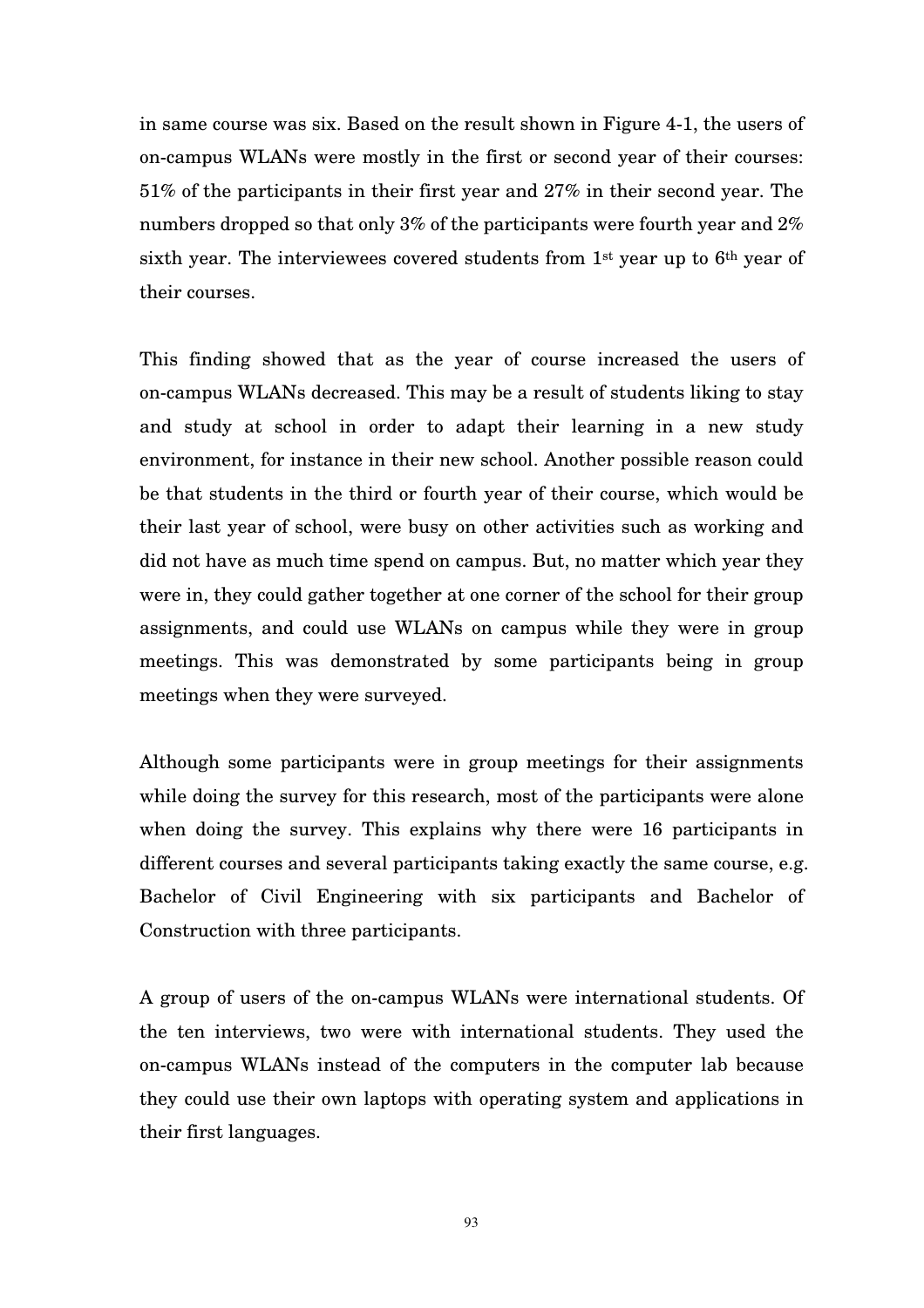However, no matter whether the users were in groups or alone and no matter which year they were in, they were not from any particular grade or subject. The users of on-campus WLANs could be a student learning Applied Technology in his first year or a student learning Sport Management in his sixth year. They could be anyone in any school of UNITEC New Zealand.

# **5.2 The reasons why students use on-campus WLANs**

The finding from the surveys showed that the reasons for students used WLAN were very broad. Many students used on-campus WLANs for research, doing assignments, E-learning and on-line discussion. It was as one participant concluded "all the study purposes". In addition to study purposes, there were also many other reasons, such as for fun and relaxing. These could include downloading on-line entertainment, chatting, surfing the Internet, shopping on-line and checking email.

All of the activities listed on the survey as an operational question were the ones that the researcher knew, but there could have been more. There is one special activity: Internet gaming. Although only one participant was doing this, such an occurrence does happen. The researcher accepts that playing Internet games has become a common occurrence among students today. But the researcher does not accept the campus is the right place for playing Internet games. The campus had always been the place for accessing education and study. Students used the WLANs on campus like broadband at home. They used the WLANs to do anything they could do on the Internet, no matter where they were (even on campus) and no matter whether the place was suitable for those activities.

It could be concluded that students are using the internet on campus for all types of activities, not only study related.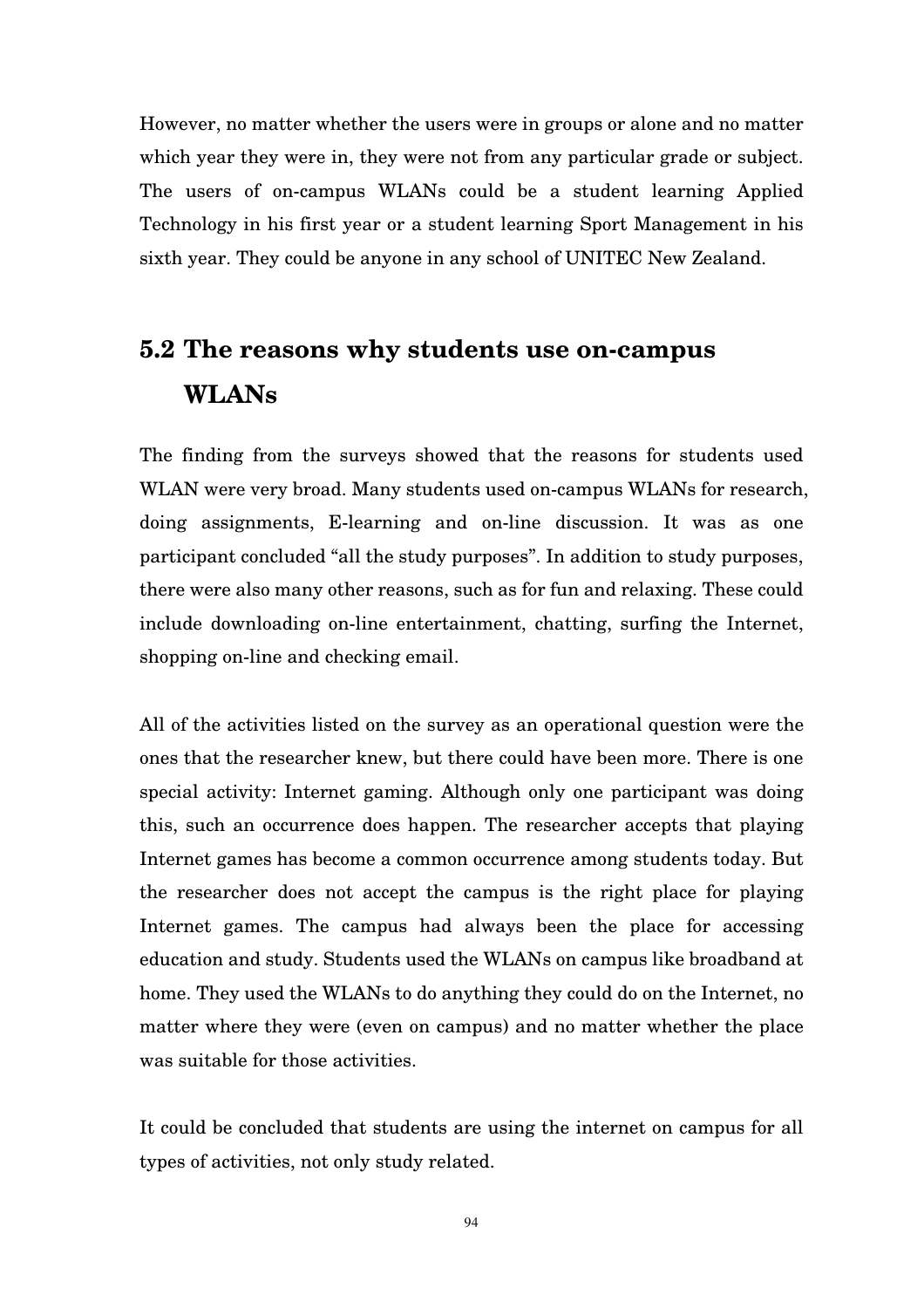# **5.3 The behaviours of students who use on-campus WLANs**

The research shows that one third of participants used the on-campus WLANs every day; 9:00am to 10:00am was the busiest time for the wireless networks; and the duration of the use of the WLANs varied from less than 1 hour to all day. Many participants consider that the network traffic was slowed down by many students using the WLANs at the peak time. A significant proportion of students (45% of all participants and 6 out of 10 interviewees) were aware of the coverage of the WLANs from the "Wireless Zone" sign. The number of WLANs users, who had usually used the Internet at home before the WLANs were provided on campus, was the total of users who had accessed the Internet in the library, computer lab or Internet cafés. The on-campus WLANs mean a lot students have changed from staying at home to staying on campus, although almost half of the participants had at least one alternative Internet connection such as broadband or dialup at home. In addition, there were many computers available in the library, computer lab and Internet café. Lots of students switched their Internet connections from home, library, computer lab and Internet café to on-campus WLANs with their own laptops.

As discussed in the previous section, many participants were in group meetings while they were surveyed. Of course, not all of the participants taking the same course were in groups. For example, among the six participants who were doing the Bachelor of Civil Engineering course, four were in two different groups when they were surveyed, and the other two were using the on-campus WLANs alone. In addition, most of the participants were surveyed in the library; this allowed the researcher find out that first of all, some students were forced to use the on-campus WLANs because of group assignments. Secondly, since the library was the most common place for research and doing assignments there were more users of on-campus WLANs there than in other places on campus. The second finding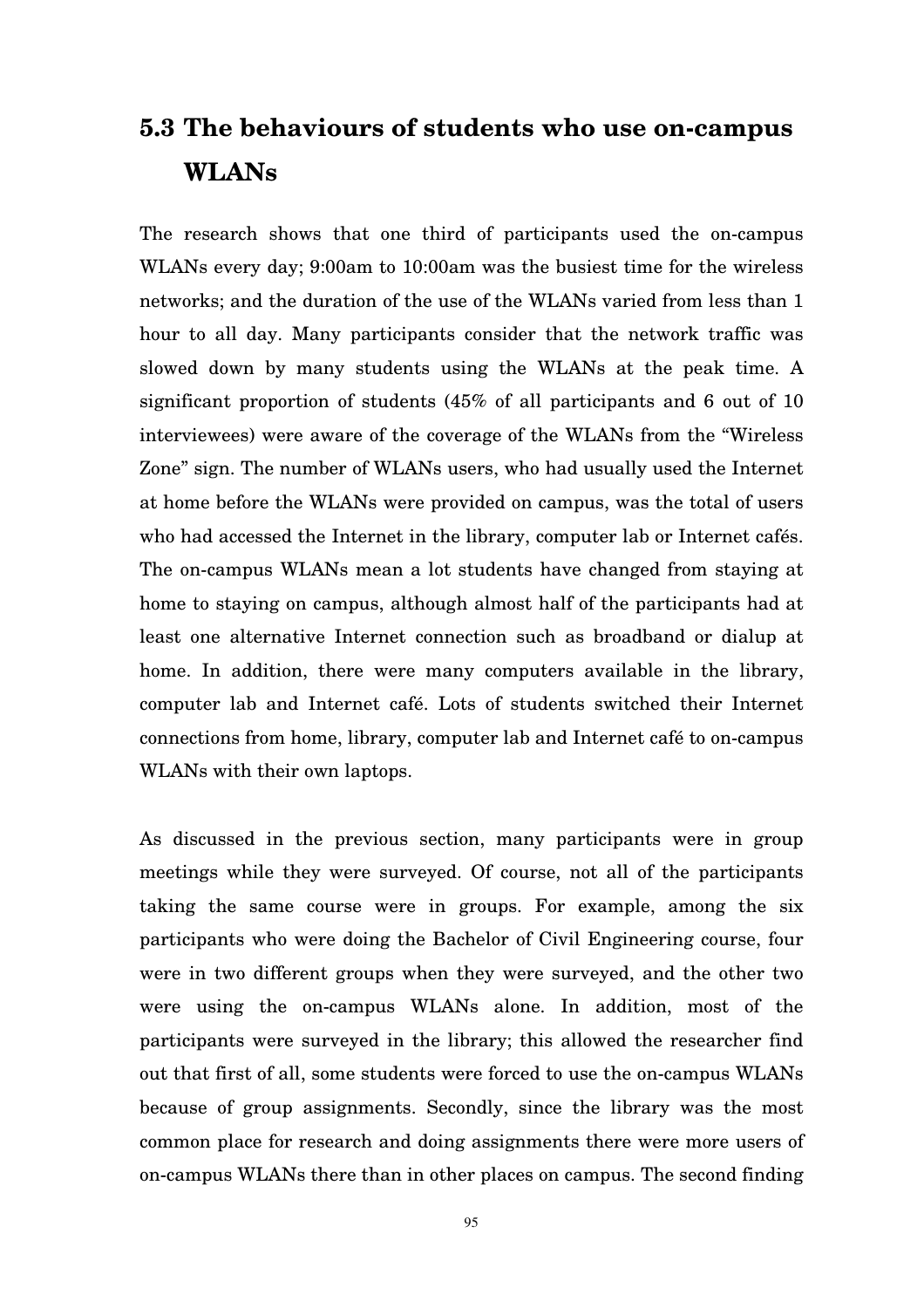explains why most of participants were surveyed in the library.

Certainly, the findings above also applied to the interviewees. The researcher selected ten participants from different user groups of on-campus WLANs. Each of the ten interviewees was taking a unique course, though Participants MC and BC were both in the school of computing. As the study environments of Participants MC and BC were however quite different, the researcher believed they could represent different group of users. However although the study environment and conditions varied among the interviewees, the interview results still showed that the library was the most common place for study.

We could conclude then that having wireless provision did not exclude the need to provide physical space or locations for students to work. The provision of a common work area is still needed with on campus wireless service.

# **5.4 Current WLANs challenges that students perceive**

# **5.4.1. How could students get on the WLANs?**

The research showed that most of the participants did not know whether there were any terms and conditions for the use of on-campus WLANs. Of the ten interviewees, six knew nothing about it. Of the remaining four interviewees, two clearly stated that there were no terms and conditions at all and the other two stated that users must be students at Unitec and have their username and password generated by the IT department. There may be two reasons for this result. One is that some users were using the semi-trusted wireless network, and the other is that some users chose the easier way of getting connected to the UNITEC-HOTSPOT wireless network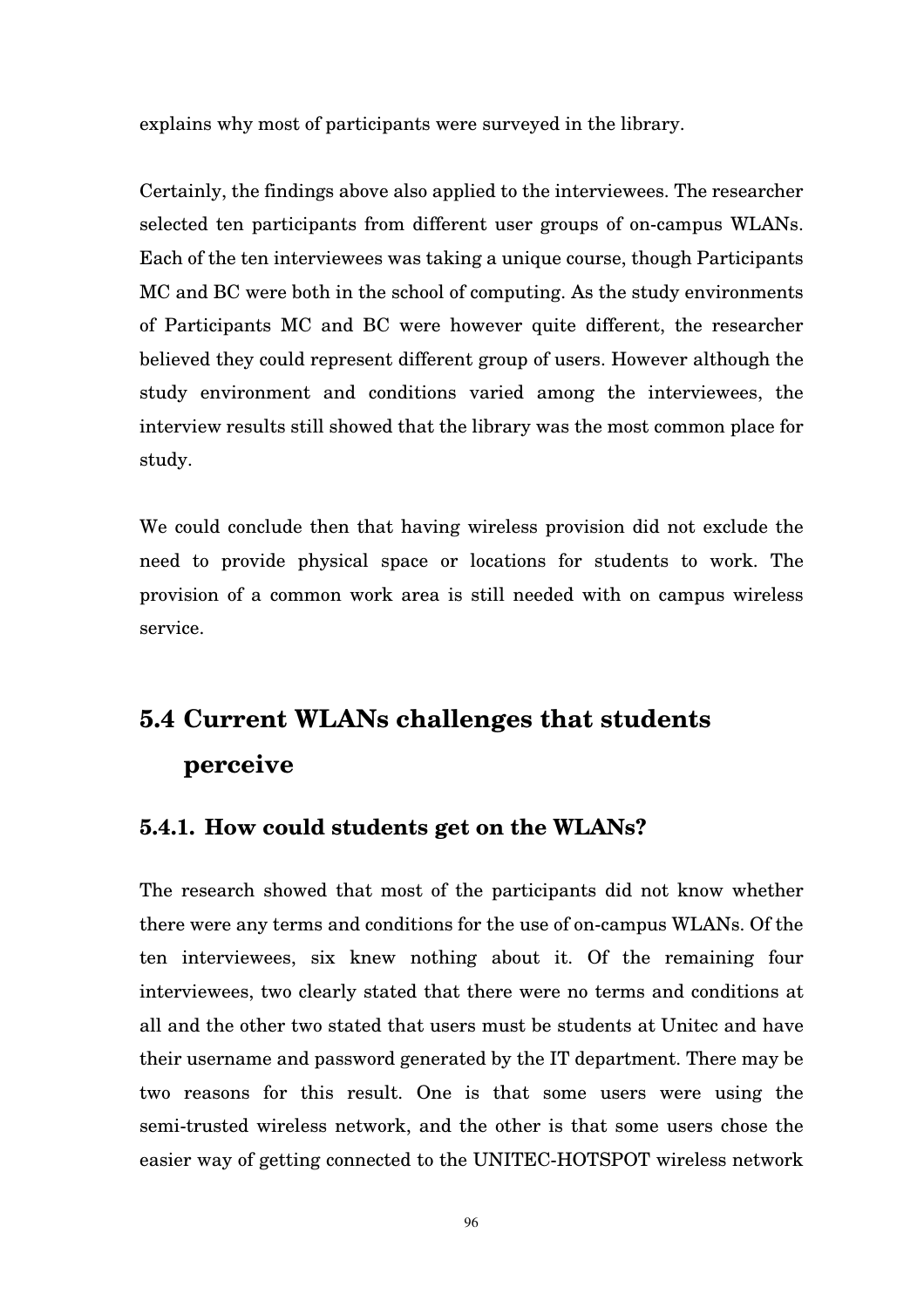and ignored all requirements for getting connected to the wireless networks.

As mentioned earlier, there are two wireless networks provided to users at both campuses. The requirements for getting connected to both wireless networks are outlined on the Unitec website. "Wireless" (2007) clearly stated that

- *1. Ensure your laptop or wireless device supports the 802.11a, b or g standard.*
- *2. Ensure your laptop or wireless device is suitable.*
- *3. Ensure that your laptop is up to date with Virus Protection and Security Updates. We recommend that a personal firewall is enabled.*

These requirements are suitable for getting connected to both wireless networks. The difference is that the UNITEC-HOTSPOT wireless network allows users to make their own connection and the semi-trusted wireless network requires students to bring their laptops and "*Visit the ask I.T. Help Desk at any time during our hours of support and we will configure wireless for you on the spot*" ("Wireless", 2007). This means the authentication process for getting onto the semi-trusted wireless network is stricter than for getting onto the UNITEC-HOTSPOT wireless network. Users of the semi-trusted wireless network can take advantage of the more secure and internal network services ("Wireless", 2007). Most users did not even know what made the two wireless networks different. They preferred to connect to the UNITEC-HOTSPOT wireless network by typing in a username and password rather than to take their laptops to the I.T. Help Desk.

The IT department should find some ways to let all WLANs users well known what the differences between two wireless networks are. By doing this, the students could distinguish the security and access levels of the two wireless networks and choose the wireless network according the individual needs.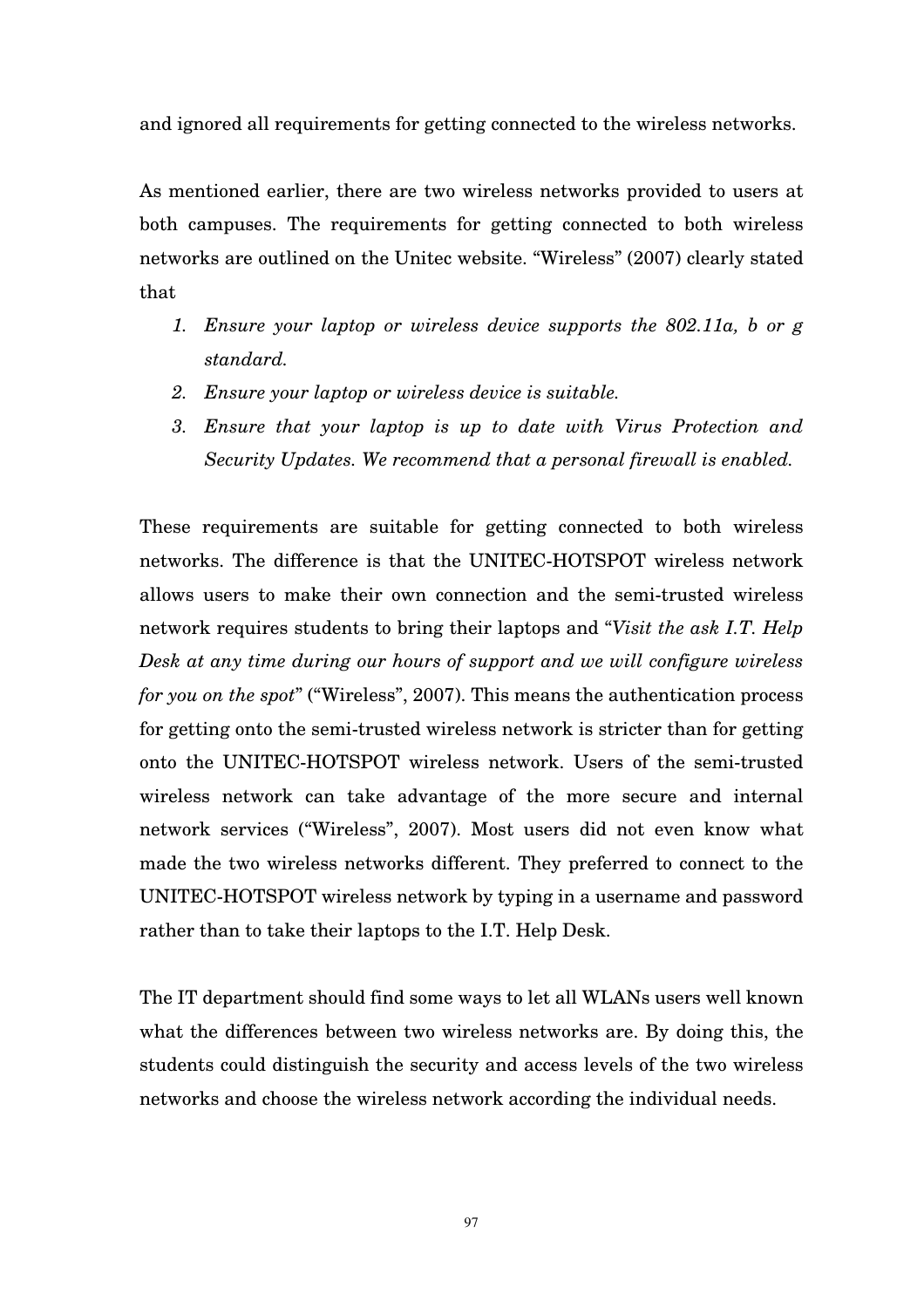# **5.4.2. What restrictions are there on the use of the WLANs?**

Among the 64 participants in this research, all the interviewees considered there must be at least one restriction on the use of the WLANs. Student account, a undertaking course, time and places were the four higher factors that students considered as restrictions.

As shown in Figure 4-9, almost half of the participants agree that the users of on-campus WLANs must be students and have valid student accounts. This may be a result of all students being told by IT department staffs that they could only login to the network on any computer within campus by typing in their student account username and password. Taking course did not restrict the use of the WLANs directly. The participants considered users must be taking any course so that they could get valid student accounts. Based on the finding, seven out of ten interviewees agreed that having a student account was a major factor of restriction on the use of the on-campus WLANs. Although this was identified in the surveys as a restriction, the interviews revealed that this was not a negative restriction and students were happy about their access on campus via their user accounts.

There was always a connection between time and place. Users may be restricted to the use of on-campus WLANs at a given time because the place e.g. library is not available out side the given time. It is the same in another way: the use of on-campus WLANs is allowed in the library only during opening hours. For the group of users who had access to the graduate centre, time was not considered to be a restriction. Participants E, MC and B were ones who could enter the graduate centre at any time. This group of users could use their laptops to get on the WLANs at any time. But place could still be considered as a restriction for participant MC. She thought that she could use the WLANs 24 hours 7 days but not in every place, for example she could not enter the library after hours.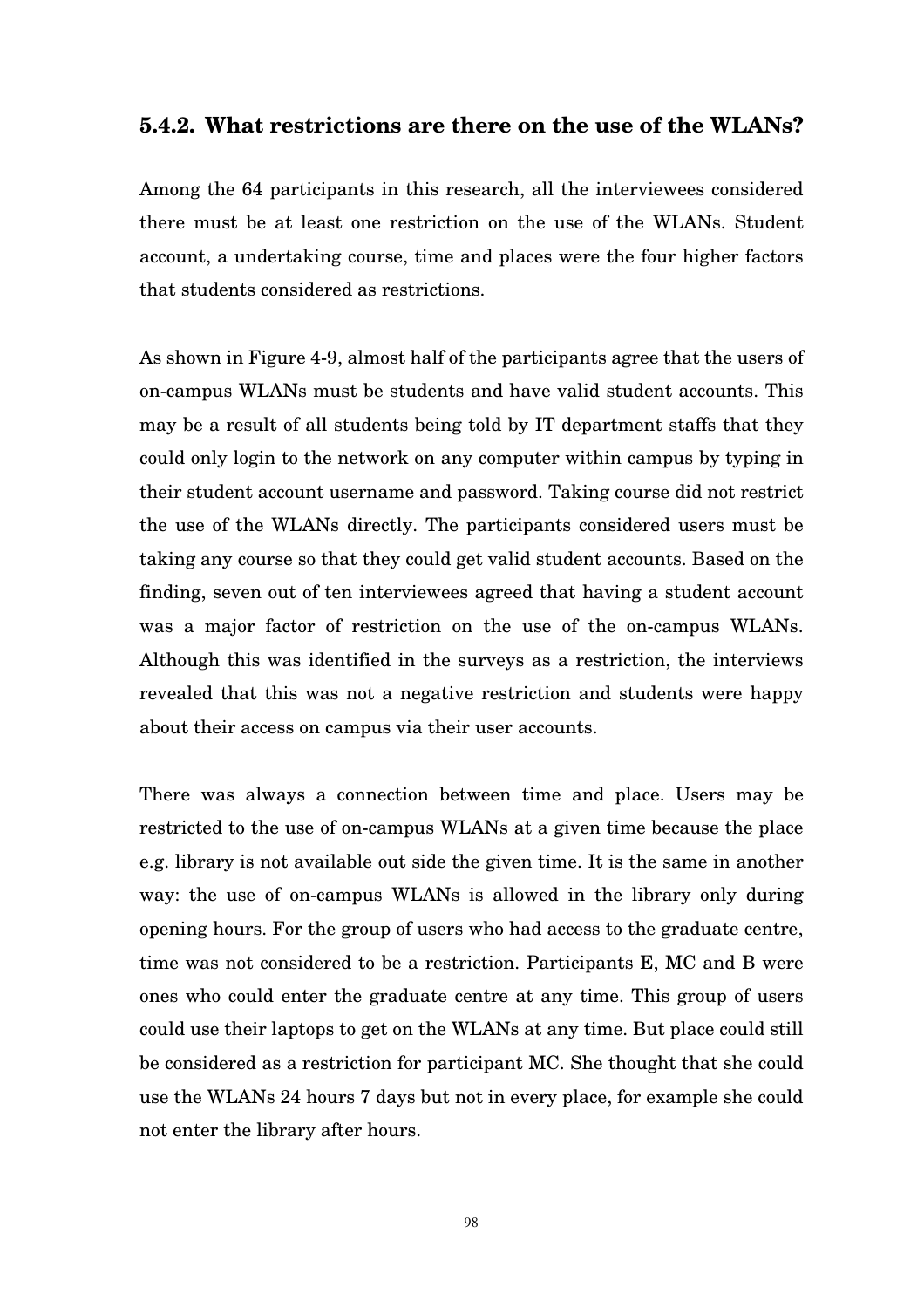As well as the time restriction, Participant P pointed out that the speed of the WLANs may be slow when many users get on the WLANs at the same time. Participant P thought the effect of multiple users on speed was a restriction on the use of on-campus WLANs.

Physical provision of areas to use internet is still a restriction in the use of WLANs in the opinions of the students surveyed.

# **5.4.3. What are the students' satisfactions with the WLANs?**

Basically, most of the participants of this research were satisfied with the on-campus WLANs. The result from the interviews was consistent with that. In the ten interviews, only one interviewee considered the on-campus WLANs is poor because the connection speed was only 6.5Kbps. Another interviewee (participant P) put two conditions on the satisfactions.. Participant P was very satisfied with the wireless networks in library, but he also emphasised that the WLANs in the residential village were very poor.

Even if there was only a small group of users who were not satisfied with the on-campus WLANs, the provider still should consider why this was so. Especially as one participant made it clear that he was not satisfied with the speed of only 6.5Kbps. For users who had the same experience as participant P of using on-campus WLANs both in the library and the residential village, it was unreasonable that the on-campus WLANs were quite different in different buildings.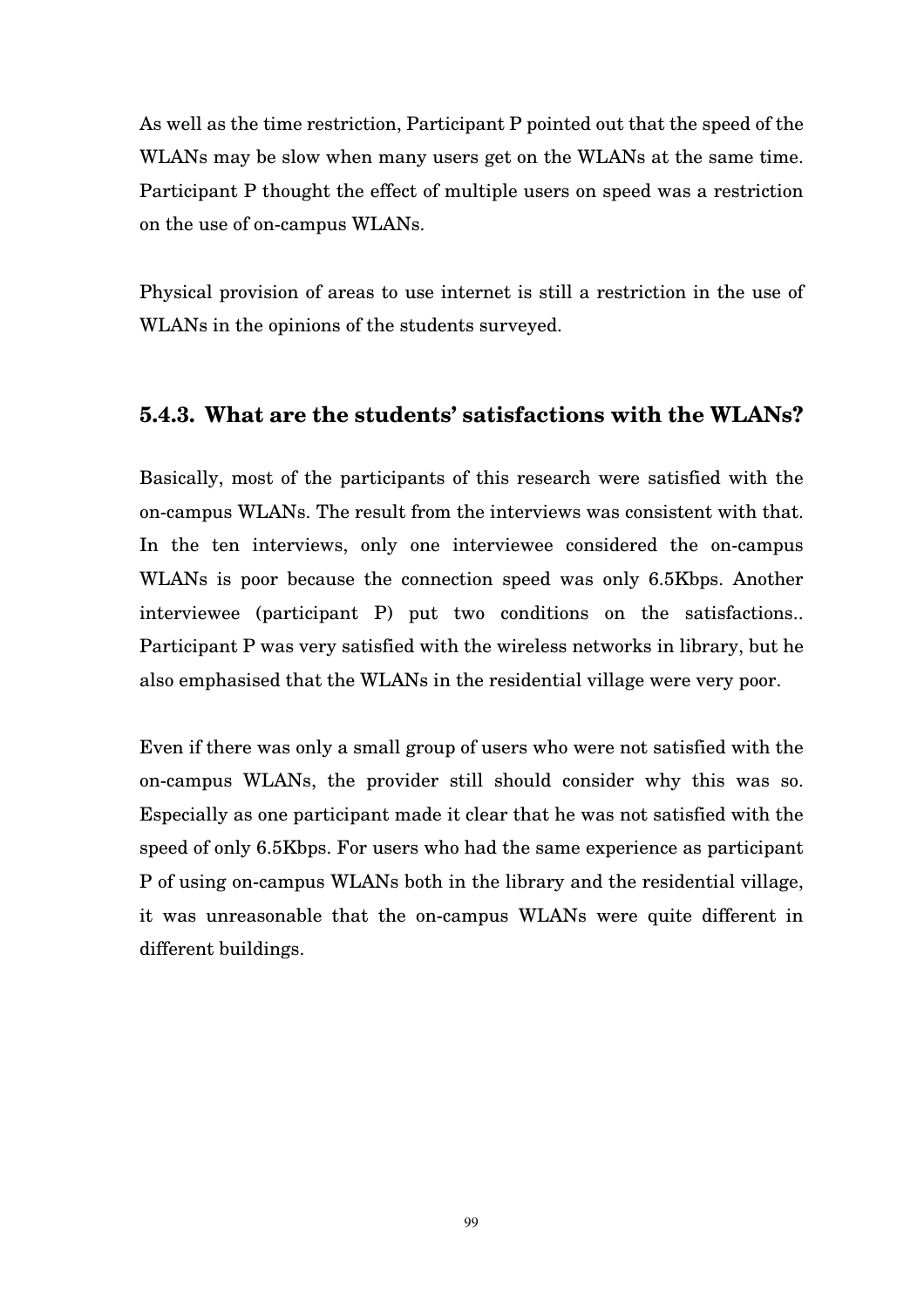# **5.5 Impacts on students from using on-campus WLANs**

The on-campus WLANs are provided and cover most buildings and areas in both campuses of the UNITEC New Zealand. This coverage of the WLANs allows students to choose the right place for each of them. For example, participant BC stated that he liked to enjoy the wireless networks at the campus near his home even though his classes were all held on the other campus.

As mentioned previously, almost half of the participants had at least one alternative Internet connection at home, library, computer lab or Internet café. Those participants had clear reasons for using the on-campus WLANs, for example learning with friends. However, the provision of WLANs on campus means that students could attend to all their internet requirements, both study and personal on campus. As a result students are spending more time on campus.

Using on-campus WLANs definitely has an impact on students. The research showed that the users of on-campus WLANs usually included the wireless connection on campus as one activity in their lives. They liked to spend hours on campus after class, squeeze in time between classes, use their lunch time, change their schedules and spend money on hiring a swipe card in order to get into the graduate centre. All these decisions to create space in their normal lives were in order to get onto the on-campus WLANs. Before the on-campus WLANs were provided, students would never surf the Internet during lunch or download lecture notes during class by using their own laptops. The convenience of using on-campus WLANs made many students consider the on-campus WLANs as essential for their learning.

According to the statistical data in "Tech Check" (2007), 63% of college students owned laptops and 93% owned a cell phone. Portable electronic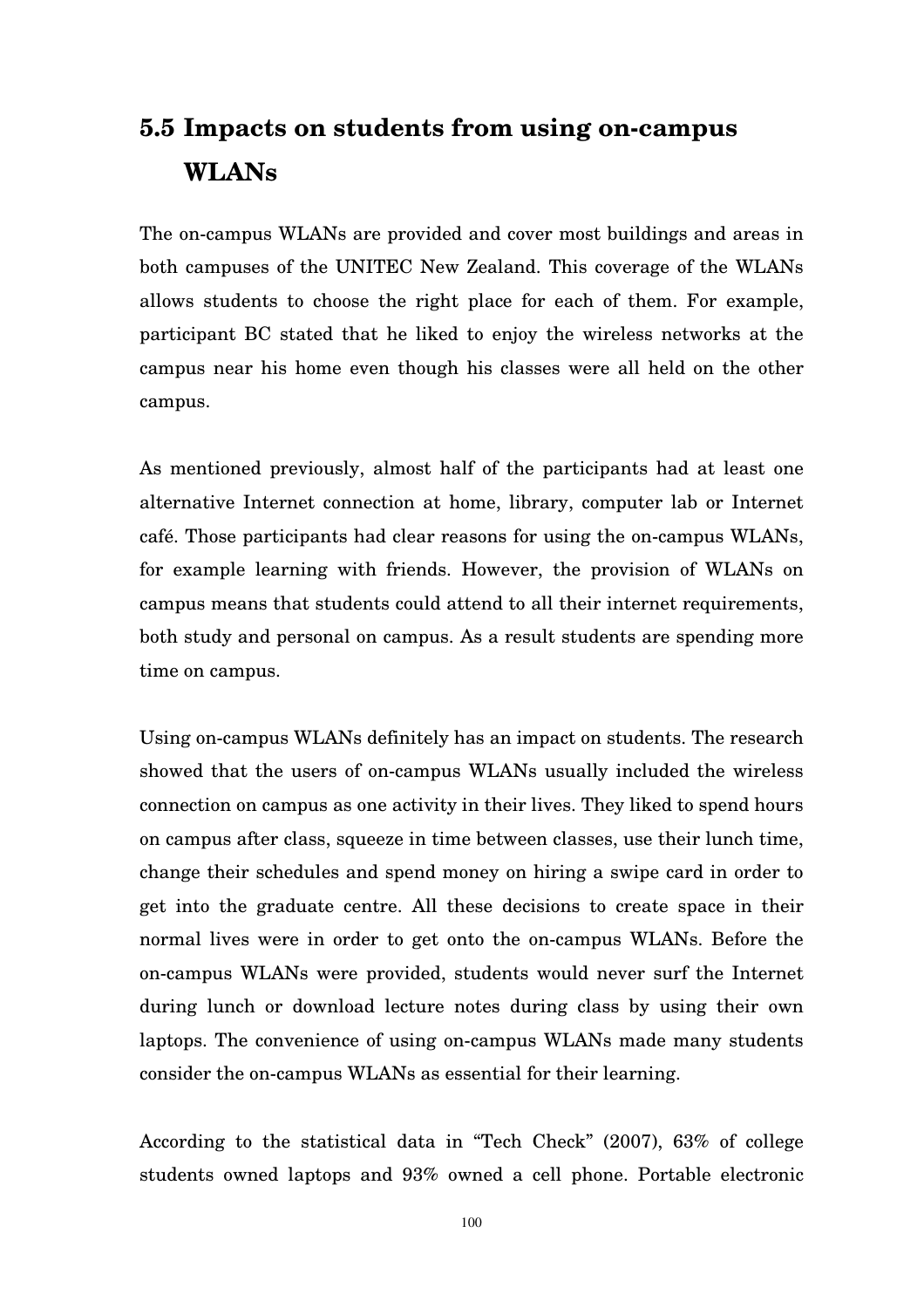devices had increased dramatically over the last few years. With the popularity of the on-campus WLANs, more and more students bring their own wireless-capable electronic devices on campus and use these electronic devices to get on the Internet any time any where. The desire to use the on-campus WLANs has meant that portable electronic devices with wireless capability have become common equipment for learning. As Brass (2004) agreed, the "*laptop had become must-have for today's college students*" and the purchase of portable electronic devices increases their budget for school. Similarly Nisbet (2004) stated that students in some private schools were required to carry laptops to school. The potential risks to security and safety for those students carrying portable electronic devices were not only virus infection and privacy violation, but also damage to or loss of those expensive electronic devices.

The researcher believes the impact of the use of on-campus WLANs is two-way. The on-campus WLANs provide students with an extra learning mode. Also, the use of on-campus WLANs makes education institutes provide better facilities and learning environments to students. As Internet usage becomes more common everyday requirement for students, got on campus WLANs provision means they don't have to separate their personal, work and study requirements for Internet access.

# **5.6 The opportunities for educational institutions to provide convenience of WLANs for students**

# **5.6.1. Current advantage of the convenience of the WLANs**

According to the data gathered from interviews, there were many benefits. Mobility and free Internet access were the most attractive benefits for the users of on-campus WLANs. Mobility was also the reason why most students chose to use on-campus WLANs. It showed that the convenience of the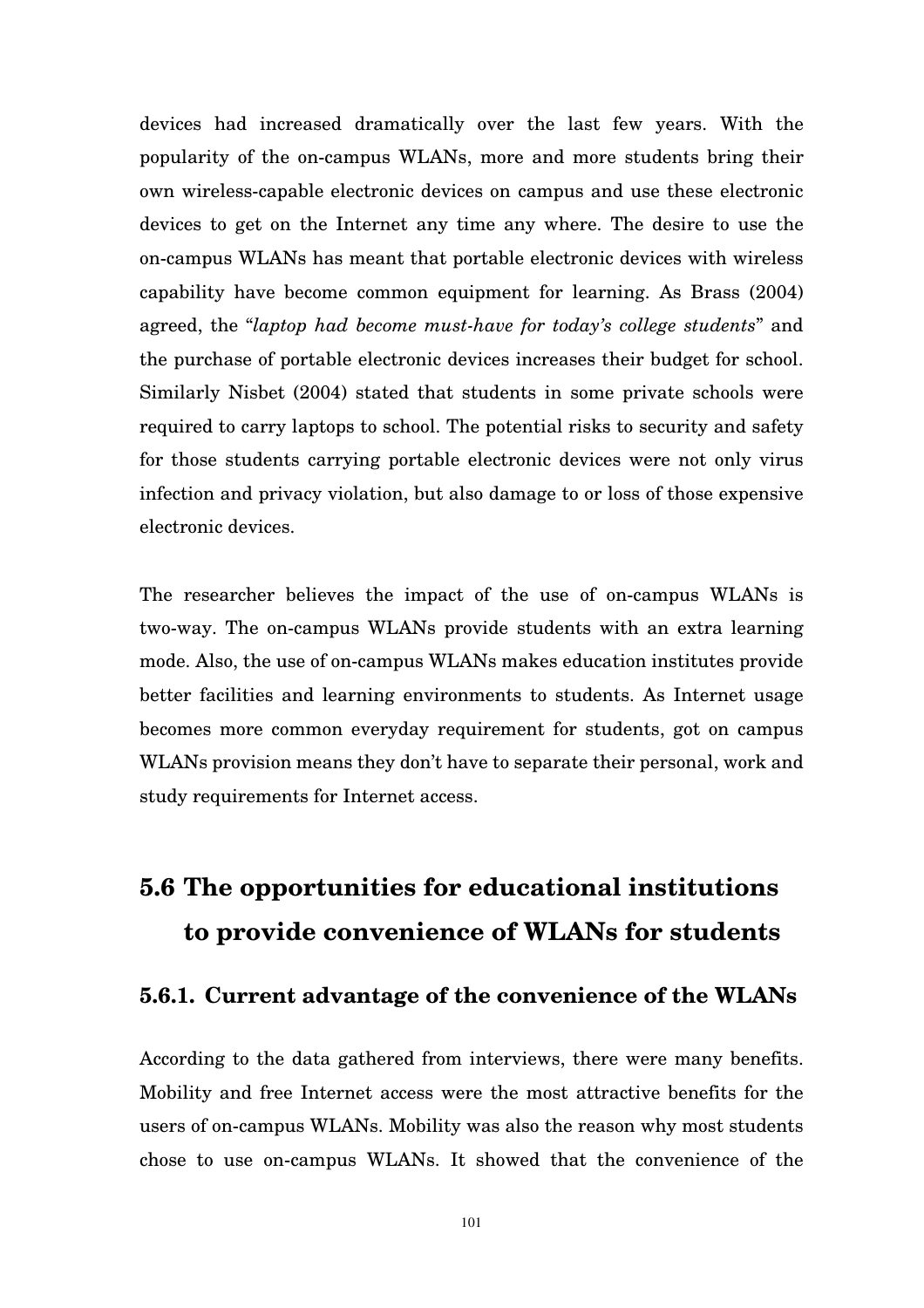on-campus WLANs affected student decisions on whether or not to use it. Sometimes, the students' decisions were very simple. They used on-campus WLANs simply because they could use their own laptops. Mobility was one advantage for the campus to provided WLANs to students that facilitates learning and study. Whilst this had been shown to be the case it did not preclude the need of the institution to provide physical work areas.

## **5.6.2. Opinions from participants**

In considering the findings of the inconveniences reported by interviewees, there are many opportunities for the provider to improve the on-campus WLANs. The slow speed and unstable signal were the two major concerns of the users. Most of the users were not satisfied with the quality of the on-campus WLANs when they participated in this research. They expected the speed of the WLANs to be faster and the signal to be more stable and strong. The slow speed and weak signal made a lot of problems for surfing on the Internet and even made it difficult to login to the wireless networks. Based on the findings, the users are also expected more power outlets and more physical places to sit or meet for a longer opening times.

Some participants of this research were using laptops borrowed from the library. Since they were only allowed to use them for thirty minutes, they wondered if they could use them for longer, such as an hour. As the on-campus WLANs were available for all students at UNITEC New Zealand and Unitec's international students were some of the users of the on-campus WLANs, cultural differences influenced the expectations of some students. As the researcher knows, there is one dictionary application in Chinese that can be used on computers at Unitec's computer labs although those computers can not type in Chinese. So if the laptops which could be borrowed in the library had multiple language input method or some applications in other than English installed, many international students could benefit from them. They would not need to bring their heavy laptops to campus and they could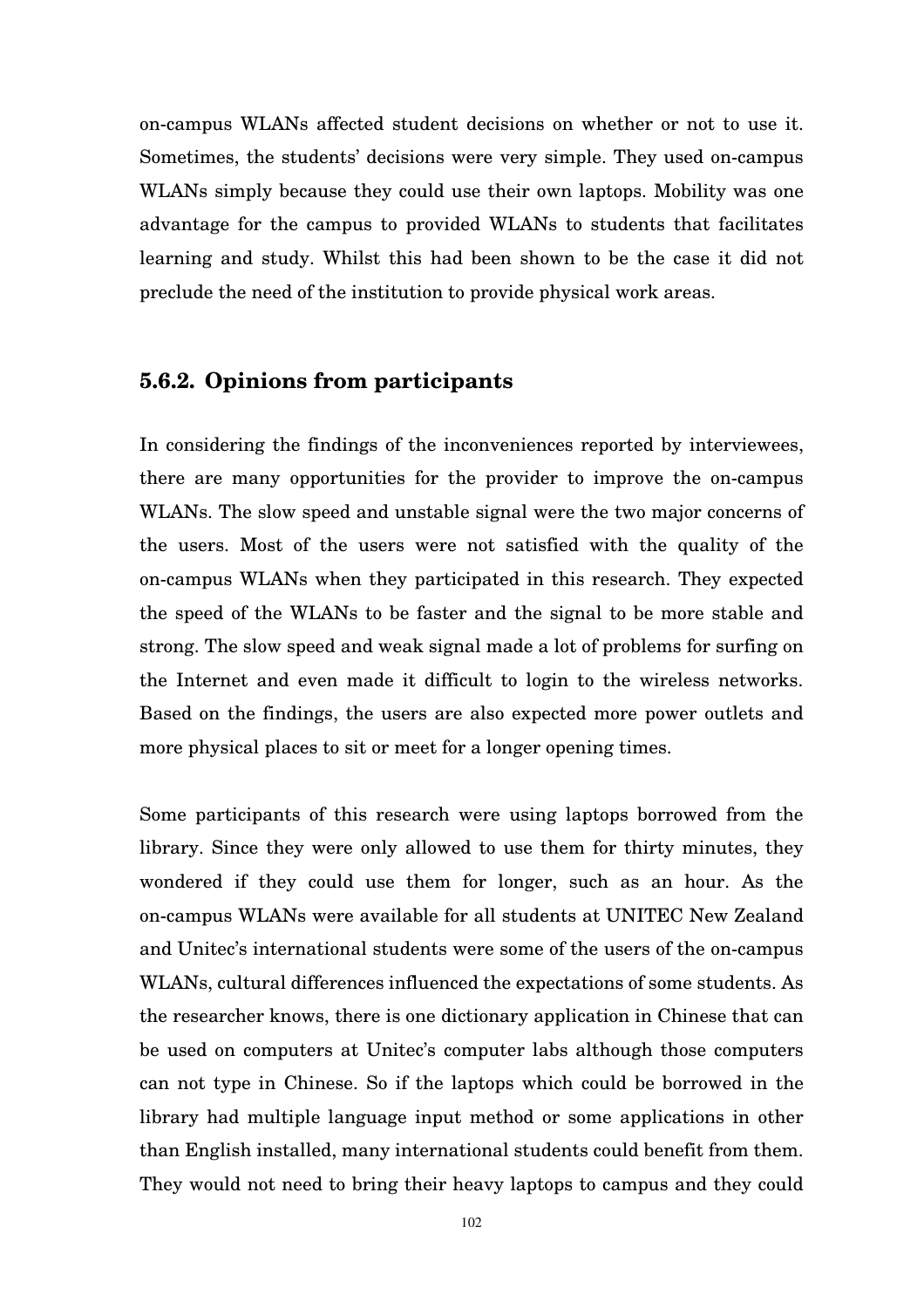use the borrowed laptops to chat or email in their first language.

The use of on-campus WLANs in the library or the cafeteria was not the only way to offer a convenience to students. The use of WLANs in classrooms especially during lectures was also welcomed by students. The information about the use of WLANs in class gathered from the interviews was consistent with the views of Campbell & Pargas (2003). Because the WLANs were provided in classrooms, the interviewees experienced the advantages of using WLANs in class. The reasons and advantages made their decision on whether to use Wireless Local Area Networks (WLANs) in class. The students believed that the ability to download lecture notes, do instant research relevant to class content, submit class tasks, browse e-library and on-line discussion helped them learn more effectively and efficiently. As discovered in the literature review, Campbell & Pargas (2003) included all these abilities in their eight categories of providing wireless connections in classrooms. These abilities were also the reasons why many universities integrated laptops with wireless connection into lectures. Those universities believed that to provide and integrate wireless connections into lectures would enhance classroom experiences of students. Despite all those advantages, laptops with wireless connection were not used in all classes at UNITEC New Zealand according to participants L, M and N. They said they did not need or were not allowed to use the WLANs in their lectures. Participants L and N did not give any answers on the use of WLANs in class. The participants L and N were the only two participants who never considered using the WLANs in their class.

To conclude, it is very important that the providers provide convenience of on-campus WLANs for students. On the one hand, it will encourage more students to use the on-campus WLANs; on the other hand, it will let existing users be more satisfied with the wireless services.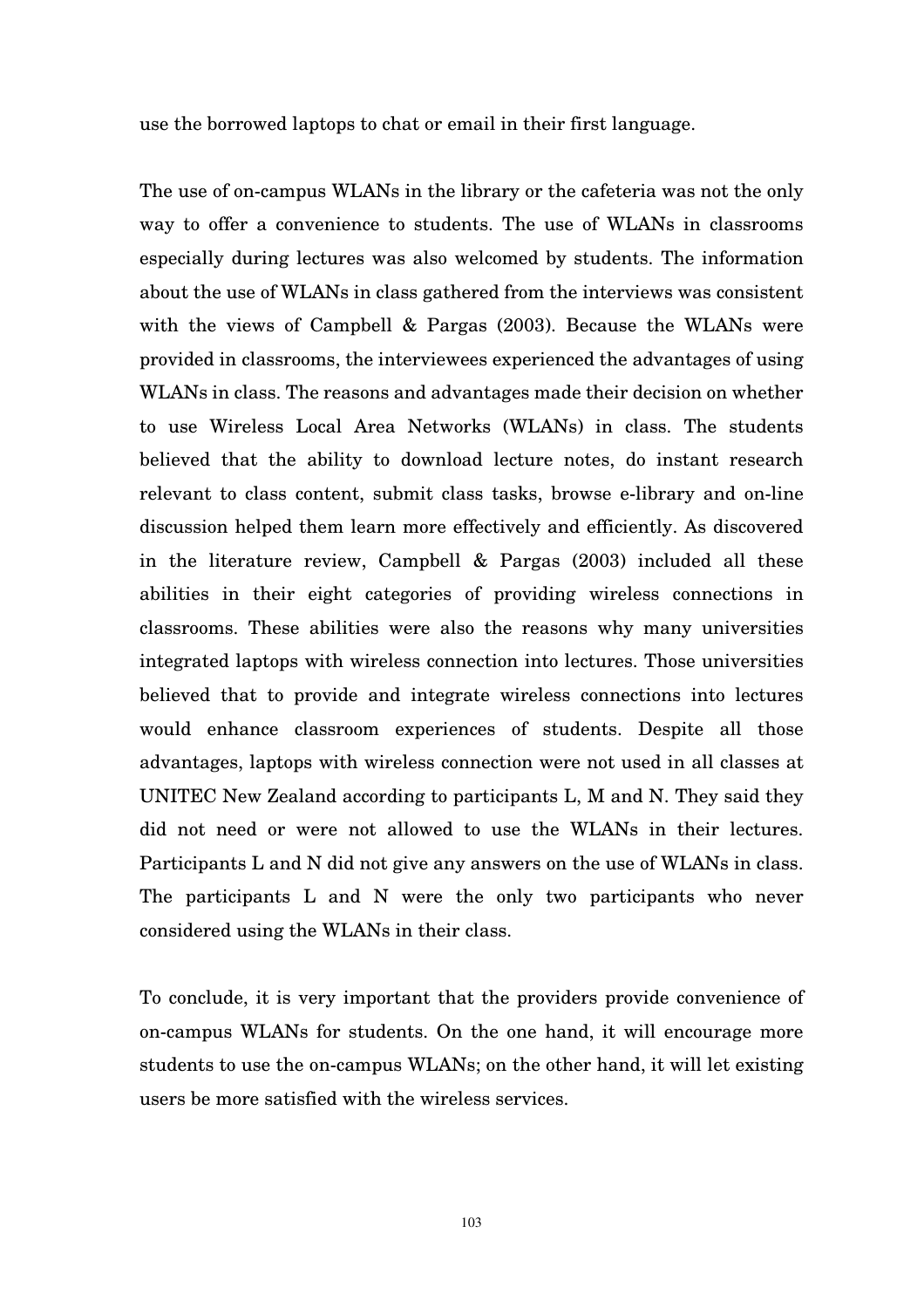## **5.7 Technical issues concerning the WLANs**

## **5.7.1. The concerns about speed and signal of the WLANs**

This research shows that a significant proportion of the users were not satisfied with the speed of the on-campus WLANs. Almost all the interviewees suggested upgrading the speed of the WLANs. The worst rating of the connection speed by the user was only 6.5Kbps. In theory, it was probably at least 6Mbps throughput in both the UNITEC-HOTSPOT wireless network and the semi-trusted wireless network at Unitec. The information from "Wireless" (2007) stated that the WLANs provided at Unitec campuses were in 54Mbps IEEE 802.11a and g and 11Mbps 802.11b standard. The data throughput was in the range between 5 to 20Mbps and the average of 6Mbps at 20 metres.

The weakness of the signal of the on-campus WLANs was another issue raised by the users. Many participants pointed out that the signal of the WLANs was sometimes weak and unstable. As can be seen in Figure 4-4, four participants had experienced difficulties with the wireless connections. They said those difficulties were from time to time and depended on different situations. The connection speed being too slow and the signals being too weak were the main problems causing connection difficulties. Certainly, the users strongly supported upgrading the performance of on-campus WLANs, especially to enhance the speed and signal.

As discussed by McLaughlin (2008) and Cox (2008), the 802.11n technology could be one option to solve both speed and signal issues. It was stated in Cox (2008) that the 802.11n network would serve users at a speed of 2Mbps to 25Mbps, depending on the number of the users. The speed of 802.11n standard was not only 25Mbps anyway. Xiao (2005) believed that the 802.11n standard would bring enhancements for higher throughput in wireless LANs because the 802.11n standard was "*capable of much higher throughputs, with*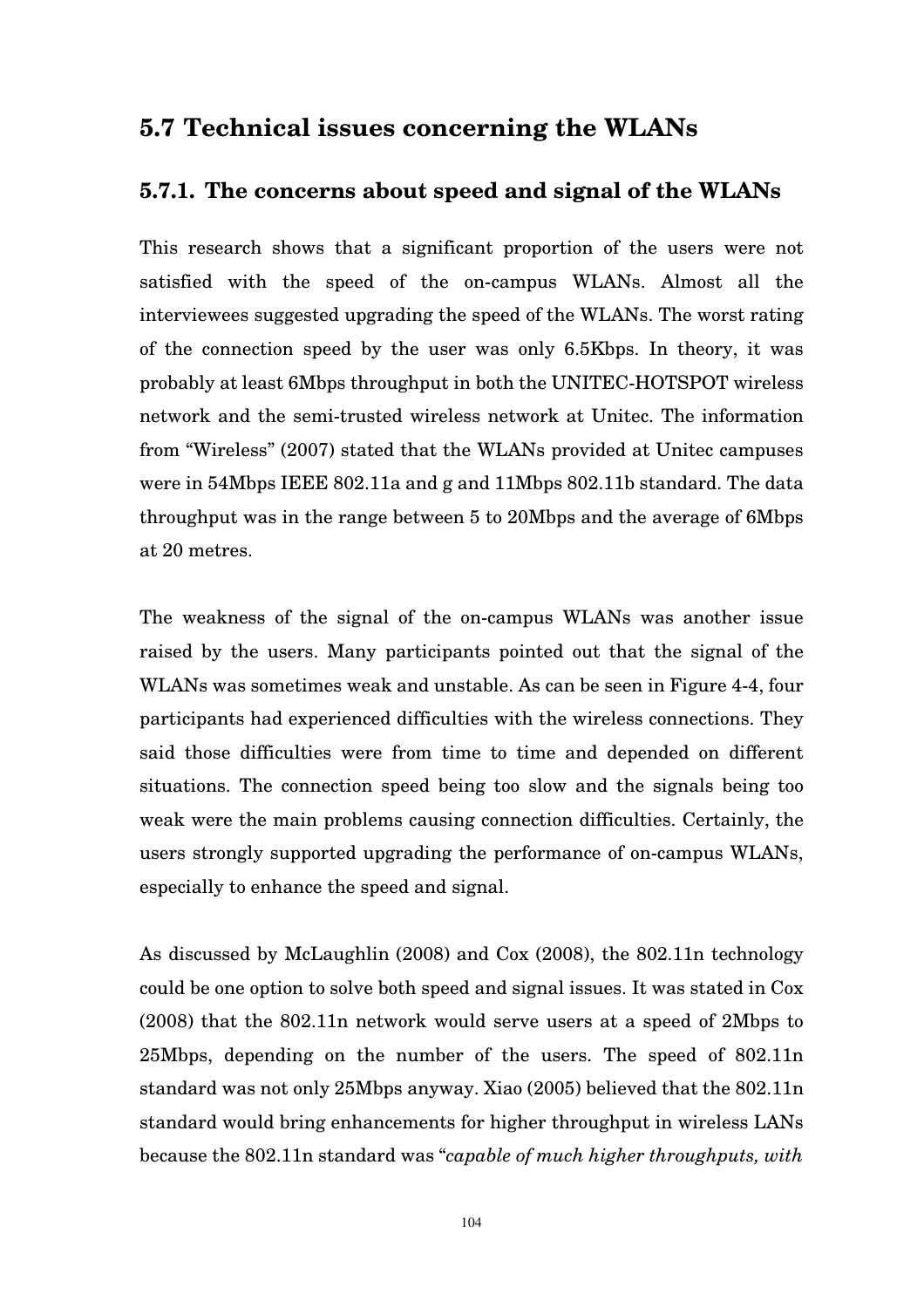*a maximum throughput of at least 100 Mb/s, as measured at the medium access control data services access point.*" This was agreed by Thryft (2007) that depending on the design, an 802.11n network could reach a typical throughput of 144Mbps and a maximum throughput of 600Mbps. Of course, the 802.11n standard was not simply faster than any other 802.11 standards; the MIMO (multiple-input/multiple-output) technology and 40MHz channels made it more competitive. On the one hand, Abramowitz (2006) believed that the MIMO technology would improve wireless network performance by taking advantage of the multipath. The MIMO technology allowed multiple transmissions received by multiple receivers at almost the same time which construct the multipath, and this multipath was the reason why 802.11n could provide higher throughput and better reconstruct weak signals (Abramowitz, 2006). On the other hand, Garcia (2007) pointed out that the 802.11n technology could operate in two frequencies of 2.4GHz and 5GHz. The 802.11n technology could also operate wide 40MHz channels, which provided higher throughput, in either frequency.

## **5.7.2. The concern for security**

Security seemed a minor issue as only one participant mentioned that he had noticed file-sharing requests from other laptops and he felt annoyed by it. He thought sharing files in a public network may be not that secure and he was afraid his privacy could be violated.

The users of on-campus WLANs were certainly many, but why was only one participant worried about his privacy? The researcher thought most of the users chose to trust the IT department to take care of them. Indeed, the IT department had very strict criteria for using the semi-trusted wireless network. They require the semi-trusted wireless network users to have up-to-date anti-virus software installed on their laptops and this is double checked by the staff working in the IT department. The requirements are the same for the UNITEC-HOTSPOT wireless network users, but there is no one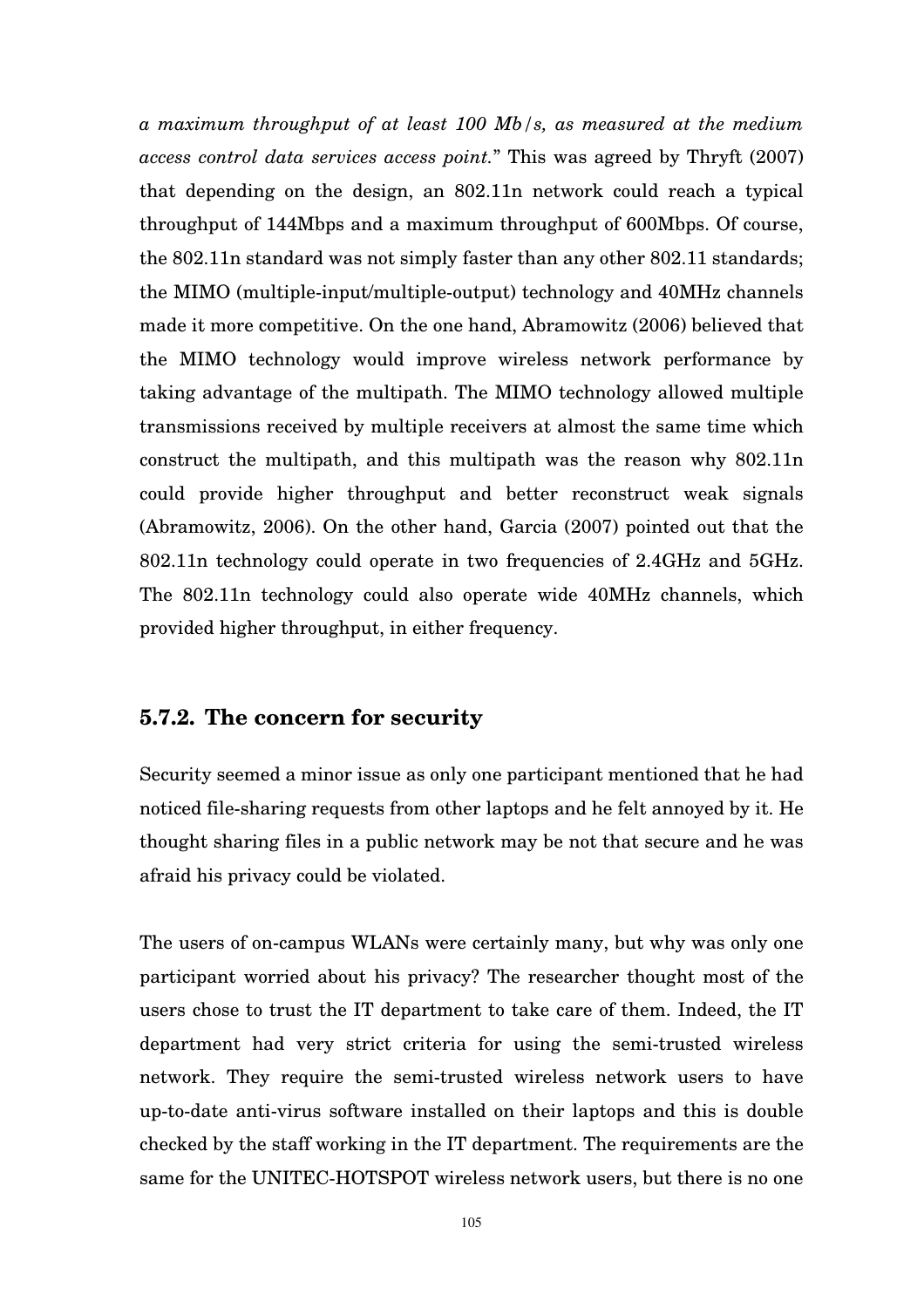to check whether the laptops used to login are protected by up-to-date anti-virus software. Because users can login to the UNITEC-HOTSPOT wireless network by typing in their unique username and password this means they can login by themselves without any check by IT department staff. It is great that students could login by themselves but some students do not follow the requirement to "*ensure your laptop is up to date with Virus Protection and Security Updates*" ("Wireless", 2007). If the IT department could check all user laptops or check randomly, the researcher believes that would help to remind users to update their anti-virus software. If the IT department could provide courses to teach users how to use WLANs in a secure way, maybe it could help to prevent virus infection of their laptops and violation of privacy.

Because users of the UNITEC-HOTSPOT wireless network could login onto the network with their username and password without any security check from the IT department, this makes the UNITEC-HOTSPOT wireless network a sort of open wireless network. The SSL (secure sockets layer) encryption and VPN (Virtual Private Network) technology were both suggested by Breeding (2005) for employment on open wireless networks. Breeding (2005) believed that with the SSL encryption and VPN technology, users in open wireless network could protect their sensitive information. Of course, SSL encryption and VPN technology are not the only way to protect students' laptops. For example, Brawn et al. (2004) stated that the Arizona State University West used the 802.1x security protocol for both their wired and wireless networks.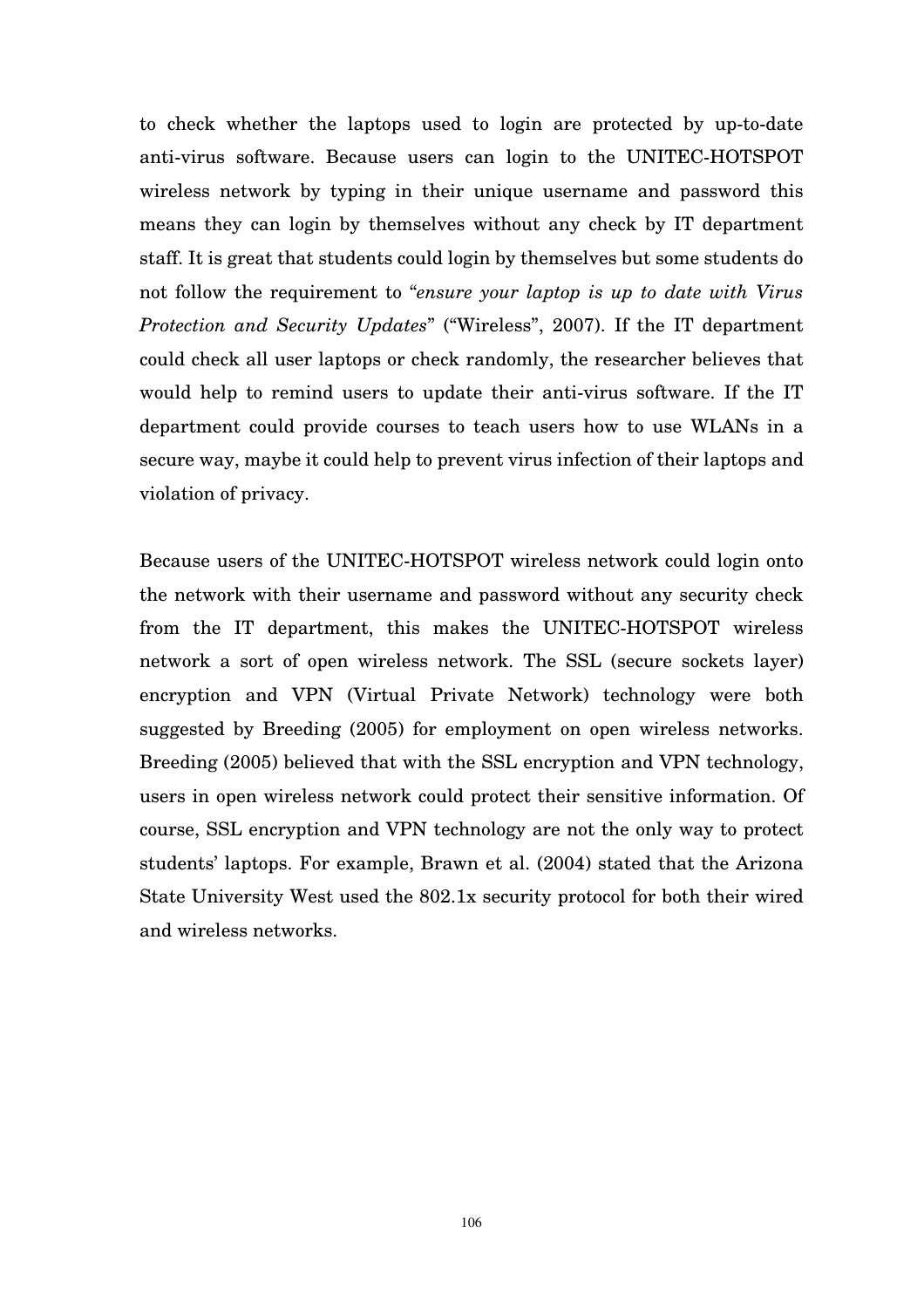## **5.8 Summary**

This chapter showed the relationship between the sub-research questions and the survey and interview questions. The link between each question and the coding of data in each question helped the researcher to analyse the data gathered. It was easy for the researcher to look at a particular research question, and compare opinions from different participants on particular survey or interview questions. Based on the answers from the survey, there was no particular group of users of the on-campus WLANs. The users could be any students in any school and in any year of their course. The users could be any students who owned portable electronic devices with wireless capability.

During the data analysis, the researcher identified a phenomenon that exists not only among the participants of this research but also in the academic literature. Based on the data gathered from 64 participants, users of the on-campus WLANs were varied, from different schools and different year of course; students had different reasons besides study, and students used laptops in classrooms, the library, the cafeteria and the residential village. Students who used on-campus WLANs had integrated the WLANs into their lives. In the academic literature, "Tech Check" (2007) reported that more students owned portable electronic devices; Brass (2004) stated that laptops had become must-have devices for students and Nisbet (2004) emphasised that students had to take laptops to class in two private schools. There are also many articles reported that many universities used and provided wireless networks for students and faculties.

Not all the participants knew the exact restrictions or requirements for getting connected to the on-campus WLANs. Satisfactions with the on-campus WLANs varied from very poor to very good. This shows that student perception were quite different as the quality of the wireless networks was not stable when more users were connected.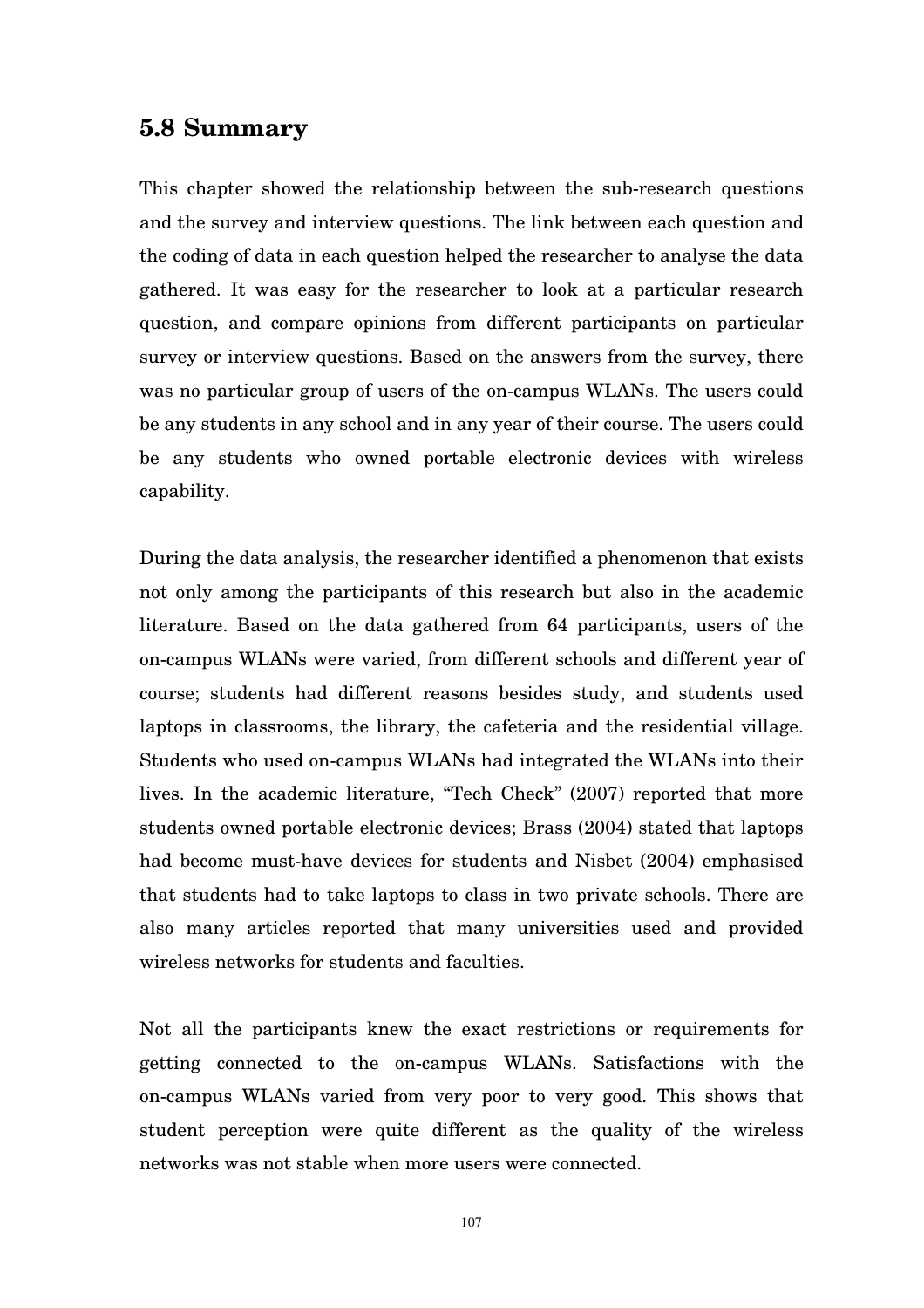This chapter integrates the concerns and opinions from participants with the technologies reported from academic literature to help educational institutions to improve their wireless networks and solve existing problems. Some of the participants considered that the current speed of on-campus WLANs was slow, the signal was weak, the coverage was limited and some classes prohibited student use of WLANs. The researcher found that similar problems had happened at other educational institutions and they had been solved. McLaughlin (2008) and Cox (2008) discussed adoption of the 802.11n technology for campus wireless networks; Campbell & Pargas (2003) mentioned that integrating laptops into lecture plans would help improve lecture experience; and Brawn et al. (2004) described a university using the 802.1x protocol for security protection.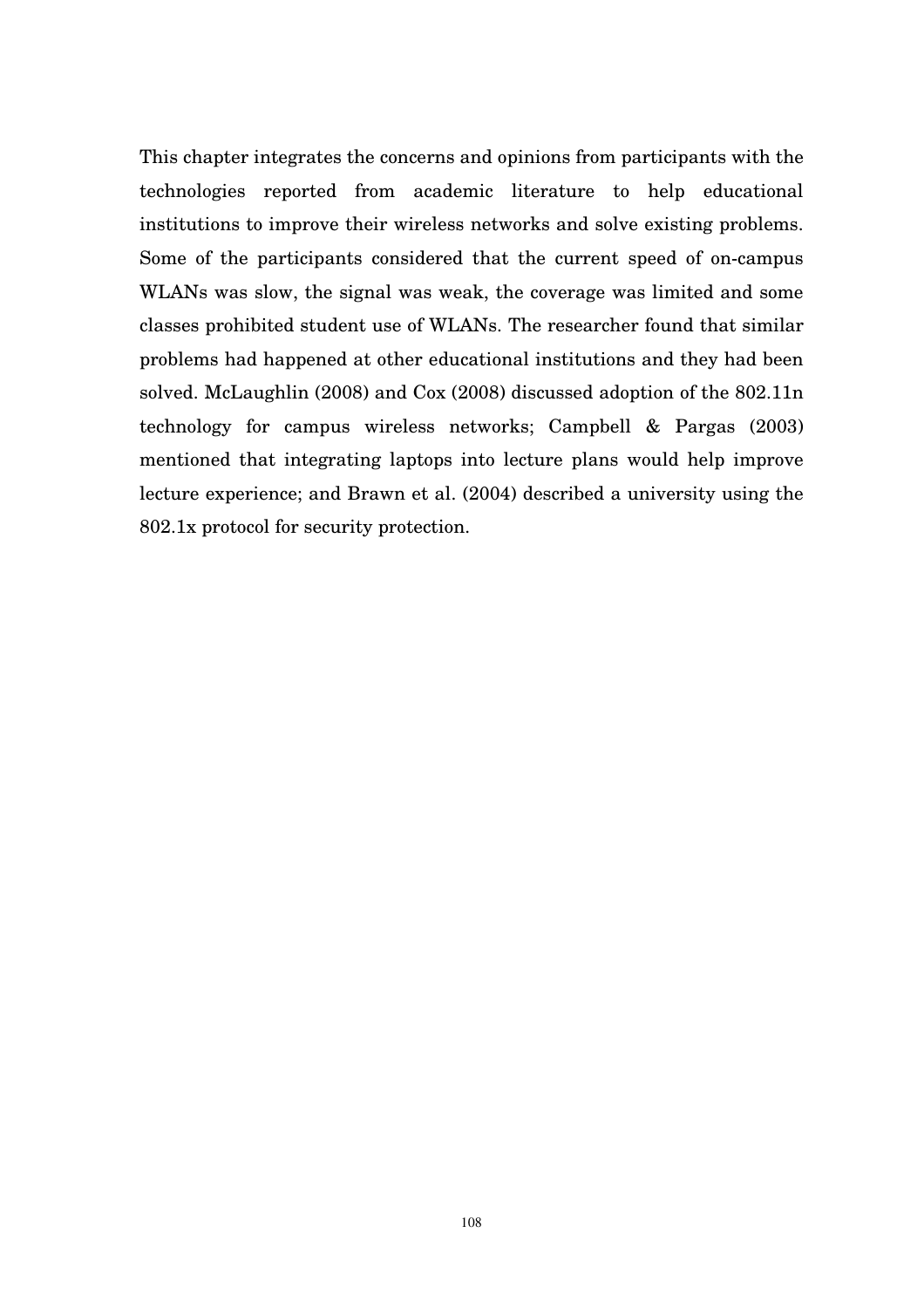## **6. Conclusions and Recommendations**

This research determined issues arising when students use the on-campus WLANs at either campus of UNITEC New Zealand. This research further analysed the opportunities for an education setting to provide or improve on-campus wireless networks to students.

A predominantly qualitative research approach was taken to answer the research questions. An in-depth literature review was conducted in order to determine the importance and benefits of providing the WLANs on campuses. Some academic literature quoted in this thesis pointed out that laptops had become necessary in class and students had to take laptops to school. In addition, the status of adopting WLANs at educational institutes was identified and technologies and security issues were discussed. The literature review showed few opinions from users but a huge amount of information about the popularity of WLANs in higher education sectors. Most of the academic literature discussed the WLANs from the provider's point of view.

The literature review created the basis of this research. The survey and interview questions were based on the findings of the literature review. Sixty-four users of the on-campus WLANs at UNITEC New Zealand were surveyed randomly and ten students from the survey were selected and interviewed face-to-face. The surveys and interviews focused on the student's perceptions of using WLANs on campus. The data gathered for this research, including literature review, observation, surveys and interviews, were divided into seven parts according to how the content related to particular research sub-questions.

The first three sub research questions "What kind of students are the users of on-campus WLANs? What do students use on-campus WLANs for? What are the behaviours of students use on-campus WLANs?" have been answered as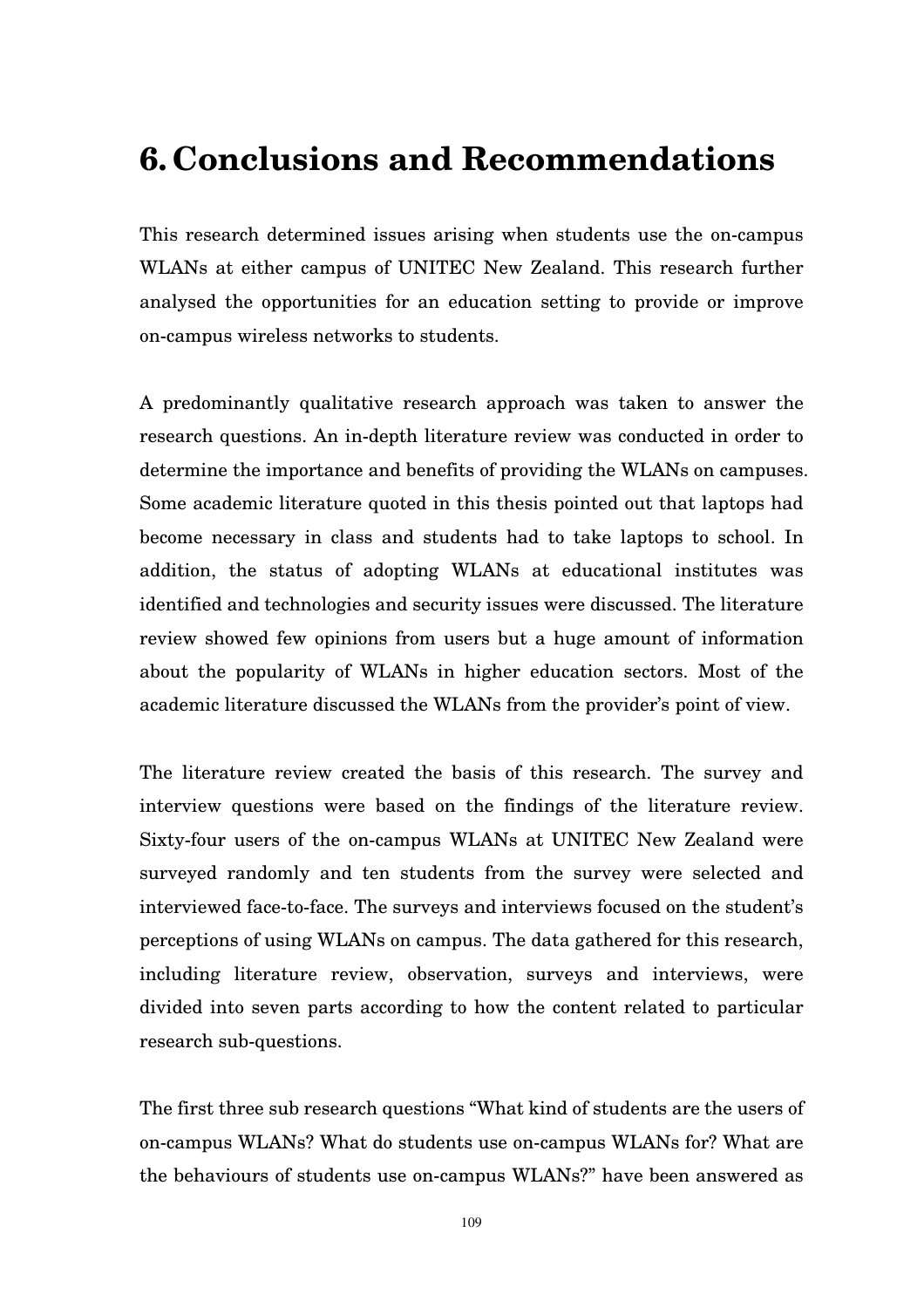follows: The users of on-campus WLANs were potentially all the students studying at UNITEC New Zealand and their reasons for using the WLANs were not only for study, although most participants did. Students were using the Internet on campus for all types of activities. The provision of a common work area is still needed with on campus wireless service.

The fourth sub research question "What are the current challenges that students perceive with WLANs?" had been answered by three aspects by which students are accessing the WLANs, the restrictions on the use of on campus WLANs and students' satisfaction. Students could connect to the WLANs in two ways which meant configuring the connection by themselves or IT staff. But the research results showed that students did not quite understand the difference between the two wireless networks. When comparing the two wireless networks, the security and access levels are different. The UNITEC-HOTSPOT wireless network is easier and more flexible to configure, and the semi-trusted wireless network is more secure. The participants preferred to use the easier configuration to connect to the UNITEC-HOTSPOT wireless network. This led to security concerns from students about information and privacy protection in open wireless networks. The finding showed that there were some restrictions on the use of WLANs. The student account was considered as a restriction from the survey results but it was considered as a positive restriction by the interviewees. The participants were satisfied with the easy configuration by using their student accounts. The finding also showed that physical provision of areas to use WLANs was still a restriction in the use of WLANs in the opinions of the students surveyed. Most of the participants were satisfied with the on campus WLANs, although there was a small group of users who were not satisfied with the slow speed and poor signal. Maybe the IT department ought to consider some solution for the speed and signal problems.

The fifth sub research question "Are there any impacts on students from the use of on-campus WLANs?" had been answered by the fact that students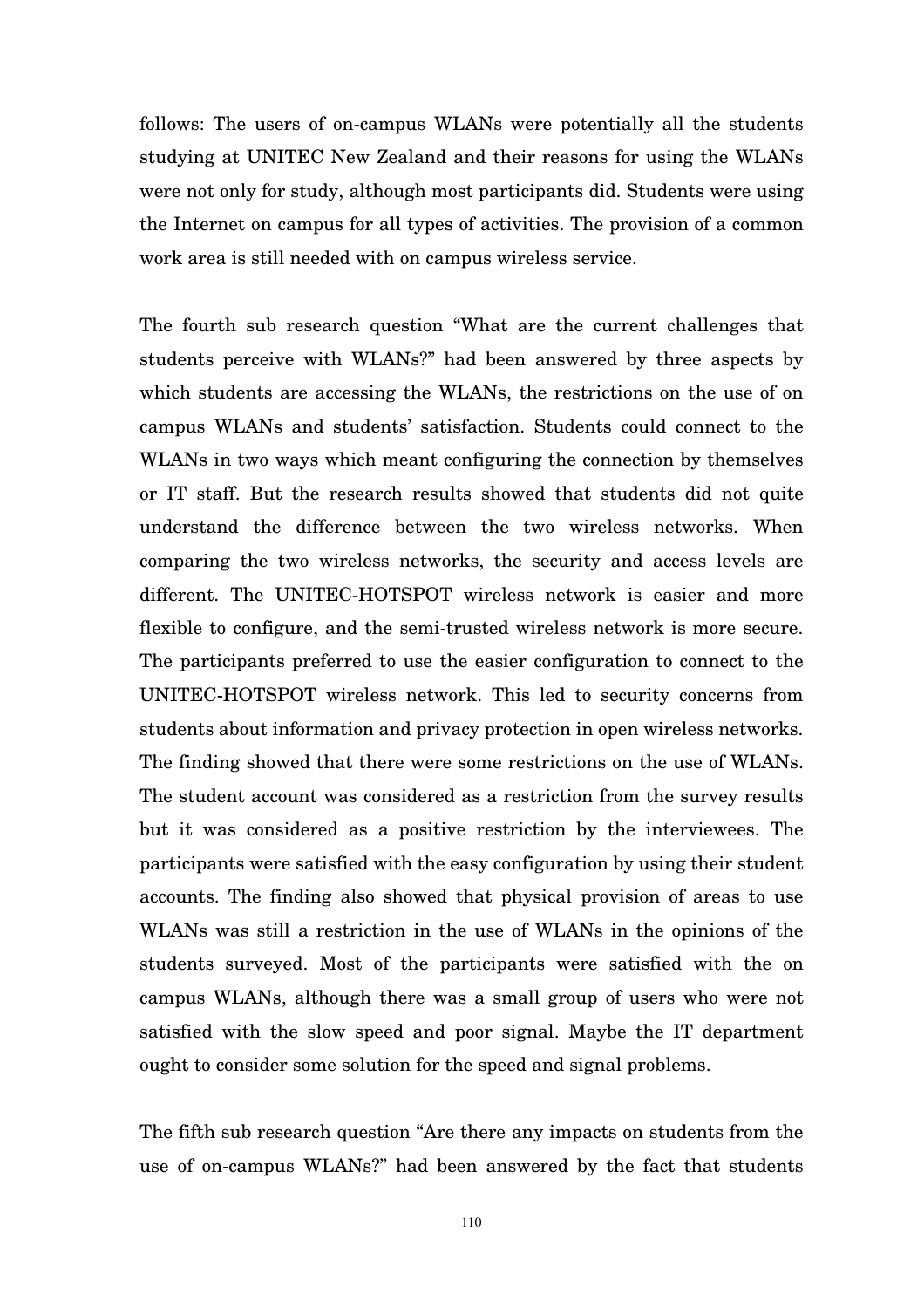were spending more time on campus. With the provision of the WLANs on campus, students brought their own portable electronic devices with wireless capabilities to school. Students spent more time on campus after class since the WLANs had been provided. Students used the on-campus WLANs during and after lectures. Students thought the provision of WLANs was essential for their learning because of the advantages and convenience of the use of on-campus WLANs.

The sixth and seventh sub research questions "What opportunities are available for educational institutions to provide the convenience of WLANs for students?" and "Are there any technical issues concerning WLANs relevant to educational institutions that arise from user requirements?" have been answered as recommendations. To provide convenient WLANs is important because most participants spent a lot of time on campus because of the convenience of having WLAN access. In this research, the opportunities for providing convenience of WLANs were determined from the aspects of student dissatisfaction. The participants were obviously dissatisfied with the slow speed and poor signal of the on-campus WLANs. Some of the participants recommended upgrading the bandwidth of the networks and adding more access points within the areas where WLANs were provided. The researcher recommended some examples of technical solutions for improving speed and signal problems which were found from the literature review, such as the 802.11n technology, SSL encryption and the 802.11x protocol.

The over arching response was that WLAN provision had enabled students to continue with their personal and business Internet requirements on campus without being restricted by the use of hard wired equipment supplied by the institute or having to move off site. The advantages of the mobility and free Internet access were attracting students to spend more time on campus. The compatibility of the networks enabled students to connect to the Internet anywhere any time. As Internet usage becomes increasing common and an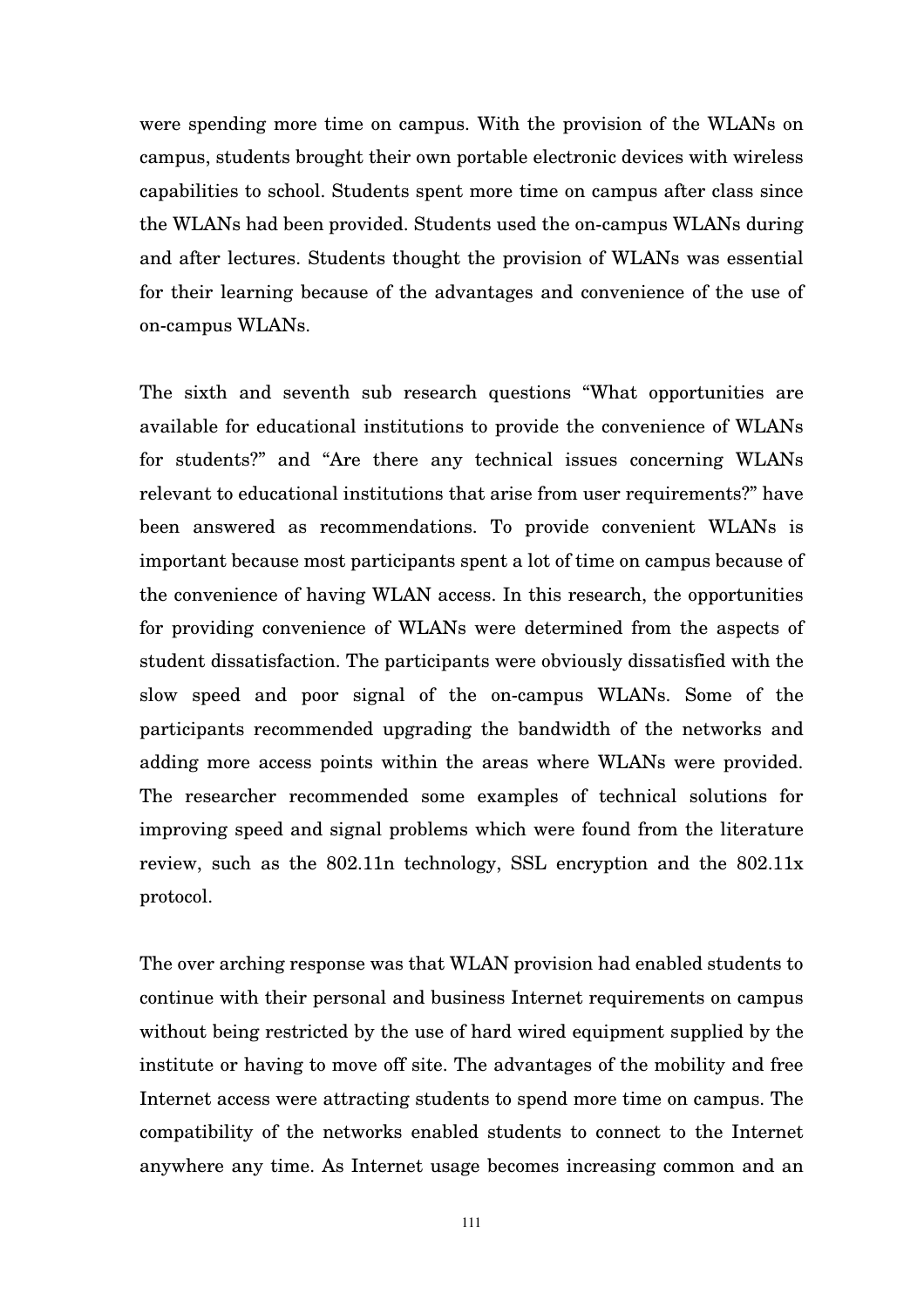everyday requirement for students, on campus WLAN provision means they do not have to separate their personal, work and study requirements for Internet access.

#### **Further research**

This study started from a current user of the on-campus WLANs and used participants from two campuses. The culture of the use of on-campus WLANs in different campuses or different institutes would be varied. This research could not avoid bias in that the data gathered from two campuses is not diversified because the two campuses belong to the same educational institute. Further research could be done on more campuses and in different countries.

WLANs have become more and more popular in higher education institutes, and there is no doubt that users are expecting more convenient wireless networks and the providers are improving their wireless networks to meet user demands. Further research could be done on both users and providers.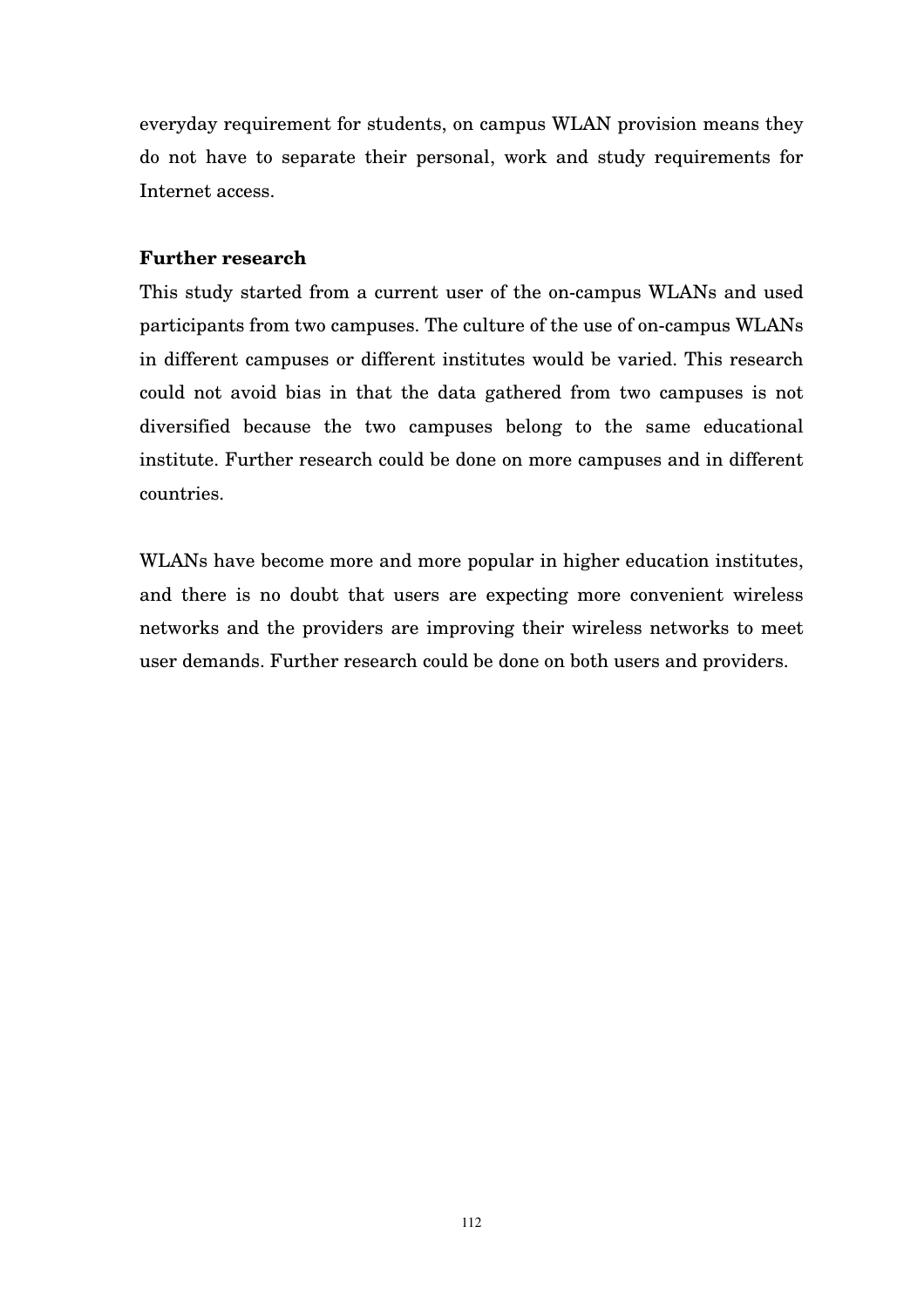# **7. Appendix**

## **Appendix A: Survey Questions**

1. What course(s) are you taking?

2. What year are you in?

3. How often do you usually use the WLAN on campus?

\_\_\_\_\_\_\_\_\_\_\_\_\_\_\_\_\_\_\_\_\_\_\_\_\_\_\_\_\_\_\_\_\_\_\_\_\_\_\_\_\_\_\_\_\_\_\_\_\_\_\_\_\_\_\_\_\_\_\_\_\_\_\_\_\_\_\_\_\_\_\_

\_\_\_\_\_\_\_\_\_\_\_\_\_\_\_\_\_\_\_\_\_\_\_\_\_\_\_\_\_\_\_\_\_\_\_\_\_\_\_\_\_\_\_\_\_\_\_\_\_\_\_\_\_\_\_\_\_\_\_\_\_\_\_\_\_\_\_\_\_\_\_

\_\_\_\_\_\_\_\_\_\_\_\_\_\_\_\_\_\_\_\_\_\_\_\_\_\_\_\_\_\_\_\_\_\_\_\_\_\_\_\_\_\_\_\_\_\_\_\_\_\_\_\_\_\_\_\_\_\_\_\_\_\_\_\_\_\_\_\_\_\_\_

\_\_\_\_\_\_\_\_\_\_\_\_\_\_\_\_\_\_\_\_\_\_\_\_\_\_\_\_\_\_\_\_\_\_\_\_\_\_\_\_\_\_\_\_\_\_\_\_\_\_\_\_\_\_\_\_\_\_\_\_\_\_\_\_\_\_\_\_\_\_\_

\_\_\_\_\_\_\_\_\_\_\_\_\_\_\_\_\_\_\_\_\_\_\_\_\_\_\_\_\_\_\_\_\_\_\_\_\_\_\_\_\_\_\_\_\_\_\_\_\_\_\_\_\_\_\_\_\_\_\_\_\_\_\_\_\_\_\_\_\_\_\_

\_\_\_\_\_\_\_\_\_\_\_\_\_\_\_\_\_\_\_\_\_\_\_\_\_\_\_\_\_\_\_\_\_\_\_\_\_\_\_\_\_\_\_\_\_\_\_\_\_\_\_\_\_\_\_\_\_\_\_\_\_\_\_\_\_\_\_\_\_\_\_

\_\_\_\_\_\_\_\_\_\_\_\_\_\_\_\_\_\_\_\_\_\_\_\_\_\_\_\_\_\_\_\_\_\_\_\_\_\_\_\_\_\_\_\_\_\_\_\_\_\_\_\_\_\_\_\_\_\_\_\_\_\_\_\_\_\_\_\_\_\_\_

\_\_\_\_\_\_\_\_\_\_\_\_\_\_\_\_\_\_\_\_\_\_\_\_\_\_\_\_\_\_\_\_\_\_\_\_\_\_\_\_\_\_\_\_\_\_\_\_\_\_\_\_\_\_\_\_\_\_\_\_\_\_\_\_\_\_\_\_\_\_\_

\_\_\_\_\_\_\_\_\_\_\_\_\_\_\_\_\_\_\_\_\_\_\_\_\_\_\_\_\_\_\_\_\_\_\_\_\_\_\_\_\_\_\_\_\_\_\_\_\_\_\_\_\_\_\_\_\_\_\_\_\_\_\_\_\_\_\_\_\_\_\_

\_\_\_\_\_\_\_\_\_\_\_\_\_\_\_\_\_\_\_\_\_\_\_\_\_\_\_\_\_\_\_\_\_\_\_\_\_\_\_\_\_\_\_\_\_\_\_\_\_\_\_\_\_\_\_\_\_\_\_\_\_\_\_\_\_\_\_\_\_\_\_

4. What time do you usually start to use the WLAN?

5. How long do you usually use the WLAN on campus?

6. Which campus do you usually use the on-campus WLAN?

a) Mt. Albert Campus b) Waitakere Campus

### 7. Do you know where wireless zone are? How do you know?

- a) From Unitec's website b) From ask I.T.
- c) "Wireless Zone" sign d) Other:

8. Which place do you usually use the WLANs?

- a) Library b) Hub
- c) Café d) Graduate Centre
- e) Other: \_\_\_\_\_\_\_\_
- 9. What do you use on-campus WLAN for?
	- a) Surfing internet b) Shopping c) Research
	- d) Entertainment e) Chat f) Internet Game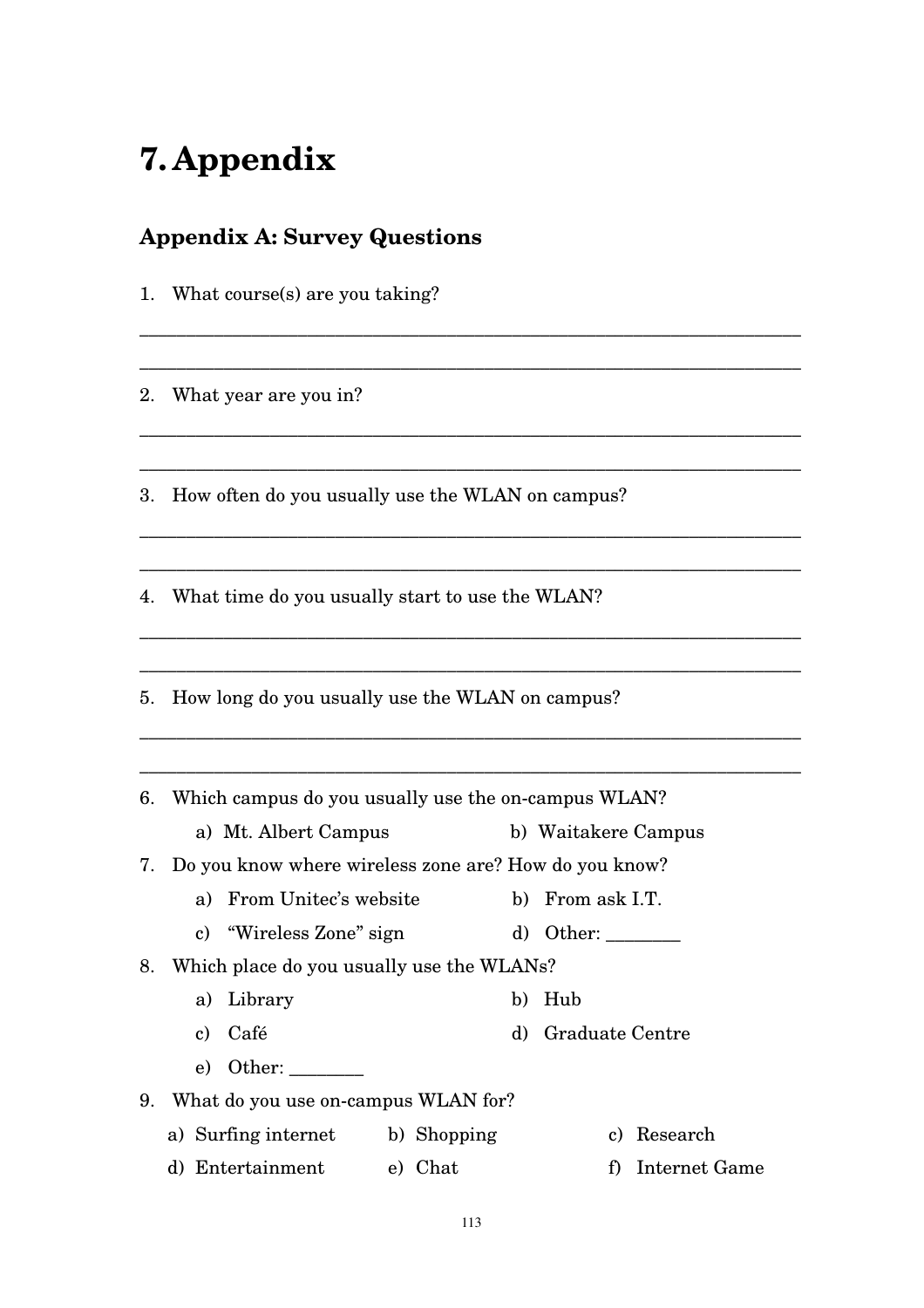| g) Discussion | h) E-learning | i) Download |
|---------------|---------------|-------------|
|---------------|---------------|-------------|

- j) Other:  $\frac{\ }{\ }$
- 10. Where did you do these activities before using on-campus WLAN?
	- a) Computer lab b) Home c) Library
	- d) Internet Café e) Other: \_\_\_\_\_\_\_
- 11. What types of Internet connection are you currently using?
- 12. Are there any terms and conditions to connect to campus WLAN? If yes, what are they?

\_\_\_\_\_\_\_\_\_\_\_\_\_\_\_\_\_\_\_\_\_\_\_\_\_\_\_\_\_\_\_\_\_\_\_\_\_\_\_\_\_\_\_\_\_\_\_\_\_\_\_\_\_\_\_\_\_\_\_\_\_\_\_\_\_\_\_\_\_\_\_

\_\_\_\_\_\_\_\_\_\_\_\_\_\_\_\_\_\_\_\_\_\_\_\_\_\_\_\_\_\_\_\_\_\_\_\_\_\_\_\_\_\_\_\_\_\_\_\_\_\_\_\_\_\_\_\_\_\_\_\_\_\_\_\_\_\_\_\_\_\_\_

\_\_\_\_\_\_\_\_\_\_\_\_\_\_\_\_\_\_\_\_\_\_\_\_\_\_\_\_\_\_\_\_\_\_\_\_\_\_\_\_\_\_\_\_\_\_\_\_\_\_\_\_\_\_\_\_\_\_\_\_\_\_\_\_\_\_\_\_\_\_\_

\_\_\_\_\_\_\_\_\_\_\_\_\_\_\_\_\_\_\_\_\_\_\_\_\_\_\_\_\_\_\_\_\_\_\_\_\_\_\_\_\_\_\_\_\_\_\_\_\_\_\_\_\_\_\_\_\_\_\_\_\_\_\_\_\_\_\_\_\_\_\_

- 13. Are there any restrictions to connect to campus WLAN? If yes, what are they:
	- a) Time b) Current course you are taking
	- c) Place d) Student account
	- e) Other:

14. What is the connection speed of the WLANs?

15. How would you rate the on-campus WLANs: Very poor Poor OK Good Very good 16. Would you like to be involved in an in-depth interview? a) Yes b) No

\_\_\_\_\_\_\_\_\_\_\_\_\_\_\_\_\_\_\_\_\_\_\_\_\_\_\_\_\_\_\_\_\_\_\_\_\_\_\_\_\_\_\_\_\_\_\_\_\_\_\_\_\_\_\_\_\_\_\_\_\_\_\_\_\_\_\_\_\_\_\_

\_\_\_\_\_\_\_\_\_\_\_\_\_\_\_\_\_\_\_\_\_\_\_\_\_\_\_\_\_\_\_\_\_\_\_\_\_\_\_\_\_\_\_\_\_\_\_\_\_\_\_\_\_\_\_\_\_\_\_\_\_\_\_\_\_\_\_\_\_\_\_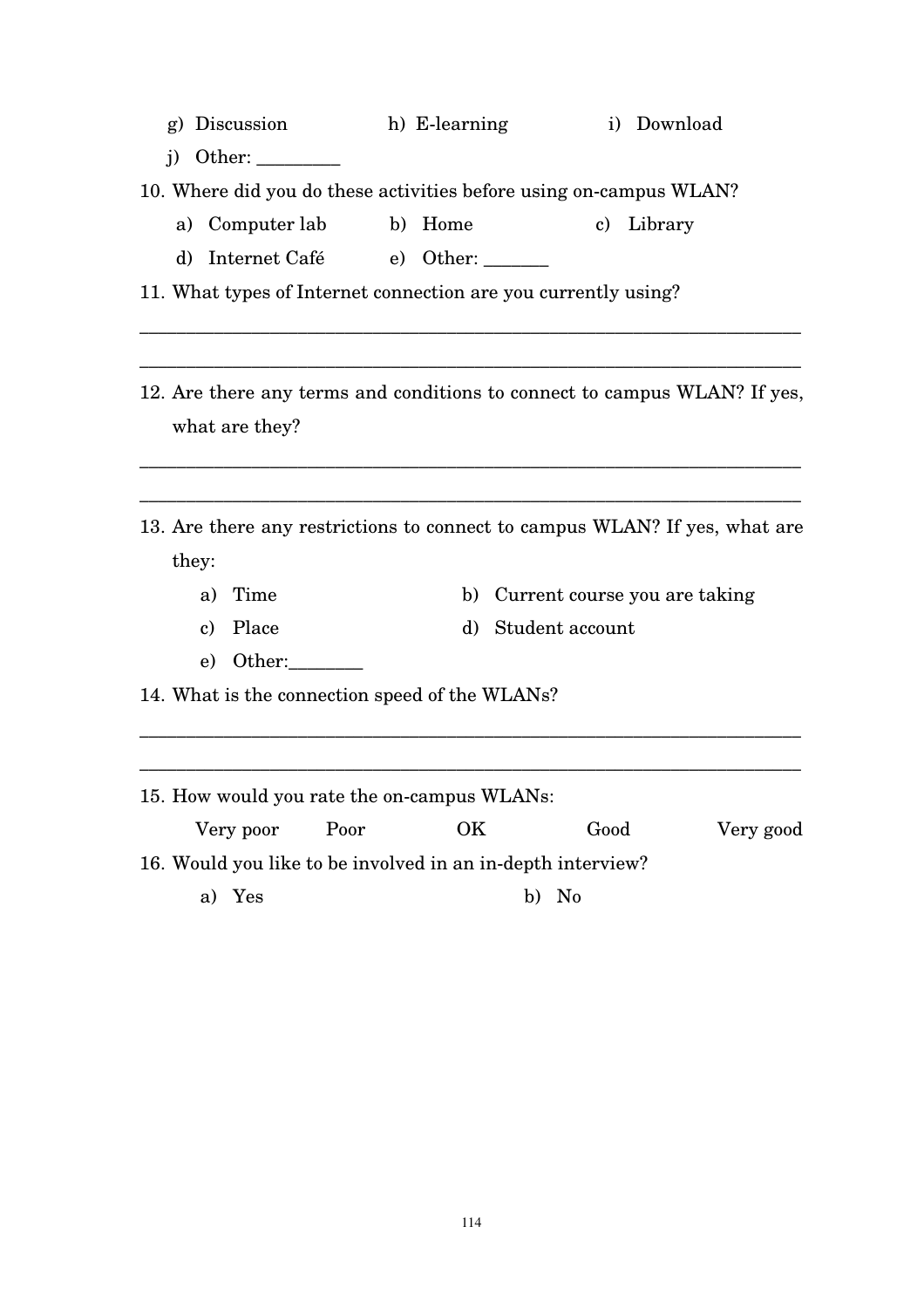## **Appendix B: Interview Questions**

- 1. What is the convenience of using WLANs on campus?
- 2. What is the inconvenience of using WLANs on campus?

3. Can WLANs be used in classrooms? If so, for what purpose?

4. Do you think that using WLAN in classrooms is helpful for your study? If so, how did using WLAN help you?

\_\_\_\_\_\_\_\_\_\_\_\_\_\_\_\_\_\_\_\_\_\_\_\_\_\_\_\_\_\_\_\_\_\_\_\_\_\_\_\_\_\_\_\_\_\_\_\_\_\_\_\_\_\_\_\_\_\_\_\_\_\_\_\_\_\_\_\_\_\_\_

\_\_\_\_\_\_\_\_\_\_\_\_\_\_\_\_\_\_\_\_\_\_\_\_\_\_\_\_\_\_\_\_\_\_\_\_\_\_\_\_\_\_\_\_\_\_\_\_\_\_\_\_\_\_\_\_\_\_\_\_\_\_\_\_\_\_\_\_\_\_\_

\_\_\_\_\_\_\_\_\_\_\_\_\_\_\_\_\_\_\_\_\_\_\_\_\_\_\_\_\_\_\_\_\_\_\_\_\_\_\_\_\_\_\_\_\_\_\_\_\_\_\_\_\_\_\_\_\_\_\_\_\_\_\_\_\_\_\_\_\_\_\_

\_\_\_\_\_\_\_\_\_\_\_\_\_\_\_\_\_\_\_\_\_\_\_\_\_\_\_\_\_\_\_\_\_\_\_\_\_\_\_\_\_\_\_\_\_\_\_\_\_\_\_\_\_\_\_\_\_\_\_\_\_\_\_\_\_\_\_\_\_\_\_

\_\_\_\_\_\_\_\_\_\_\_\_\_\_\_\_\_\_\_\_\_\_\_\_\_\_\_\_\_\_\_\_\_\_\_\_\_\_\_\_\_\_\_\_\_\_\_\_\_\_\_\_\_\_\_\_\_\_\_\_\_\_\_\_\_\_\_\_\_\_\_

\_\_\_\_\_\_\_\_\_\_\_\_\_\_\_\_\_\_\_\_\_\_\_\_\_\_\_\_\_\_\_\_\_\_\_\_\_\_\_\_\_\_\_\_\_\_\_\_\_\_\_\_\_\_\_\_\_\_\_\_\_\_\_\_\_\_\_\_\_\_\_

\_\_\_\_\_\_\_\_\_\_\_\_\_\_\_\_\_\_\_\_\_\_\_\_\_\_\_\_\_\_\_\_\_\_\_\_\_\_\_\_\_\_\_\_\_\_\_\_\_\_\_\_\_\_\_\_\_\_\_\_\_\_\_\_\_\_\_\_\_\_\_

5. Are there any difficulties for you to connect to on-campus WLAN? If yes, please explain.

\_\_\_\_\_\_\_\_\_\_\_\_\_\_\_\_\_\_\_\_\_\_\_\_\_\_\_\_\_\_\_\_\_\_\_\_\_\_\_\_\_\_\_\_\_\_\_\_\_\_\_\_\_\_\_\_\_\_\_\_\_\_\_\_\_\_\_\_\_\_\_

\_\_\_\_\_\_\_\_\_\_\_\_\_\_\_\_\_\_\_\_\_\_\_\_\_\_\_\_\_\_\_\_\_\_\_\_\_\_\_\_\_\_\_\_\_\_\_\_\_\_\_\_\_\_\_\_\_\_\_\_\_\_\_\_\_\_\_\_\_\_\_

6. Are there any activities affected by using on-campus WLAN? If yes, please explain.

\_\_\_\_\_\_\_\_\_\_\_\_\_\_\_\_\_\_\_\_\_\_\_\_\_\_\_\_\_\_\_\_\_\_\_\_\_\_\_\_\_\_\_\_\_\_\_\_\_\_\_\_\_\_\_\_\_\_\_\_\_\_\_\_\_\_\_\_\_\_\_

\_\_\_\_\_\_\_\_\_\_\_\_\_\_\_\_\_\_\_\_\_\_\_\_\_\_\_\_\_\_\_\_\_\_\_\_\_\_\_\_\_\_\_\_\_\_\_\_\_\_\_\_\_\_\_\_\_\_\_\_\_\_\_\_\_\_\_\_\_\_\_

7. Do you think the on-campus WLAN services should be enhanced so that it would help you more on your study? Why?

\_\_\_\_\_\_\_\_\_\_\_\_\_\_\_\_\_\_\_\_\_\_\_\_\_\_\_\_\_\_\_\_\_\_\_\_\_\_\_\_\_\_\_\_\_\_\_\_\_\_\_\_\_\_\_\_\_\_\_\_\_\_\_\_\_\_\_\_\_\_\_

\_\_\_\_\_\_\_\_\_\_\_\_\_\_\_\_\_\_\_\_\_\_\_\_\_\_\_\_\_\_\_\_\_\_\_\_\_\_\_\_\_\_\_\_\_\_\_\_\_\_\_\_\_\_\_\_\_\_\_\_\_\_\_\_\_\_\_\_\_\_\_

8. Do you have any suggestions on how to enhance the WLAN service be better?

\_\_\_\_\_\_\_\_\_\_\_\_\_\_\_\_\_\_\_\_\_\_\_\_\_\_\_\_\_\_\_\_\_\_\_\_\_\_\_\_\_\_\_\_\_\_\_\_\_\_\_\_\_\_\_\_\_\_\_\_\_\_\_\_\_\_\_\_\_\_\_

\_\_\_\_\_\_\_\_\_\_\_\_\_\_\_\_\_\_\_\_\_\_\_\_\_\_\_\_\_\_\_\_\_\_\_\_\_\_\_\_\_\_\_\_\_\_\_\_\_\_\_\_\_\_\_\_\_\_\_\_\_\_\_\_\_\_\_\_\_\_\_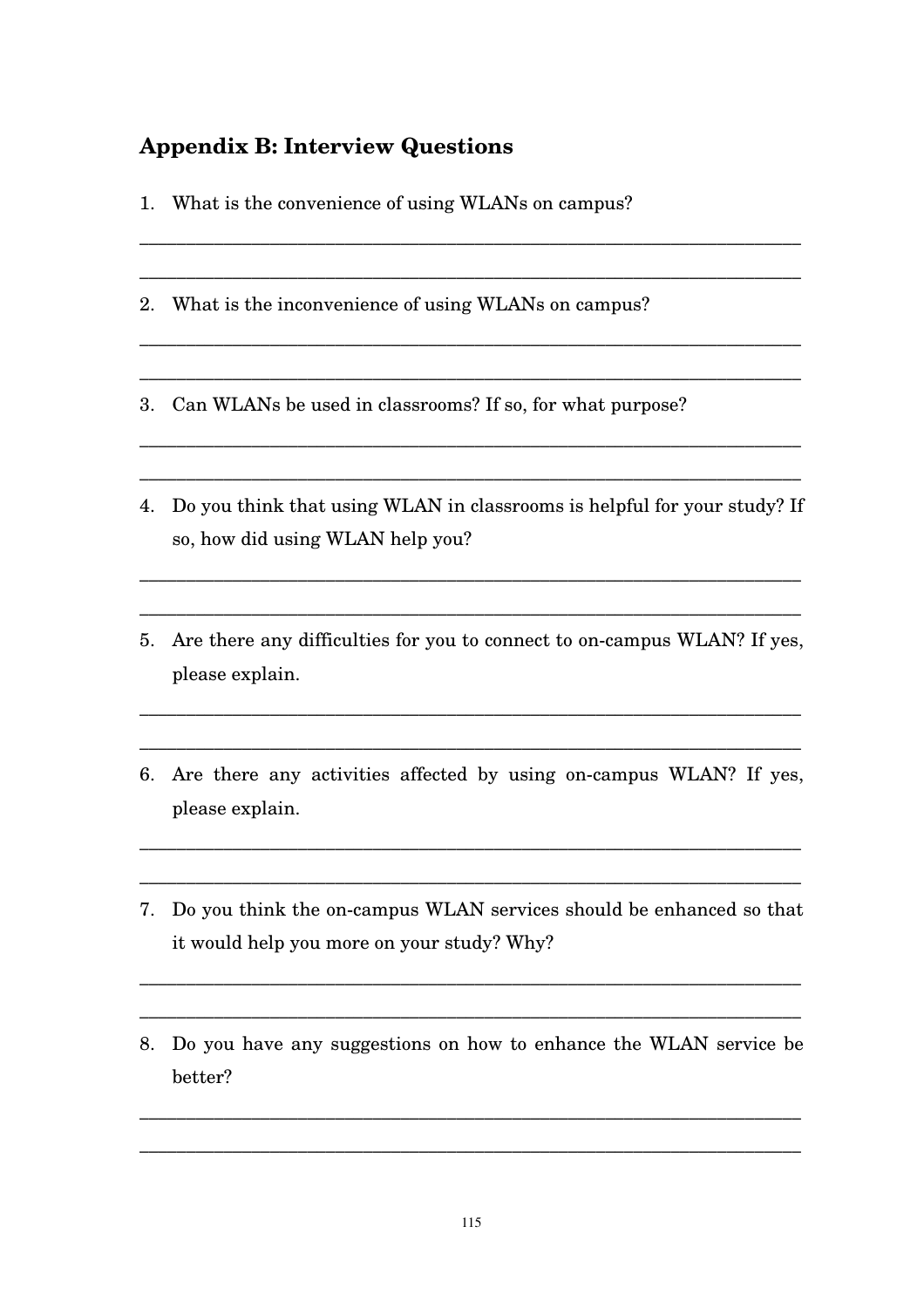## **Appendix C: Information Sheet**

## **Hello!**

I am a Master of Computing student at Unitec. My last course is a research paper. I am doing the research to identify the impacts of campus Wireless Local Area Networks (WLANs) on students.

The research will be conducted by Yue Han, and will be under supervision from Logan Muller, UNITEC New Zealand (principal supervisor) and Sam Kolahi (associate supervisor). The research proposal had been approved by the Unitec Research Ethics Committee. The research will take place over an 11 months period from September 2007 to August 2008.

Data collection will be through questionnaire and observation of students who are using campus WLAN, and the analysis of documentation, articles, reports, journals, books, and other related information.

Submission of a completed questionnaire will be taken as demonstration of consent.

Your name will not be recorded and any other information that may identify you will be kept completely confidential. All information collected from you will be stored on a password protected file and the only access to your information is by the researcher and my supervisors.

### **Thank you!**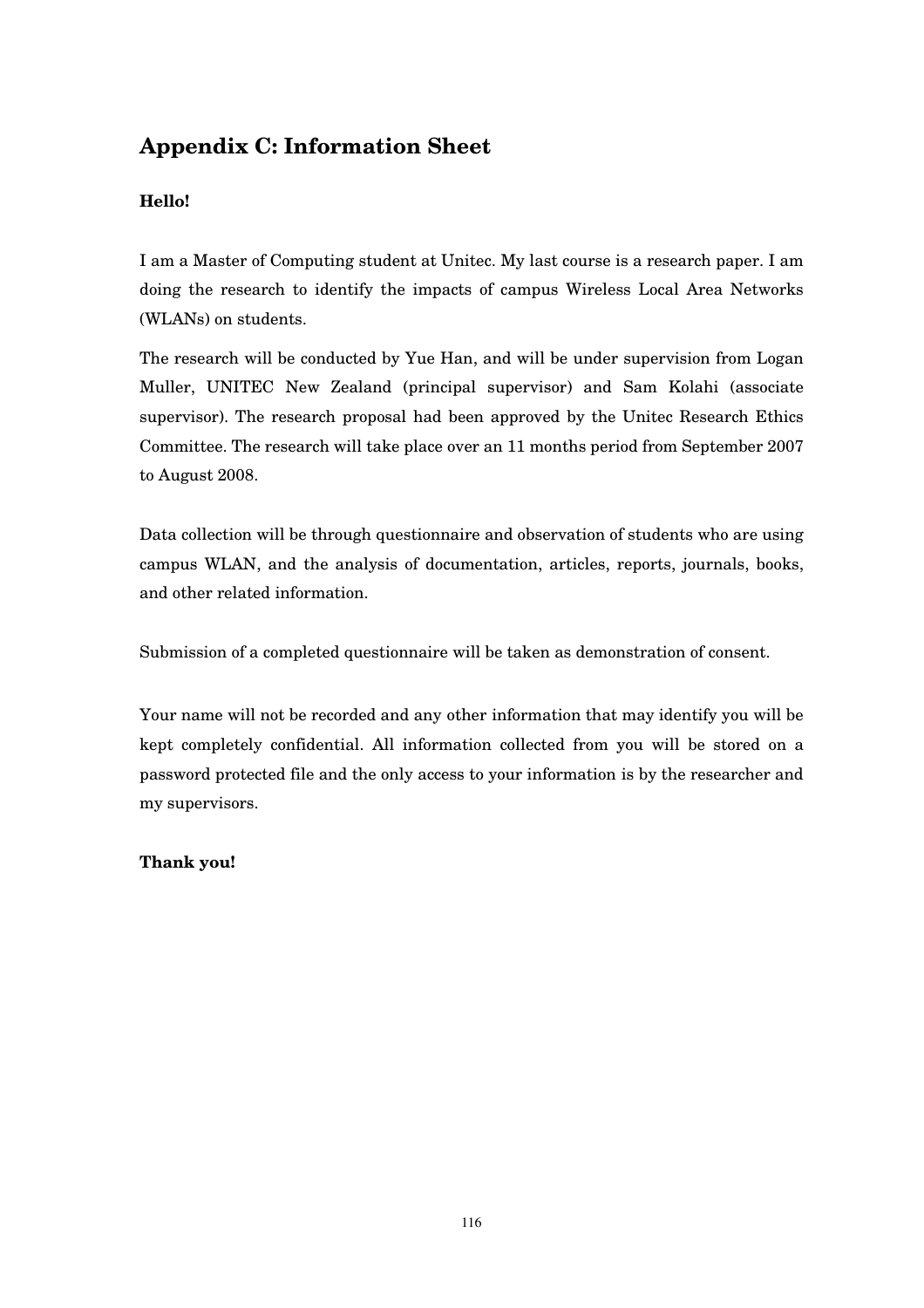## **Appendix D: Consent Form**

## Consent Form

The purpose of this research is to identify the impacts of campus Wireless Local Area Networks (WLANs) on students. The subjects of the research are students who are using wireless network at both Mt. Albert campus and Waitakere campus of UNITEC New Zealand. The purpose of the research is to identify how the availability of Wireless Local Area Networks (WLANs) on campus had affected students. The technical issues around wireless network may be involved.

**The research is being done by Yue Han and will be supervised by Logan Muller (principal supervisor) and Sam Kolahi (associate supervisor) from UNITEC New Zealand.** 

#### **Name of Participant: ………………………………………**

I have seen the Information Sheet dated ( ) for students taking part in the wireless network on campus research project. I have had the opportunity to read the contents of the Information Sheet and to discuss the project with Yue Han. I am satisfied with the explanations I have been given. I understand that taking part in this project is voluntary (my choice) and that I may withdraw from the project at any time up to final draft stage. I understand that my participation in this project is confidential and that no material that could identify me will be used in any reports on this project.

#### **I have had enough time to consider whether I want to take part.**

I know whom to contact if I have any questions or concerns about the project.

The principal researcher for this research project is Yue Han – email: tianmibaobei@hotmail.com, phone 09-8261336 (home), 021-1795764 (cell).

Signature: …………………………..(participant) Date: ……………….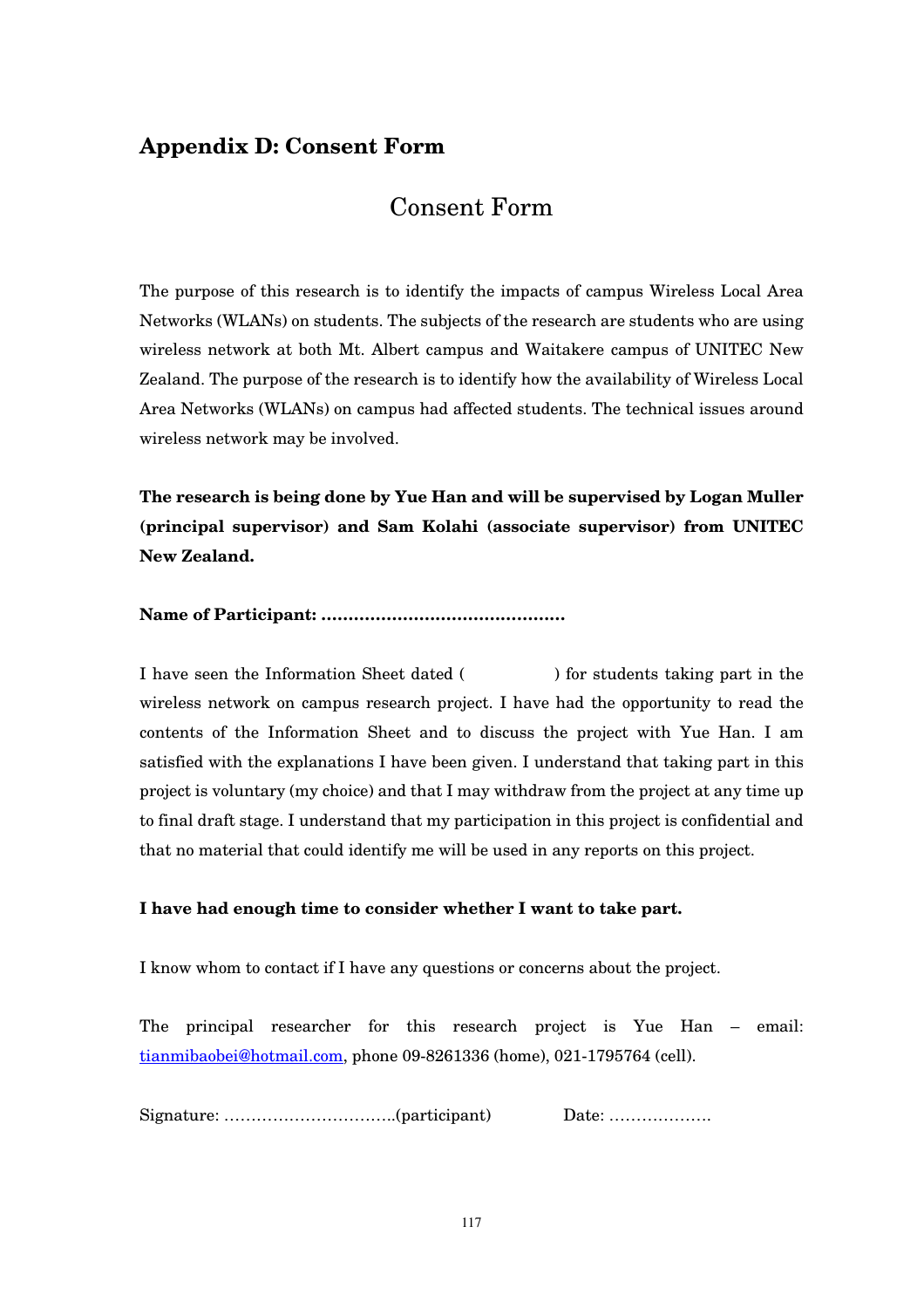The participant should retain a copy of this consent form.

#### UREC REGISTRATION NUMBER: (2007.xxx)

This study had been approved by the UNITEC Research Ethics Committee from (4 October 2007) to (3 October 2008). If you have any complaints or reservations about the ethical conduct of this research, you may contact the Committee through the UREC Secretary (ph: 09 815-4321 ext 7248). Any issues you raise will be treated in confidence and investigated fully, and you will be informed of the outcome.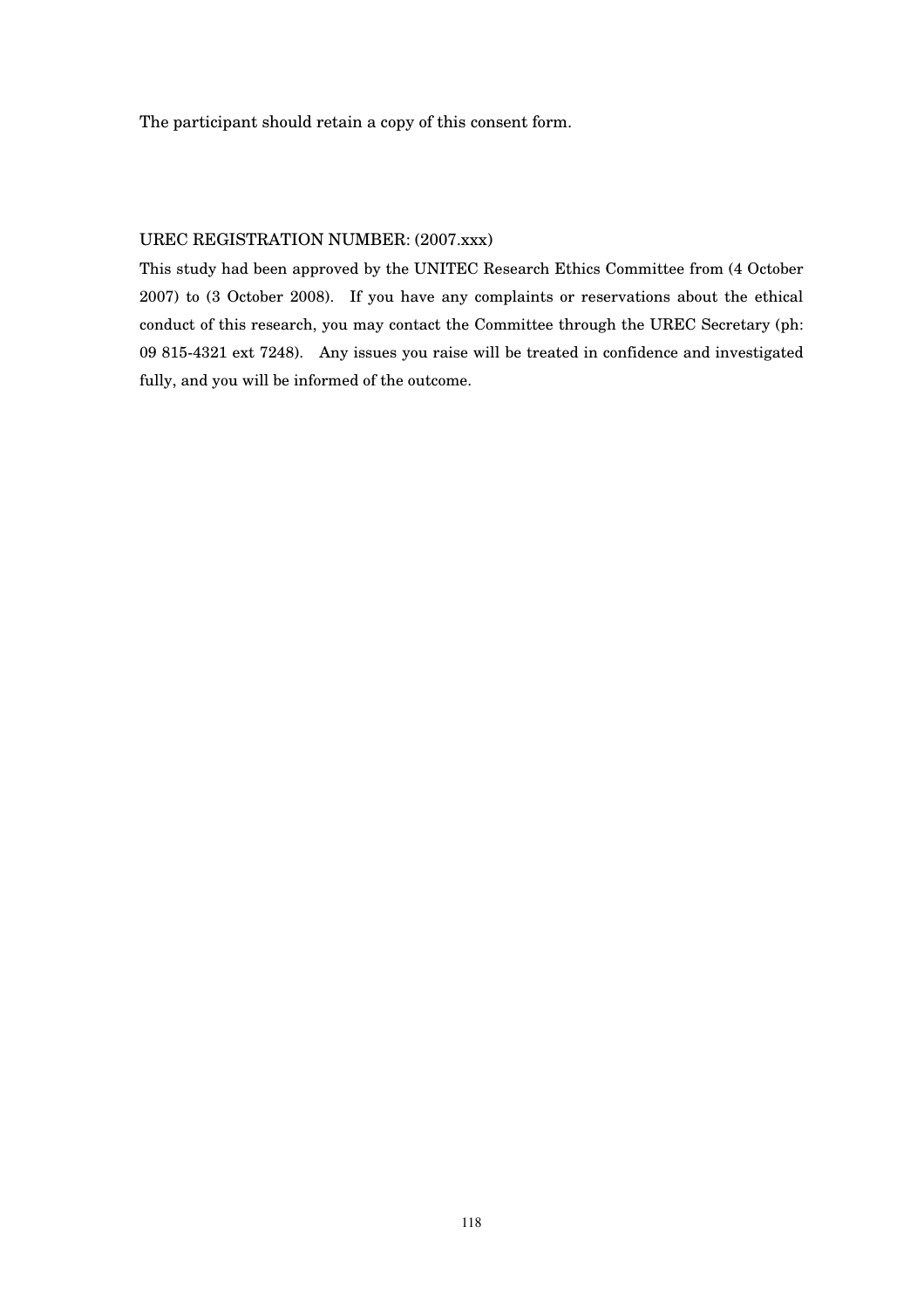# **8.References:**

Abramowitz, J. (2006). Will your 802.11n products have next-generation performance? *Electronic Design, 54* (16), 50-56.

AirBears (2006). *AirBears: the wireless LAN project.* Retrieved 15 April 2008, from http://airbears.berkeley.edu/

Benson, J. (2004). St. John's University outfits students with the technology needed to learn and succeed. *T H E Journal, 31* (8), 38.

Bouma, G. D. (1996). *The research process.* (3rd Ed.) South Melbourne: Oxford.

Brass, L. (2004). *Laptop had become must-have for today's college students.* Knoxville News-Sentinel. The (TN); 08/23/2004.

Brawn, S.K., Koan, R.M. & Caye, K. (2004). Staying secure in an insecure world: 802.1x secure wireless computer connectivity for students, faculty, and staff to the campus network. In *Proceedings of the 32nd Annual ACM SIGUCCS conference on Uers services* (pp. 273-277)*,* Baltimore: ACM SIGUCCS.

Breeding, M. (2005). Implementing wireless networks without compromising security. *Computers in Libraries, 25* (3), 31-33.

Bruns, R. (2005). Big dreams, small budget. *T H E Journal, 33* (2), 46-47.

Campbell, A. B. & Pargas, R. P. (2003). Laptops in classroom. *ACM SIGCSE Bulletin. 35*(1), 98-102.

*Cisco News* (2002). *Telenor deploys Europe's largest wireless campus using Cisco technology.* Retrieved 15 April 2008, from http://newsroom.cisco.com/dlls/prod\_040902d.html

*Communications News* (2004). University takes to the air. *Communications New*s, 41(4), 41-41.

*Communications News* (2006). Wireless voice on campus. *Communications News, 43*(9), 10-10.

Cox, J. (2008). Duke builds huge 11n wireless net. *Network World, 25* (8), 14-14.

Creswell, J.W. (2003). *Research design: qualitative, quantitative, and mixed method approaches* (2nd Ed.). London: Sage.

Garcia, A. (2007). 10 things you should know about 802.11n. *eWeek, 24* (34), 42-42.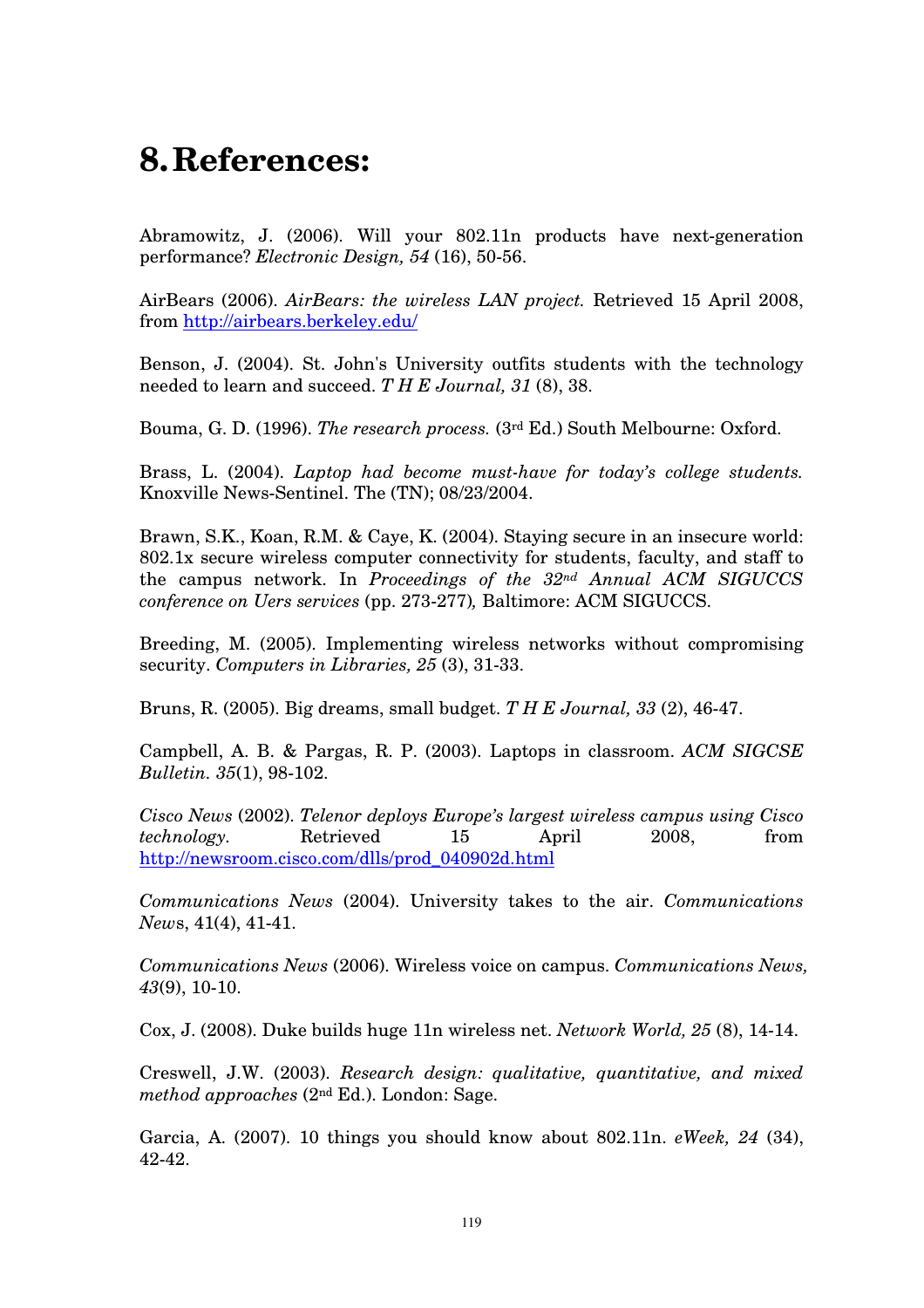Government Solution Blueprint, (2003). *Government solution blueprint: Wireless LAN campus solution.* Retrieved 15 April 2008, from http://www.ciscointelalliance.com/\_files/pdf/WirelessLANCampusSolution\_BP.p df

Henderson, T., Kotz, D., & Abyzov, I. (2004). The changing usage of a mature campus-wide wireless network. In *Proceedings of the 10th Annual international Conference on Mobile Computing and Networking,* (pp. 187-201), Philadelphia: Mobile Computing and Networking.

Kelly, L. & Johnson, S. (2006). Providing support to the expanding university. *In Proceedings of the 34th Annual ACM SIGUCCS Conference on User Services, (pp.* 167-172)*,* Edmonton: ACM SIGUCCS.

Kotz, D. & Essien, K. (2005). Analysis of a campus-wide wireless network. *Wireless Networks, 11*(1-2), 115-133.

McLaughlin, P. (2008). Major university graduating to 802.11n before standardization. *Cabling Installation & Maintenance, 16*(3), 33-36.

Marshall, C., & Rossman, G.B. (1999). *Designing qualitative research (3rd Ed.).* Thousand Oaks, CA: Sage.

Merriam, S.B. (1998). *Qualitative research and case study applications in education*. San Francisco: Jossey-Bass.

Miles, M.S., & Huberman, A.M. (1994) *Qualitative data analysis: A source book of new methods (2nd Ed.).* Newbury Park, CA:Sage.

Myers, M.D. (1997). Qualitative research in information systems. *MIS Quarterly, 21*(2), 241-242.

Nisbet, A.J. (2004). *Wireless networks in education – a New Zealand perspective.*   $Retrieved$   $3<sup>rd</sup>$  April,  $2008$ , from http://tur-www1.massey.ac.nz/~iimspg/2004conference/proceedings/05.pdf

Roach, R. (2004). Wireless movement dominating campus IT change. *Black issues in higher education, 20*(23), 38-38.

Roshan, P., & Leary, J. (2003). *802.11 wireless LAN fundamentals* (1st ed). USA: Cisco Press.

Rudsar, S., Joyce, D. & Kolahi, S. (2006). Status of wireless networks in educational institutes in Auckland. *New Zealand journal of applied computing & information technology, 10*(1), 63-68.

Sanjek, R. (1990). *Fieldnotes the makings of anthropology*. Ithaca and London: Cornell University Press

Stake, R.E. (1995). *The art of case study research.* Thousand Oaks, CA: Sage.